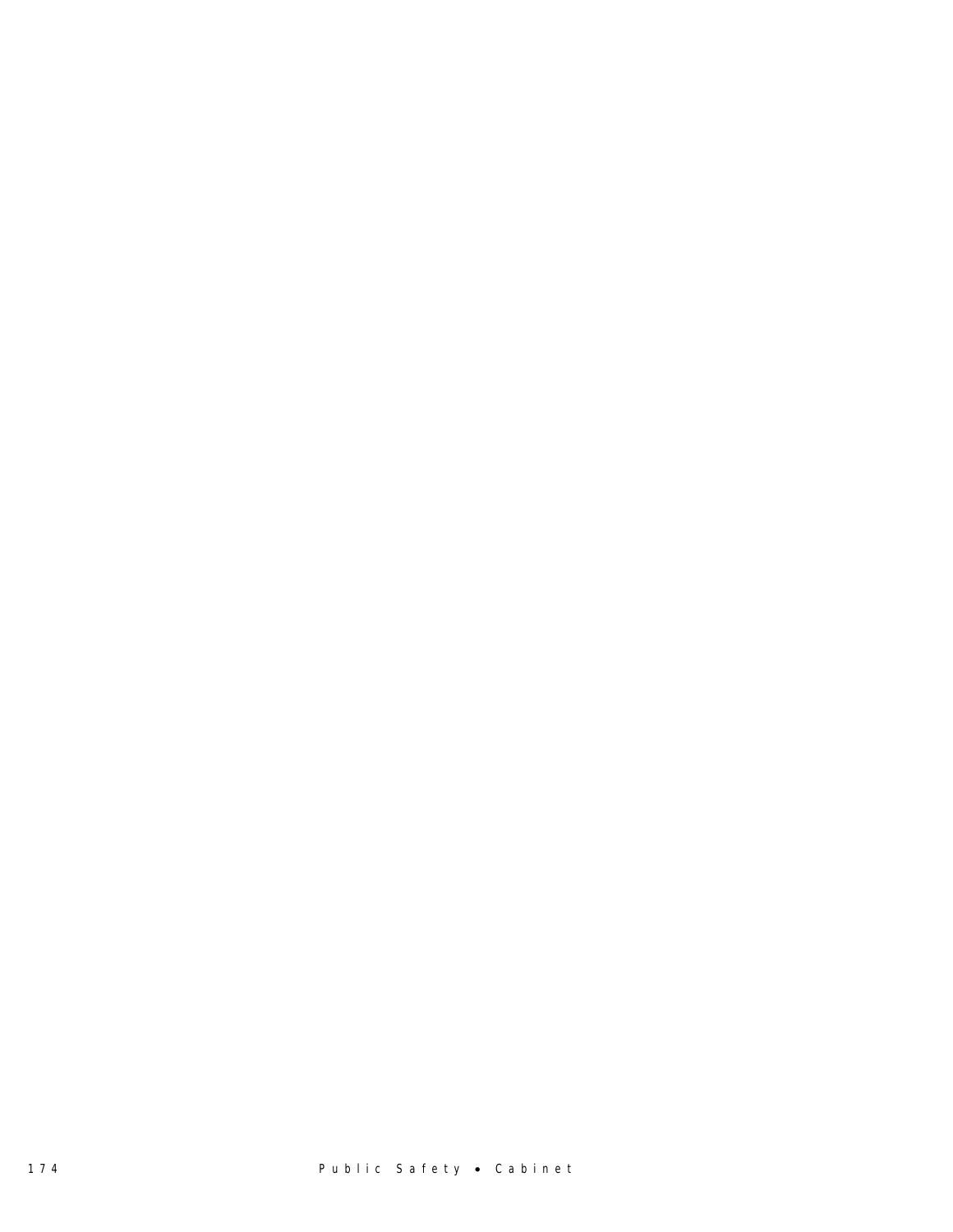## Public Safety

### *Cabinet Mission*

Departments in the Public Safety Cabinet serve to protect the lives and property of City residents. The City maintains a ready state of preparedness through sufficient staffing levels, state-of-the-art equipment, and continual training and evaluation of policies and practices. The focus on neighborhood presence helps the City prevent crime, fire, incidents of terrorism, natural disasters quickly, and increases the sense of safety and security by residents and businesses.

| <b>Operating Budget</b>            | Program Name                                                        | <b>Total Actual '13</b>               | <b>Total Actual '14</b>               | Total Approp '15                      | <b>Total Budget '16</b>               |
|------------------------------------|---------------------------------------------------------------------|---------------------------------------|---------------------------------------|---------------------------------------|---------------------------------------|
|                                    | <b>Emergency Management</b><br>Fire Department<br>Police Department | 323.654<br>189.138.991<br>290,713,391 | 460,500<br>200,877,971<br>321,000,297 | 465,583<br>204,614,875<br>319,700,081 | 706,117<br>213,722,816<br>323,509,388 |
|                                    | Total                                                               | 480,176,036                           | 522,338,768                           | 524,780,539                           | 537,938,321                           |
| <b>Capital Budget Expenditures</b> |                                                                     | Actual '13                            | Actual '14                            | <b>Estimated '15</b>                  | Projected '16                         |
|                                    | <b>Emergency Management</b><br>Fire Department<br>Police Department | 0<br>6,993,224<br>5,018,519           | $\Omega$<br>2,940,449<br>748,832      | 500,000<br>6,440,004<br>2,780,000     | 400,000<br>7,147,000<br>11,460,000    |
|                                    | Total                                                               | 12,011,743                            | 3,689,281                             | 9,720,004                             | <i><b>19,007,000</b></i>              |
| <b>External Funds Expenditures</b> |                                                                     | Total Actual '13                      | <b>Total Actual '14</b>               | Total Approp '15                      | <b>Total Budget '16</b>               |
|                                    | <b>Emergency Management</b><br>Fire Department<br>Police Department | 21,094,415<br>3,026,971<br>10,236,423 | 16,752,183<br>2,136,085<br>10,228,238 | 24,579,634<br>2,163,499<br>11,535,609 | 12,477,096<br>2,700,999<br>11,300,655 |
|                                    | Total                                                               | 34,357,809                            | 29,116,506                            | 38,278,742                            | 26,478,750                            |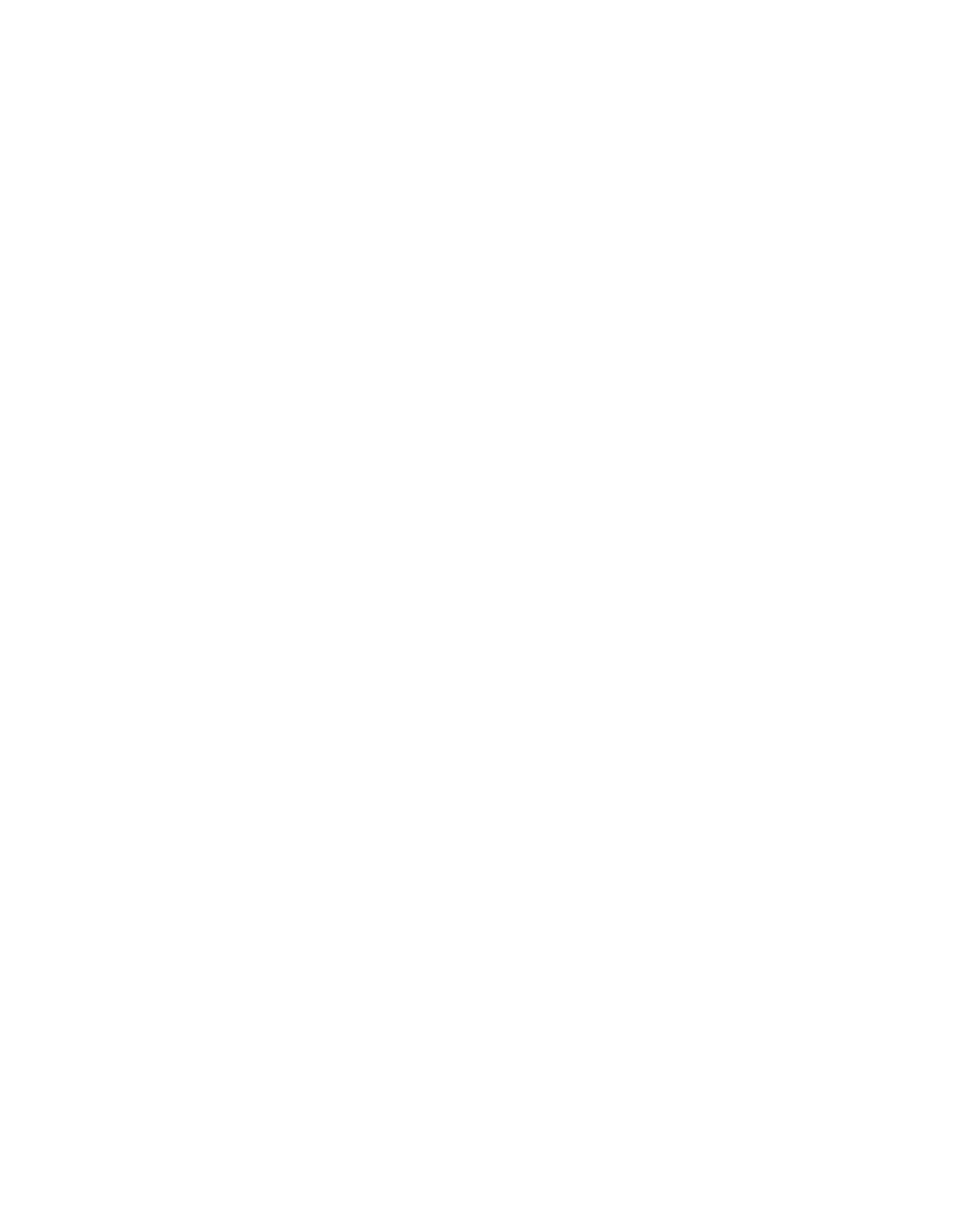# Emergency Management Operating Budget

#### *Rene Fielding, Director, Appropriation 231*

### *Department Mission*

The Mayor's Office of Emergency Management advances the City's capability to effectively prevent, respond to and recover from incidents of terrorism, natural disasters and other emergency conditions by coordinating and directing Boston's inter-departmental and multi-jurisdictional activities, advising the Mayor on homeland security issues, and obtaining and managing outside funding.

### *Selected Performance Strategies*

*Homeland Security* 

- To educate the public on how to prepare for, respond to, and recover from an emergency.
- To ensure high quality, interoperable, continuous services in the event of an emergency.

| <b>Operating Budget</b>      | Program Name                                                                                        | Total Actual '13                  | <b>Total Actual '14</b> | Total Approp '15   | <b>Total Budget '16</b> |
|------------------------------|-----------------------------------------------------------------------------------------------------|-----------------------------------|-------------------------|--------------------|-------------------------|
|                              | <b>Homeland Security</b>                                                                            | 323,654                           | 460,500                 | 465,583            | 706,117                 |
|                              | Total                                                                                               | 323,654                           | 460,500                 | 465,583            | 706,117                 |
| <b>External Funds Budget</b> | <b>Fund Name</b>                                                                                    | Total Actual '13                  | <b>Total Actual '14</b> | Total Approp '15   | <b>Total Budget '16</b> |
|                              | ARRA - Local Energy Assurance Plan<br><b>ARRA</b> - Port Security                                   | 13,948<br>108,002                 | 0<br>0                  | $\Omega$           |                         |
|                              | <b>Emergency Management Performance</b><br>Grant                                                    | 115,744                           | 23,537                  |                    | 0                       |
|                              | <b>Emergency Operation Center Grant</b>                                                             | 0                                 | 0                       | 950,000            | $\left( \right)$        |
|                              | Port Security Grant Program<br>Regional Catastrophic Grant Program<br><b>Transit Security Grant</b> | 429,139<br>1,333,752<br>1,836,722 | 2,517,780<br>0          | 1,315,175          | 779,000                 |
|                              | Urban Areas Security (UASI)                                                                         | 17,257,108                        | 14,210,864              | 22,314,459         | 11,698,096              |
|                              | <b>Total</b>                                                                                        | 21,094,415                        | 16,752,181              | 24,579,634         | 12,477,096              |
| <b>Operating Budget</b>      |                                                                                                     | Actual '13                        | Actual '14              | Approp '15         | <b>Budget '16</b>       |
|                              | <b>Personnel Services</b><br>Non Personnel                                                          | 230,071<br>93,583                 | 246,608<br>213,892      | 255,768<br>209,815 | 257,402<br>448,715      |
|                              | <b>Total</b>                                                                                        | 323,654                           | 460,500                 | 465,583            | 706,117                 |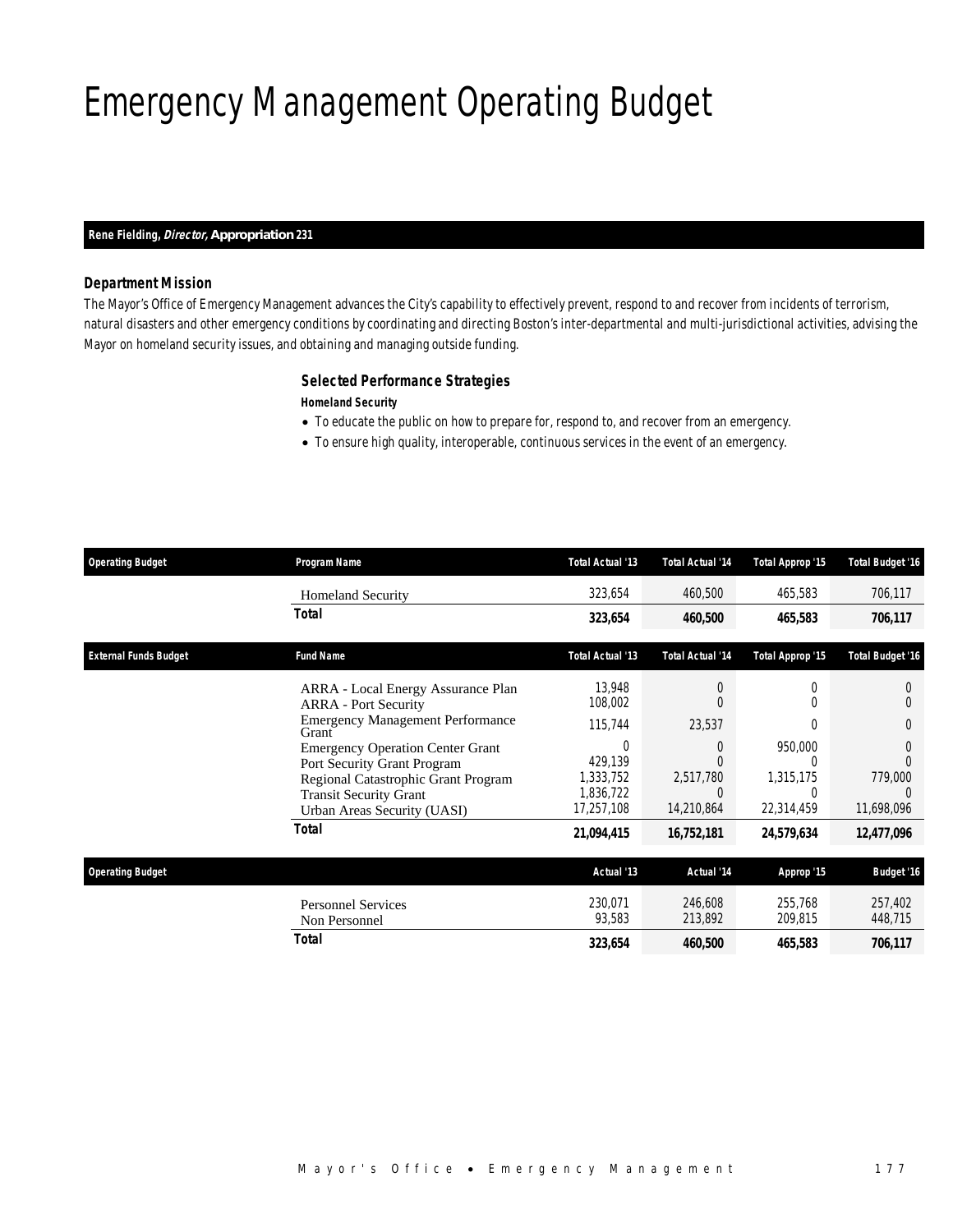## Emergency Management Operating Budget



### *Description of Services*

The Mayor's Office of Emergency Management coordinates the City's comprehensive Emergency Management Program, supports line departments in their individual homeland security responsibilities, promotes regular communication across all departments and disciplines, and brings departments together to jointly implement a unified citywide strategy for emergency preparedness. The Office also bears primary responsibility for the resource development and management of state and federal funds that support the City's emergency preparedness strategy.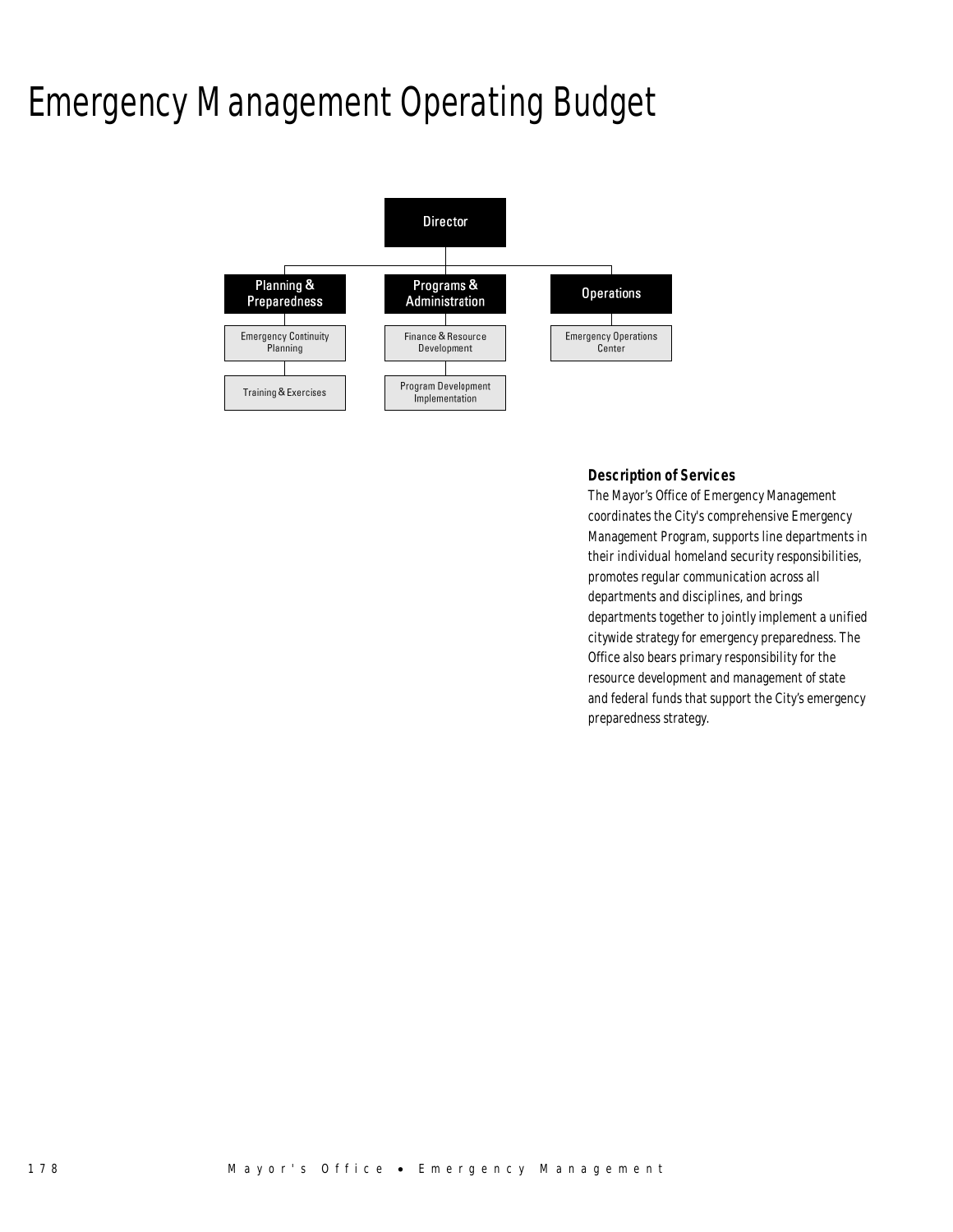## Department History

| <b>Personnel Services</b>       |                                                                                                                                                                                                                                                                                                      | FY13 Expenditure                                                                                | FY14 Expenditure                                                                           | FY15 Appropriation                                                                                         | FY16 Adopted                                                                                                | Inc/Dec 15 vs 16                                                                                                                |
|---------------------------------|------------------------------------------------------------------------------------------------------------------------------------------------------------------------------------------------------------------------------------------------------------------------------------------------------|-------------------------------------------------------------------------------------------------|--------------------------------------------------------------------------------------------|------------------------------------------------------------------------------------------------------------|-------------------------------------------------------------------------------------------------------------|---------------------------------------------------------------------------------------------------------------------------------|
|                                 | 51000 Permanent Employees<br>51100 Emergency Employees<br>51200 Overtime<br>51600 Unemployment Compensation<br>51700 Workers' Compensation<br><b>Total Personnel Services</b>                                                                                                                        | 227,333<br>0<br>$\boldsymbol{0}$<br>2,738<br>0<br>230,071                                       | 246,026<br>0<br>$\mathbf 0$<br>582<br>$\mathbf{0}$<br>246,608                              | 255,768<br>$\mathbf{0}$<br>$\boldsymbol{0}$<br>0<br>0<br>255,768                                           | 257,402<br>0<br>$\mathbf 0$<br>$\mathbf{0}$<br>$\Omega$<br>257,402                                          | 1,634<br>$\theta$<br>$\overline{0}$<br>$\mathbf{0}$<br>$\Omega$<br>1,634                                                        |
| <b>Contractual Services</b>     |                                                                                                                                                                                                                                                                                                      | FY13 Expenditure                                                                                | FY14 Expenditure                                                                           | FY15 Appropriation                                                                                         | FY16 Adopted                                                                                                | Inc/Dec 15 vs 16                                                                                                                |
|                                 | 52100 Communications<br>52200 Utilities<br>52400 Snow Removal<br>52500 Garbage/Waste Removal<br>52600 Repairs Buildings & Structures<br>52700 Repairs & Service of Equipment<br>52800 Transportation of Persons<br>52900 Contracted Services<br><b>Total Contractual Services</b>                    | 23,117<br>$\mathbf 0$<br>$\overline{0}$<br>0<br>0<br>1,704<br>$\mathbf 0$<br>30,501<br>55,322   | 54,889<br>0<br>0<br>0<br>$\mathbf{0}$<br>5,695<br>0<br>145,494<br>206,078                  | 48,975<br>$\mathbf{0}$<br>0<br>0<br>0<br>2,500<br>$\mathbf{0}$<br>154,500<br>205,975                       | 48,975<br>$\mathbf 0$<br>$\overline{0}$<br>$\mathbf{0}$<br>$\mathbf{0}$<br>3,000<br>0<br>128,500<br>180,475 | $\mathbf 0$<br>$\mathbf 0$<br>$\overline{0}$<br>$\overline{0}$<br>$\mathbf{0}$<br>500<br>$\mathbf{0}$<br>$-26,000$<br>$-25,500$ |
| <b>Supplies &amp; Materials</b> |                                                                                                                                                                                                                                                                                                      | FY13 Expenditure                                                                                | FY14 Expenditure                                                                           | FY15 Appropriation                                                                                         | FY16 Adopted                                                                                                | Inc/Dec 15 vs 16                                                                                                                |
|                                 | 53000 Auto Energy Supplies<br>53200 Food Supplies<br>53400 Custodial Supplies<br>53500 Med, Dental, & Hosp Supply<br>53600 Office Supplies and Materials<br>53700 Clothing Allowance<br>53800 Educational Supplies & Mat<br>53900 Misc Supplies & Materials<br><b>Total Supplies &amp; Materials</b> | 325<br>884<br>0<br>$\boldsymbol{0}$<br>2,697<br>$\mathbf 0$<br>$\mathbf{0}$<br>17,666<br>21,572 | $\boldsymbol{0}$<br>1,475<br>0<br>$\mathbf{0}$<br>2,648<br>$\mathbf{0}$<br>0<br>0<br>4,123 | $\boldsymbol{0}$<br>1,000<br>0<br>$\boldsymbol{0}$<br>2,500<br>$\mathbf 0$<br>$\overline{0}$<br>0<br>3,500 | $\mathbf 0$<br>1,200<br>0<br>$\overline{0}$<br>1,500<br>0<br>$\mathbf{0}$<br>$\overline{0}$<br>2,700        | $\mathbf{0}$<br>200<br>$\mathbf{0}$<br>$\overline{0}$<br>$-1,000$<br>$\mathbf{0}$<br>$\mathbf{0}$<br>$\mathbf{0}$<br>$-800$     |
| <b>Current Chgs &amp; Oblig</b> |                                                                                                                                                                                                                                                                                                      | FY13 Expenditure                                                                                | FY14 Expenditure                                                                           | FY15 Appropriation                                                                                         | FY16 Adopted                                                                                                | Inc/Dec 15 vs 16                                                                                                                |
|                                 | 54300 Workers' Comp Medical<br>54400 Legal Liabilities<br>54500 Aid To Veterans<br>54600 Current Charges H&I<br>54700 Indemnification<br>54900 Other Current Charges<br>Total Current Chgs & Oblig                                                                                                   | $\boldsymbol{0}$<br>$\boldsymbol{0}$<br>0<br>0<br>$\overline{0}$<br>180<br>180                  | 0<br>$\mathbf 0$<br>$\mathbf{0}$<br>$\overline{0}$<br>$\overline{0}$<br>3,151<br>3,151     | $\boldsymbol{0}$<br>$\boldsymbol{0}$<br>0<br>$\mathbf 0$<br>$\mathbf 0$<br>340<br>340                      | 0<br>$\mathbf 0$<br>$\mathbf{0}$<br>$\mathbf{0}$<br>$\Omega$<br>265,540<br>265,540                          | $\mathbf 0$<br>$\mathbf{0}$<br>$\overline{0}$<br>$\overline{0}$<br>$\Omega$<br>265,200<br>265,200                               |
| Equipment                       |                                                                                                                                                                                                                                                                                                      | FY13 Expenditure                                                                                | FY14 Expenditure                                                                           | FY15 Appropriation                                                                                         | FY16 Adopted                                                                                                | Inc/Dec 15 vs 16                                                                                                                |
|                                 | 55000 Automotive Equipment<br>55400 Lease/Purchase<br>55600 Office Furniture & Equipment<br>55900 Misc Equipment<br><b>Total Equipment</b>                                                                                                                                                           | 13,197<br>$\boldsymbol{0}$<br>$\boldsymbol{0}$<br>3,312<br>16,509                               | 0<br>$\overline{0}$<br>$\boldsymbol{0}$<br>540<br>540                                      | $\boldsymbol{0}$<br>$\mathbf{0}$<br>$\boldsymbol{0}$<br>$\boldsymbol{0}$<br>0                              | $\mathbf 0$<br>$\mathbf 0$<br>$\boldsymbol{0}$<br>$\mathbf 0$<br>0                                          | $\mathbf 0$<br>$\overline{0}$<br>$\mathbf 0$<br>$\mathbf 0$<br>0                                                                |
| <b>Other</b>                    |                                                                                                                                                                                                                                                                                                      | FY13 Expenditure                                                                                | FY14 Expenditure                                                                           | FY15 Appropriation                                                                                         | FY16 Adopted                                                                                                | Inc/Dec 15 vs 16                                                                                                                |
|                                 | 56200 Special Appropriation<br>57200 Structures & Improvements<br>58000 Land & Non-Structure<br><b>Total Other</b>                                                                                                                                                                                   | $\pmb{0}$<br>$\boldsymbol{0}$<br>$\boldsymbol{0}$<br>$\bf{0}$                                   | 0<br>0<br>0<br>0                                                                           | $\boldsymbol{0}$<br>$\mathbf 0$<br>$\boldsymbol{0}$<br>0                                                   | 0<br>0<br>0<br>0                                                                                            | 0<br>0<br>$\mathbf 0$<br>0                                                                                                      |
|                                 | <b>Grand Total</b>                                                                                                                                                                                                                                                                                   | 323,654                                                                                         | 460,500                                                                                    | 465,583                                                                                                    | 706,117                                                                                                     | 240,534                                                                                                                         |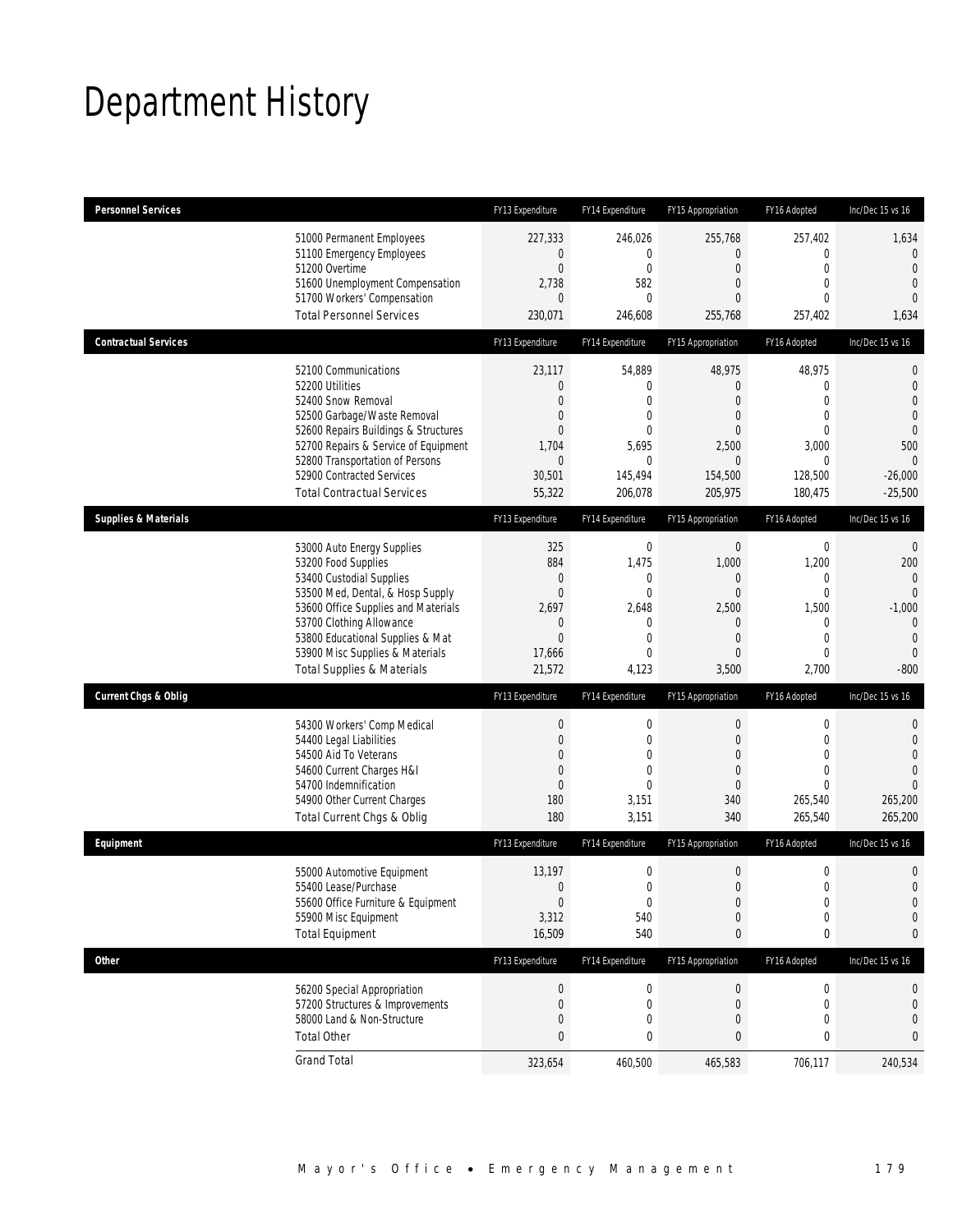# Department Personnel

| Title         | Union<br>Code   | Grade | Position | FY16 Salary | Title                        | Union<br>Code | Grade           | Position     | FY16 Salary      |
|---------------|-----------------|-------|----------|-------------|------------------------------|---------------|-----------------|--------------|------------------|
|               |                 |       |          |             | <b>Director</b>              |               |                 |              |                  |
| Admin Manager | MY <sub>0</sub> | 09    | 0.10     | 8,319       | <b>Executive Assistant</b>   | CDH<br>MY0    | <b>NG</b><br>07 | 0.31<br>1.00 | 38,429<br>70,656 |
|               |                 |       |          |             | <b>Total</b>                 |               |                 |              | 117,403          |
|               |                 |       |          |             | <b>Adjustments</b>           |               |                 |              |                  |
|               |                 |       |          |             | <b>Differential Payments</b> |               |                 |              | $\mathbf{0}$     |
|               |                 |       |          |             | Other                        |               |                 |              | 4,046            |
|               |                 |       |          |             | Chargebacks                  |               |                 |              | 135,953          |
|               |                 |       |          |             | <b>Salary Savings</b>        |               |                 |              | $\mathbf{0}$     |
|               |                 |       |          |             | <b>FY16 Total Request</b>    |               |                 |              | 257,402          |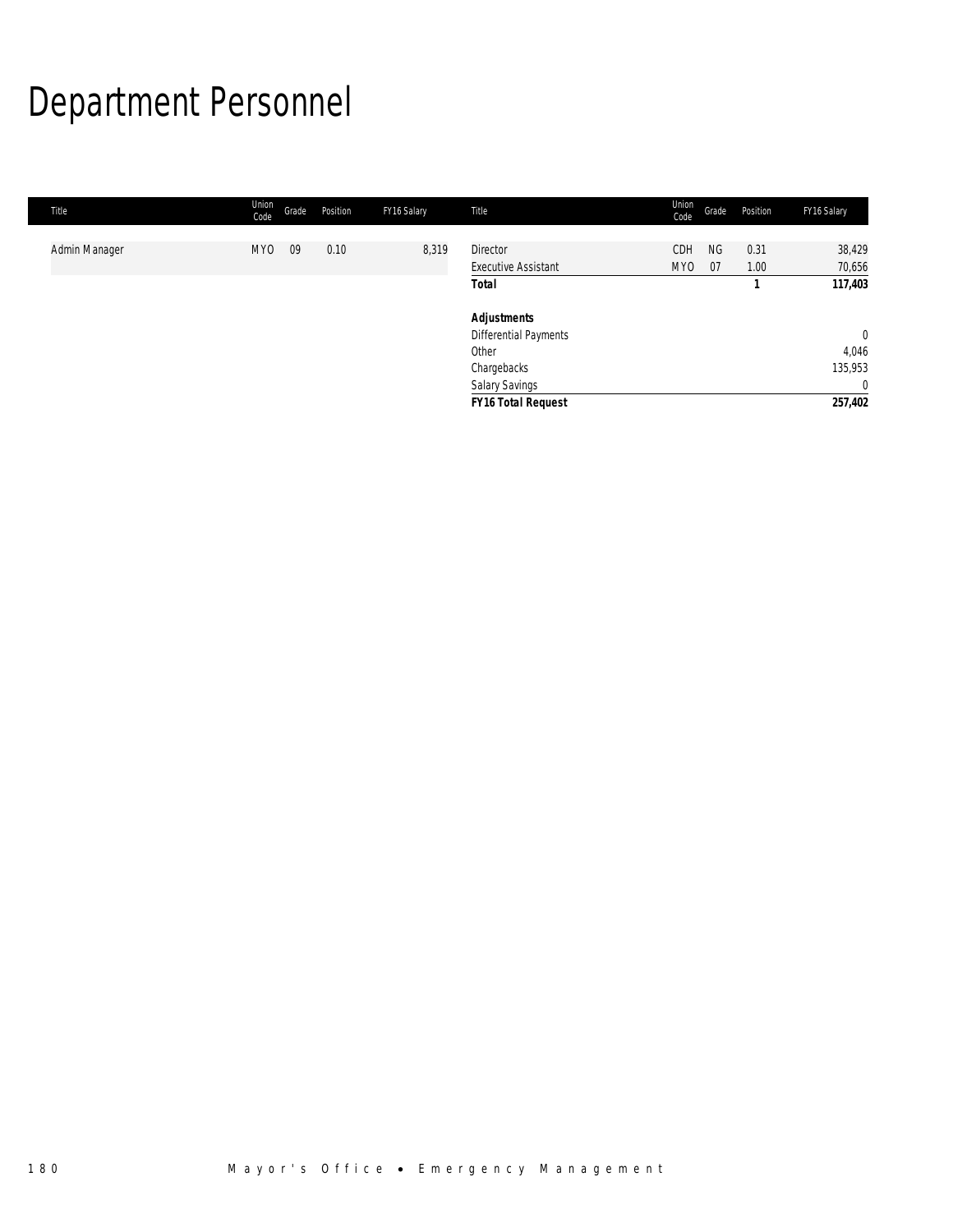## External Funds History

| <b>Personnel Services</b>       |                                                                                                                                                                                                                                                                                                            | FY13 Expenditure                                                                                                   | FY14 Expenditure                                                                                             | FY15 Appropriation                                                                                                                            | FY16 Adopted                                                                                                                               | Inc/Dec 15 vs 16                                                                                                                                            |
|---------------------------------|------------------------------------------------------------------------------------------------------------------------------------------------------------------------------------------------------------------------------------------------------------------------------------------------------------|--------------------------------------------------------------------------------------------------------------------|--------------------------------------------------------------------------------------------------------------|-----------------------------------------------------------------------------------------------------------------------------------------------|--------------------------------------------------------------------------------------------------------------------------------------------|-------------------------------------------------------------------------------------------------------------------------------------------------------------|
|                                 | 51000 Permanent Employees<br>51100 Emergency Employees<br>51200 Overtime<br>51300 Part Time Employees<br>51400 Health Insurance<br>51500 Pension & Annunity<br>51600 Unemployment Compensation<br>51700 Workers' Compensation<br>51800 Indirect Costs<br>51900 Medicare<br><b>Total Personnel Services</b> | 597,536<br>0<br>426,478<br>$\overline{0}$<br>103,211<br>53,048<br>0<br>$\mathbf 0$<br>13,500<br>6,705<br>1,200,478 | 668,058<br>0<br>51,499<br>$\mathbf{0}$<br>97,704<br>59,654<br>0<br>0<br>$\overline{0}$<br>8,362<br>885,277   | 805,870<br>$\theta$<br>$\mathbf 0$<br>$\overline{0}$<br>129,904<br>84,159<br>$\theta$<br>$\mathbf 0$<br>$\overline{0}$<br>11,835<br>1,031,768 | 814,280<br>$\mathbf 0$<br>$\mathbf 0$<br>$\overline{0}$<br>83,114<br>56,687<br>0<br>$\boldsymbol{0}$<br>$\overline{0}$<br>8,140<br>965,221 | 8,410<br>$\mathbf{0}$<br>$\mathbf{0}$<br>$\overline{0}$<br>$-46,790$<br>$-24,472$<br>$\mathbf 0$<br>$\mathbf{0}$<br>$\overline{0}$<br>$-3,695$<br>$-66,547$ |
| <b>Contractual Services</b>     |                                                                                                                                                                                                                                                                                                            | FY13 Expenditure                                                                                                   | FY14 Expenditure                                                                                             | FY15 Appropriation                                                                                                                            | FY16 Adopted                                                                                                                               | Inc/Dec 15 vs 16                                                                                                                                            |
|                                 | 52100 Communications<br>52200 Utilities<br>52400 Snow Removal<br>52500 Garbage/Waste Removal<br>52600 Repairs Buildings & Structures<br>52700 Repairs & Service of Equipment<br>52800 Transportation of Persons<br>52900 Contracted Services<br><b>Total Contractual Services</b>                          | 28,363<br>0<br>0<br>$\overline{0}$<br>0<br>7,525<br>91,867<br>7.891.606<br>8,019,361                               | 697<br>$\mathbf 0$<br>0<br>0<br>0<br>39,401<br>28,850<br>8,681,689<br>8,750,637                              | $\boldsymbol{0}$<br>$\mathbf 0$<br>$\mathbf{0}$<br>$\mathbf{0}$<br>$\overline{0}$<br>$\overline{0}$<br>142.001<br>11,485,058<br>11,627,059    | $\boldsymbol{0}$<br>$\mathbf 0$<br>$\overline{0}$<br>$\overline{0}$<br>$\overline{0}$<br>0<br>19,971<br>5,467,918<br>5,487,889             | $\mathbf 0$<br>$\mathbf{0}$<br>$\overline{0}$<br>$\overline{0}$<br>$\mathbf 0$<br>$\Omega$<br>$-122,030$<br>$-6,017,140$<br>$-6,139,170$                    |
| <b>Supplies &amp; Materials</b> |                                                                                                                                                                                                                                                                                                            | FY13 Expenditure                                                                                                   | FY14 Expenditure                                                                                             | FY15 Appropriation                                                                                                                            | FY16 Adopted                                                                                                                               | Inc/Dec 15 vs 16                                                                                                                                            |
|                                 | 53000 Auto Energy Supplies<br>53200 Food Supplies<br>53400 Custodial Supplies<br>53500 Med, Dental, & Hosp Supply<br>53600 Office Supplies and Materials<br>53700 Clothing Allowance<br>53800 Educational Supplies & Mat<br>53900 Misc Supplies & Materials<br><b>Total Supplies &amp; Materials</b>       | $\mathbf 0$<br>39,117<br>0<br>0<br>9,754<br>0<br>0<br>0<br>48,871                                                  | $\mathbf 0$<br>46,598<br>$\mathbf{0}$<br>$\mathbf{0}$<br>11,296<br>$\mathbf 0$<br>$\mathbf 0$<br>0<br>57,894 | $\mathbf 0$<br>25,000<br>$\theta$<br>$\mathbf 0$<br>5,143<br>$\theta$<br>$\mathbf{0}$<br>$\mathbf{0}$<br>30,143                               | 0<br>$\mathbf 0$<br>$\overline{0}$<br>$\mathbf 0$<br>9,700<br>0<br>$\overline{0}$<br>$\overline{0}$<br>9,700                               | 0<br>$-25,000$<br>$\overline{0}$<br>$\overline{0}$<br>4,557<br>$\mathbf{0}$<br>$\mathbf{0}$<br>$\Omega$<br>$-20,443$                                        |
| <b>Current Chgs &amp; Oblig</b> |                                                                                                                                                                                                                                                                                                            | FY13 Expenditure                                                                                                   | FY14 Expenditure                                                                                             | FY15 Appropriation                                                                                                                            | FY16 Adopted                                                                                                                               | Inc/Dec 15 vs 16                                                                                                                                            |
|                                 | 54300 Workers' Comp Medical<br>54400 Legal Liabilities<br>54600 Current Charges H&I<br>54700 Indemnification<br>54900 Other Current Charges<br>Total Current Chgs & Oblig                                                                                                                                  | $\boldsymbol{0}$<br>0<br>0<br>0<br>430,898<br>430,898                                                              | $\boldsymbol{0}$<br>$\boldsymbol{0}$<br>0<br>$\mathbf 0$<br>361,236<br>361,236                               | $\boldsymbol{0}$<br>$\mathbf 0$<br>$\overline{0}$<br>$\overline{0}$<br>122,500<br>122,500                                                     | $\boldsymbol{0}$<br>$\mathbf 0$<br>$\overline{0}$<br>$\theta$<br>20,100<br>20,100                                                          | $\mathbf 0$<br>$\mathbf{0}$<br>$\overline{0}$<br>$\Omega$<br>$-102,400$<br>$-102,400$                                                                       |
| Equipment                       |                                                                                                                                                                                                                                                                                                            | FY13 Expenditure                                                                                                   | FY14 Expenditure                                                                                             | FY15 Appropriation                                                                                                                            | FY16 Adopted                                                                                                                               | Inc/Dec 15 vs 16                                                                                                                                            |
|                                 | 55000 Automotive Equipment<br>55400 Lease/Purchase<br>55600 Office Furniture & Equipment<br>55900 Misc Equipment<br><b>Total Equipment</b>                                                                                                                                                                 | 973,996<br>0<br>$\mathbf 0$<br>10,420,811<br>11,394,807                                                            | 501,748<br>0<br>2,972<br>6,192,417<br>6,697,137                                                              | 1,386,518<br>$\boldsymbol{0}$<br>$\mathbf 0$<br>10,381,646<br>11,768,164                                                                      | 159,760<br>0<br>$\boldsymbol{0}$<br>5,834,426<br>5,994,186                                                                                 | $-1,226,758$<br>$\boldsymbol{0}$<br>$\mathbf{0}$<br>$-4,547,220$<br>$-5,773,978$                                                                            |
| Other                           |                                                                                                                                                                                                                                                                                                            | FY13 Expenditure                                                                                                   | FY14 Expenditure                                                                                             | FY15 Appropriation                                                                                                                            | FY16 Adopted                                                                                                                               | Inc/Dec 15 vs 16                                                                                                                                            |
|                                 | 56200 Special Appropriation<br>57200 Structures & Improvements<br>58000 Land & Non-Structure<br><b>Total Other</b>                                                                                                                                                                                         | $\boldsymbol{0}$<br>$\mathbf 0$<br>0<br>0                                                                          | $\boldsymbol{0}$<br>$\boldsymbol{0}$<br>$\boldsymbol{0}$<br>0                                                | $\boldsymbol{0}$<br>$\mathbf 0$<br>$\boldsymbol{0}$<br>$\bf{0}$                                                                               | $\boldsymbol{0}$<br>$\mathbf 0$<br>$\boldsymbol{0}$<br>$\bf{0}$                                                                            | 0<br>0<br>$\mathbf 0$<br>0                                                                                                                                  |
|                                 | <b>Grand Total</b>                                                                                                                                                                                                                                                                                         | 21,094,415                                                                                                         | 16,752,181                                                                                                   | 24,579,634                                                                                                                                    | 12,477,096                                                                                                                                 | $-12,102,538$                                                                                                                                               |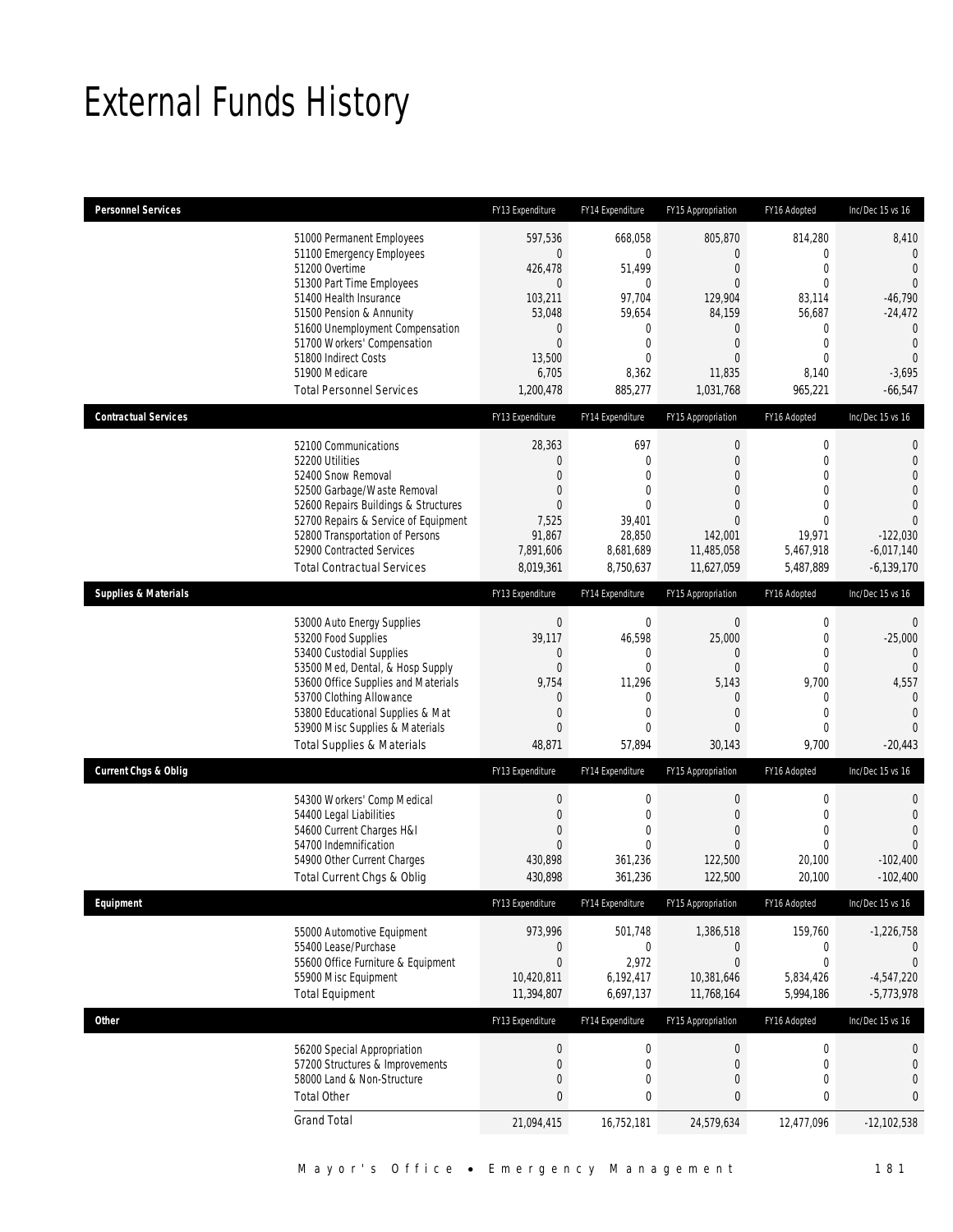## External Funds Personnel

| Title                   | Union<br>Code | Grade     | Position | FY16 Salary | Title                     | Union<br>Code   | Grade | Position | FY16 Salary |
|-------------------------|---------------|-----------|----------|-------------|---------------------------|-----------------|-------|----------|-------------|
|                         |               |           |          |             |                           |                 |       |          |             |
| Admin Manager           | MY0           | 09        | 0.90     | 74,869      | Project Director          | <b>MYO</b>      | 09    | 2.00     | 160,513     |
| Asst Dir (Homeland Sec) | MY0           | 12        | 1.00     | 96,262      | Regional Planner          | MY <sub>0</sub> | 07    | 4.00     | 242,964     |
| Director                | CDH           | <b>NG</b> | 0.69     | 85,535      | Sr Program Assistant      | <b>MYG</b>      | 15    | 1.00     | 44,794      |
| Project Director        | MY0           | 08        | 1.00     | 55,973      | <b>Staff Assistant</b>    | MY <sub>0</sub> | 04    | 1.00     | 53,371      |
|                         |               |           |          |             | <b>Total</b>              |                 |       | 12       | 814,280     |
|                         |               |           |          |             | <b>Adjustments</b>        |                 |       |          |             |
|                         |               |           |          |             | Differential Payments     |                 |       |          | $\mathbf 0$ |
|                         |               |           |          |             | Other                     |                 |       |          | 0           |
|                         |               |           |          |             | Chargebacks               |                 |       |          | 0           |
|                         |               |           |          |             | Salary Savings            |                 |       |          | $\mathbf 0$ |
|                         |               |           |          |             | <b>FY16 Total Request</b> |                 |       |          | 814,280     |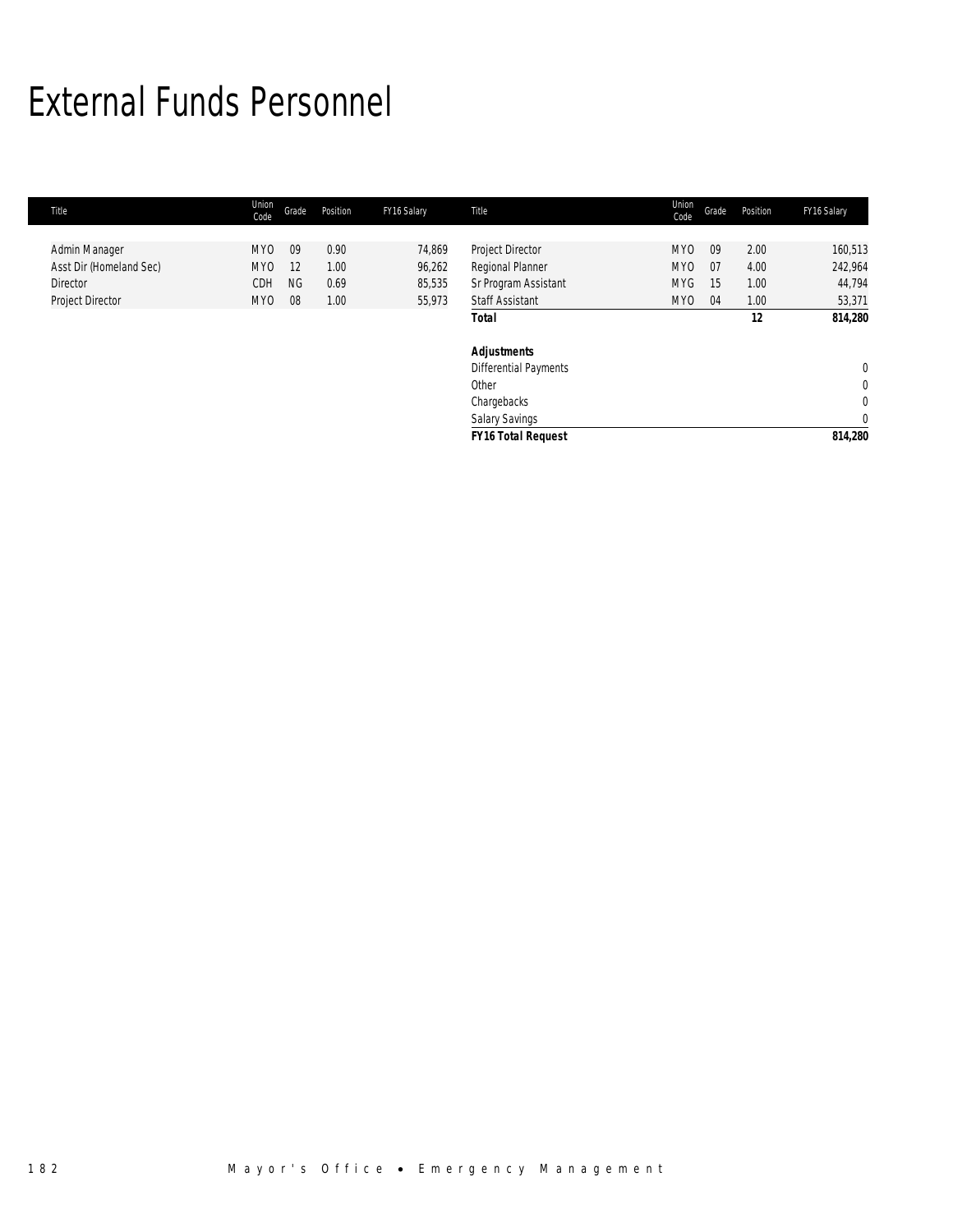## Program 1. Homeland Security

## *Rene Fielding, Director, Organization 231100*

### *Program Description*

The Homeland Security Program advances the City's capability to effectively prevent, respond to and recover from incidents of terrorism and other emergency incidents, by coordinating and directing Boston's inter-departmental and multi-jurisdictional homeland security activities, advising the Mayor on issues, and obtaining and managing outside funding.

| <b>Operating Budget</b>                    | Actual '13        | Actual '14         | Approp '15         | <b>Budget '16</b>  |
|--------------------------------------------|-------------------|--------------------|--------------------|--------------------|
| <b>Personnel Services</b><br>Non Personnel | 230,071<br>93.583 | 246,608<br>213,892 | 255,768<br>209,815 | 257,402<br>448,715 |
| Total                                      | 323,654           | 460,500            | 465,583            | 706,117            |
|                                            |                   |                    |                    |                    |

### *Performance*

### **Strategy:** To educate the public on how to prepare for, respond to, and recover from an emergency

| <b>Performance Measures</b>                                                                       | Actual '13 | Actual '14   | Projected '15 | Target '16   |
|---------------------------------------------------------------------------------------------------|------------|--------------|---------------|--------------|
| Family preparedness presentations made<br>Number of AlertBoston subscribers                       |            | 50<br>55,512 | 34<br>58,615  | 35<br>62,500 |
| Strategy: To ensure high quality, interoperable, continuous services in the event of an emergency |            |              |               |              |
| <b>Performance Measures</b>                                                                       | Actual '13 | Actual '14   | Projected '15 | Target '16   |
| Number of EOC drills or exercises                                                                 |            |              | J             |              |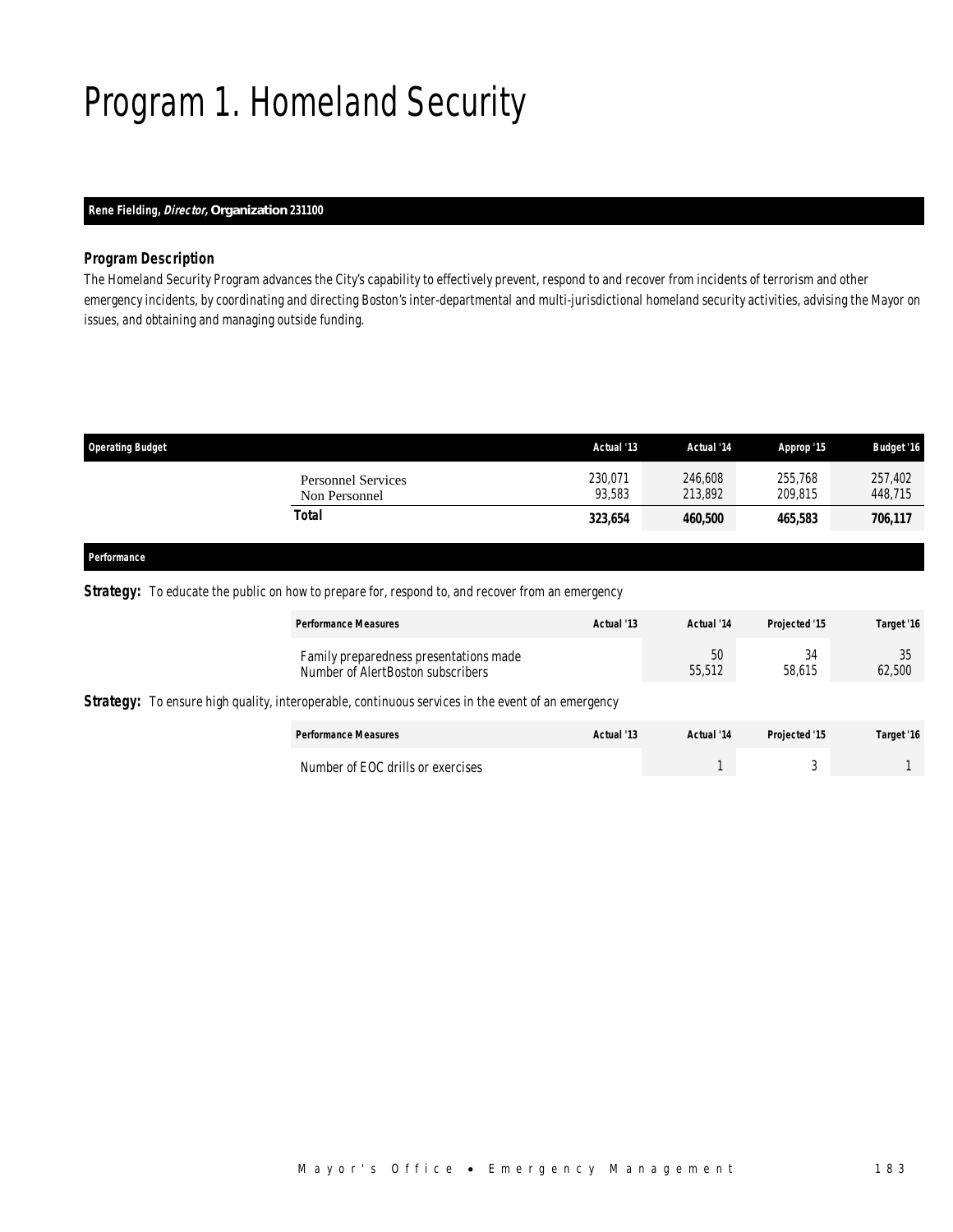## External Funds Projects

#### *ARRA - Local Energy Assurance Planning Initiative*

#### *Project Mission*

The Recovery Act LEAP grant supported planning for recovery from disruptions to the energy supply and enhanced reliability and quicker repair of outages. The primary objective of this project was to develop a comprehensive energy assurance plan outlining procedures the City will undertake in the event of an energy supply disruption and to develop a strategy for increasing the energy reliability of critical emergency-related City facilities. The initiative resulted in a better prepared, more resilient City of Boston. The project started May 2010 and ended September 2012. The ARRA LEAP grant award totaling \$300,000 was received from the US Department of Energy.

#### *ARRA - Port Security Grant Program*

#### *Project Mission*

The ARRA Port Security Grant Program created a sustainable, risk-based effort to protect critical port infrastructure from terrorism, particularly attacks using explosives and non-conventional threats that could cause major disruption to commerce. Funds supported the procurement of equipment for the City's public safety agencies responsible for the protection of and response to critical incidents in the Port of Boston. The project started May 2010 and ended August 2012. The ARRA Port Security grant award totaling \$1,259,820 was received from the US Department of Homeland Security.

#### *Emergency Management Performance Grant*

#### *Project Mission*

The federal EMPG Program serves to assist local governments in preparing for all hazards, as authorized by the Robert T. Stafford Disaster Relief and Emergency Assistance Act (42 U.S.C. 5121 et seq.). Title VI of the Stafford Act authorizes FEMA to make grants for the purpose of providing a system of emergency preparedness for the protection of life and property in the United States from hazards and to vest responsibility for emergency preparedness jointly in the federal government and the states and their political subdivisions. The federal government, through the EMPG Program, provides necessary direction, coordination, and guidance, and provides necessary assistance, as authorized in this title so that a comprehensive emergency preparedness system exists for all hazards. The awards in FFY09, FFY10, and FFY11 were \$150,000; \$70,000; and \$87,500 respectively. The next round of awards has not been announced. Funding is received from the Federal Emergency Management Agency and the Commonwealth of Massachusetts's Emergency Management Agency.

#### *Emergency Operation Center Grant Program*

#### *Project Mission*

The federal EOC Grant Program serves to improve emergency management and preparedness capabilities by supporting flexible, sustainable, secure, strategically located, and fully interoperable EOCs with a focus on addressing identified deficiencies and needs. The EOC grant award was received from the Federal Emergency Management Agency and the Commonwealth of Massachusetts's Executive Office of Public Safety and Security.

*Port Security Grant Program* 

#### *Project Mission*

The federal PSG Program provided funding to support increased port-wide risk management; enhanced domain awareness; training and exercises; expansion of port recovery and resiliency capabilities; and further capabilities to prevent, detect, respond to, and recover from attacks involving improvised explosive devices (IEDs) and other non-conventional weapons. The PSGP federal FY08 award in the amount of \$400,000 and federal FY11 award in the amount of \$278,890 was received from the Department of Homeland Security and the Commonwealth of Massachusetts's Executive Office of Public Safety and Security.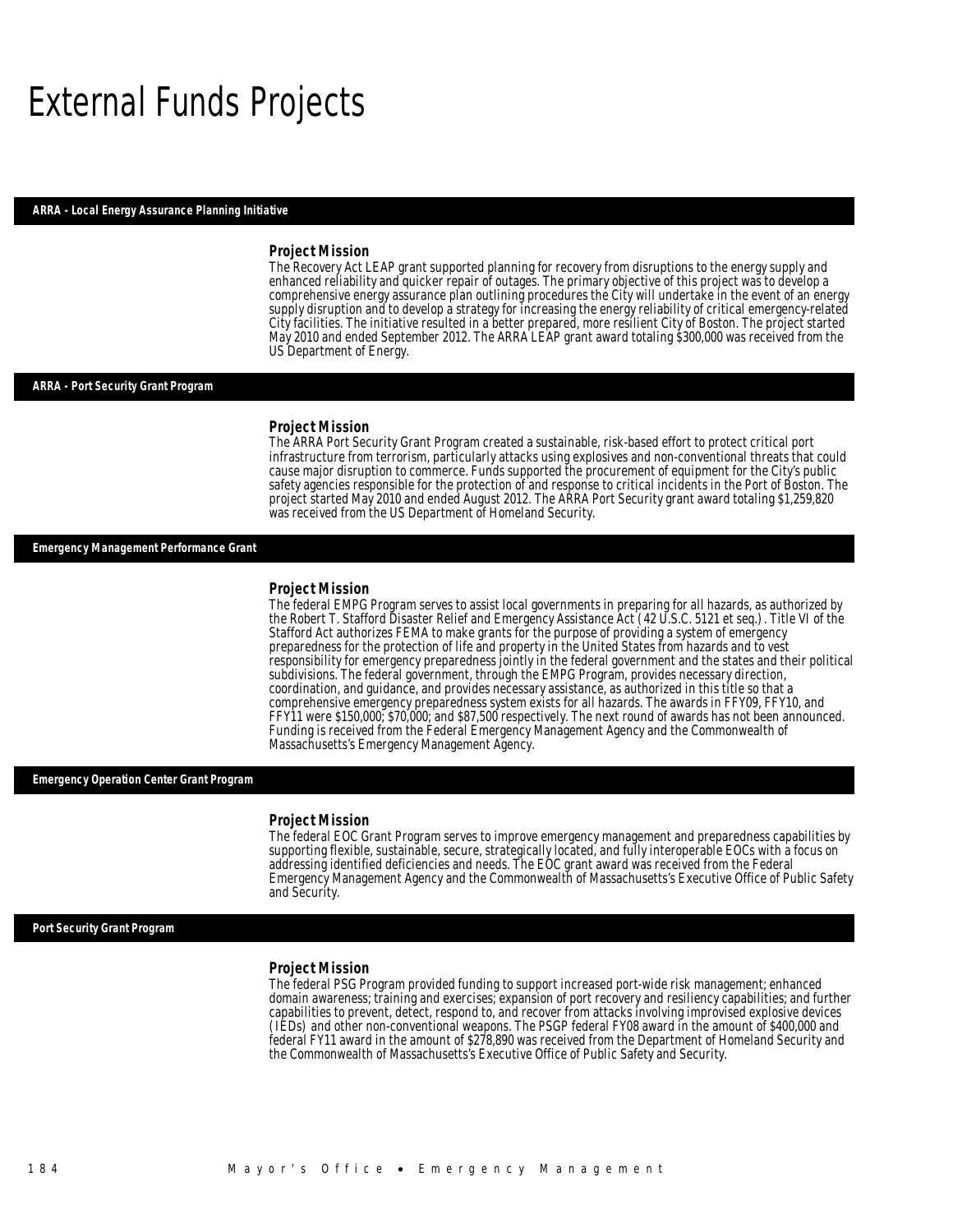#### *Project Mission*

The federal PSIC Grant Program provided funding to enable and enhance public safety agencies' interoperable communications capabilities. The PSIC Grant Program was a one-time grant opportunity to enhance interoperable capabilities with respect to voice, data, and/or video and encourage the use of innovative cost and spectrum efficient technology solutions. The project started March 2011 and ended August 2011. The PSIC award totaling \$2,428,203 was received from the Department of Commerce and the Commonwealth of Massachusetts's Executive Office of Public Safety and Security.

#### *Regional Catastrophic Preparedness Grant Program*

#### *Project Mission*

The federal RCPGP grant serves to enhance regional catastrophic planning efforts, with the goal of strengthening the nation against risks associated with catastrophic events. The region includes communities from Massachusetts, New Hampshire, and Rhode Island. The project started March 2009 and funding is received from the Federal Emergency Management Agency and the Commonwealth of Massachusetts's Executive Office of Public Safety and Security. The RCPGP awards in federal FY10 and federal FY11 were \$3,393,900 and \$1,148,877 respectively.

#### *Transit Security Grant Program*

#### *Project Mission*

The federal Transit Security Grant Program (TSGP) created a sustainable, risk-based effort to protect critical surface transportation infrastructure and the traveling public from acts of terrorism, major disasters, and other emergencies. The project started March 2012 and ended July2013. The TSGP award totaling \$2,000,000 was received from the US Department of Homeland Security and the Massachusetts Bay Transportation Authority.

#### *Urban Area Security Initiative*

#### *Project Mission*

The federal UASI grant serves to address the unique equipment, planning, exercise, training and operational needs of first responder agencies in the Boston Urban Area (Boston, Brookline, Cambridge, Everett, Revere, Quincy, Winthrop, Chelsea, Somerville) and to assist them in building an enhanced and sustainable capacity to prevent, protect against, respond to, and recover from threats or acts of terrorism, including chemical, biological, radiological, nuclear and explosive (CBRNE) incidents. UASI is an annual grant program and funding is received from the US Department of Homeland Security and the Commonwealth of Massachusetts Executive Office of Public Safety.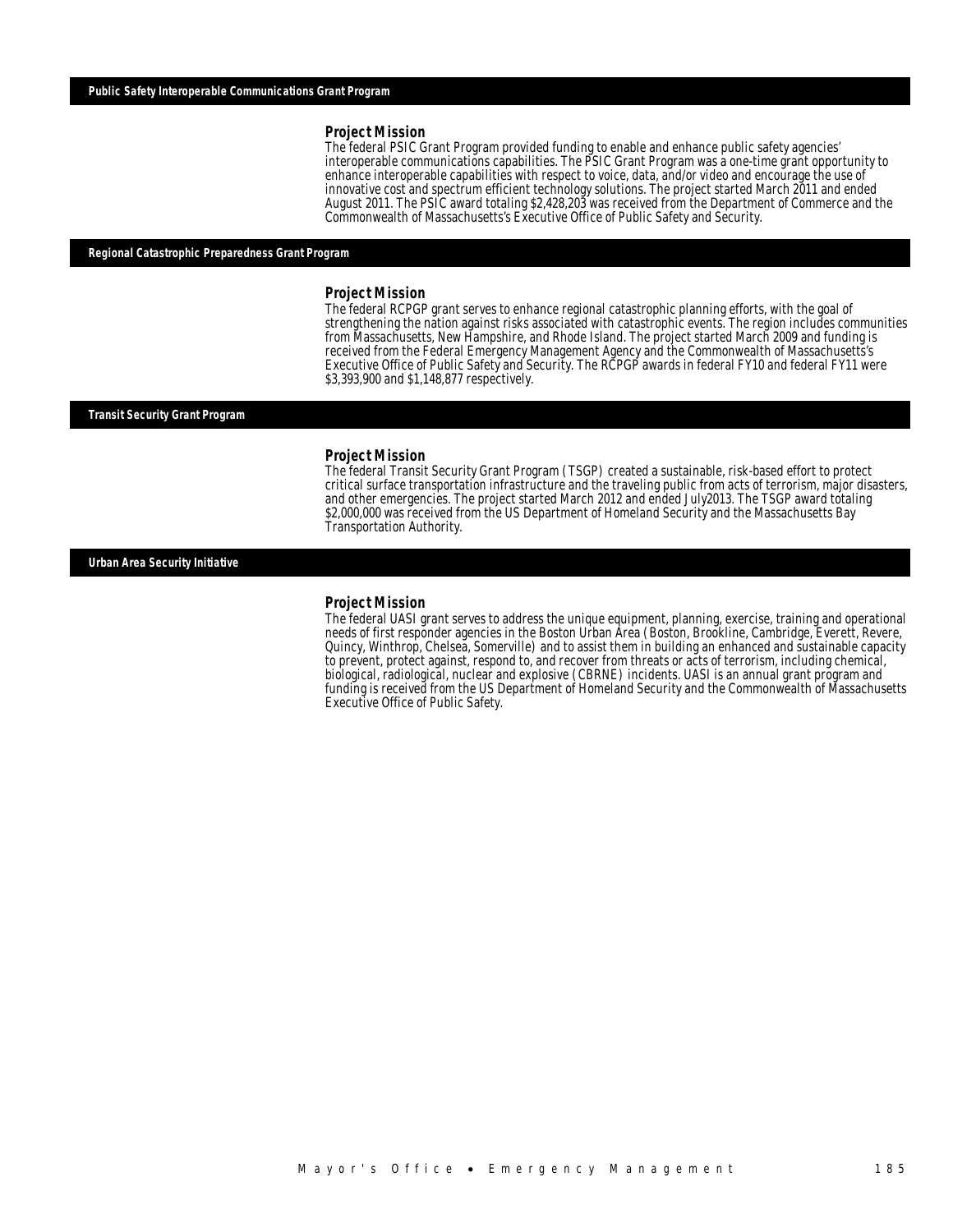# Emergency Management Capital Budget

## *Overview*

The capital plan for the Office of Emergency Management works to provide OEM a space that is flexible, sustainable, secure, strategically located, and fully interoperable.

## *FY16 Major Initiatives*

• With a program developed, the project will identify and assess potential sites for a new Emergency Operations Center.

| <b>Capital Budget Expenditures</b> | Total Actual '13 | Total Actual '14 |         | <b>Estimated '15 Total Projected '16</b> |
|------------------------------------|------------------|------------------|---------|------------------------------------------|
| Total Department                   |                  |                  | 500,000 | <i>400.000</i>                           |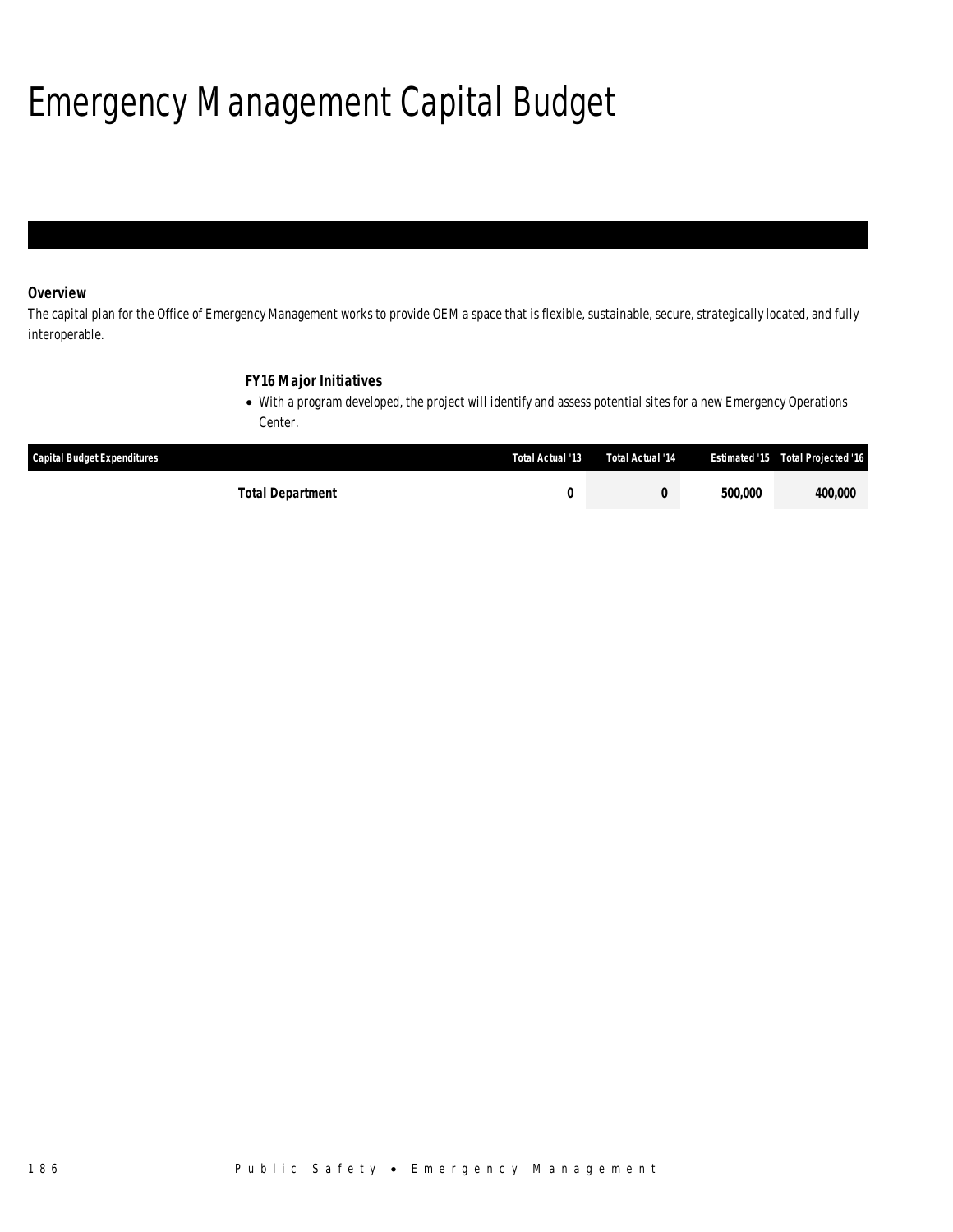## Emergency Management Project Profiles

### *EMERGENCY OPERATIONS CENTER*

### *Project Mission*

 Site, design, and build a new Emergency Operations Center. *Managing Department,* Capital Construction *Status,* To Be Scheduled*Location,* N/A *Operating Impact,* Yes

| <b>Authorizations</b>                    |           |             |               |             |           |
|------------------------------------------|-----------|-------------|---------------|-------------|-----------|
|                                          |           |             |               | Non Capital |           |
| Source                                   | Existing  | <b>FY16</b> | <b>Future</b> | Fund        | Total     |
| City Capital                             | 1,500,000 | 0           | 0             | 0           | 1,500,000 |
| Grants/Other                             | 0         | 0           | 0             | 2,000,000   | 2,000,000 |
| Total                                    | 1,500,000 | 0           | 0             | 2,000,000   | 3,500,000 |
| <b>Expenditures (Actual and Planned)</b> |           |             |               |             |           |
|                                          | Thru      |             |               |             |           |
| Source                                   | 6/30/14   | <b>FY15</b> | <b>FY16</b>   | FY17-20     | Total     |
| City Capital                             | 0         | 0           | 400,000       | 1.100.000   | 1,500,000 |
| Grants/Other                             | 0         | 0           | 0             | 0           | 0         |
| Total                                    | 0         | 0           | 400,000       | 1,100,000   | 1,500,000 |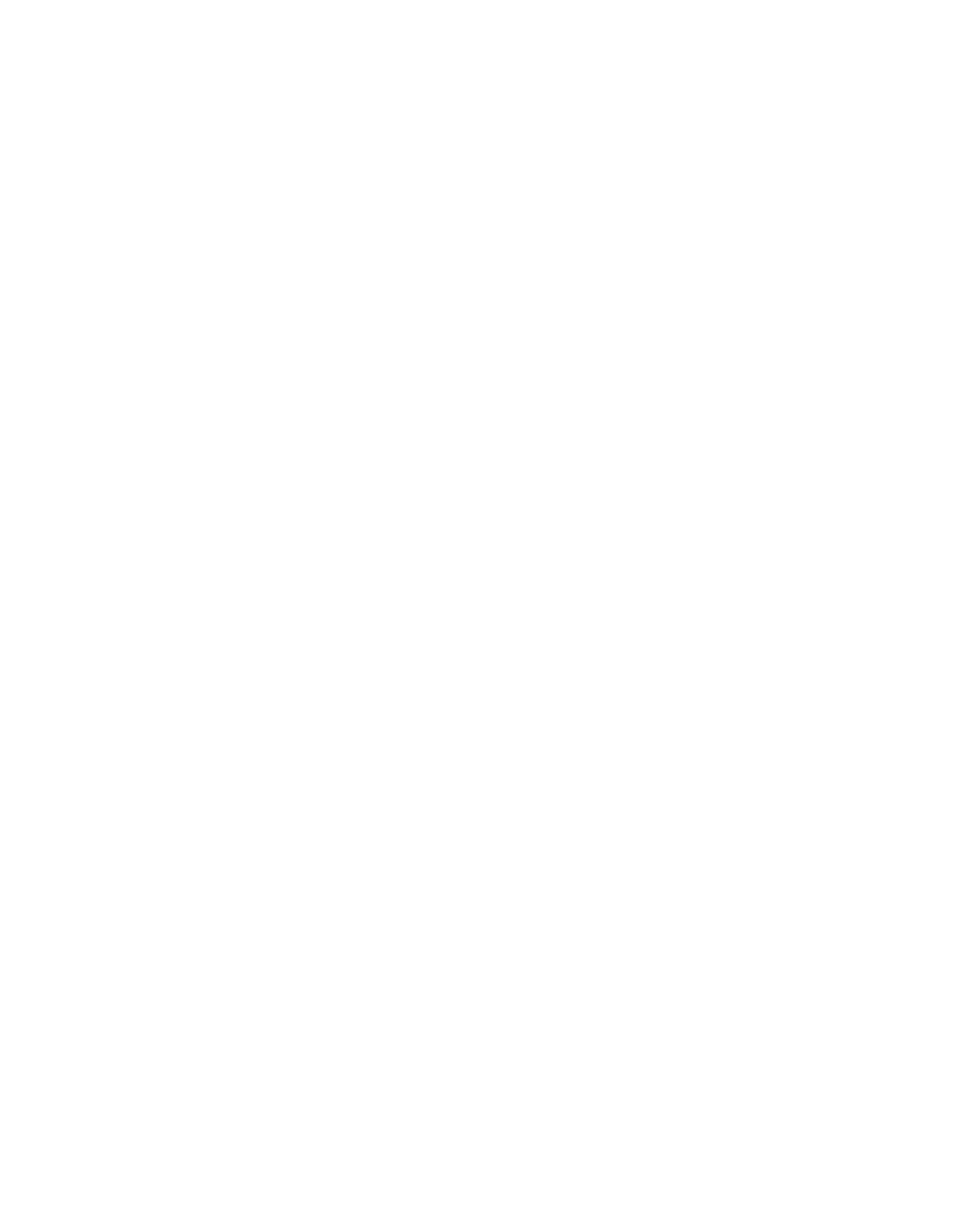## Fire Department Operating Budget

#### *Joseph E. Finn, Commissioner, Appropriation 221*

### *Department Mission*

We, the Boston Fire Department, are an organization of dedicated professionals who are committed to serving the community by protecting life, property, and the environment through prevention, education, emergency medical, civil defense and fire service. We will provide fire protection and emergency service throughout the City of Boston by adequately staffing, training, and equipping firefighters at specific locations within the city.

#### *Selected Performance Strategies*

### *Boston Fire Suppression*

- To prepare and conduct training exercises for special events.
- To provide highly trained and skilled EMT-First Responders delivering quality care in a timely manner.
- To respond to all incidents and calls.

#### *Fire Alarm*

• To respond to calls and incidents in a timely and efficient manner.

#### *Training*

- To initiate and supervise firefighter development.
- *Maintenance*
- To perform scheduled preventive maintenance on apparatus and vehicles.

## *Fire Prevention*

- To enforce city and state fire code regulations and to review all applications for compliance.
- To maintain the conviction rate for fires resulting from arson.
- To promote fire safety education programs aimed at reducing loss of life, injury and property damage resulting from preventable incidents.

#### *Firefighter Safety, Health and Wellness*

• To provide the best medical and rehabilitative service available to all injured firefighters to ensure their timely return to work.

| <b>Operating Budget</b>      | Program Name                               | Total Actual '13 | Total Actual '14        | Total Approp '15 | <b>Total Budget '16</b> |
|------------------------------|--------------------------------------------|------------------|-------------------------|------------------|-------------------------|
|                              | Administration                             | 15,781,022       | 26,392,710              | 14.683.830       | 14,820,690              |
|                              | <b>Boston Fire Suppression</b>             | 145,026,606      | 145,534,180             | 157.941.768      | 165.499.099             |
|                              | Fire Alarm                                 | 7.597.094        | 7.895.081               | 8.725.878        | 9.022.847               |
|                              | Training                                   | 2.966.891        | 3.836.511               | 4.652.310        | 4.723.256               |
|                              | Maintenance                                | 6.850.843        | 7.212.285               | 7.747.859        | 8.228.797               |
|                              | Fire Prevention                            | 9.752.369        | 10.007.204              | 10.863.230       | 10.977.845              |
|                              | <b>Emergency Medical Response Division</b> | 1,164,166        | 0                       |                  | $\left($                |
|                              | Firefighter Safety, Health and Wellness    | 0                | 0                       |                  | 450,282                 |
|                              | Total                                      | 189,138,991      | 200,877,971             | 204,614,875      | 213,722,816             |
| <b>External Funds Budget</b> | <b>Fund Name</b>                           | Total Actual '13 | <b>Total Actual '14</b> | Total Approp '15 | <b>Total Budget '16</b> |
|                              | Assistance to Fire Fighters                | 129.551          | 0                       |                  | $\Omega$                |
|                              | <b>Buffer Zone Grant</b>                   | 127.935          | 41,976                  |                  |                         |
|                              | Fire Alarm                                 | 2,340            | 0                       |                  | $\theta$                |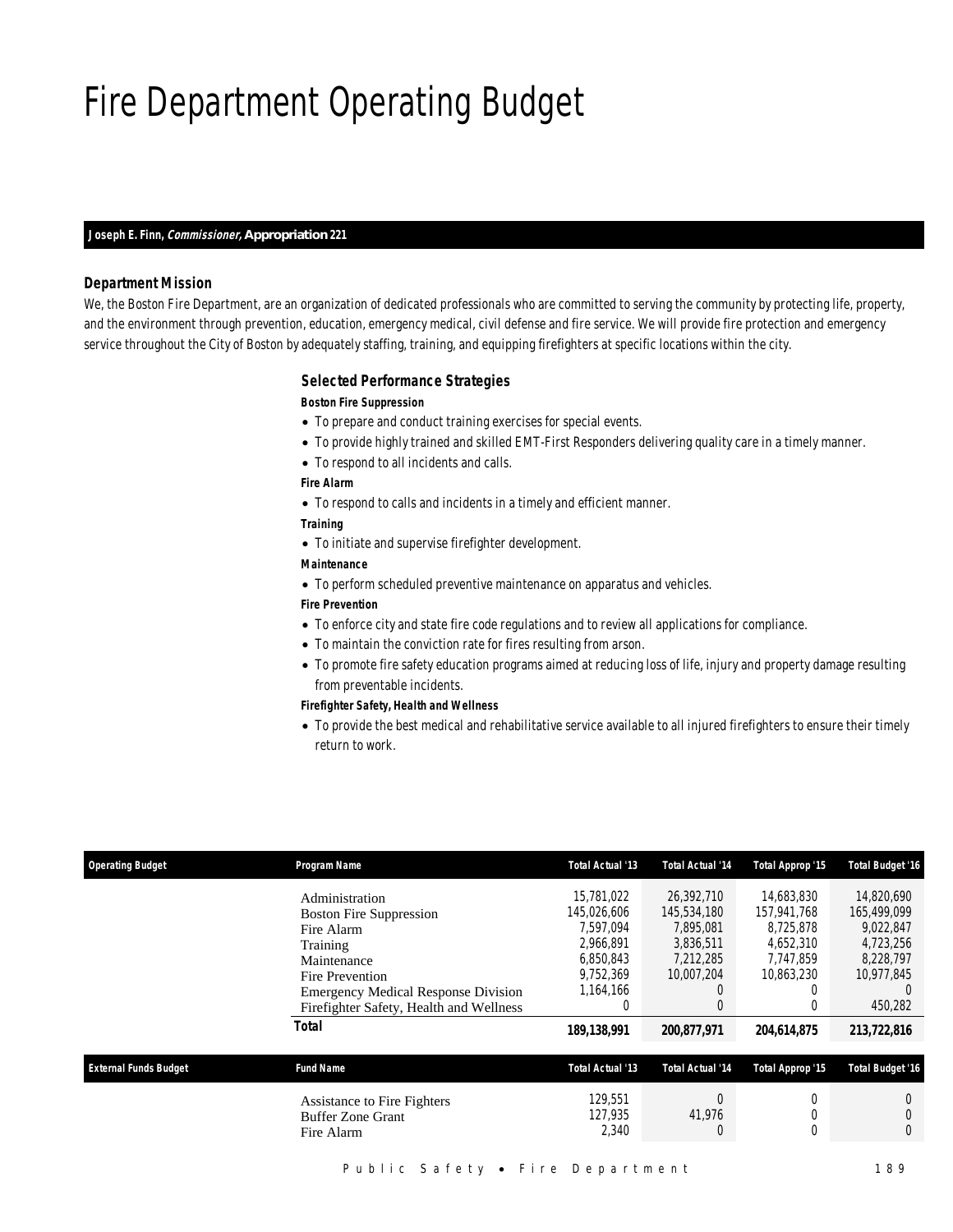|                         | <b>Personnel Services</b>                                | 173,502,501      | 184.614.601 | 188,426,499 | 195.681.275       |
|-------------------------|----------------------------------------------------------|------------------|-------------|-------------|-------------------|
| <b>Operating Budget</b> |                                                          | Actual '13       | Actual '14  | Approp '15  | <b>Budget '16</b> |
|                         | Total                                                    | 3,026,971        | 2,136,085   | 2.163.499   | 2,700,999         |
|                         | Training Academy Revolving Fund                          | 19,182           |             | 15,000      | 15,000            |
|                         | The Last Call Foundation                                 |                  |             | 57,000      | 152,000           |
|                         | <b>State Training Grant</b>                              | 2.298.792        | 1.821.734   | 1,750,000   | 1,750,000         |
|                         | S.A.F.E Grant Program                                    | 7.380            |             |             |                   |
|                         | Port Security Program Grant                              |                  | 81.168      | 15,000      | 457,500           |
|                         | Mass Decontam Unit (MDU)<br><b>MTA</b> Tunnel Operations | 54,392           |             |             |                   |
|                         | <b>Hazmat Team Response</b>                              | 23,740<br>27,174 | 3.696       | 14,000      | 14,000            |
|                         | Hazmat Recovery Fund                                     | 12,605           | 3,959       | 75,000      | 75,000            |
|                         | Hazardous Materials Response                             | 323,880          | 183,552     | 237.499     | 237,499           |
|                         |                                                          |                  |             |             |                   |

Non Personnel 15,636,490 16,263,370 16,188,376 18,041,541 *Total 189,138,991 200,877,971 204,614,875 213,722,816* 

190 Public Safety • Fire Department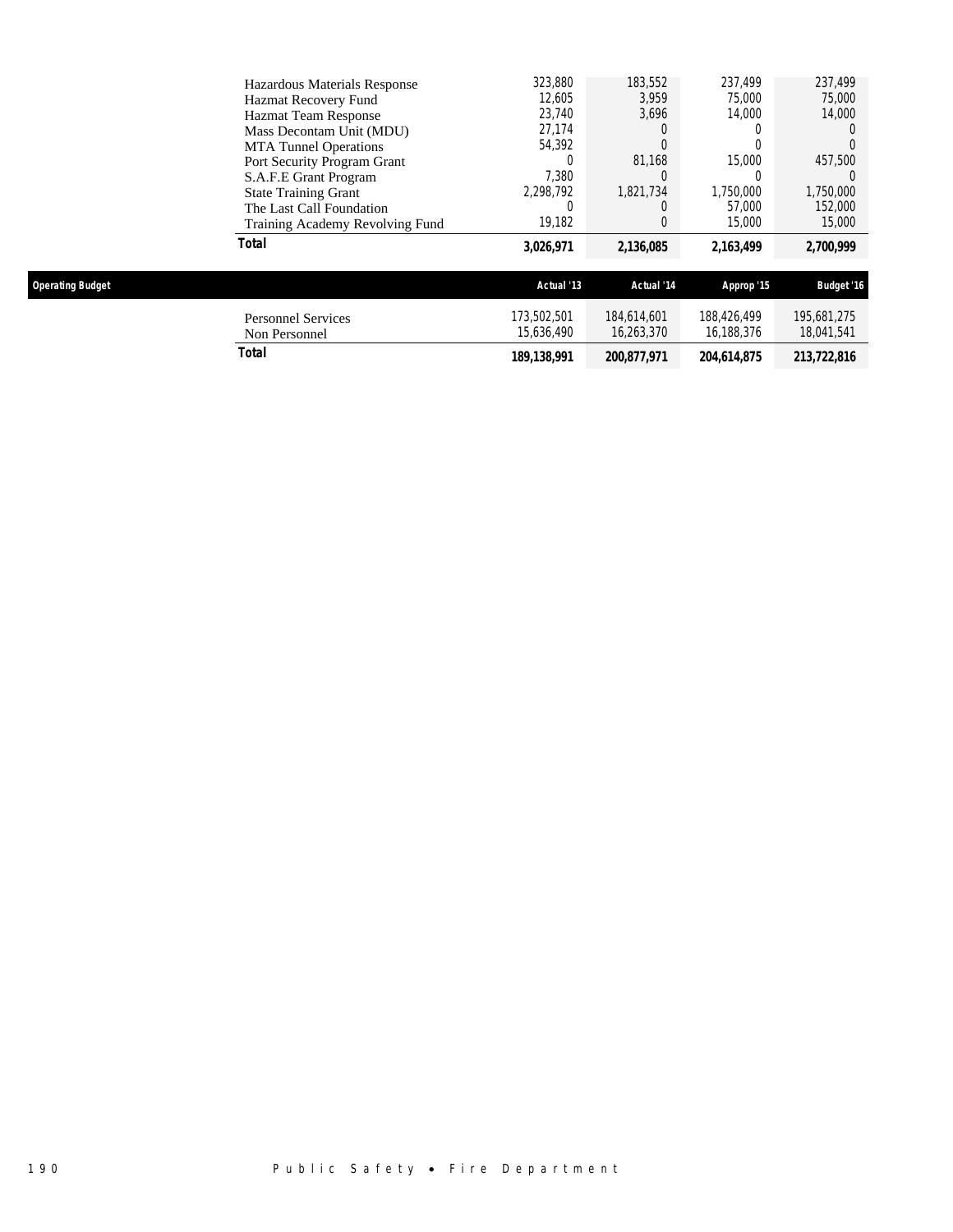## Fire Department Operating Budget



### *Authorizing Statutes*

- Generally, See Boston Fire Prevention Code; CBC St. 11 §§ 75-87; CBC St.2 § 753; M.G.L.A. c. 148.
- Commissioner: Appointments, Powers and Duties, CBC St. 11 §§ 75-78; CBC Ord. §§ 11-4.1-11-4.4; 1960 Mass. Acts ch. 755 § 1; 1962 Mass. Acts ch. 338 § 1.
- Mutual Aid Assistance, CBC Ord. § 11-4.3.
- Licenses and Permits, See Boston Fire Prevention Code; CBC St. 14 §§ 50, 158-159; M.G.L.A. c. 148, § 28.
- Fire Prevention Code, 1962 Mass. Acts ch. 314.

#### *Description of Services*

The Fire Department provides fire and emergency protection to all Boston residents and to the hundreds of thousands of people who work, shop and visit the city. To provide this protection, the Fire Department deploys 33 engine companies (five of which are trained and staffed to respond to hazardous material, weapons of mass destruction and decontamination incidents), 19 ladder companies, one fire brigade, three tower ladder companies, two rescue companies, one marine unit (comprised of two vessels), a Safety Division, Six Special Operations Command Units which include a Hazardous Materials Operations Unit, a Mobile Decontamination Unit, a Decontamination Supply Unit, two Technical Rescue Support Units and a Collapse Unit. The Fire Department also operates a Special Unit that doubles as a lighting plant and backup Hazardous Materials Unit through a dispatching system maintained at the Fire Alarm Communications Center. The City's mutual aid agreement with surrounding areas continues to benefit the City and the involved communities. The Fire Prevention Program provides public education and inspections of residential and commercial properties, investigates suspected arson fires, and issues permits and licenses.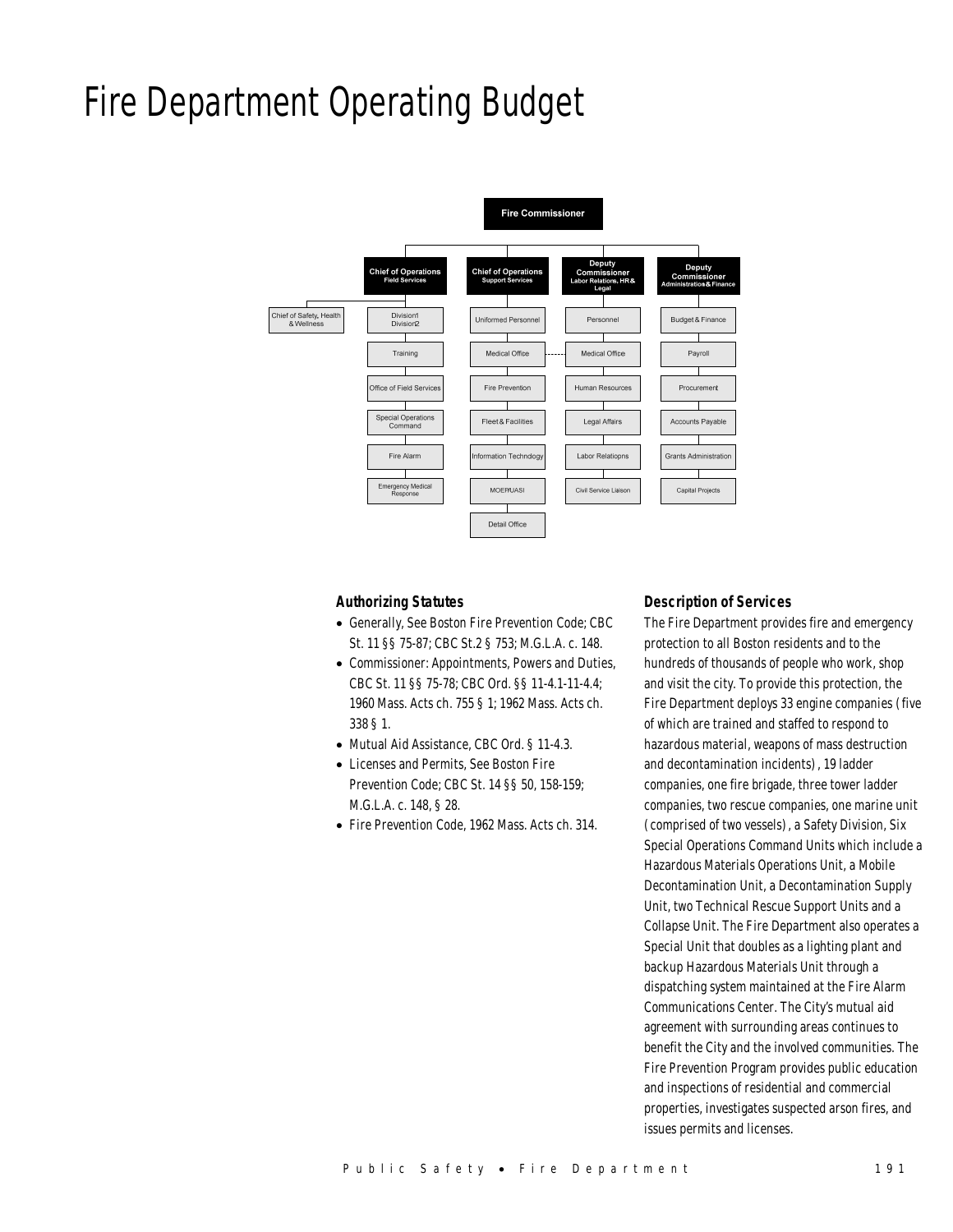# Department History

| <b>Personnel Services</b>       |                                                                                                                                                                                                                                                                                                      | FY13 Expenditure                                                                                      | FY14 Expenditure                                                                                            | FY15 Appropriation                                                                                                 | FY16 Adopted                                                                                                 | Inc/Dec 15 vs 16                                                                                           |
|---------------------------------|------------------------------------------------------------------------------------------------------------------------------------------------------------------------------------------------------------------------------------------------------------------------------------------------------|-------------------------------------------------------------------------------------------------------|-------------------------------------------------------------------------------------------------------------|--------------------------------------------------------------------------------------------------------------------|--------------------------------------------------------------------------------------------------------------|------------------------------------------------------------------------------------------------------------|
|                                 | 51000 Permanent Employees<br>51100 Emergency Employees<br>51200 Overtime<br>51600 Unemployment Compensation<br>51700 Workers' Compensation<br><b>Total Personnel Services</b>                                                                                                                        | 152,539,290<br>$\mathbf 0$<br>20,704,912<br>62,936<br>195,363<br>173,502,501                          | 166,350,789<br>0<br>17,955,194<br>12,151<br>296,467<br>184,614,601                                          | 170,684,787<br>0<br>17,471,712<br>60,000<br>210,000<br>188,426,499                                                 | 177,835,883<br>0<br>17,575,392<br>60,000<br>210,000<br>195,681,275                                           | 7,151,096<br>$\mathbf{0}$<br>103,680<br>$\overline{0}$<br>$\Omega$<br>7,254,776                            |
| <b>Contractual Services</b>     |                                                                                                                                                                                                                                                                                                      | FY13 Expenditure                                                                                      | FY14 Expenditure                                                                                            | FY15 Appropriation                                                                                                 | FY16 Adopted                                                                                                 | Inc/Dec 15 vs 16                                                                                           |
|                                 | 52100 Communications<br>52200 Utilities<br>52400 Snow Removal<br>52500 Garbage/Waste Removal<br>52600 Repairs Buildings & Structures<br>52700 Repairs & Service of Equipment<br>52800 Transportation of Persons<br>52900 Contracted Services<br><b>Total Contractual Services</b>                    | 670,197<br>1,545,305<br>13,580<br>35,087<br>839,854<br>665,394<br>27,950<br>1,183,725<br>4,981,092    | 670,938<br>1,644,123<br>38,373<br>40,768<br>740,843<br>725,343<br>32,532<br>1,293,576<br>5,186,496          | 714,790<br>1,828,561<br>20,000<br>51,550<br>809,338<br>1,358,903<br>57,050<br>1,618,570<br>6,458,762               | 714,790<br>1,894,067<br>20,000<br>51,550<br>1,016,995<br>1,433,186<br>61,800<br>1,774,352<br>6,966,740       | 0<br>65,506<br>0<br>$\Omega$<br>207,657<br>74,283<br>4,750<br>155,782<br>507,978                           |
| <b>Supplies &amp; Materials</b> |                                                                                                                                                                                                                                                                                                      | FY13 Expenditure                                                                                      | FY14 Expenditure                                                                                            | FY15 Appropriation                                                                                                 | FY16 Adopted                                                                                                 | Inc/Dec 15 vs 16                                                                                           |
|                                 | 53000 Auto Energy Supplies<br>53200 Food Supplies<br>53400 Custodial Supplies<br>53500 Med, Dental, & Hosp Supply<br>53600 Office Supplies and Materials<br>53700 Clothing Allowance<br>53800 Educational Supplies & Mat<br>53900 Misc Supplies & Materials<br><b>Total Supplies &amp; Materials</b> | 1,456,369<br>$\theta$<br>50,211<br>115,810<br>91,421<br>828,300<br>$\theta$<br>2,208,665<br>4,750,776 | 1,359,616<br>$\mathbf 0$<br>58,061<br>111,428<br>80,176<br>840,950<br>$\mathbf 0$<br>2,495,396<br>4,945,627 | 1,185,253<br>$\overline{0}$<br>55,440<br>105,470<br>100,382<br>843,150<br>$\overline{0}$<br>2,324,701<br>4,614,396 | 1,084,142<br>$\mathbf 0$<br>65,200<br>145,880<br>104,500<br>836,550<br>$\mathbf 0$<br>2,668,784<br>4,905,056 | $-101,111$<br>$\mathbf{0}$<br>9,760<br>40,410<br>4,118<br>$-6,600$<br>$\overline{0}$<br>344,083<br>290,660 |
| <b>Current Chgs &amp; Oblig</b> |                                                                                                                                                                                                                                                                                                      | FY13 Expenditure                                                                                      | FY14 Expenditure                                                                                            | FY15 Appropriation                                                                                                 | FY16 Adopted                                                                                                 | Inc/Dec 15 vs 16                                                                                           |
|                                 | 54300 Workers' Comp Medical<br>54400 Legal Liabilities<br>54500 Aid To Veterans<br>54600 Current Charges H&I<br>54700 Indemnification<br>54900 Other Current Charges<br>Total Current Chgs & Oblig                                                                                                   | 52,996<br>93,601<br>$\mathbf 0$<br>$\overline{0}$<br>3,220,262<br>275,430<br>3,642,289                | 120,579<br>156,576<br>$\mathbf 0$<br>$\mathbf 0$<br>3,400,595<br>283,725<br>3,961,475                       | 81,500<br>140,000<br>$\mathbf 0$<br>$\mathbf{0}$<br>2,244,984<br>427,792<br>2,894,276                              | 81,500<br>130,000<br>$\mathbf{0}$<br>$\mathbf{0}$<br>2,244,984<br>438,469<br>2,894,953                       | $\mathbf{0}$<br>$-10,000$<br>$\Omega$<br>$\overline{0}$<br>$\overline{0}$<br>10,677<br>677                 |
| Equipment                       |                                                                                                                                                                                                                                                                                                      | FY13 Expenditure                                                                                      | FY14 Expenditure                                                                                            | FY15 Appropriation                                                                                                 | FY16 Adopted                                                                                                 | Inc/Dec 15 vs 16                                                                                           |
|                                 | 55000 Automotive Equipment<br>55400 Lease/Purchase<br>55600 Office Furniture & Equipment<br>55900 Misc Equipment<br><b>Total Equipment</b>                                                                                                                                                           | $\boldsymbol{0}$<br>743,208<br>9,116<br>1,500,314<br>2,252,638                                        | $\mathbf 0$<br>1,210,189<br>12,464<br>947,119<br>2,169,772                                                  | $\boldsymbol{0}$<br>1,641,429<br>7,920<br>571,593<br>2,220,942                                                     | 0<br>2,328,830<br>48,600<br>877,362<br>3,254,792                                                             | $\mathbf 0$<br>687,401<br>40,680<br>305,769<br>1,033,850                                                   |
| Other                           |                                                                                                                                                                                                                                                                                                      | FY13 Expenditure                                                                                      | FY14 Expenditure                                                                                            | FY15 Appropriation                                                                                                 | FY16 Adopted                                                                                                 | Inc/Dec 15 vs 16                                                                                           |
|                                 | 56200 Special Appropriation<br>57200 Structures & Improvements<br>58000 Land & Non-Structure<br><b>Total Other</b>                                                                                                                                                                                   | $\theta$<br>$\theta$<br>9,695<br>9,695                                                                | 0<br>$\mathbf 0$<br>$\mathbf 0$<br>0                                                                        | 0<br>$\mathbf 0$<br>0<br>0                                                                                         | $\mathbf 0$<br>0<br>20,000<br>20,000                                                                         | $\theta$<br>$\overline{0}$<br>20,000<br>20,000                                                             |
|                                 | <b>Grand Total</b>                                                                                                                                                                                                                                                                                   | 189,138,991                                                                                           | 200,877,971                                                                                                 | 204,614,875                                                                                                        | 213,722,816                                                                                                  | 9,107,941                                                                                                  |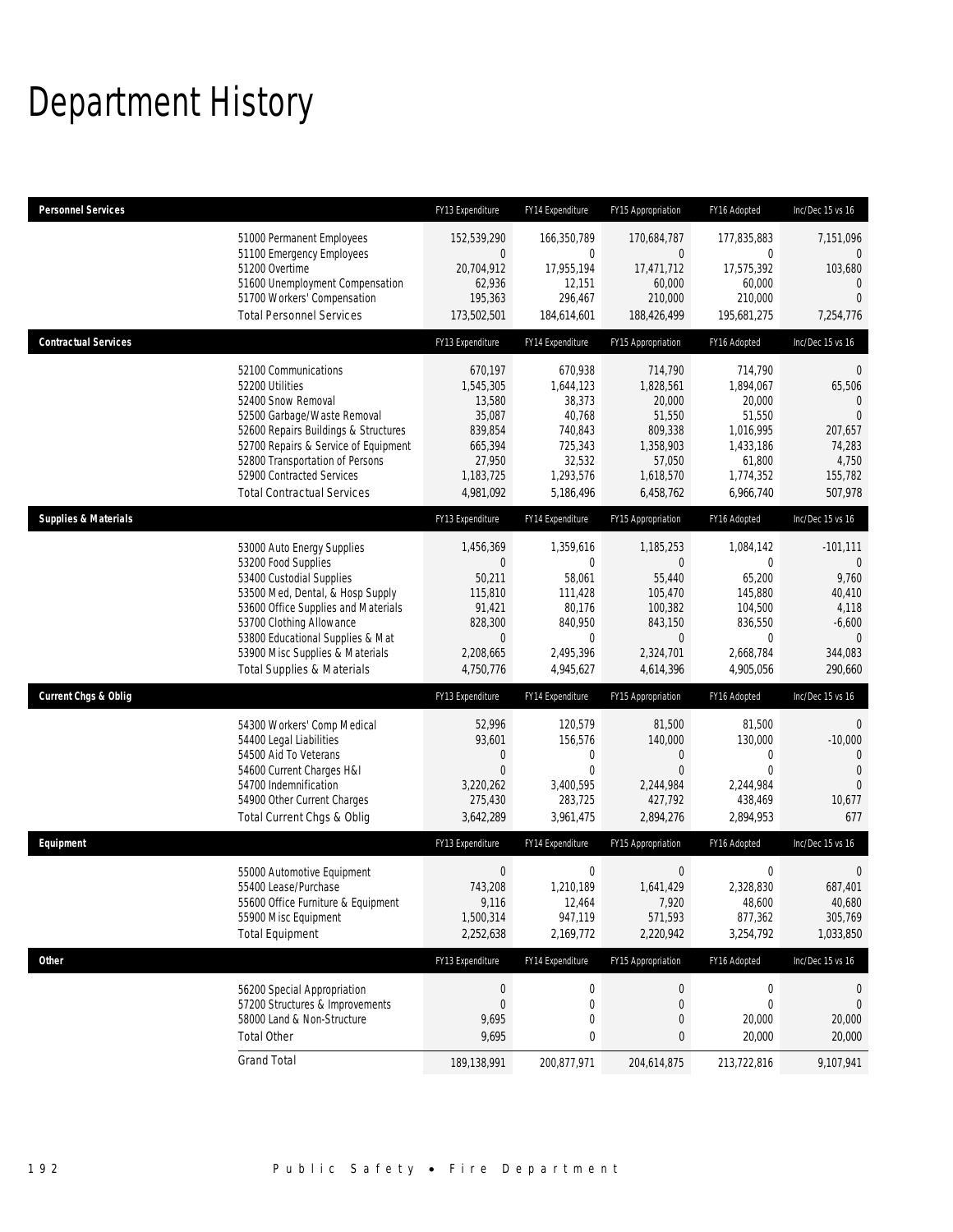# Department Personnel

| Title                                   | Union<br>Code               | Grade     | Position | FY16 Salary | Title                               | Union<br>Code   | Grade | Position | FY16 Salary |
|-----------------------------------------|-----------------------------|-----------|----------|-------------|-------------------------------------|-----------------|-------|----------|-------------|
|                                         |                             |           |          |             |                                     |                 |       |          |             |
| Admin Analyst                           | AFI                         | 14        | 2.00     | 101,640     | Fire Lieutenant (ScubaDiver)        | IFF             | 02    | 3.00     | 338,450     |
| Admin Assistant                         | AFI                         | 15        | 3.00     | 166,022     | Fire Lieutenant Admin-ADR           | IFF             | 02    | 1.00     | 119,133     |
| Admin Assistant                         | AFI                         | 17        | 2.00     | 132,903     | Fire Lieutenant Administration      | IFF             | 02    | 20.00    | 2,456,760   |
| <b>Admin Secretary</b>                  | AFI                         | 14        | 1.00     | 49,802      | Fire Lieutenant Liaison to Ret Bd   | <b>IFF</b>      | 02    | 1.00     | 116,773     |
| Assoc Inspec Engineer                   | SE <sub>1</sub>             | 09        | 3.00     | 303,185     | Fire Lieutenant-ADR                 | IFF             | 02    | 2.00     | 221,836     |
| Asst Prin Accountant                    | AFI                         | 14        | 3.00     | 152,672     | Fire Lieutenant-AdvanceTech         | IFF             | 02AT  | 8.00     | 942,658     |
| Asst Supn                               | IFF                         | 05        | 1.00     | 149,780     | Fire Lieutenenant Tech              | IFF             | 02T   | 24.00    | 2,803,356   |
| Case Manager (BFD)                      | SE1                         | 08        | 1.00     | 84,734      | Fire I t Admn-AdvanceTechnician     | IFF             | 02AT  | 2.00     | 250.746     |
| Chaplain                                | AFI                         | 12        | 2.00     | 86,911      | Fire Prev Supv(Fire Prot Eng)       | SE1             | 10    | 1.00     | 111,933     |
| Chaplain In Charge                      | AFI                         | 12        | 1.00     | 48,055      | FireAlarmOper(TrainingOfficr)       | IFF             | 02    | 1.00     | 120,792     |
| Chemist                                 | IFF                         | 05        | 1.00     | 149,780     | FireCaptain(ScubaDiver)             | IFF             | 03    | 3.00     | 398,220     |
| <b>Chief of Field Services</b>          | EXM                         | 06        | 1.00     | 196,795     | FireFighter                         | IFF             | 01    | 795.00   | 72,421,121  |
| Chief of Support Services               | EXM                         | ΝG        | 1.00     | 196,795     | FireFighter(AsstDiveMast)           | IFF             | 01    | 1.00     | 98,968      |
| Chief Telephone Operator                | AFI                         | 10        | 1.00     | 44,428      | FireFighter(AutoArsonUnit)          | IFF             | 01    | 2.00     | 204,988     |
| Collection Agent BFD FirePreve          | AFI                         | 14        | 1.00     | 54,055      | FireFighter(EMSCoordinator)         | IFF             | 01    | 1.00     | 104,287     |
| Data Proc Equip Tech                    | AFI                         | 15        | 2.00     | 101,710     | FireFighter(FrstMarEngDi)           | IFF             | 01    | 1.00     | 99,464      |
| Dep Comm-Labor & Legal                  | EXM                         | <b>NG</b> | 1.00     | 120,342     | FireFighter(InctComndSp)DEP         | IFF             | 01    | 7.00     | 651,778     |
| Dep Fire Chief                          | IFF                         | 06        | 8.00     | 1,373,810   | FireFighter(InctComndSp)DFC         | IFF             | 01    | 17.00    | 1,585,015   |
| DepFireChiefAdmn-AdvTechnician          | IFF                         | 06AT      | 1.00     | 188,952     | FireFighter(LEPCTitle3Insp)         | IFF             | 01    | 1.00     | 102,494     |
| Deputy Fire Chief Administration        | IFF                         | 06        | 6.00     | 1,114,385   | FireFighter(MasOfFBoat)             | IFF             | 02    | 5.00     | 573,837     |
| DFC Tech-Liaison to Ret Bd              | IFF                         | 05T       | 1.00     | 149,434     | FireFighter(ScubaDiver)             | IFF             | 01    | 5.00     | 490,051     |
| Dir Transportation                      | EXM                         | 11        | 1.00     | 100,022     | Fleet Safety Coordinator            | SE <sub>1</sub> | 10    | 1.00     | 92,587      |
| Dist Fire Chief                         | IFF                         | 05        | 21.00    | 3,131,838   | Frpr-Lineperson&CableSplicers       | IFF             | 03    | 2.00     | 261,883     |
| Dist Fire Chief (Scuba Diver)           | IFF                         | 05        | 1.00     | 151,778     | FUIArmorer                          | IFF             | 01    | 1.00     | 100,080     |
| District Fire Chief Admin.              | IFF                         | 05        | 7.00     | 1,132,021   | FUIDigitalLabSupervisor             | IFF             | 01    | 1.00     | 100,479     |
| District Fire Chief Admin-ADR           | IFF                         | 02        | 1.00     | 161,803     | FUISupervisorPhotoUnit              | IFF             | 01    | 1.00     | 100,280     |
| District Fire Chief Admn-AdvTech        | IFF                         | 05AT      | 2.00     | 379,350     | Gen Main Mech Frprs                 | AFG             | 19A   | 3.00     | 226,526     |
| District Fire Chief Tech                | IFF                         | 05T       | 16.00    | 2,433,330   | Gen Maint Mech                      | AFI             | 11L   | 2.00     | 94,013      |
| District Fire Chief-Adv Tech            | IFF                         | 05AT      | 1.00     | 152,968     | Gen Maint Mech Frprs                | AFG             | 16A   | 2.00     | 138,395     |
| District Fire Chief-Adv Tech            | IFF                         | 05T       | 3.00     | 458,304     | GenFrprs-FireAlarmConstruct         | IFF             | 04    | 1.00     | 140,359     |
| DP Sys Analyst                          | SE <sub>1</sub>             | 06        | 2.00     | 129,457     | <b>Head Clerk</b>                   | AFB             | 12    | 1.00     | 35,100      |
| <b>EAP Coordinator</b>                  | IFF                         | 02        | 1.00     | 122,185     | <b>Head Clerk</b>                   | AFI             | 12    | 11.00    | 484,076     |
| <b>EAP Counselor</b>                    | IFF                         | 01        | 4.00     | 408,278     | <b>Head Trainer</b>                 | AFI             | 18    | 1.00     | 70,335      |
| <b>Electrical Equip Repairperson</b>    | IFF                         | 01        | 2.00     | 192,886     | Hvy Mtr Equip Repairperson BFD      | AFI             | 16    | 6.00     | 335,004     |
| <b>Exec Asst</b>                        | EXM                         | 12        | 1.00     |             | Incident Command Tech to Fire       | IFF             | 01    | 2.00     | 195,951     |
|                                         |                             |           |          | 123,292     | Commissioner                        |                 |       |          |             |
| <b>Exec Asst</b>                        | EXM                         | <b>NG</b> | 1.00     | 120,342     | InsideWireperson                    | <b>IFF</b>      | 02    | 4.00     | 458,876     |
| <b>Exec Asst Facilities</b>             | SE <sub>1</sub>             | 10        | 1.00     | 111,933     | Lineperson                          | IFF             | 01    | 4.00     | 279,425     |
| <b>Executive Assistant Commissioner</b> | IFF                         | 05        | 1.00     | 163,818     | Maint Mech - HVAC Technician        | AFI             | 14    | 1.00     | 45,660      |
| FCommissioner/Chief of theDept          | CDH                         | ΝG        | 1.00     | 200,549     | Maint Mech (Painter)                | AFI             | 12L   | 1.00     | 42,964      |
| FF (Asst Dive Mast) - ADR               | IFF                         | 01        | 1.00     | 98,968      | Maint Mech Plumber (Journeyprs)     | AFI             | 14    | 1.00     | 46,821      |
| FF (FPD InspLev2Certification)          | IFF                         | 01        | 2.00     | 203,989     | Management Analyst                  | SE1             | 05    | 1.00     | 71,814      |
| FF (FPD Night Division Inspec)          | IFF                         | 01        | 5.00     | 511,472     | Mask Repair Specialist              | IFF             | 01    | 2.00     | 208,175     |
| FF (FPDInspLevI1Certification)          | IFF                         | 01        | 9.00     | 903,015     | Mgmt Analyst                        | SE1             | 06    | 1.00     | 80,219      |
| FF (FPDInspLevI2Certfctn)-ADR           | $\ensuremath{\mathsf{IFF}}$ | 01        | 1.00     | 102,294     | Motor Equ RpprclassI(Bpdfleet)      | AFG             | 18    | 1.00     | 58,445      |
| FF (Master of Fire BoatDivMas)          | IFF                         | 02        | 1.00     | 114,614     | Motor Equ RpprclassI(Bpdfleet)      | AFI             | 18    | 2.00     | 134,467     |
| FF (Procurement Offcr)                  | IFF                         | 01        | 1.00     | 101,595     | Motor Equip Rppr ClassII (Bpdfleet) | AFI             | 16    | 1.00     | 60,225      |
| FF ICT DFC Tech ADR                     | IFF                         | 01T       | 1.00     | 98,463      | Prin Accountant                     | AFI             | 16    | 1.00     | 65,766      |
| FF Master Fire Boat Scuba Diver         | IFF                         | 02        | 1.00     | 116,567     | Prin Admin Assistant                | AFI             | 14    | 2.00     | 81,370      |
| FF Soc Best Team Adv Tech               | IFF                         | 01AT      | 3.00     | 316,447     | Prin Admin Assistant                | SE <sub>1</sub> | 08    | 5.00     | 456,901     |
| FF(ConstituentLiaisonOff)               | IFF                         | 01        | 1.00     | 112,283     | Prin Clerk                          | AFI             | 09    | 1.00     | 35,571      |
| FF(FemaleFFLiaisonOfficer)              | IFF                         | 01        | 1.00     | 100,479     | Prin Data Proc Systems Analyst      | SE <sub>1</sub> | 10    | 1.00     | 111,933     |
| FF(FPDPlaceofAssemblyInsp)              | IFF                         | 01        | 6.00     | 614,565     | Prin Fire Alarm Operator            | IFF             | 03    | 4.00     | 522,968     |
| FF(FPDSpecialHazardsInsp)               | IFF                         | 01        | 3.00     | 307,083     | Public Information Officer          | IFF             | 01    | 1.00     | 108,495     |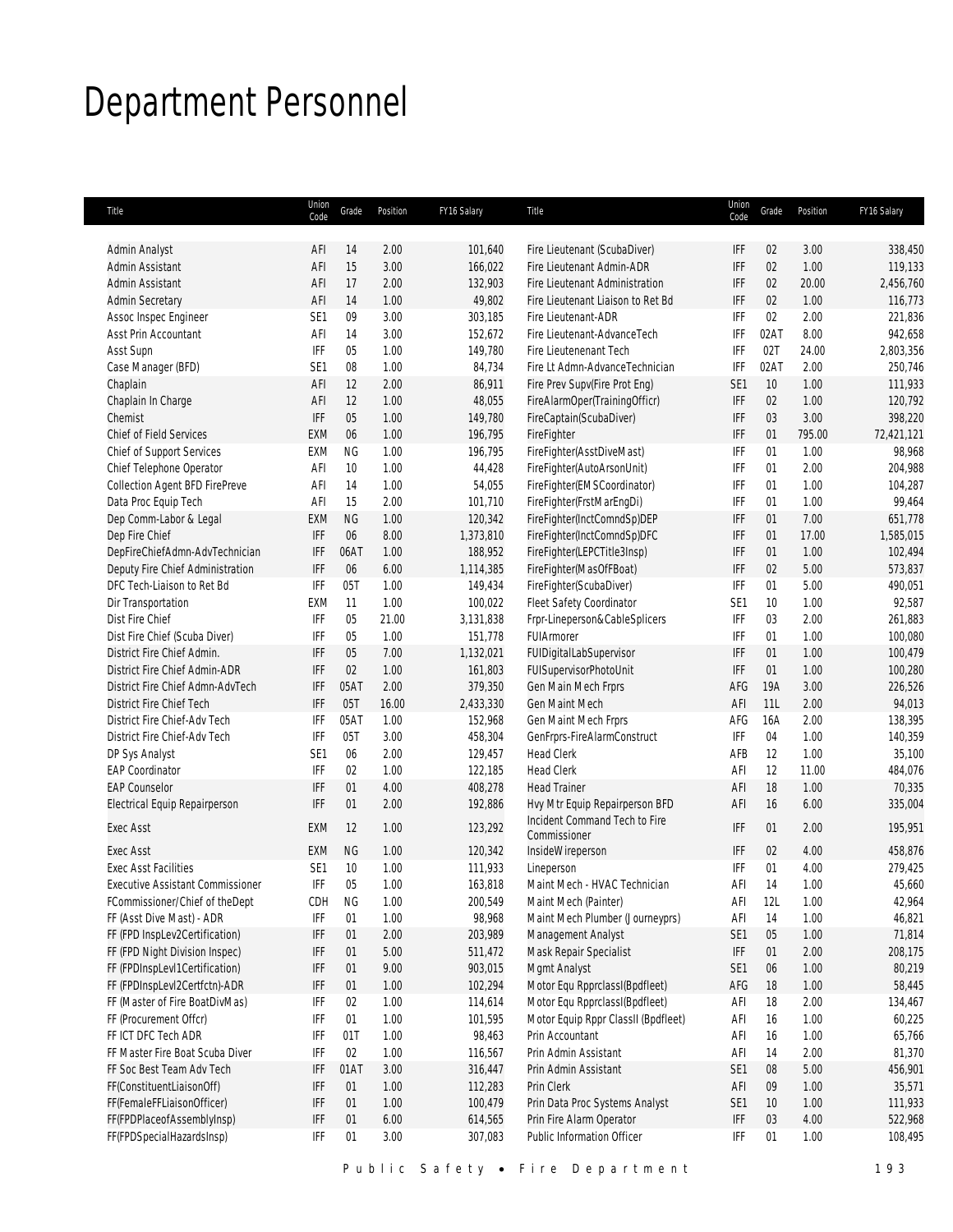| Title                                | Union<br>Code | Grade | Position | FY16 Salary | Title                          | Union<br>Code   | Grade     | Position | FY16 Salary |
|--------------------------------------|---------------|-------|----------|-------------|--------------------------------|-----------------|-----------|----------|-------------|
| FF(FUIMajorCaseInvestigator)         | IFF           | 01    | 1.00     | 102,494     | Radio Operator (BFD)           | IFF             | 02        | 1.00     | 114,569     |
| FF(IncidentCommandSp)DFC-AdvTe       | IFF           | 01T   | 4.00     | 400,135     | Radio Repairperson (BFD)       | IFF             | 01        | 1.00     | 75,159      |
| FF(NFIRSProgramManager)              | IFF           | 01    | 1.00     | 108,779     | Radio Supvervisor (BFD)        | <b>IFF</b>      | 04        | 1.00     | 140,359     |
| FF-Training Inst Adv Tech            | IFF           | 01AT  | 1.00     | 107,276     | Sr Adm Asst                    | SE <sub>1</sub> | 06        | 8.00     | 641,756     |
| Fire Alarm Operator                  | IFF           | 01    | 20.00    | 1,822,152   | Sr Admin Asst                  | SE <sub>1</sub> | 05        | 10.00    | 656,304     |
| Fire Captain                         | IFF           | 03    | 47.00    | 6,143,173   | Sr Data Proc Sys Analyst       | SE <sub>1</sub> | 08        | 4.00     | 385,360     |
| Fire Captain Administration          | IFF           | 03    | 9.00     | 1,263,626   | Sr Data Proc Sys Analyst       | SE <sub>1</sub> | 09        | 1.00     | 103,474     |
| Fire Captain Admn-Advance Tech       | IFF           | 03AT  | 2.00     | 290,970     | Sr Fire Alarm Operator         | <b>IFF</b>      | 02        | 6.00     | 682,665     |
| Fire Captain Tech                    | IFF           | 03T   | 9.00     | 1,198,394   | Sr Legal Asst                  | AFI             | 15        | 1.00     | 60,805      |
| Fire Captain-AdvanceTechnician       | IFF           | 03AT  | 3.00     | 401,990     | Sr Sign Painter & Letterer     | AFI             | 12L       | 1.00     | 48,855      |
| Fire Fighter (SOC Eq & Log Mgr) Tech | IFF           | 01T   | 1.00     | 104,285     | Student Intern                 | EX <sub>0</sub> | <b>NG</b> | 2.00     | 43,800      |
| Fire Fighter ICS DFC Tech            | IFF           | 01T   | 16.00    | 1,607,880   | Supn                           | <b>IFF</b>      | 06        | 1.00     | 171,726     |
| Fire Fighter Paid Detail Officer     | IFF           | 01    | 1.00     | 101,894     | Supy Management Svcs           | AFI             | 17        | 1.00     | 56,940      |
| Fire Fighter(Training Instruc)       | IFF           | 01    | 6.00     | 626,522     | Wkg Frpr Battery Oper          | <b>IFF</b>      | 02        | 1.00     | 113,870     |
| Fire Fighter-Advance Technician      | IFF           | 01AT  | 52.00    | 5,102,965   | Wkg Frpr Elec Equip Repairprs  | <b>IFF</b>      | 02        | 2.00     | 229,538     |
| Fire Fighter-Technician              | IFF           | 01T   | 152.00   | 13,996,994  | Wkg Frpr Linepr & Cablesplicer | IFF             | 02        | 6.00     | 687,516     |
| Fire Lieut Scuba Diver Tech          | IFF           | 02T   | 2.00     | 236,818     | Wkg Frprs Leather & Canvas Wkr | AFG             | 13        | 1.00     | 50,777      |
| Fire Lieutenant                      | IFF           | 02    | 154.00   | 17,628,094  | Wkg Frprs Machinist            | IFF             | 02        | 1.00     | 114,370     |
|                                      |               |       |          |             | <b>Total</b>                   |                 |           | 1,646    | 163,422,279 |
|                                      |               |       |          |             | <b>Adjustments</b>             |                 |           |          |             |

## Differential Payments 1,767,743 Other 16,269,402 Chargebacks 113,500 Salary Savings -3,737,045 *FY16 Total Request 177,835,879*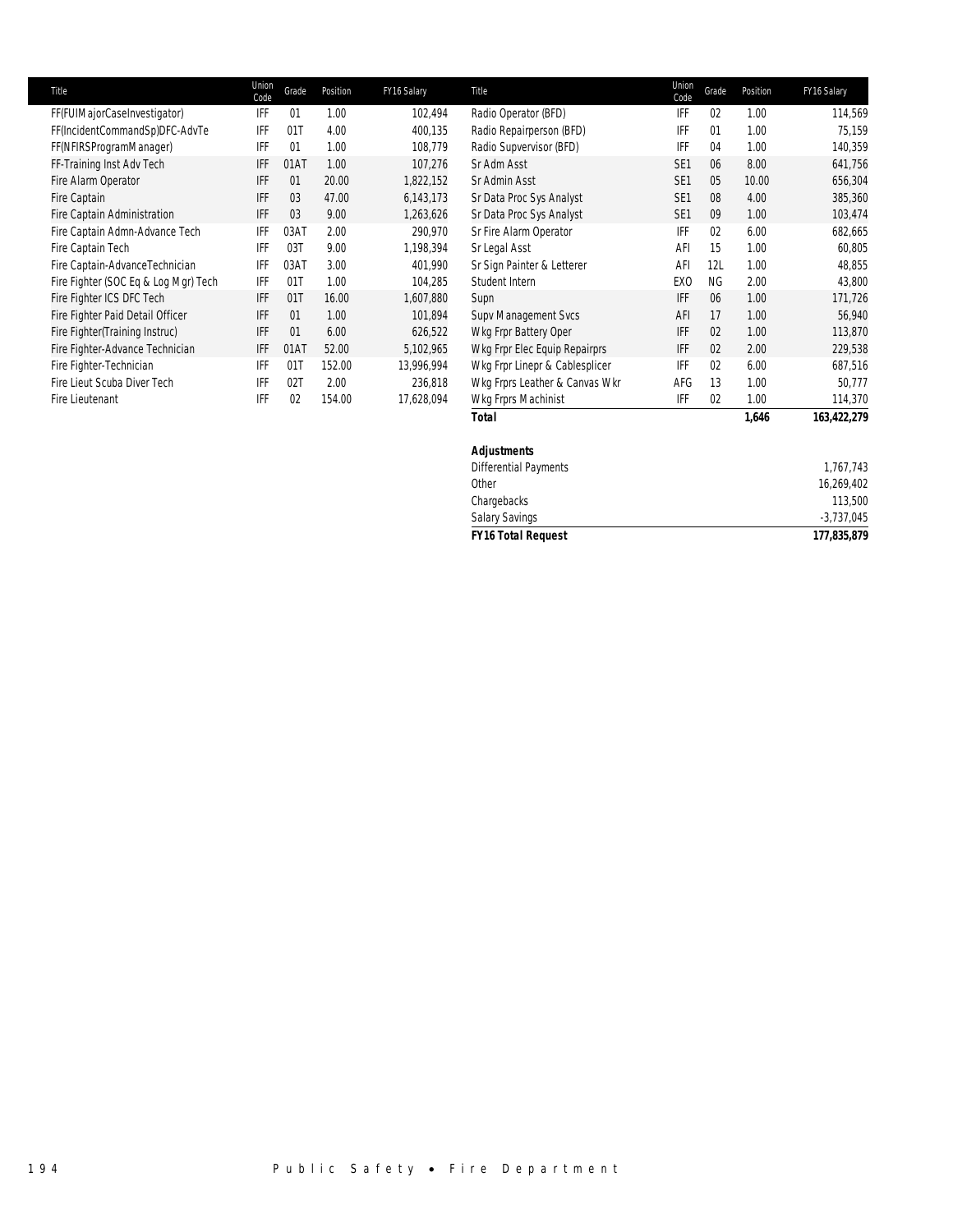## External Funds History

| <b>Personnel Services</b>       |                                                                                                                                                                                                                                                                                                            | FY13 Expenditure                                                                                                                  | FY14 Expenditure                                                                          | FY15 Appropriation                                                                                                                                                         | FY16 Adopted                                                                                                                                                         | Inc/Dec 15 vs 16                                                                                                                                                                    |
|---------------------------------|------------------------------------------------------------------------------------------------------------------------------------------------------------------------------------------------------------------------------------------------------------------------------------------------------------|-----------------------------------------------------------------------------------------------------------------------------------|-------------------------------------------------------------------------------------------|----------------------------------------------------------------------------------------------------------------------------------------------------------------------------|----------------------------------------------------------------------------------------------------------------------------------------------------------------------|-------------------------------------------------------------------------------------------------------------------------------------------------------------------------------------|
|                                 | 51000 Permanent Employees<br>51100 Emergency Employees<br>51200 Overtime<br>51300 Part Time Employees<br>51400 Health Insurance<br>51500 Pension & Annunity<br>51600 Unemployment Compensation<br>51700 Workers' Compensation<br>51800 Indirect Costs<br>51900 Medicare<br><b>Total Personnel Services</b> | 336,931<br>$\mathbf 0$<br>747,021<br>$\mathbf 0$<br>$\overline{0}$<br>0<br>0<br>$\overline{0}$<br>0<br>$\mathbf{0}$<br>1,083,952  | 240,276<br>$\mathbf{0}$<br>1,055,250<br>0<br>0<br>0<br>0<br>0<br>0<br>0<br>1,295,526      | $\boldsymbol{0}$<br>$\mathbf{0}$<br>736,000<br>$\overline{0}$<br>$\mathbf{0}$<br>$\overline{0}$<br>$\Omega$<br>$\mathbf{0}$<br>$\overline{0}$<br>$\overline{0}$<br>736,000 | $\boldsymbol{0}$<br>$\mathbf{0}$<br>736,000<br>$\mathbf{0}$<br>$\mathbf{0}$<br>$\overline{0}$<br>$\Omega$<br>$\mathbf{0}$<br>$\mathbf{0}$<br>$\mathbf{0}$<br>736,000 | $\mathbf 0$<br>$\mathbf 0$<br>$\mathbf{0}$<br>$\overline{0}$<br>$\overline{0}$<br>$\mathbf{0}$<br>$\mathbf 0$<br>$\overline{0}$<br>$\overline{0}$<br>$\overline{0}$<br>$\mathbf{0}$ |
| <b>Contractual Services</b>     |                                                                                                                                                                                                                                                                                                            | FY13 Expenditure                                                                                                                  | FY14 Expenditure                                                                          | FY15 Appropriation                                                                                                                                                         | FY16 Adopted                                                                                                                                                         | Inc/Dec 15 vs 16                                                                                                                                                                    |
|                                 | 52100 Communications<br>52200 Utilities<br>52400 Snow Removal<br>52500 Garbage/Waste Removal<br>52600 Repairs Buildings & Structures<br>52700 Repairs & Service of Equipment<br>52800 Transportation of Persons<br>52900 Contracted Services<br><b>Total Contractual Services</b>                          | 28,644<br>392<br>$\mathbf{0}$<br>$\overline{0}$<br>110,092<br>51,646<br>66,872<br>218,234<br>475,880                              | 0<br>$\mathbf 0$<br>0<br>$\mathbf{0}$<br>55,466<br>28,395<br>29,226<br>191,528<br>304,615 | $\bf 0$<br>1,500<br>$\mathbf{0}$<br>$\mathbf{0}$<br>50,257<br>23,000<br>112,522<br>360,095<br>547,374                                                                      | $\boldsymbol{0}$<br>1,500<br>$\mathbf{0}$<br>$\mathbf{0}$<br>50,257<br>23,000<br>112.522<br>480,095<br>667,374                                                       | $\mathbf 0$<br>$\mathbf{0}$<br>$\overline{0}$<br>$\overline{0}$<br>$\overline{0}$<br>$\overline{0}$<br>$\overline{0}$<br>120,000<br>120,000                                         |
| <b>Supplies &amp; Materials</b> |                                                                                                                                                                                                                                                                                                            | FY13 Expenditure                                                                                                                  | FY14 Expenditure                                                                          | FY15 Appropriation                                                                                                                                                         | FY16 Adopted                                                                                                                                                         | Inc/Dec 15 vs 16                                                                                                                                                                    |
|                                 | 53000 Auto Energy Supplies<br>53200 Food Supplies<br>53400 Custodial Supplies<br>53500 Med, Dental, & Hosp Supply<br>53600 Office Supplies and Materials<br>53700 Clothing Allowance<br>53800 Educational Supplies & Mat<br>53900 Misc Supplies & Materials<br><b>Total Supplies &amp; Materials</b>       | $\boldsymbol{0}$<br>$\boldsymbol{0}$<br>$\overline{0}$<br>911<br>$\mathbf 0$<br>$\mathbf 0$<br>$\mathbf{0}$<br>189,234<br>190,145 | 0<br>$\mathbf{0}$<br>0<br>8,301<br>1,052<br>0<br>$\mathbf{0}$<br>78,586<br>87,939         | 0<br>$\mathbf{0}$<br>$\Omega$<br>$\overline{0}$<br>$\Omega$<br>$\mathbf{0}$<br>$\mathbf{0}$<br>159,633<br>159,633                                                          | $\mathbf 0$<br>$\mathbf{0}$<br>$\overline{0}$<br>$\overline{0}$<br>$\overline{0}$<br>$\mathbf{0}$<br>$\mathbf{0}$<br>482,133<br>482,133                              | $\mathbf{0}$<br>$\mathbf 0$<br>$\overline{0}$<br>$\overline{0}$<br>$\overline{0}$<br>$\overline{0}$<br>$\Omega$<br>322,500<br>322,500                                               |
| <b>Current Chgs &amp; Oblig</b> |                                                                                                                                                                                                                                                                                                            | FY13 Expenditure                                                                                                                  | FY14 Expenditure                                                                          | FY15 Appropriation                                                                                                                                                         | FY16 Adopted                                                                                                                                                         | Inc/Dec 15 vs 16                                                                                                                                                                    |
|                                 | 54300 Workers' Comp Medical<br>54400 Legal Liabilities<br>54600 Current Charges H&I<br>54700 Indemnification<br>54900 Other Current Charges<br>Total Current Chgs & Oblig                                                                                                                                  | $\boldsymbol{0}$<br>$\boldsymbol{0}$<br>$\overline{0}$<br>$\mathbf{0}$<br>69,696<br>69,696                                        | 0<br>$\mathbf 0$<br>$\mathbf{0}$<br>$\overline{0}$<br>67,440<br>67,440                    | $\boldsymbol{0}$<br>$\mathbf{0}$<br>$\mathbf{0}$<br>$\mathbf{0}$<br>46,860<br>46,860                                                                                       | $\boldsymbol{0}$<br>$\mathbf 0$<br>$\mathbf{0}$<br>$\mathbf{0}$<br>46,860<br>46,860                                                                                  | $\mathbf 0$<br>$\mathbf 0$<br>$\overline{0}$<br>$\overline{0}$<br>$\mathbf 0$<br>$\mathbf{0}$                                                                                       |
| Equipment                       |                                                                                                                                                                                                                                                                                                            | FY13 Expenditure                                                                                                                  | FY14 Expenditure                                                                          | FY15 Appropriation                                                                                                                                                         | FY16 Adopted                                                                                                                                                         | Inc/Dec 15 vs 16                                                                                                                                                                    |
|                                 | 55000 Automotive Equipment<br>55400 Lease/Purchase<br>55600 Office Furniture & Equipment<br>55900 Misc Equipment<br><b>Total Equipment</b>                                                                                                                                                                 | 96,986<br>$\boldsymbol{0}$<br>31,064<br>1,077,748<br>1,205,798                                                                    | 41,761<br>$\mathbf 0$<br>24,750<br>314,054<br>380,565                                     | 71,726<br>$\boldsymbol{0}$<br>20,000<br>581,906<br>673,632                                                                                                                 | 71,726<br>$\boldsymbol{0}$<br>20,000<br>676,906<br>768,632                                                                                                           | 0<br>$\mathbf{0}$<br>$\mathbf 0$<br>95,000<br>95,000                                                                                                                                |
| Other                           |                                                                                                                                                                                                                                                                                                            | FY13 Expenditure                                                                                                                  | FY14 Expenditure                                                                          | FY15 Appropriation                                                                                                                                                         | FY16 Adopted                                                                                                                                                         | Inc/Dec 15 vs 16                                                                                                                                                                    |
|                                 | 56200 Special Appropriation<br>57200 Structures & Improvements<br>58000 Land & Non-Structure<br><b>Total Other</b>                                                                                                                                                                                         | $\boldsymbol{0}$<br>$\boldsymbol{0}$<br>1,500<br>1,500                                                                            | 0<br>$\mathbf 0$<br>0<br>0                                                                | $\boldsymbol{0}$<br>$\boldsymbol{0}$<br>$\boldsymbol{0}$<br>$\bf{0}$                                                                                                       | $\boldsymbol{0}$<br>$\mathbf 0$<br>$\mathbf 0$<br>$\mathbf 0$                                                                                                        | 0<br>$\boldsymbol{0}$<br>$\mathbf 0$<br>$\bf{0}$                                                                                                                                    |
|                                 | <b>Grand Total</b>                                                                                                                                                                                                                                                                                         | 3,026,971                                                                                                                         | 2,136,085                                                                                 | 2,163,499                                                                                                                                                                  | 2,700,999                                                                                                                                                            | 537,500                                                                                                                                                                             |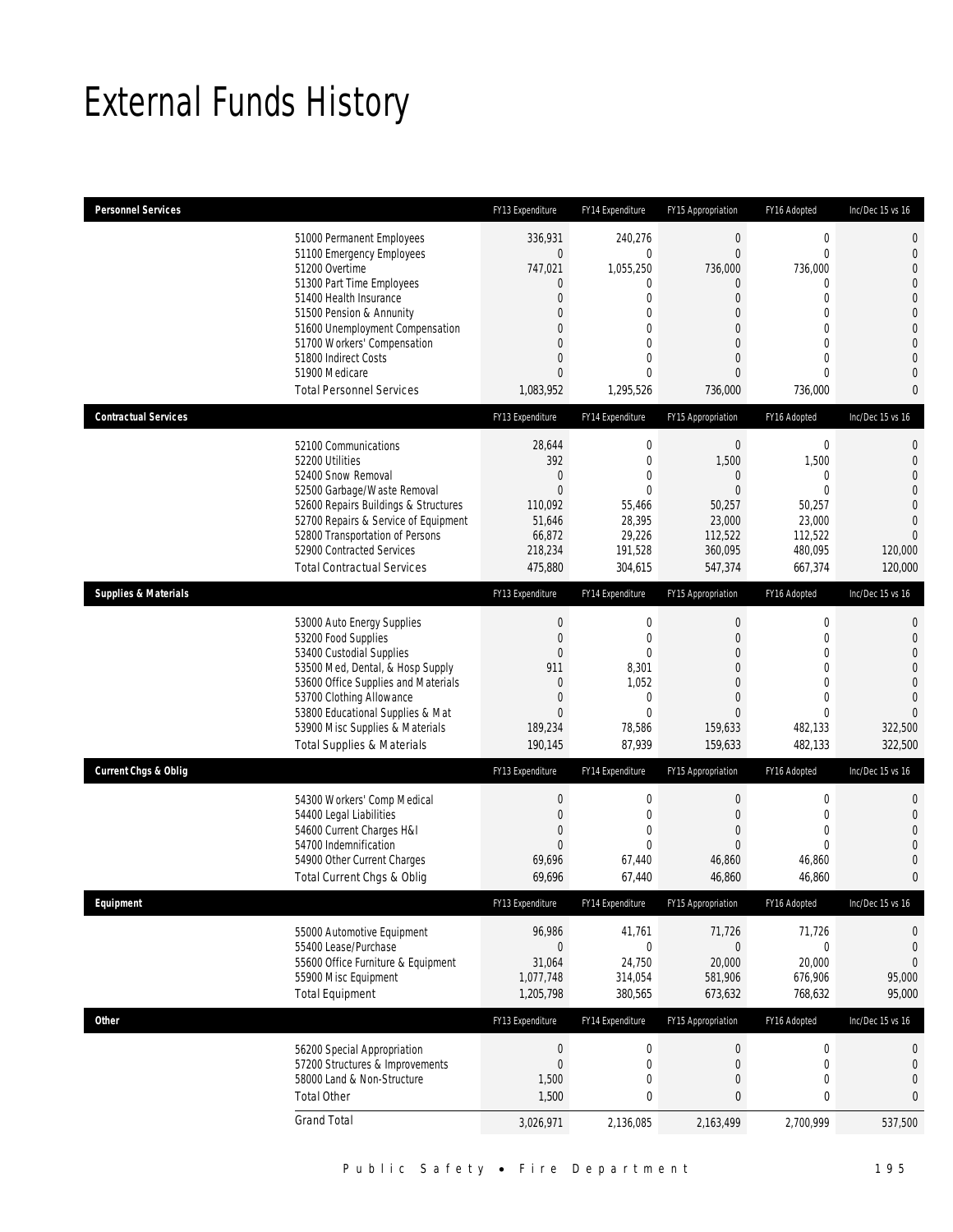# Program 1. Administration

## *Kathleen Judge, Manager, Organization 221100*

## *Program Description*

The Administration Program is responsible for the efficient daily management and administration of the Fire Department. Fire Administration coordinates all activities in other department programs. The command staff ensures that all orders and policies of the Fire Commissioner are coordinated and successfully implemented.

| <b>Operating Budget</b>                    | Actual '13             | Actual '14              | Approp '15             | <b>Budget '16</b>      |
|--------------------------------------------|------------------------|-------------------------|------------------------|------------------------|
| <b>Personnel Services</b><br>Non Personnel | 9.967.910<br>5.813.112 | 20.312.128<br>6,080,582 | 9.531.768<br>5.152.062 | 9,558,805<br>5,261,885 |
| Total                                      | 15,781,022             | 26,392,710              | 14,683,830             | 14,820,690             |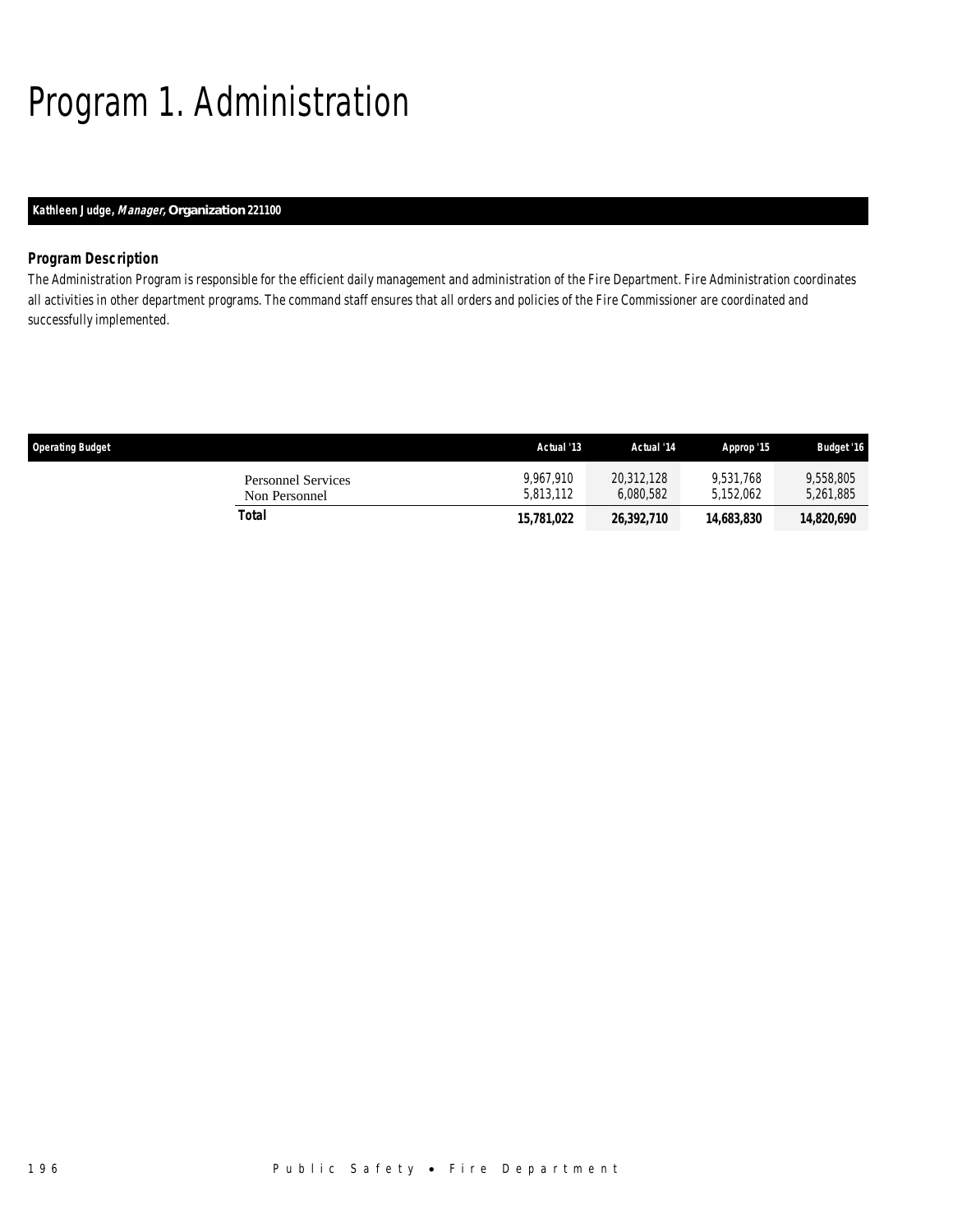## Program 2. Boston Fire Suppression

## *Gerard Fontana, Manager, Organization 221200*

### *Program Description*

The Fire Suppression Program is responsible for extinguishing all fires and protecting life and property in emergencies for the citizens of Boston, and for surrounding communities on a mutual aid basis. The Fire Suppression Program force responds to hazardous material incidents as well as man-made and natural disasters.

| 141.784.840<br>3.749.340 | 154.343.662<br>3.598.106 | 160,909,070<br>4,590,029 |
|--------------------------|--------------------------|--------------------------|
| 145,534,180              | 157,941,768              | 165,499,099              |
|                          |                          |                          |

## *Performance*

## **Strategy:** To prepare and conduct training exercises for special events.

| <b>Performance Measures</b>                        | Actual '13 | Actual '14 | Projected '15 | Target '16 |
|----------------------------------------------------|------------|------------|---------------|------------|
| Number of drills, exercises and special<br>events. |            | $\sim$     | ეტ            | $\Omega$   |

*Strategy:* To provide highly trained and skilled EMT-First Responders delivering quality care in a timely manner.

| <b>Performance Measures</b>                 | Actual '13 | Actual '14 | Projected '15 | Target '16 |
|---------------------------------------------|------------|------------|---------------|------------|
| Medical incidents as a % of total incidents | 45%        | 45%        | 44%           | 45%        |
| Medical incidents responded to              | 33.619     | 32.661     | 35.158        | 35,250     |

**Strategy:** To respond to all incidents and calls.

| <b>Performance Measures</b>                                                                                                                                                                          | Actual '13                                      | Actual '14                                      | Projected '15                                     | Target '16                                        |
|------------------------------------------------------------------------------------------------------------------------------------------------------------------------------------------------------|-------------------------------------------------|-------------------------------------------------|---------------------------------------------------|---------------------------------------------------|
| Avg. staffing per shift<br><b>Building/Structural Fires</b><br>Defective hydrants reported to the BWSC<br>Fires responded to<br>Hazardous materials incidents responded to<br>Incidents responded to | 263<br>4.125<br>547<br>5.690<br>4.011<br>73.971 | 263<br>4,183<br>488<br>5,835<br>3,478<br>73.446 | 263<br>4.157<br>1.408<br>6.066<br>5.076<br>80.077 | 263<br>4,000<br>1,385<br>5,704<br>3,600<br>78.204 |
| Multiple alarms<br>Victims assisted at an incident                                                                                                                                                   | 41                                              | 44                                              | 43<br>585                                         | 44<br>780                                         |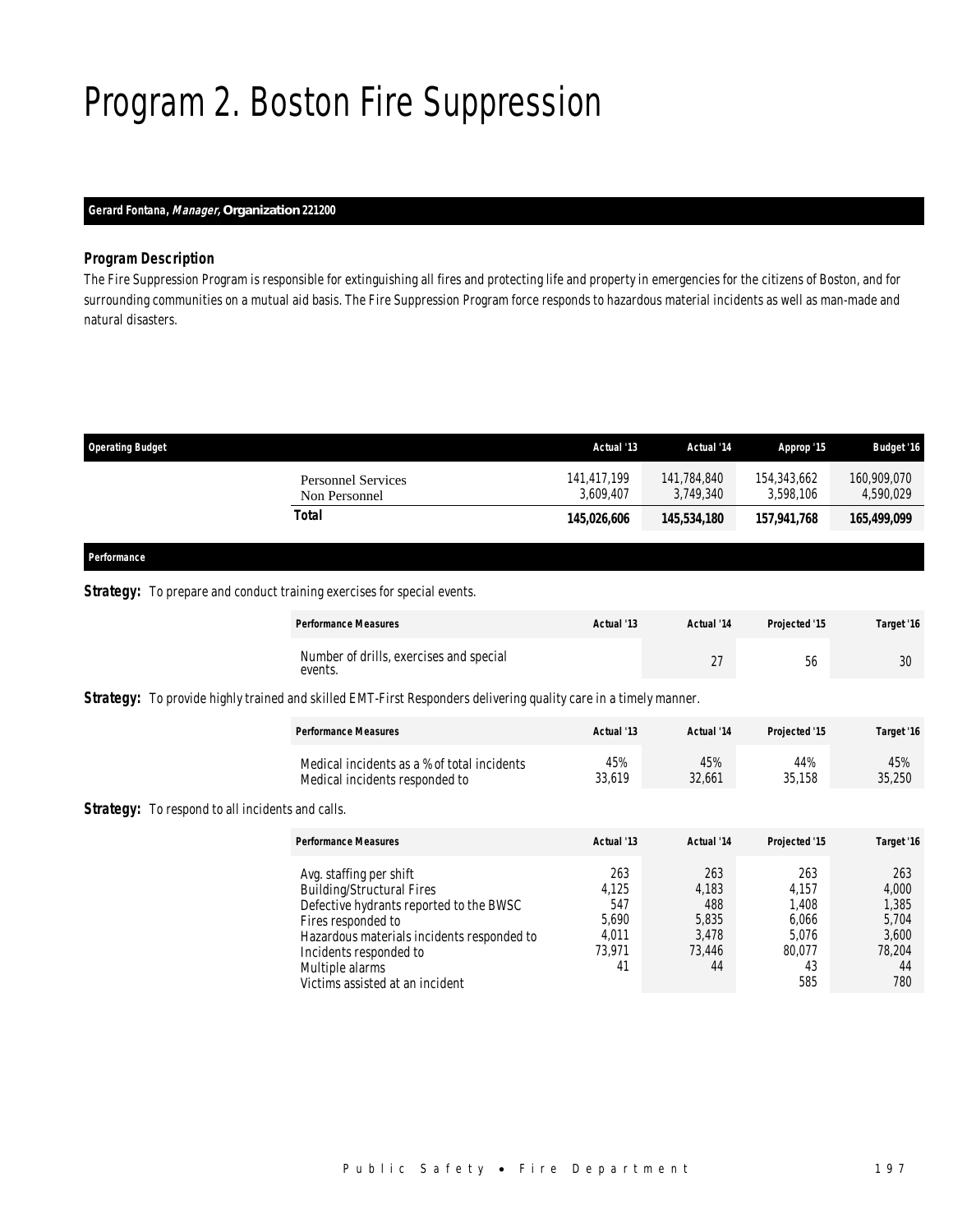# Program 3. Fire Alarm

## *Peter Clifford, Manager, Organization 221300*

## *Program Description*

The Fire Alarm Program is responsible for receiving alarms, dispatching apparatus, and control and movement of appropriate personnel and equipment. The program also monitors the status of all firefighting companies and is responsible for all communications, radios, electrical equipment, and appliances in the department.

| <b>Operating Budget</b> |                                            | Actual '13             | Actual '14             | Approp '15             | <b>Budget '16</b>      |
|-------------------------|--------------------------------------------|------------------------|------------------------|------------------------|------------------------|
|                         | <b>Personnel Services</b><br>Non Personnel | 6,486,496<br>1,110,598 | 6.574.200<br>1,320,881 | 7,082,664<br>1,643,214 | 7,245,812<br>1,777,035 |
|                         | <b>Total</b>                               | 7,597,094              | 7,895,081              | 8,725,878              | 9,022,847              |
|                         |                                            |                        |                        |                        |                        |
| Performance             |                                            |                        |                        |                        |                        |

## **Strategy:** To respond to calls and incidents in a timely and efficient manner.

| <b>Performance Measures</b>                | Actual '13 | Actual '14 | Projected '15 | Target '16 |
|--------------------------------------------|------------|------------|---------------|------------|
| % of calls responded to in under 4 minutes | 65%        | 65%        | 54%           | 68%        |
| Calls responded to in under 4 minutes      | 47.733     | 47.729     | 43.578        | 53,179     |
| Fire alarm boxes serviced per month        | 323        | 384        | 356           | 370        |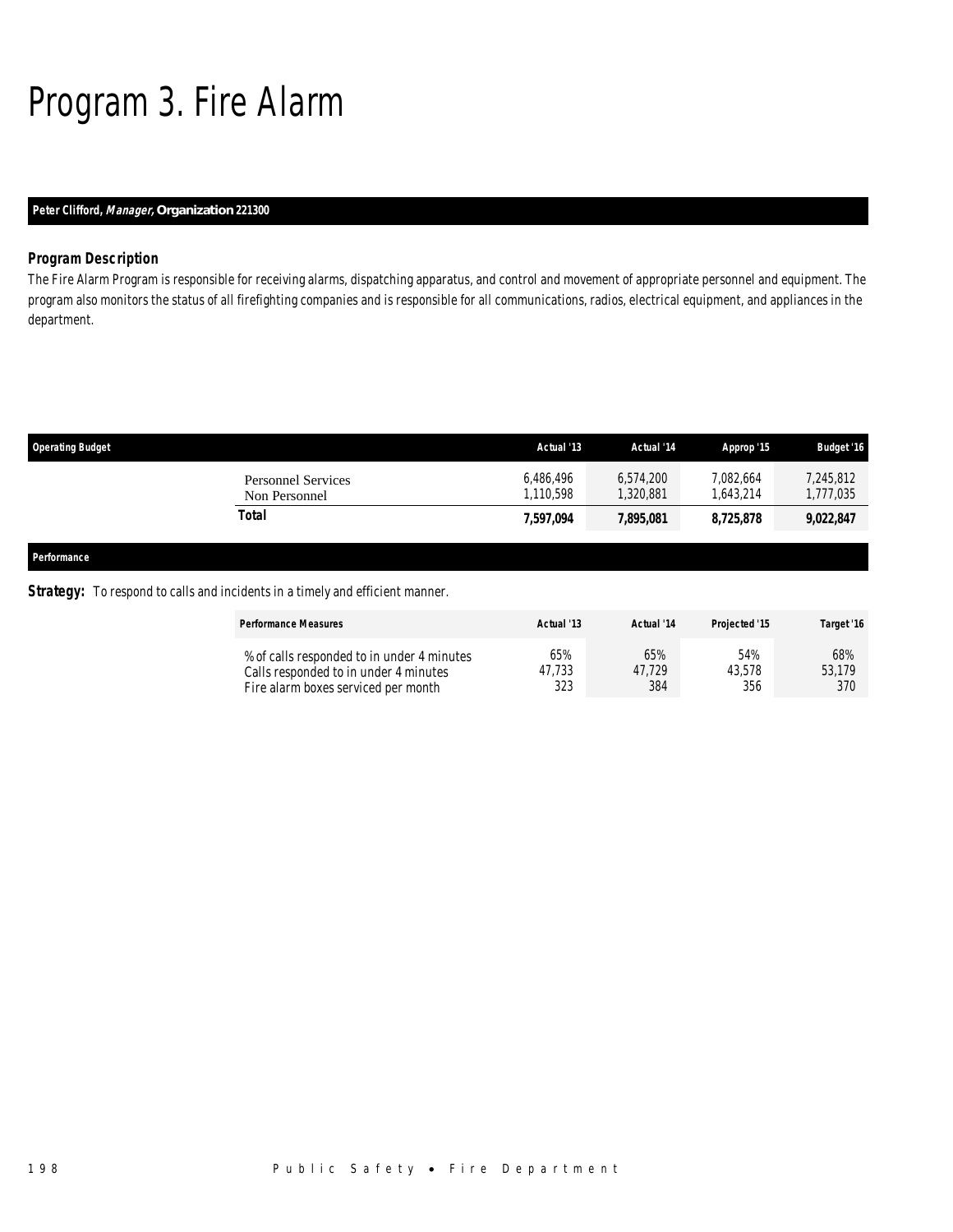## Program 4. Training

## *Michael E. Hocking, Manager, Organization 221400*

## *Program Description*

The Training Program is responsible for training new personnel and retraining existing personnel in firefighting and emergency medical and rescue techniques. This includes assisting eligible candidates in preparing for promotional examinations. The program also evaluates new tools and equipment.

| <b>Operating Budget</b>                    | Actual '13          | Actual '14          | Approp '15           | <b>Budget '16</b>    |
|--------------------------------------------|---------------------|---------------------|----------------------|----------------------|
| <b>Personnel Services</b><br>Non Personnel | 2,923,366<br>43.525 | 3.793.423<br>43,088 | 4.491.819<br>160.491 | 4.445.795<br>277,461 |
| Total                                      | 2,966,891           | 3,836,511           | 4,652,310            | 4,723,256            |
|                                            |                     |                     |                      |                      |

*Performance* 

### **Strategy:** To initiate and supervise firefighter development.

| <b>Performance Measures</b> |                                                                   | Actual '13 | Actual '14 | Projected '15 | Target '16 |
|-----------------------------|-------------------------------------------------------------------|------------|------------|---------------|------------|
|                             | Number of firefighters trained in new<br>techniques and materials | 3.930      | .869       | .750          | 2.000      |
| defibrillators/EMT          | Number of firefighters trained on                                 | 3.728      | 2,138      | 4.912         | 4.000      |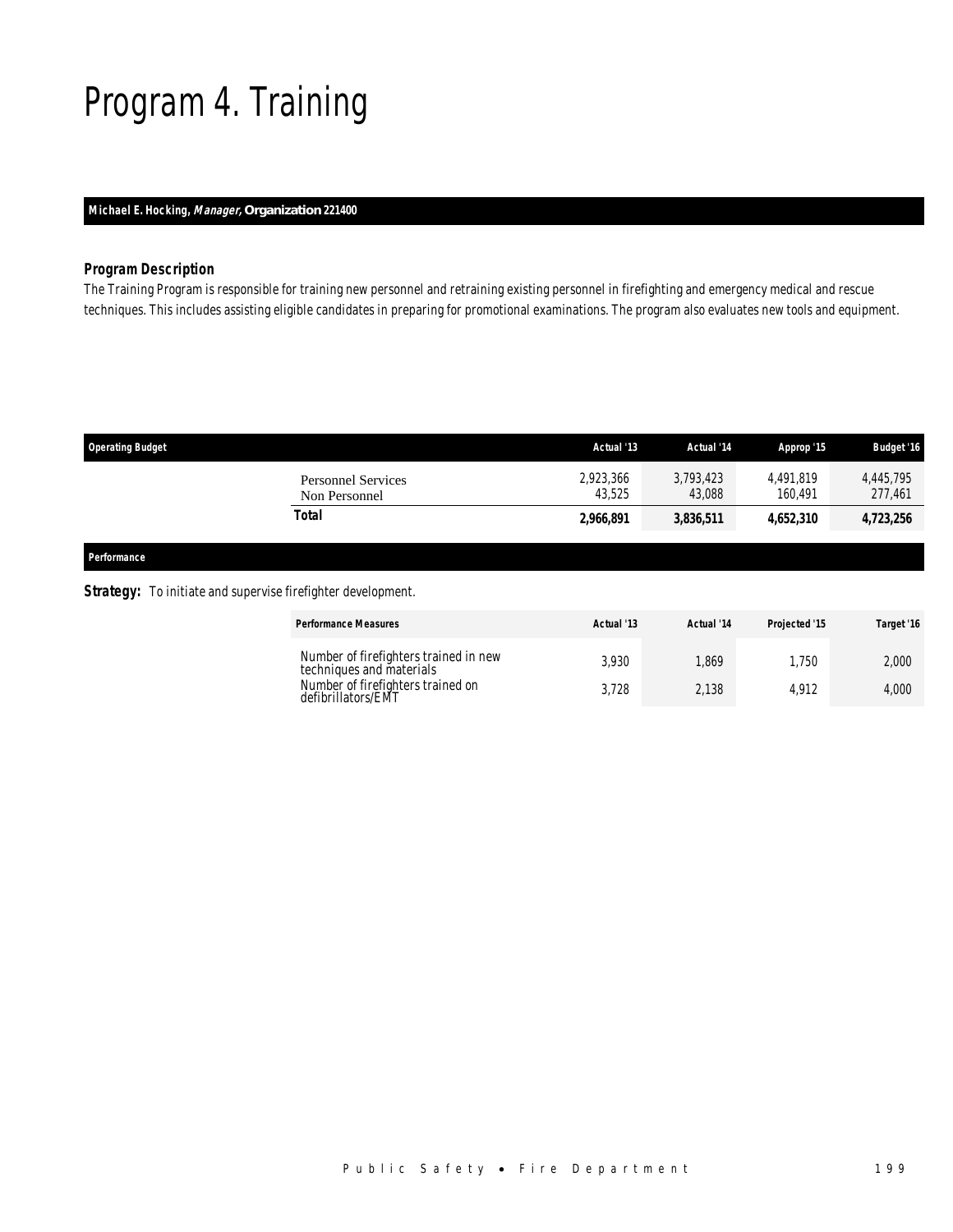## Program 5. Maintenance

## *John F. Walsh, Manager, Organization 221500*

## *Program Description*

The Maintenance Program is responsible for repair and evaluation of all apparatus and other vehicles assigned to the Fire Department. The program also evaluates, repairs, and provides supplies for the department's facilities.

| <b>Operating Budget</b>                               |                                            | Actual '13             | Actual '14             | Approp '15             | <b>Budget '16</b>      |
|-------------------------------------------------------|--------------------------------------------|------------------------|------------------------|------------------------|------------------------|
|                                                       | <b>Personnel Services</b><br>Non Personnel | 2,201,713<br>4,649,130 | 2,417,558<br>4,794,727 | 2,486,312<br>5,261,547 | 2,537,273<br>5,691,524 |
|                                                       | Total                                      | 6,850,843              | 7,212,285              | 7,747,859              | 8,228,797              |
| Performance                                           |                                            |                        |                        |                        |                        |
| <b>Strategy:</b> To maintain all existing facilities. |                                            |                        |                        |                        |                        |
|                                                       | _ _ _ _                                    |                        | .                      | _ _ _ _ _              |                        |

| <b>Performance Measures</b>                                                             | Actual '13 | Actual '14 | Projected '15 | Target '16 |
|-----------------------------------------------------------------------------------------|------------|------------|---------------|------------|
| Repair calls to firehouses                                                              | 1,491      | 1,409      | 1,406         | 1,300      |
| <b>Strategy:</b> To perform scheduled preventive maintenance on apparatus and vehicles. |            |            |               |            |
| <b>Performance Measures</b>                                                             | Actual '13 | Actual '14 | Projected '15 | Target '16 |
| Apparatus receiving preventative<br>maintenance                                         | 842        | .493       | 1.418         | 1,784      |
| Avg. age of frontline apparatus<br>Total vehicles                                       | Q<br>290   | 10<br>290  | 11<br>290     | 10<br>290  |
|                                                                                         |            |            |               |            |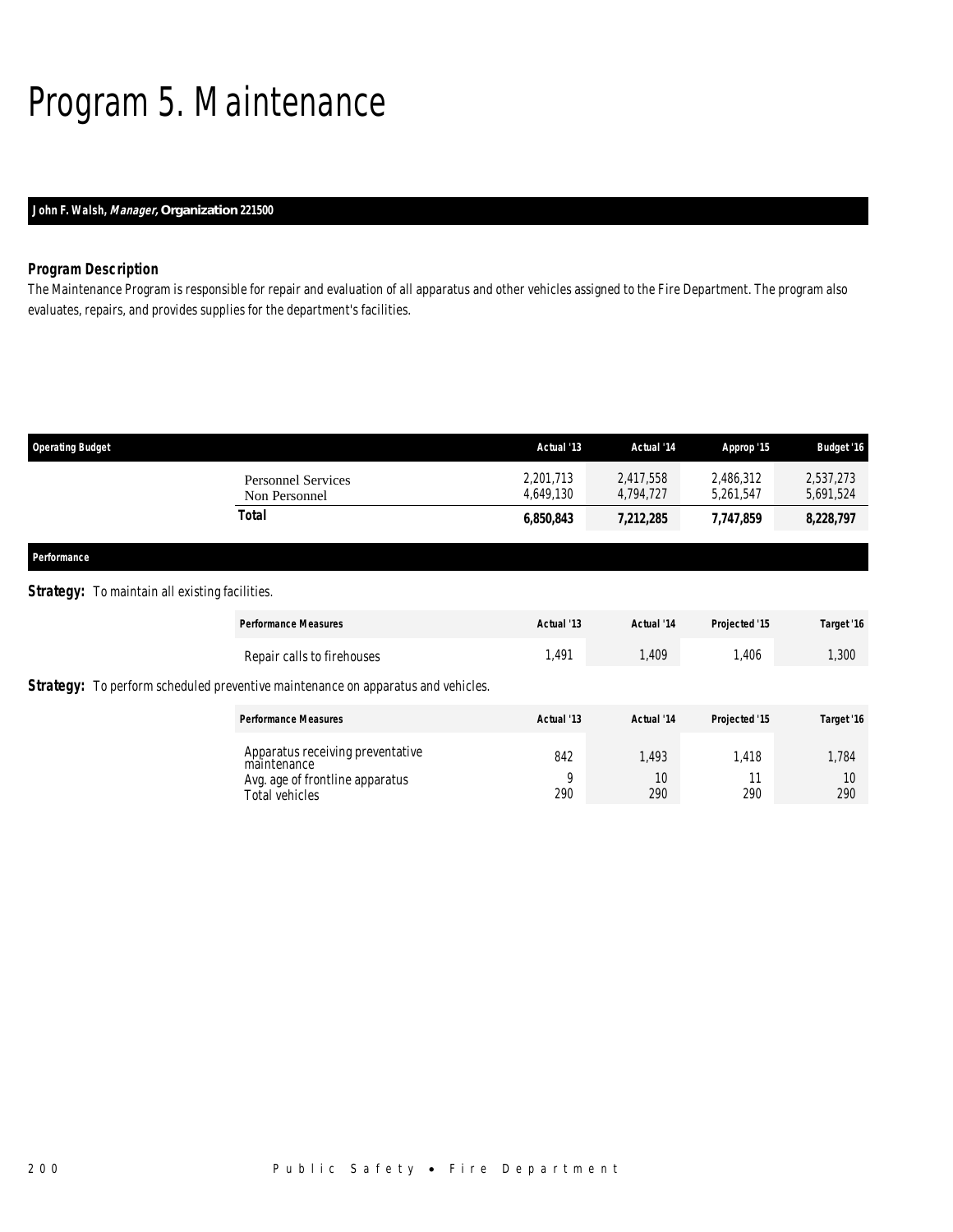## Program 6. Fire Prevention

## *John Dempsey, Manager, Organization 221600*

### *Program Description*

The Fire Prevention Program is responsible for decreasing fire incidents through engineering, education, and enforcement. Fire Prevention conducts awareness programs especially designed for the target audience and through media campaigns.

| <b>Operating Budget</b>                    | Actual '13           | Actual '14           | Approp '15            | <b>Budget '16</b>     |
|--------------------------------------------|----------------------|----------------------|-----------------------|-----------------------|
| <b>Personnel Services</b><br>Non Personnel | 9.497.614<br>254.755 | 9,732,452<br>274.752 | 10,490.274<br>372.956 | 10,588,488<br>389,357 |
| Total                                      | 9,752,369            | 10,007,204           | 10,863,230            | 10,977,845            |
|                                            |                      |                      |                       |                       |

#### *Performance*

### **Strategy:** To enforce city and state fire code regulations and to review all applications for compliance.

| <b>Performance Measures</b> | Actual '13        | Actual '14 | Projected '15 | Target '16 |
|-----------------------------|-------------------|------------|---------------|------------|
| Code inspections            | 21,639            | 22,730     | 23,019        | 22,000     |
| Code violations issued      | 1,32 <sup>1</sup> | ,321       | .178          | 1.100      |

**Strategy:** To maintain the conviction rate for fires resulting from arson.

| <b>Performance Measures</b>                                                                                                                                                        | Actual '13                          | Actual '14                    | Projected '15                 | Target '16              |
|------------------------------------------------------------------------------------------------------------------------------------------------------------------------------------|-------------------------------------|-------------------------------|-------------------------------|-------------------------|
| % of fires in which cause is determined<br>Arrests<br>Cause and origin investigations<br>Conviction rate for fires resulting from arson<br>Court cases<br>Fires deemed intentional | 98%<br>12<br>296<br>23<br>70<br>141 | 98%<br>306<br>17<br>70<br>125 | 97%<br>241<br>23<br>99<br>106 | 98%<br>300<br>92<br>120 |

**Strategy:** To promote fire safety education programs aimed at reducing loss of life, injury and property damage resulting from preventable incidents.

| <b>Performance Measures</b>  | Actual '13  | Actual '14            | Projected '15 | Target '16 |
|------------------------------|-------------|-----------------------|---------------|------------|
| Fire education sites visited | 12C<br>1 Z. | 7 <sub>0</sub><br>ں ا | 10<br> 36     | 230        |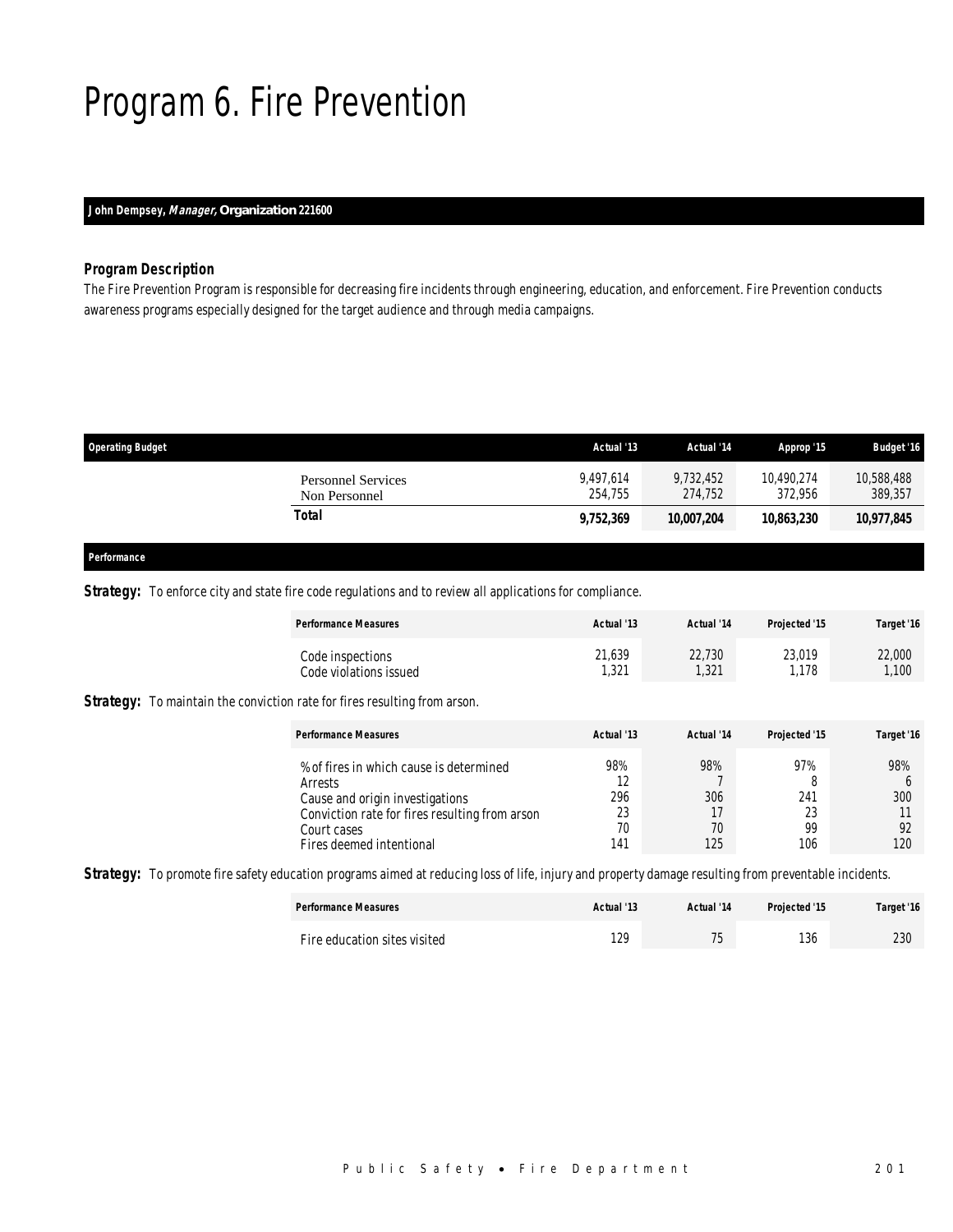# Program 7. Firefighter Safety, Health and Wellness

## *Gregory J. Mackin, Manager, Organization 221800*

## *Program Description*

The Firefighter Safety, Health and Wellness program works to protect and promote the well-being of Firefighters as they perform physically challenging responsibilities. The program includes creating awareness through fitness and medical evaluations, encouraging physical fitness and healthy eating and living, improving personal protective equipment, and providing safe driver training. Firefighters who are more physically fit, in addition to benefiting from general wellness benefits, encounter fewer workplace injuries from physically challenging repetitive situations.

| <b>Operating Budget</b>                    | Actual '13        | Actual '14 | Approp '15 | <b>Budget '16</b> |
|--------------------------------------------|-------------------|------------|------------|-------------------|
| <b>Personnel Services</b><br>Non Personnel | Λ<br>u<br>Λ<br>ν. | v<br>υ     |            | 396,032<br>54,250 |
| Total                                      | U                 | U          |            | 450,282           |
|                                            |                   |            |            |                   |
| Performance                                |                   |            |            |                   |

**Strategy:** To provide the best medical and rehabilitative service available to all injured firefighters to ensure their timely return to work.

| <b>Performance Measures</b>                                                           | Actual '13 | Actual '14 | Projected '15 | Target '16 |
|---------------------------------------------------------------------------------------|------------|------------|---------------|------------|
| # of new injuries reported                                                            |            | 798        | 838           | 862        |
| Avg. # of firefighters per tour absent due to<br>injury and have filed for disability | 20         | 24         | າາ            | 24         |
| Total uniformed personnel                                                             | .435       | ,458       | .472          | 1.472      |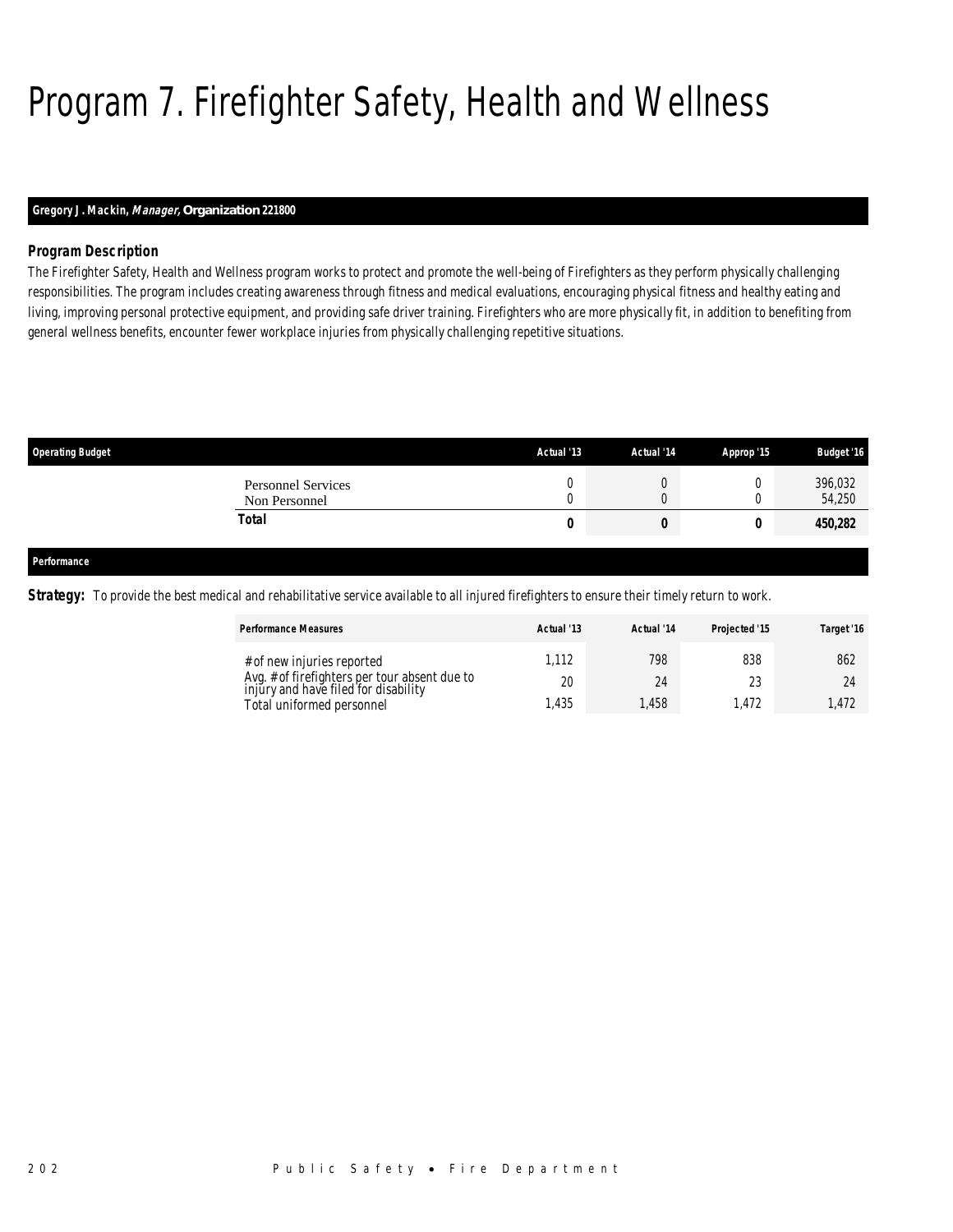## External Funds Projects

#### *Assistance to Firefighters Grant Program*

#### *Project Mission*

Funding provided from the US Department of Homeland Security, Preparedness Directorate's Office of Grants and Training, in cooperation with the United States Fire Administration under a competitive federal grant program. The program breaks down into three primary components: 1. the Assistance to Firefighters Grant (AFG) works to meet the firefighting and emergency response needs of fire departments and nonaffiliated emergency medical services organizations; 2. the Safer (Staffing for Adequate Fire and Emergency Response) Grant program provides funding directly to the fire department (Fire Prevention) in order to help increase the number of trained, "front-line" firefighters available in the City; 3. the Fire Prevention and Safety Grants (FP&S) grants support projects that enhance the safety of the public and firefighters from fire and related hazards. The primary goal is to target high-risk populations, firefighter safety and mitigate high incidences of death and injury. Since FY2007, the department has been awarded six grants from these programs for the purchase of firefighting and personal protective equipment such as computer terminals, computer tablets, protective rescue boots, mobile portable radios and other communications equipment. In addition, for the first time in FY2009, the program funded a rear mounted aerial ladder truck for deployment in the department's fleet.

#### *Buffer Zone Protection Program (BZPP)*

#### *Project Mission*

The BZPP provides funding to increase the preparedness capabilities of jurisdictions responsible for the safety and security of communities surrounding high-priority pre-designated critical infrastructure and key resource (CIKR) assets, including chemical facilities, financial institutions, nuclear and electric power plants, dams, stadiums, and other high-risk/high-consequence facilities, through allowable planning and equipment acquisition. Funding provided from the US Department of Homeland Security, through the Executive Office of Public Safety and Security Office of Grants and Research.

#### *Fire Alarm*

### *Project Mission*

Funding is provided by the Massachusetts Department of Transportation to fund the relocation and/or replacement of Boston Fire Department equipment and infrastructure relating to the fire alarm box system. This will encompass three projects to include Dorchester Avenue, River Street and Morton Street.

*Hazmat Materials Response* 

#### *Project Mission*

A grant awarded through the Commonwealth of Massachusetts Executive Office of Public Safety for the Hazardous Materials Response Teams and for the Training Academy. This grant provides for additional training of BFD HazMat personnel and equipment.

#### *Hazmat Recovery Fund*

#### *Project Mission*

Authorized by Ch.21E of Mass. General Laws, the Hazmat Recovery Fund provides the department with the authority to invoice private vehicles and companies for responses the department makes to hazmat spills and incidents. Funds are received on a per incident basis. The funds received can only be used to re-supply the hazmat team for supplies, materials, and instruments and other equipment. This revolving fund is authorized by (Chapter 44, Section 53E ½).

*Hazmat Team Response* 

#### *Project Mission*

A revolving fund authorized by (Chapter 44, Section 53E ½) for personnel costs associated with the Massachusetts Oil and Hazardous Materials Release Prevention and Response Act. The Fire Department shall be authorized to expend from such fund for the purpose of paying employee salary and related costs.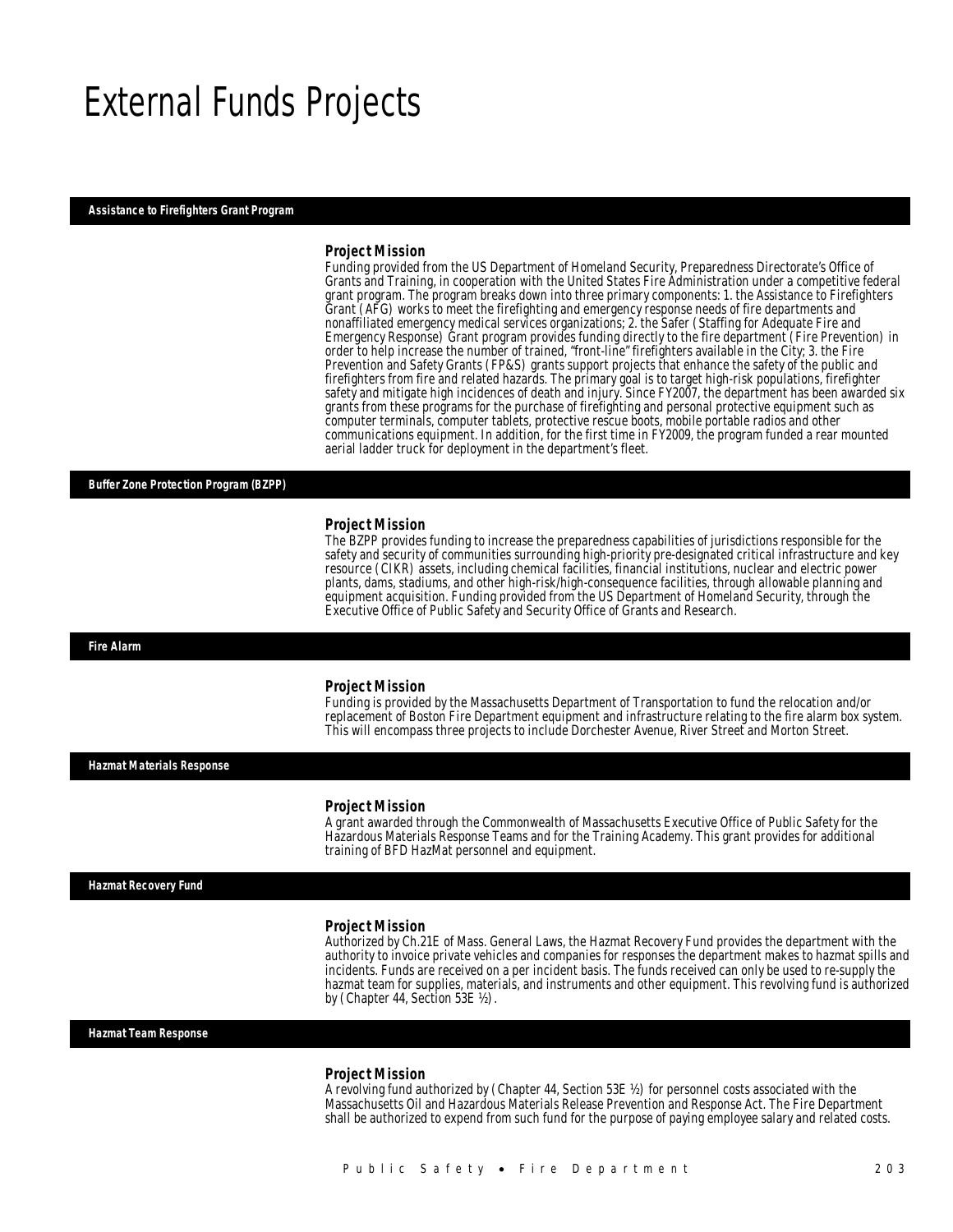#### *Project Mission*

Funded through the federal Department of Public Health on a formula basis, a grant set up for the Department to use for training exercises and the purchase of equipment and supplies for the 10 Chemical Decontamination Units located at hospitals throughout the City.

#### *MTA Tunnel Operations*

#### *Project Mission*

A grant provide funds for the department to lease and purchase Fire Pumps to provide service to the central artery tunnel and related radio and electronic expenses as needed.

### *Port Security Program Grant*

#### *Project Mission*

Funded through the U.S. Department of Homeland Security, the Port Security Program Grant will fund underwater hazardous device response training.

#### *S.A.F.E Grant*

#### *Project Mission*

Funding is used to support the Community Fire Education programs. It includes educational outreach programs targeting children, the elderly and other members of the Boston community.

#### *State Training Grant*

#### *Project Mission*

Funded through the Commonwealth of Massachusetts Executive Office of Public Safety, for the purpose of providing equipment, training and administrative support for the BFD Training Academy on Moon Island.

*The Last Call Foundation* 

#### *Project Mission*

Funding provided by the foundation to the Boston Fire Department to develop technology to create lightweight fire-resistant hoses and to install commercial washing machines that remove toxins from a fire fighter's clothing in all fire houses.

*Training Academy Revolving Fund* 

#### *Project Mission*

A revolving fund authorized by (Chapter 44, Section 53E ½) for the purposes of purchasing training equipment, certifying instructors, updating facilities and providing funds for other training needs not otherwise budgeted for. This fund shall be funded by receipts for tuition and other fees paid by outside departments for use of BFD facilities and resources.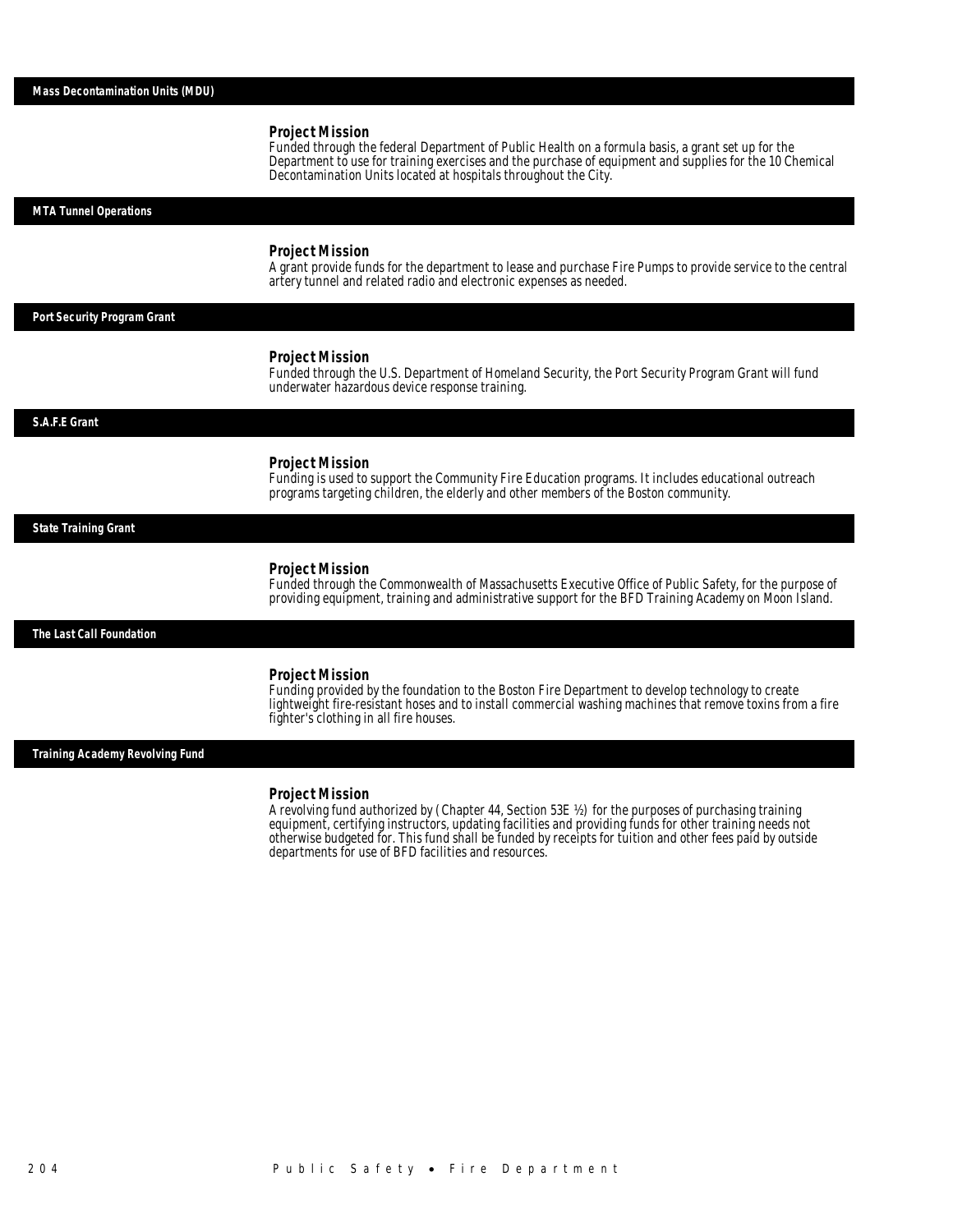# Fire Department Capital Budget

## *Overview*

The Fire Department continues to improve the fire protection and emergency services vital to neighborhood safety and security through capital investment in state-of-the-art technology and equipment. The five-year plan also includes plans to renovate fire stations across the City in order to maintain the Boston Fire Department's standing as one of the best in the nation.

### *FY16 Major Initiatives*

- Design will begin on new fire station at Engine 42 in Roxbury.
- Several building envelope projects will be in construction including at Engines 5, 4, 14, and 55.
- Purchase of engines and ladder trucks to replace front-line equipment will continue under the multi-year fire apparatus replacement plan.
- A new dock will be constructed to replace the existing dock at Burroughs Wharf.
- HVAC upgrades will continue at various fire stations, to improve energy efficiency and take advantage of utility rebates.

| <b>Capital Budget Expenditures</b> | Total Actual '13 | Total Actual '14 |           | <b>Estimated '15 Total Projected '16</b> |
|------------------------------------|------------------|------------------|-----------|------------------------------------------|
| Total Department                   | 6.993.224        | 2,940,449        | 6.440.004 | 7,147,000                                |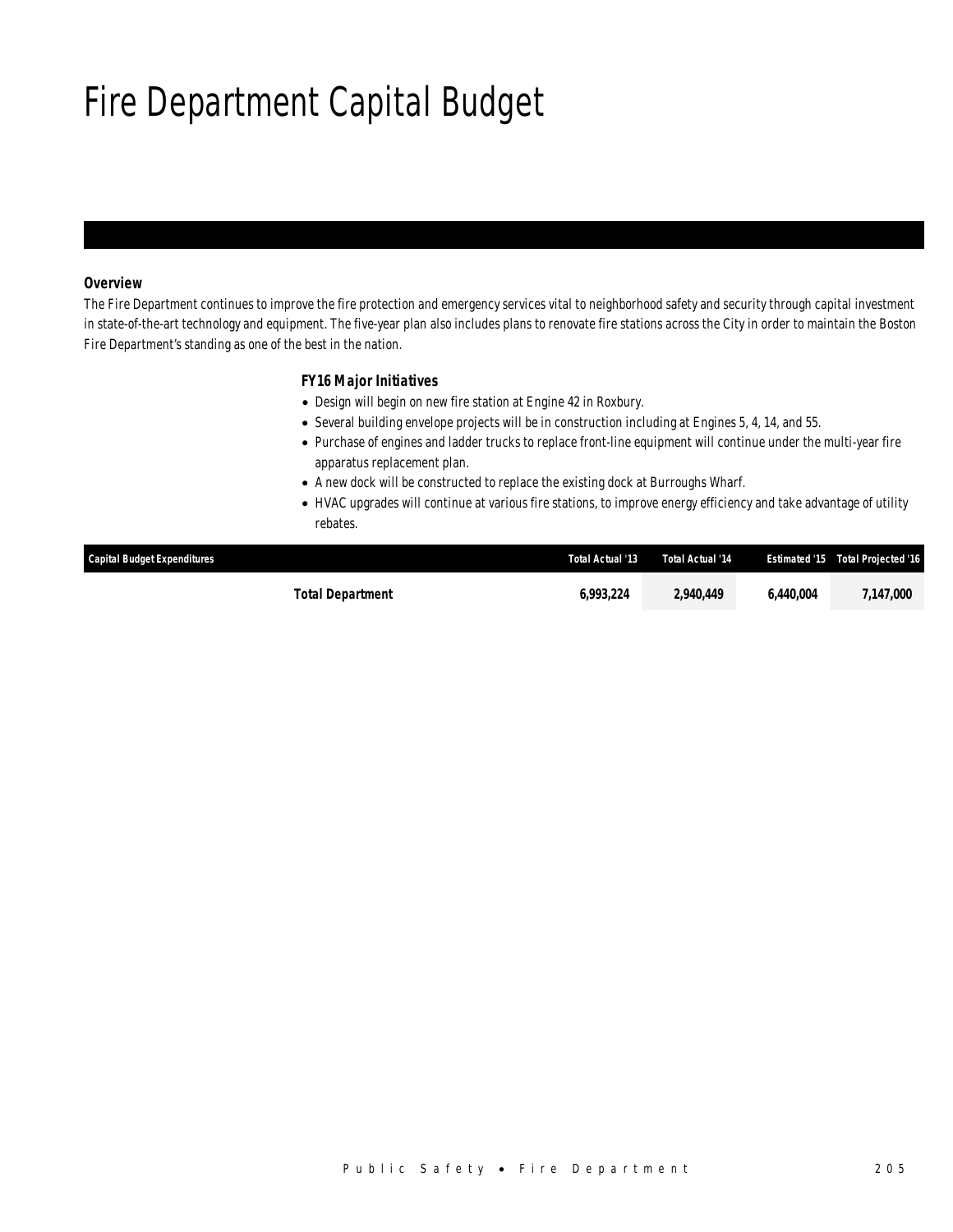## Fire Department Project Profiles

### *BUILDING ENVELOPE REPAIRS AT VARIOUS STATIONS*

### *Project Mission*

Building and envelope repairs at Engine 29, 32, 37, 53 and 56. *Managing Department,* Capital Construction *Status,* New Project*Location,* Various neighborhoods *Operating Impact,* No

| <b>Authorizations</b> |                                          |          |             |             |                |                |  |
|-----------------------|------------------------------------------|----------|-------------|-------------|----------------|----------------|--|
|                       |                                          |          |             |             | Non Capital    |                |  |
|                       | Source                                   | Existing | <b>FY16</b> | Future      | Fund           | Total          |  |
|                       | City Capital                             | 0        | 230,000     | 1,787,500   | $\overline{0}$ | 2,017,500      |  |
|                       | Grants/Other                             | 0        |             |             | 0              | $\Omega$       |  |
|                       | Total                                    | 0        | 230,000     | 1.787.500   | $\theta$       | 2,017,500      |  |
|                       | <b>Expenditures (Actual and Planned)</b> |          |             |             |                |                |  |
|                       |                                          | Thru     |             |             |                |                |  |
|                       | Source                                   | 6/30/14  | <b>FY15</b> | <b>FY16</b> | FY17-20        | Total          |  |
|                       | City Capital                             | 0        | 0           | 0           | 2.017.500      | 2,017,500      |  |
|                       | Grants/Other                             | 0        | 0           | 0           |                | $\overline{0}$ |  |
|                       | Total                                    | $\theta$ | $\theta$    | 0           | 2,017,500      | 2,017,500      |  |

### *CRITICAL FACILITY REPAIRS*

#### *Project Mission*

A critical repair fund to be used for emergency repairs to Fire Department facilities including roofs, windows, masonry, electrical and HVAC systems.

*Managing Department,* Fire Department *Status,* Annual Program*Location,* Various neighborhoods *Operating Impact,* No

| <b>Authorizations</b>                    |          |             |             |                |         |
|------------------------------------------|----------|-------------|-------------|----------------|---------|
|                                          |          |             |             | Non Capital    |         |
| Source                                   | Existing | <b>FY16</b> | Future      | Fund           | Total   |
| City Capital                             | O        | 375,000     | 375,000     | $\overline{0}$ | 750,000 |
| Grants/Other                             |          |             |             | 0              |         |
| Total                                    | 0        | 375,000     | 375,000     | 0              | 750,000 |
| <b>Expenditures (Actual and Planned)</b> |          |             |             |                |         |
|                                          | Thru     |             |             |                |         |
| Source                                   | 6/30/14  | <b>FY15</b> | <b>FY16</b> | FY17-20        | Total   |
| City Capital                             | 0        | $\Omega$    | 375,000     | 375,000        | 750,000 |
| Grants/Other                             | 0        | 0           | 0           | 0              |         |
| Total                                    | $\theta$ | $\theta$    | 375,000     | 375,000        | 750,000 |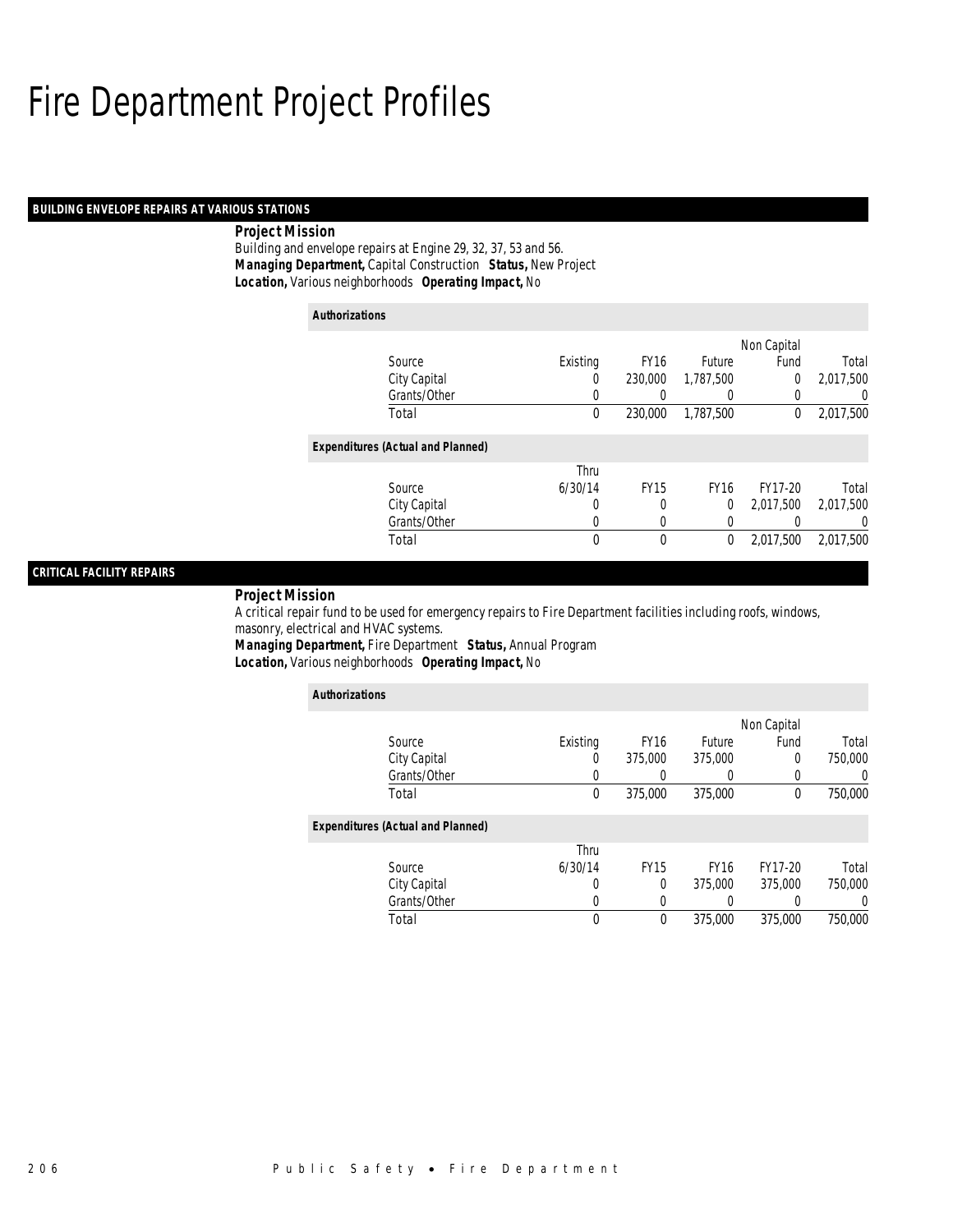## Fire Department Project Profiles

## *DIESEL EXHAUST SYSTEM REPLACEMENT*

### *Project Mission*

 Replace diesel exhaust systems at all locations. *Managing Department,* Capital Construction *Status,* New Project*Location,* Various neighborhoods *Operating Impact,* No

| <b>Authorizations</b> |                                          |             |             |             |             |                  |
|-----------------------|------------------------------------------|-------------|-------------|-------------|-------------|------------------|
|                       |                                          |             |             |             | Non Capital |                  |
|                       | Source                                   | Existing    | <b>FY16</b> | Future      | Fund        | Total            |
|                       | City Capital                             | 0           | 150,000     | 4,661,000   | $\Omega$    | 4,811,000        |
|                       | Grants/Other                             | 0           |             |             | 0           | 0                |
|                       | Total                                    | $\mathbf 0$ | 150,000     | 4,661,000   | 0           | 4,811,000        |
|                       | <b>Expenditures (Actual and Planned)</b> |             |             |             |             |                  |
|                       |                                          | Thru        |             |             |             |                  |
|                       | Source                                   | 6/30/14     | <b>FY15</b> | <b>FY16</b> | FY17-20     | Total            |
|                       | City Capital                             | 0           | $\Omega$    | 150,000     | 4,661,000   | 4,811,000        |
|                       | Grants/Other                             | 0           | 0           |             |             | $\left( \right)$ |
|                       | Total                                    | 0           | $\mathbf 0$ | 150,000     | 4,661,000   | 4,811,000        |

*ENGINE 17* 

## *Project Mission*

 Design and construct a new fire station. *Managing Department,* Capital Construction *Status,* New Project*Location,* Dorchester *Operating Impact,* Yes

| <b>Authorizations</b> |                                          |          |             |             |                |            |
|-----------------------|------------------------------------------|----------|-------------|-------------|----------------|------------|
|                       |                                          |          |             |             | Non Capital    |            |
|                       | Source                                   | Existing | <b>FY16</b> | Future      | Fund           | Total      |
|                       | City Capital                             | 0        | 1.600.000   | 11,400,000  | $\overline{0}$ | 13,000,000 |
|                       | Grants/Other                             | 0        |             |             |                | 0          |
|                       | Total                                    | 0        | 1.600.000   | 11,400,000  | 0              | 13,000,000 |
|                       | <b>Expenditures (Actual and Planned)</b> |          |             |             |                |            |
|                       |                                          | Thru     |             |             |                |            |
|                       | Source                                   | 6/30/14  | <b>FY15</b> | <b>FY16</b> | FY17-20        | Total      |
|                       | City Capital                             | 0        | 0           | 0           | 13,000,000     | 13,000,000 |
|                       | Grants/Other                             | 0        | 0           | 0           |                | 0          |
|                       | Total                                    | 0        | 0           | 0           | 13,000,000     | 13,000,000 |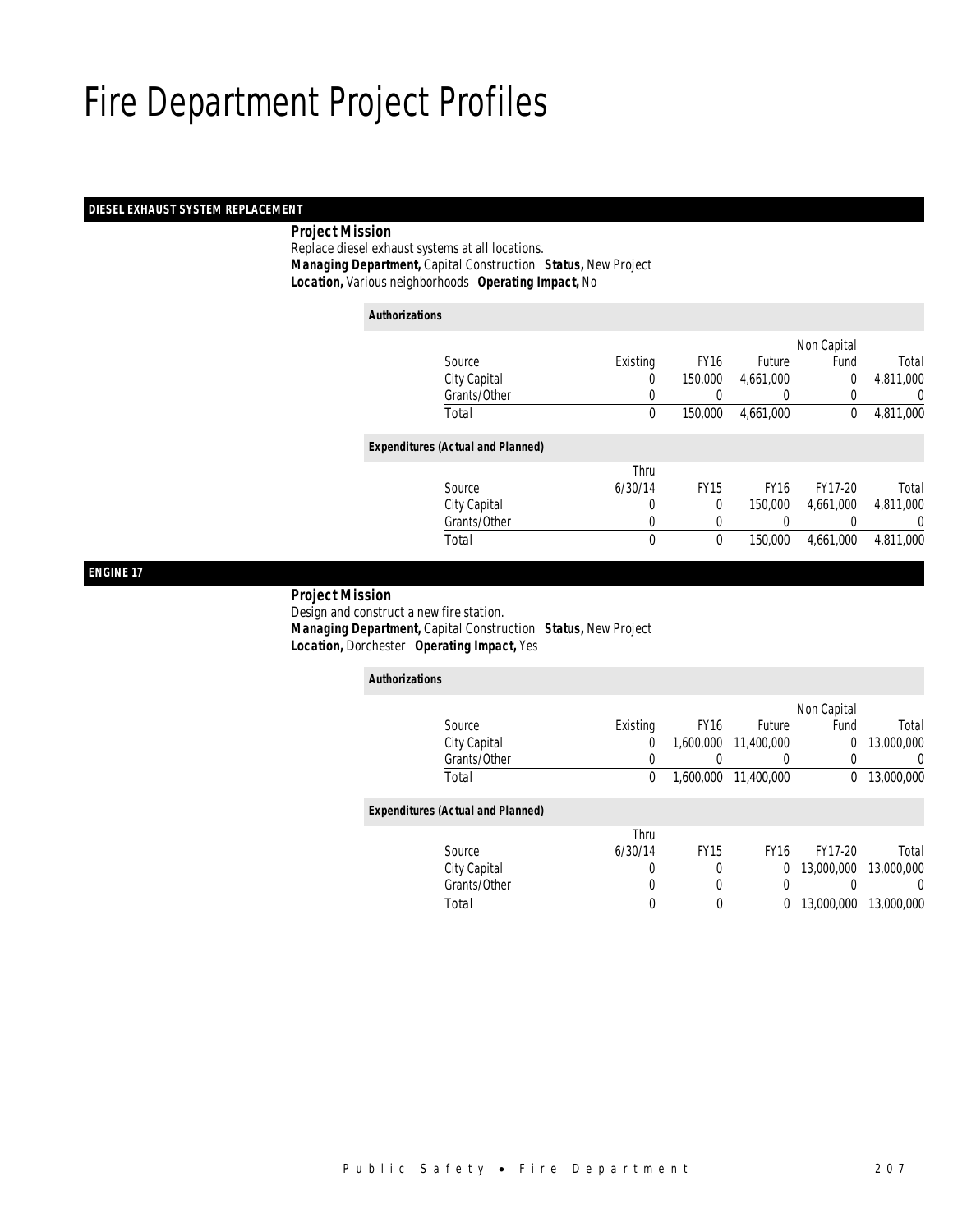## Fire Department Project Profiles

## *ENGINE 33*

## *Project Mission*

Building renovations including envelope repairs, door and window replacement and interior improvements including building systems.

*Managing Department,* Capital Construction *Status,* New Project

*Location,* Back Bay *Operating Impact,* Yes

| <b>Authorizations</b>                    |          |             |             |             |         |
|------------------------------------------|----------|-------------|-------------|-------------|---------|
|                                          |          |             |             | Non Capital |         |
| Source                                   | Existing | <b>FY16</b> | Future      | Fund        | Total   |
| City Capital                             | O        | 0           | 800,000     | 0           | 800,000 |
| Grants/Other                             | 0        |             | 0           | 0           |         |
| Total                                    | 0        | $\theta$    | 800,000     | 0           | 800,000 |
| <b>Expenditures (Actual and Planned)</b> |          |             |             |             |         |
|                                          | Thru     |             |             |             |         |
| Source                                   | 6/30/14  | <b>FY15</b> | <b>FY16</b> | FY17-20     | Total   |
| City Capital                             | 0        |             | 0           | 800,000     | 800,000 |
| Grants/Other                             | 0        | $\Omega$    | 0           | 0           |         |
| Total                                    | 0        | $\Omega$    | 0           | 800,000     | 800,000 |

### *ENGINE 42*

### *Project Mission*

*Authorizations*

Design and construct a new fire station. *Managing Department,* Capital Construction *Status,* New Project*Location,* Roxbury *Operating Impact,* Yes

| <b>Authorizations</b> |                                          |          |             |             |             |            |
|-----------------------|------------------------------------------|----------|-------------|-------------|-------------|------------|
|                       |                                          |          |             |             | Non Capital |            |
|                       | Source                                   | Existing | <b>FY16</b> | Future      | Fund        | Total      |
|                       | City Capital                             | 0        | 1.100.000   | 8,900,000   | 0           | 10,000,000 |
|                       | Grants/Other                             | 0        |             | 0           |             | U          |
|                       | Total                                    | 0        | 1,100,000   | 8,900,000   | 0           | 10,000,000 |
|                       | <b>Expenditures (Actual and Planned)</b> |          |             |             |             |            |
|                       |                                          | Thru     |             |             |             |            |
|                       | Source                                   | 6/30/14  | <b>FY15</b> | <b>FY16</b> | FY17-20     | Total      |
|                       | City Capital                             | 0        | 0           | 100,000     | 9.900.000   | 10,000,000 |
|                       | Grants/Other                             | 0        | 0           |             |             | 0          |
|                       | Total                                    | 0        | 0           | 100,000     | 9,900,000   | 10,000,000 |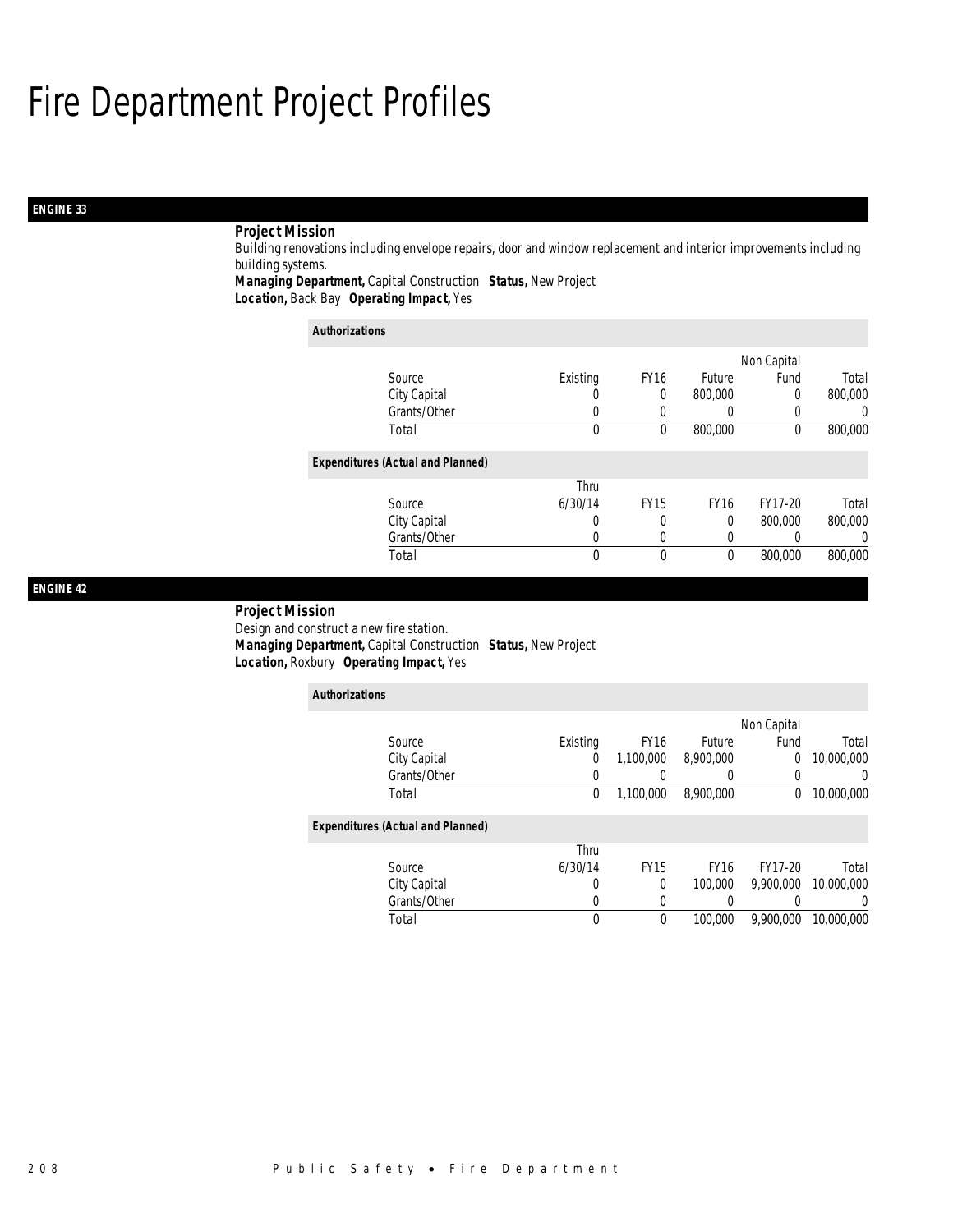# *ENGINE 5*

# *Project Mission*

 Building envelope repairs including roof replacement, masonry repointing, gutter replacement, waterproofing, flashing repairs, window and door repairs and drainage improvements. *Managing Department,* Capital Construction *Status,* In Design*Location,* East Boston *Operating Impact,* No

### *Authorizations*

|                                          |                  |             |               | Non Capital |         |
|------------------------------------------|------------------|-------------|---------------|-------------|---------|
| Source                                   | Existing         | <b>FY16</b> | <b>Future</b> | Fund        | Total   |
| City Capital                             | 925,000          | 0           | 0             | 0           | 925,000 |
| Grants/Other                             | $\left( \right)$ | 0           | $\left($      |             | 0       |
| Total                                    | 925,000          | $\theta$    | $\theta$      | 0           | 925,000 |
| <b>Expenditures (Actual and Planned)</b> |                  |             |               |             |         |
|                                          | Thru             |             |               |             |         |
| Source                                   | 6/30/14          | <b>FY15</b> | <b>FY16</b>   | FY17-20     | Total   |
| City Capital                             | 0                | 209,000     | 716,000       | $\Omega$    | 925,000 |
| Grants/Other                             | 0                |             | $\left($      |             | 0       |
| Total                                    | $\mathbf 0$      | 209,000     | 716,000       | $\theta$    | 925,000 |
|                                          |                  |             |               |             |         |

## *ENGINE 50*

# *Project Mission*

 Full building renovation including exterior masonry work, upgrades to building systems, and widening of apparatus doors.

*Managing Department,* Capital Construction *Status,* To Be Scheduled*Location,* Charlestown *Operating Impact,* Yes

| <b>Authorizations</b>                    |          |             |                  |             |           |
|------------------------------------------|----------|-------------|------------------|-------------|-----------|
|                                          |          |             |                  | Non Capital |           |
| Source                                   | Existing | <b>FY16</b> | <b>Future</b>    | Fund        | Total     |
| City Capital                             | 400,000  | 250,000     | 2.860,000        | 0           | 3.510.000 |
| Grants/Other                             | 0        |             | $\left( \right)$ | 0           | $\left($  |
| Total                                    | 400,000  | 250,000     | 2,860,000        | 0           | 3,510,000 |
| <b>Expenditures (Actual and Planned)</b> |          |             |                  |             |           |
|                                          | Thru     |             |                  |             |           |
| Source                                   | 6/30/14  | <b>FY15</b> | <b>FY16</b>      | FY17-20     | Total     |
| City Capital                             | 0        | $\Omega$    | 250,000          | 3.260.000   | 3,510,000 |
| Grants/Other                             | 0        | 0           | 0                | 0           | $\Omega$  |
| Total                                    | 0        | 0           | 250,000          | 3.260.000   | 3.510.000 |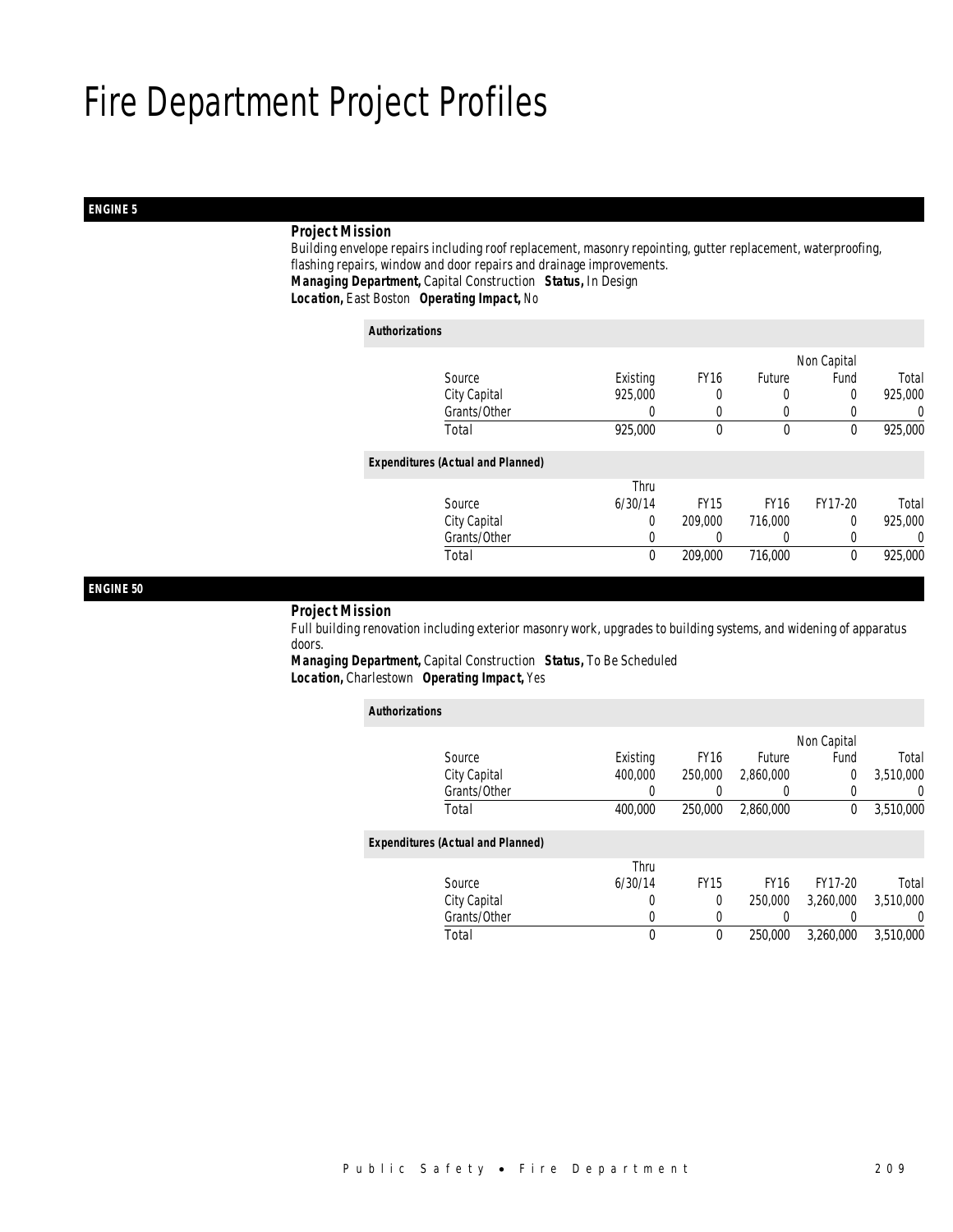# *ENVELOPE REPAIRS AT ENGINE 54*

# *Project Mission*

Masonry and other building envelope repairs. *Managing Department,* Capital Construction *Status,* In Design*Location,* Harbor Islands *Operating Impact,* No

| <b>Authorizations</b> |                                          |           |             |             |             |           |
|-----------------------|------------------------------------------|-----------|-------------|-------------|-------------|-----------|
|                       |                                          |           |             |             | Non Capital |           |
|                       | Source                                   | Existing  | <b>FY16</b> | Future      | Fund        | Total     |
|                       | City Capital                             | 1,380,000 | 0           | 0           | 0           | 1,380,000 |
|                       | Grants/Other                             | 0         | 0           | 0           |             | 0         |
|                       | Total                                    | 1,380,000 | 0           | 0           | 0           | 1,380,000 |
|                       | <b>Expenditures (Actual and Planned)</b> |           |             |             |             |           |
|                       |                                          | Thru      |             |             |             |           |
|                       | Source                                   | 6/30/14   | <b>FY15</b> | <b>FY16</b> | FY17-20     | Total     |
|                       | City Capital                             | 0         | 125,000     | 126,000     | 1.129.000   | 1.380.000 |
|                       | Grants/Other                             | 0         | 0           | 0           |             | 0         |
|                       | Total                                    | 0         | 125,000     | 126,000     | 1,129,000   | 1,380,000 |

# *FIRE BOAT*

## *Project Mission* Replace a small fireboat. *Managing Department,* Fire Department *Status,* To Be Scheduled*Location,* N/A *Operating Impact,* Yes

| <b>Authorizations</b>                    |          |             |             |             |         |
|------------------------------------------|----------|-------------|-------------|-------------|---------|
|                                          |          |             |             | Non Capital |         |
| Source                                   | Existing | <b>FY16</b> | Future      | Fund        | Total   |
| City Capital                             | 340,000  |             | 0           | 0           | 340,000 |
| Grants/Other                             | 0        |             | 0           | 0           |         |
| Total                                    | 340,000  | $\theta$    | 0           | 0           | 340,000 |
| <b>Expenditures (Actual and Planned)</b> |          |             |             |             |         |
|                                          | Thru     |             |             |             |         |
| Source                                   | 6/30/14  | <b>FY15</b> | <b>FY16</b> | FY17-20     | Total   |
| City Capital                             | U        | 0           | 340,000     | $\Omega$    | 340,000 |
| Grants/Other                             | 0        | $\Omega$    | 0           | 0           |         |
| Total                                    | 0        | $\Omega$    | 340,000     | 0           | 340,000 |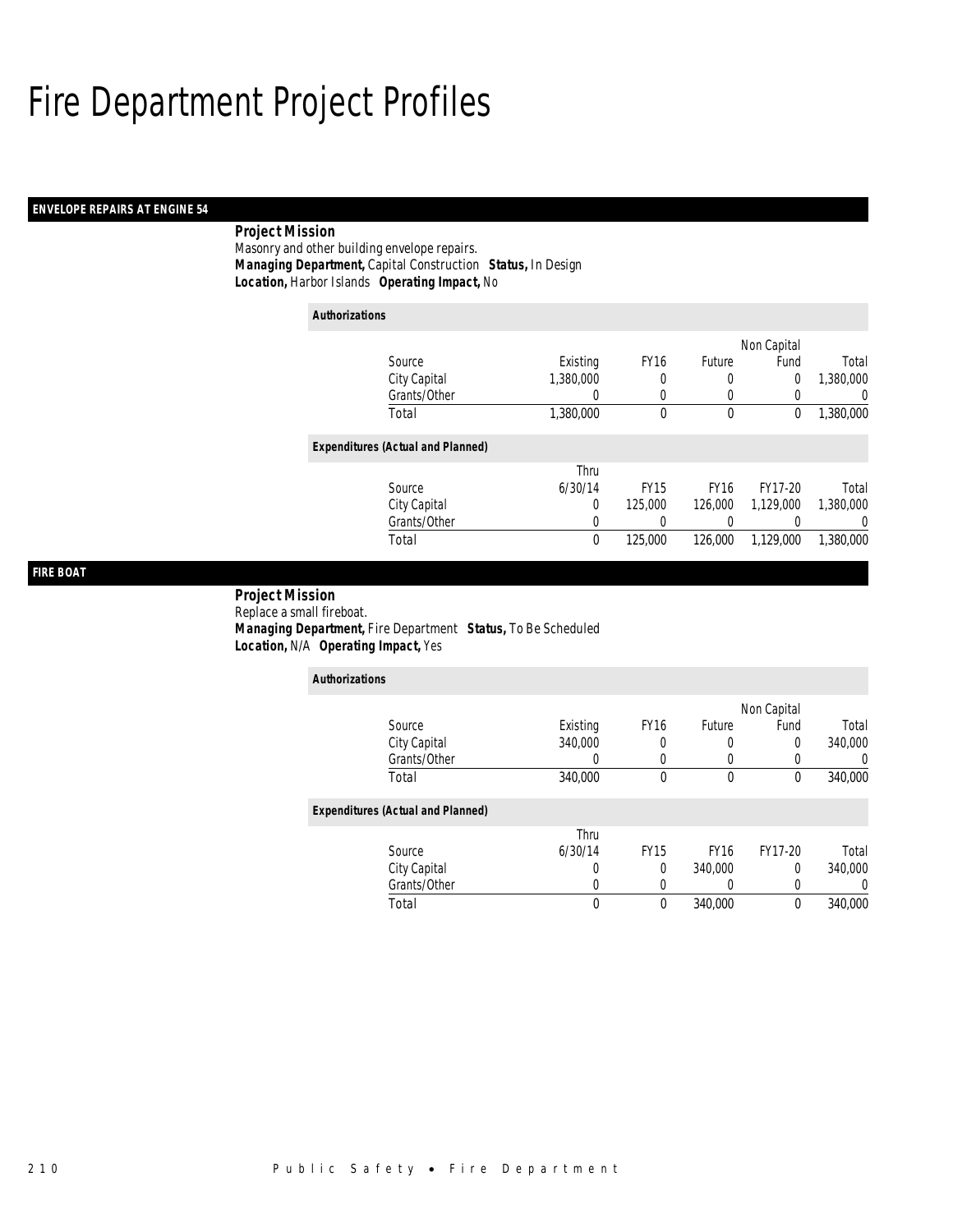# *FIRE EQUIPMENT*

# *Project Mission*

 Purchase new fire apparatus as scheduled in the Apparatus Replacement Plan. *Managing Department,* Fire Department *Status,* Annual Program*Location,* Citywide *Operating Impact,* No

| <b>Authorizations</b> |                                          |            |             |             |                |            |
|-----------------------|------------------------------------------|------------|-------------|-------------|----------------|------------|
|                       |                                          |            |             |             | Non Capital    |            |
|                       | Source                                   | Existing   | <b>FY16</b> | Future      | Fund           | Total      |
|                       | City Capital                             | 26,503,000 | 1,200,000   | 0           | $\overline{0}$ | 27,703,000 |
|                       | Grants/Other                             | $\left($   | $\left($    | 0           | 0              | 0          |
|                       | Total                                    | 26,503,000 | 1,200,000   | $\mathbf 0$ | $\mathbf{0}$   | 27,703,000 |
|                       | <b>Expenditures (Actual and Planned)</b> |            |             |             |                |            |
|                       |                                          | Thru       |             |             |                |            |
|                       | Source                                   | 6/30/14    | <b>FY15</b> | <b>FY16</b> | FY17-20        | Total      |
|                       | City Capital                             | 18,698,525 | 3,000,000   | 3,000,000   | 3,004,475      | 27,703,000 |
|                       | Grants/Other                             | $\left($   | 0           | $\left($    | 0              | 0          |
|                       | Total                                    | 18.698.525 | 3.000.000   | 3.000.000   | 3,004,475      | 27,703,000 |

# *FIRE HEADQUARTERS REPAIRS*

## *Project Mission*

 Address water infiltration issues in the building facade and windows; replace one boiler. *Managing Department,* Capital Construction *Status,* New Project*Location,* Dorchester *Operating Impact,* No

| <b>Authorizations</b>                    |             |             |               |             |           |
|------------------------------------------|-------------|-------------|---------------|-------------|-----------|
|                                          |             |             |               | Non Capital |           |
| Source                                   | Existing    | <b>FY16</b> | <b>Future</b> | Fund        | Total     |
| City Capital                             | 2.000.000   | 0           | 0             | 0           | 2,000,000 |
| Grants/Other                             | 0           | 0           | 0             | 0           | 0         |
| Total                                    | 2,000,000   | $\theta$    | $\mathbf 0$   | 0           | 2,000,000 |
| <b>Expenditures (Actual and Planned)</b> |             |             |               |             |           |
|                                          | Thru        |             |               |             |           |
| Source                                   | 6/30/14     | <b>FY15</b> | <b>FY16</b>   | FY17-20     | Total     |
| City Capital                             | 0           | 0           | 170,000       | 1.830.000   | 2.000.000 |
| Grants/Other                             | 0           | 0           | 0             |             | 0         |
| Total                                    | $\mathbf 0$ | $\theta$    | 170,000       | 1,830,000   | 2.000.000 |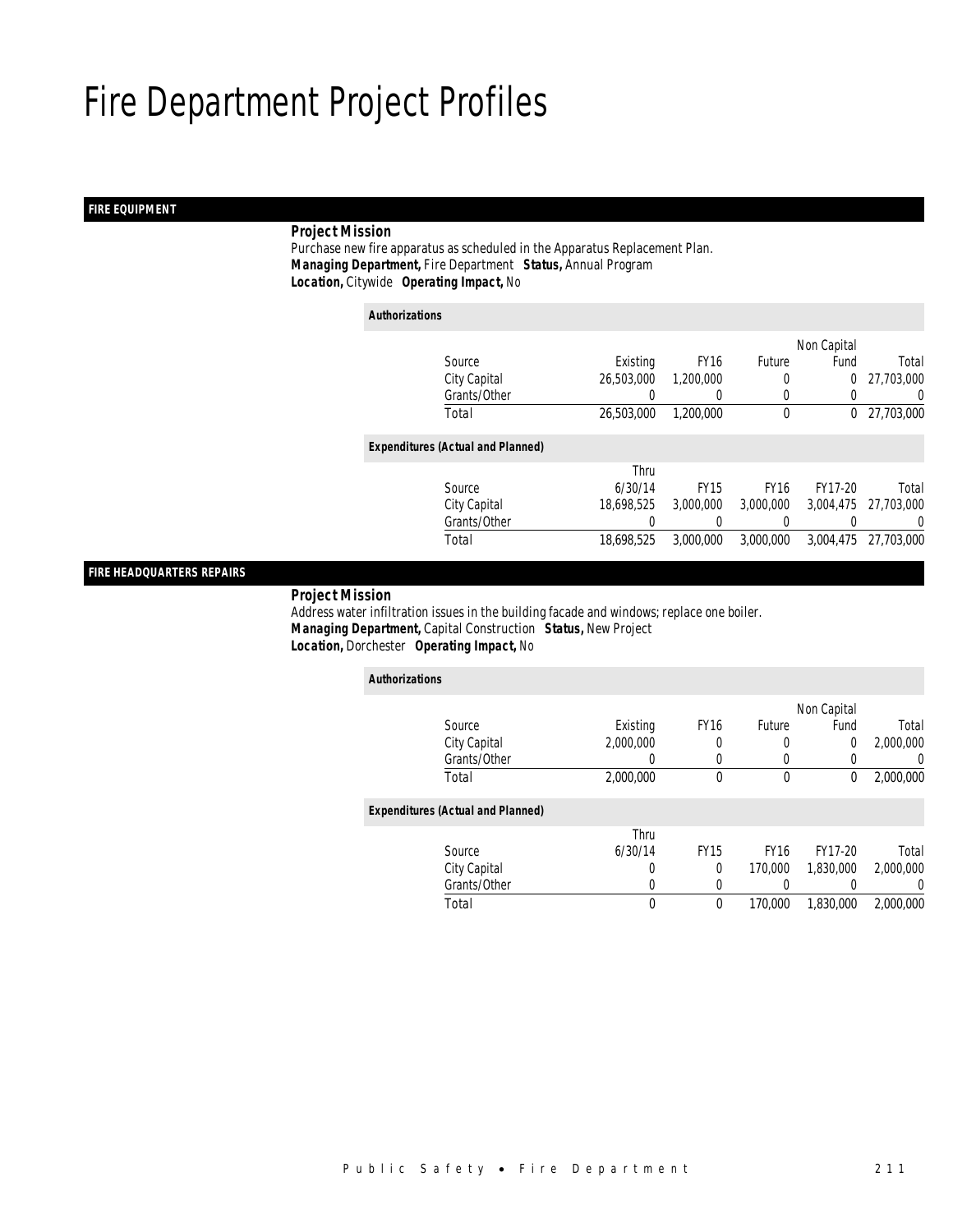# *HVAC / BOILER REPLACEMENT AT VARIOUS STATIONS*

# *Project Mission*

Install / upgrade boilers, heating and lighting systems at fire stations including Engines 41 and 53, and the Fire Alarm division.

*Managing Department,* Fire Department *Status,* In Construction

*Location,* Various neighborhoods *Operating Impact,* Yes

| <b>Authorizations</b>                    |           |             |               |                |           |
|------------------------------------------|-----------|-------------|---------------|----------------|-----------|
|                                          |           |             |               | Non Capital    |           |
| Source                                   | Existing  | <b>FY16</b> | <b>Future</b> | Fund           | Total     |
| City Capital                             | 2,100,000 | 0           | 1.000.000     | $\overline{0}$ | 3,100,000 |
| Grants/Other                             | 118.861   | 0           | 0             | $\Omega$       | 118,861   |
| Total                                    | 2,218,861 | 0           | 1,000,000     | $\theta$       | 3,218,861 |
| <b>Expenditures (Actual and Planned)</b> |           |             |               |                |           |
|                                          | Thru      |             |               |                |           |
| Source                                   | 6/30/14   | <b>FY15</b> | <b>FY16</b>   | FY17-20        | Total     |
| City Capital                             | 467.935   | 700,000     | 700.000       | 1.232.065      | 3,100,000 |
| Grants/Other                             | 32,827    | 86,034      | 0             | $\Omega$       | 118,861   |
| Total                                    | 500.762   | 786.034     | 700,000       | 1.232.065      | 3.218.861 |

# *MARINE UNIT DOCK REPLACEMENT AT BURROUGHS WHARF*

 *Project Mission* Replace dock at Burroughs Wharf. *Managing Department,* Capital Construction *Status,* In Design*Location,* North End *Operating Impact,* No

| <b>Authorizations</b>                    |          |             |             |             |           |
|------------------------------------------|----------|-------------|-------------|-------------|-----------|
|                                          |          |             |             | Non Capital |           |
| Source                                   | Existing | <b>FY16</b> | Future      | Fund        | Total     |
| City Capital                             | 600,000  |             | $\Omega$    | 0           | 600,000   |
| Grants/Other                             | 0        | 0           | 0           | 472,500     | 472,500   |
| Total                                    | 600.000  | $\theta$    | $\theta$    | 472.500     | 1,072,500 |
| <b>Expenditures (Actual and Planned)</b> |          |             |             |             |           |
|                                          | Thru     |             |             |             |           |
| Source                                   | 6/30/14  | <b>FY15</b> | <b>FY16</b> | FY17-20     | Total     |
| City Capital                             | 0        | 75,000      | 525,000     | 0           | 600,000   |
| Grants/Other                             | 0        |             |             | 0           | 0         |
| Total                                    | 0        | 75,000      | 525,000     | 0           | 600,000   |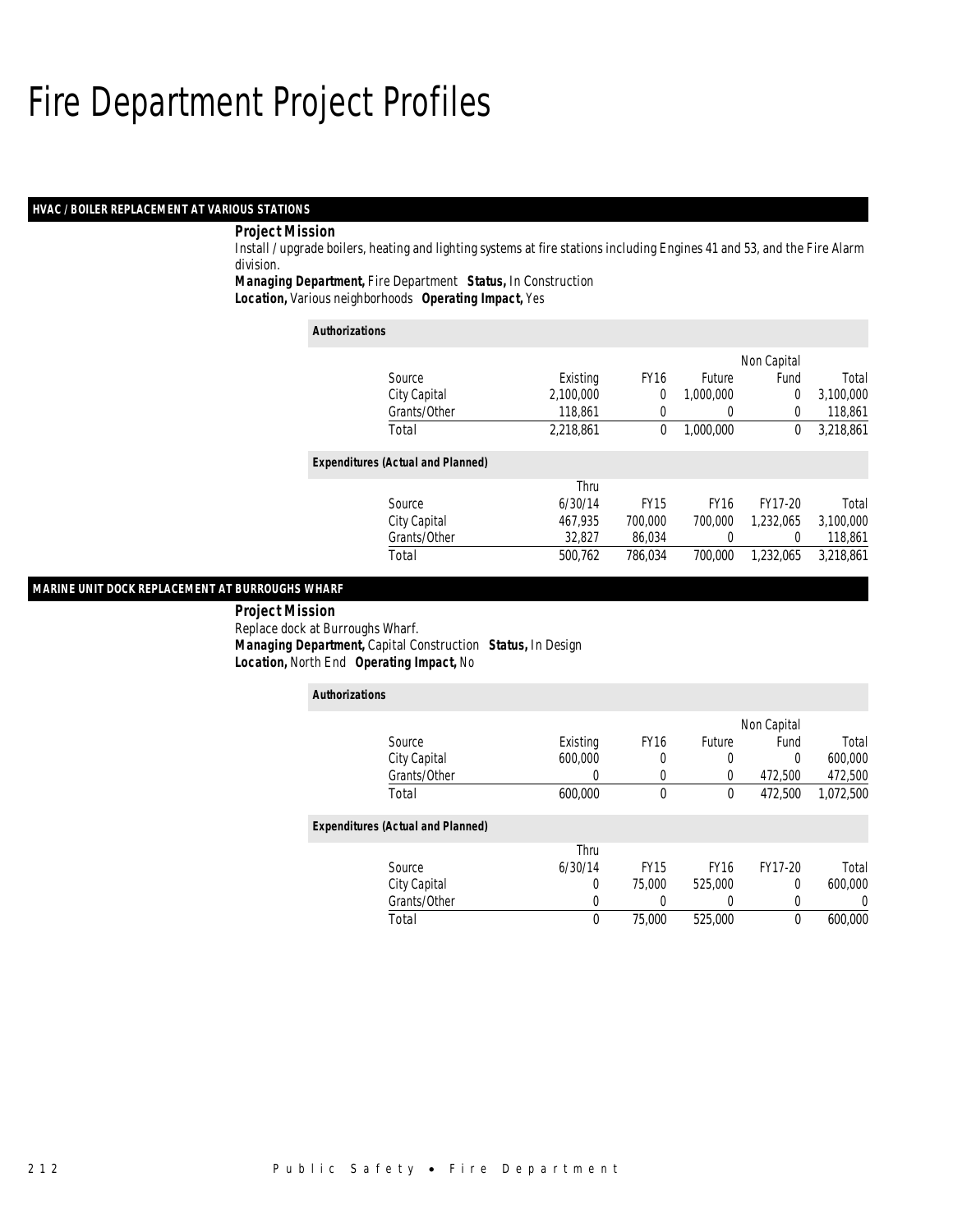## *PROGRAMMING STUDY*

# *Project Mission*

 Provide ideal program for various configurations of fire stations as well as Fire Headquarters. *Managing Department,* Capital Construction *Status,* New Project*Location,* Various neighborhoods *Operating Impact,* No

| <b>Authorizations</b>                    |          |             |             |             |         |
|------------------------------------------|----------|-------------|-------------|-------------|---------|
|                                          |          |             |             | Non Capital |         |
| Source                                   | Existing | <b>FY16</b> | Future      | Fund        | Total   |
| City Capital                             | 0        | 125,000     | 0           | 0           | 125,000 |
| Grants/Other                             | 0        | 0           | 0           | $\Omega$    | 0       |
| Total                                    | 0        | 125,000     | $\theta$    | $\theta$    | 125,000 |
| <b>Expenditures (Actual and Planned)</b> |          |             |             |             |         |
|                                          | Thru     |             |             |             |         |
| Source                                   | 6/30/14  | <b>FY15</b> | <b>FY16</b> | FY17-20     | Total   |
| City Capital                             | 0        | $\Omega$    | 125,000     | 0           | 125,000 |
| Grants/Other                             | 0        | 0           |             | 0           | 0       |
| Total                                    | 0        | $\mathbf 0$ | 125,000     | 0           | 125,000 |

# *RADIO SYSTEM IMPROVEMENTS AT FIRE ALARM*

*Project Mission*

 Upgrade radio communication system including a new monopole at Fire Alarm. *Managing Department,* Capital Construction *Status,* To Be Scheduled*Location,* Fenway/Kenmore *Operating Impact,* No

| <b>Authorizations</b>                    |           |             |             |             |           |
|------------------------------------------|-----------|-------------|-------------|-------------|-----------|
|                                          |           |             |             | Non Capital |           |
| Source                                   | Existing  | <b>FY16</b> | Future      | Fund        | Total     |
| City Capital                             | 1,770,000 | 0           | 0           | 0           | 1,770,000 |
| Grants/Other                             | 0         | 0           | 0           |             | $\left($  |
| Total                                    | 1,770,000 | 0           | $\mathbf 0$ | 0           | 1,770,000 |
| <b>Expenditures (Actual and Planned)</b> |           |             |             |             |           |
|                                          | Thru      |             |             |             |           |
| Source                                   | 6/30/14   | <b>FY15</b> | <b>FY16</b> | FY17-20     | Total     |
| City Capital                             | 109.423   | $\theta$    | 150,000     | 1.510.577   | 1.770.000 |
| Grants/Other                             | 0         | 0           |             |             | $\left($  |
| Total                                    | 109,423   | $\theta$    | 150,000     | 1,510,577   | 1,770,000 |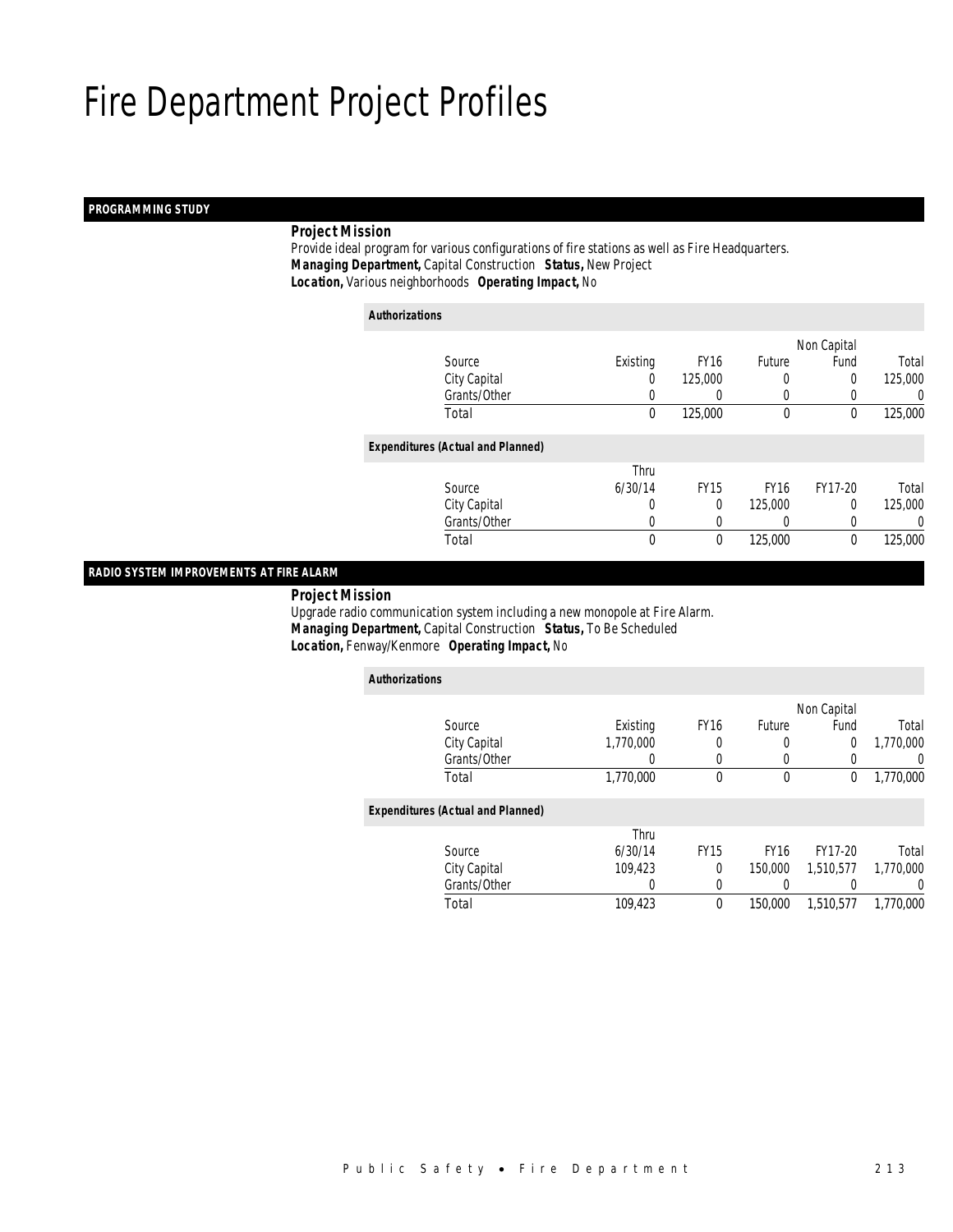## *ROOF AND MASONRY REPAIRS AT ENGINE 4, 14 AND 55*

## *Project Mission*

Roof and masonry repairs at Engine 4, 14 and 55. *Managing Department,* Capital Construction *Status,* In Design*Location,* Various neighborhoods *Operating Impact,* No

| <b>Authorizations</b>                    |           |             |             |             |           |
|------------------------------------------|-----------|-------------|-------------|-------------|-----------|
|                                          |           |             |             | Non Capital |           |
| Source                                   | Existing  | <b>FY16</b> | Future      | Fund        | Total     |
| City Capital                             | 1.000.000 | 600.000     | 0           | 0           | 1,600,000 |
| Grants/Other                             |           | 0           | 0           |             | 0         |
| Total                                    | 1,000,000 | 600,000     | 0           | 0           | 1,600,000 |
| <b>Expenditures (Actual and Planned)</b> |           |             |             |             |           |
|                                          | Thru      |             |             |             |           |
| Source                                   | 6/30/14   | <b>FY15</b> | <b>FY16</b> | FY17-20     | Total     |
| City Capital                             | 0         | 20,000      | 320,000     | 1.260.000   | 1.600.000 |
| Grants/Other                             | 0         | 0           | 0           |             | 0         |
| Total                                    | 0         | 20,000      | 320,000     | 1.260.000   | 1,600,000 |

# *SEAWALL AT MOON ISLAND*

 *Project Mission* Repair seawall adjacent to the Fire Academy on Moon Island. *Managing Department,* Capital Construction *Status,* To Be Scheduled*Location,* Harbor Islands *Operating Impact,* Yes

| <b>Authorizations</b>                    |           |             |             |              |                  |
|------------------------------------------|-----------|-------------|-------------|--------------|------------------|
|                                          |           |             |             | Non Capital  |                  |
| Source                                   | Existing  | <b>FY16</b> | Future      | Fund         | Total            |
| City Capital                             | 1,300,000 | 0           | 1,344,000   | 0            | 2,644,000        |
| Grants/Other                             | 0         | 0           | 0           | 0            | U                |
| Total                                    | 1,300,000 | $\theta$    | 1.344.000   | $\mathbf{0}$ | 2,644,000        |
| <b>Expenditures (Actual and Planned)</b> |           |             |             |              |                  |
|                                          | Thru      |             |             |              |                  |
| Source                                   | 6/30/14   | <b>FY15</b> | <b>FY16</b> | FY17-20      | Total            |
| City Capital                             | 41.505    | 0           | 100,000     | 2.502.495    | 2.644.000        |
| Grants/Other                             | 0         | $\Omega$    |             | $\left($     | $\left( \right)$ |
| Total                                    | 41,505    | $\theta$    | 100,000     | 2.502.495    | 2.644.000        |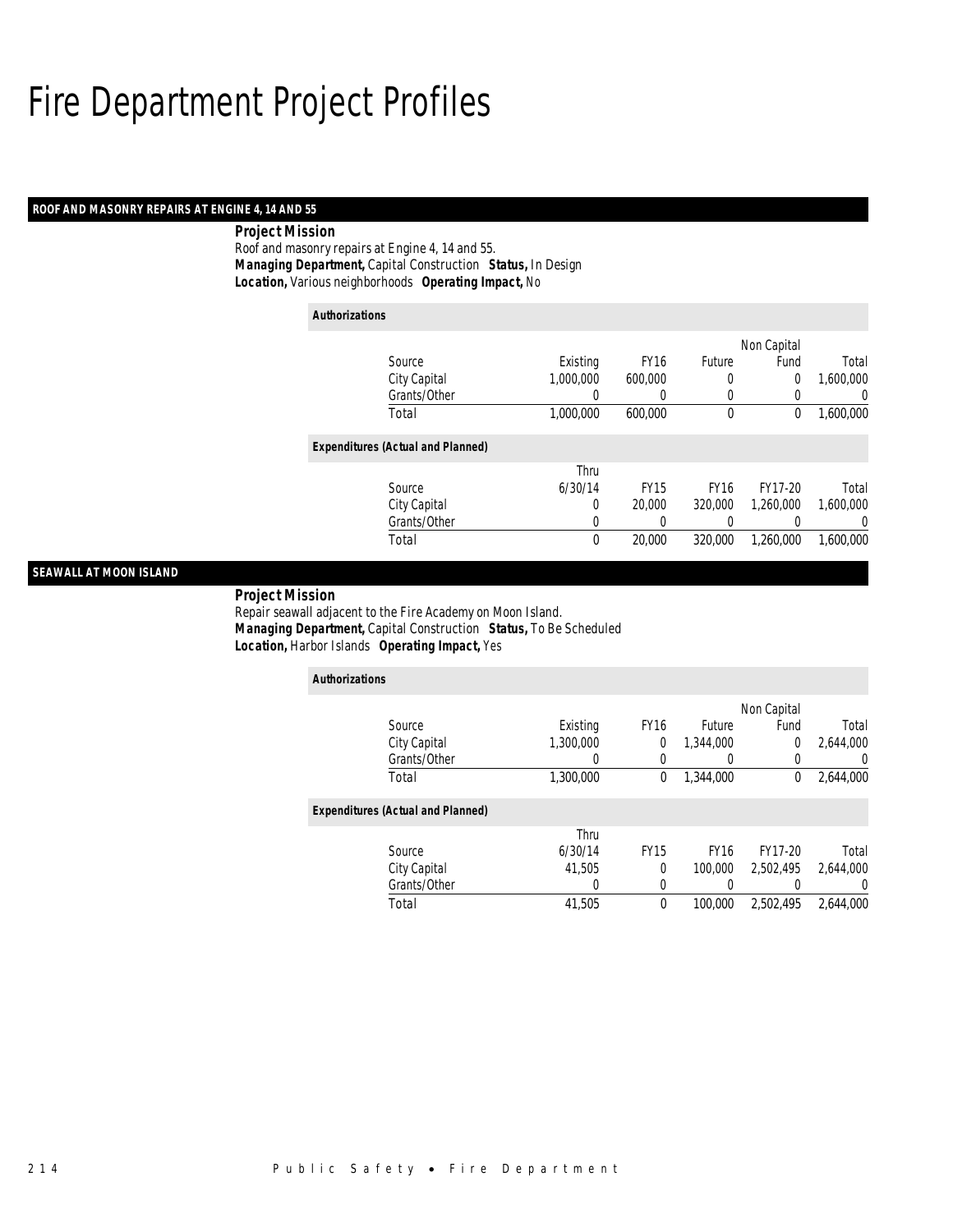# Police Department Operating Budget

*William B. Evans, Commissioner, Appropriation 211* 

## *Department Mission*

The mission of the Police Department is Neighborhood Policing. The Department dedicates itself to work in partnership with the community to fight crime, reduce fear, and improve the quality of life in Boston's neighborhoods.

### *Selected Performance Strategies*

#### *Police Commissioner's Office*

• To enhance use of social media for communication.

*BAT-Operations* 

• To maximize the number of vehicles in service.

### *BAT-Admin & Technology*

- To make fair, effective and efficient use of resources.
- To return sworn personnel to active duty as quickly as possible.

## *Bureau of Professional Development*

- To deliver a recruit academy program that supports the department's neighborhood policing philosophy.
- To increase officer performance.

## *Bureau of Field Services*

- To focus on and address quality of life concerns.
- To increase the number of Neighborhood Watch Groups citywide.
- To prevent and reduce violence and crime.
- To promote pedestrian and vehicular safety.

### *Bureau of Professional Standards*

• To improve levels of community trust in police services through thorough investigations into allegations of police misconduct.

## *Bureau of Investigative Services*

- To maximize the number of incidents cleared.
- To provide investigative expertise, support, and technical assistance in responding to and conducting investigations that contribute to the identification, apprehension, and prosecution of criminal offenders.
- To reduce firearm violence.

| Program Name<br><b>Operating Budget</b>                                                                                                                                                                                                                                             | Total Actual '13                                                                                          | <b>Total Actual '14</b>                                                                                   | Total Approp '15                                                                                          | <b>Total Budget '16</b>                                                                                   |
|-------------------------------------------------------------------------------------------------------------------------------------------------------------------------------------------------------------------------------------------------------------------------------------|-----------------------------------------------------------------------------------------------------------|-----------------------------------------------------------------------------------------------------------|-----------------------------------------------------------------------------------------------------------|-----------------------------------------------------------------------------------------------------------|
| Police Commissioner's Office<br><b>BAT-Operations</b><br>BAT-Admin & Technology<br><b>Bureau of Professional Development</b><br><b>Bureau of Field Services</b><br><b>Bureau of Professional Standards</b><br>Bureau of Investigative Services<br>Bureau of Intelligence & Analysis | 8.409.560<br>20.621.338<br>44.913.960<br>6,538,522<br>144.743.571<br>6.985.037<br>55,506,274<br>2.995.129 | 8.335.829<br>21,080,431<br>46,980,313<br>7.758.601<br>167.675.492<br>7.613.097<br>58.389.284<br>3.167.250 | 7.443.664<br>19,372,932<br>47.760.994<br>7.039.738<br>176,208,479<br>7.021.251<br>51.815.479<br>3.037.544 | 6.978.139<br>20,383,432<br>46.678.561<br>7.081.862<br>179,346,606<br>6,844,638<br>53.214.704<br>2.981.446 |
| Total                                                                                                                                                                                                                                                                               | 290.713.391                                                                                               | 321,000,297                                                                                               | 319,700,081                                                                                               | 323,509,388                                                                                               |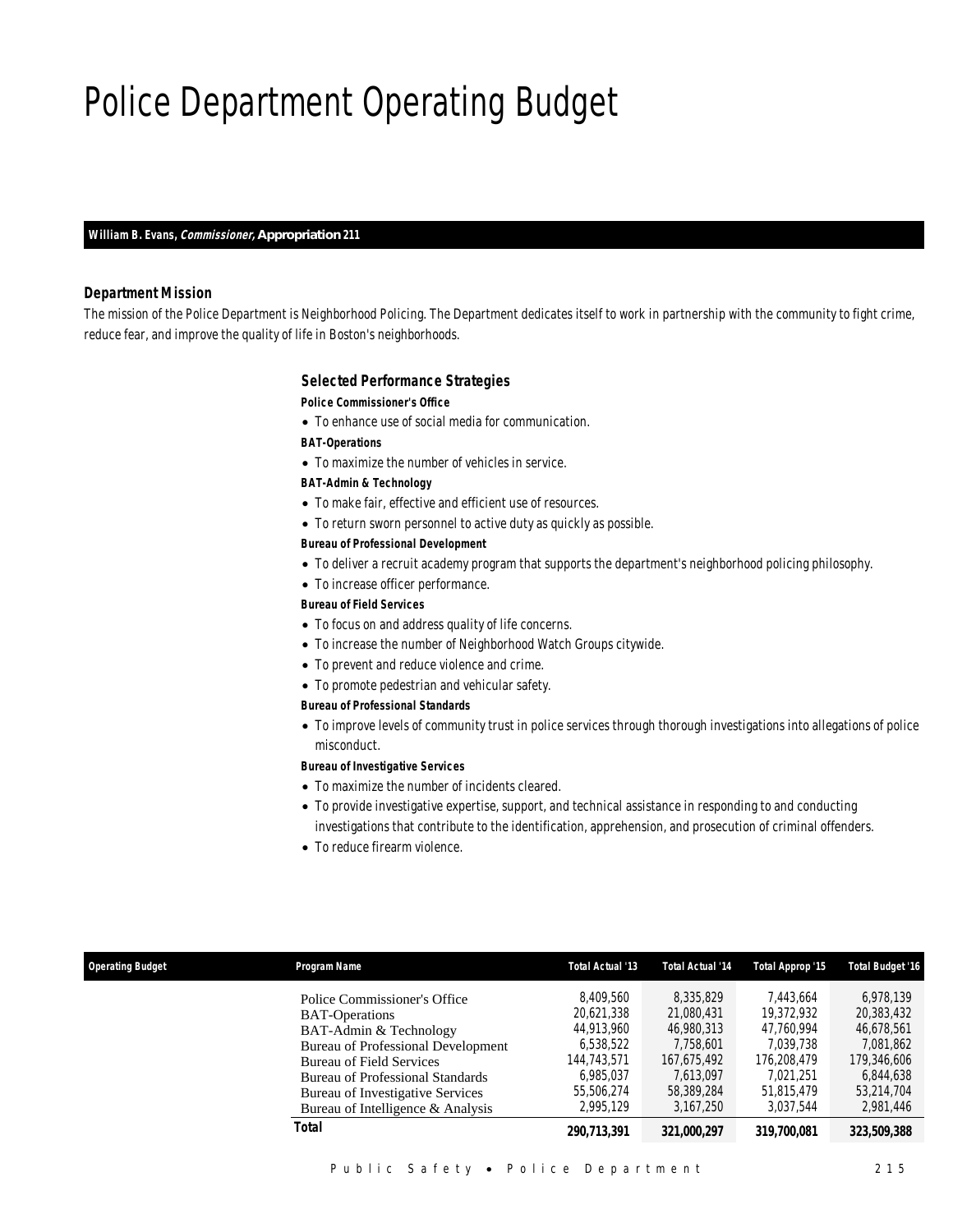| <b>External Funds Budget</b> | <b>Fund Name</b>                                         | Total Actual '13 | Total Actual '14 | Total Approp '15 | Total Budget '16  |
|------------------------------|----------------------------------------------------------|------------------|------------------|------------------|-------------------|
|                              | Academy Revolving Fund                                   | 65,363           | $\overline{0}$   | 50,000           | 65,000            |
|                              | Anti-Human Trafficking Task                              | 35,813           | $\Omega$         | $\theta$         | $\Omega$          |
|                              | <b>ARRA - COPS Hiring Recovery Program</b><br>(CHRP)     | 1,433,689        | $\Omega$         | $\overline{0}$   | $\overline{0}$    |
|                              | ARRA - Edward Byrne Civilian Hiring                      | 185,956          | $\overline{0}$   | $\boldsymbol{0}$ | $\Omega$          |
|                              | Boston Multi-Cultural Advocacy Support                   | 389,040          | 244,330          | 228.736          | 224.003           |
|                              | <b>Boston Reentry Initiative</b>                         | 418,858          | 575,868          | 1,660,442        | 1,529,798         |
|                              | <b>Buffer Zone Protection Project</b>                    | 39,000           | $\Omega$         | 0                | $\theta$          |
|                              | <b>Bullet Proof Vests Program</b>                        | $\Omega$         | 255,170          | $\Omega$         | $\Omega$          |
|                              | Canine Revolving Fund                                    | 54,397           | 27,640           | 30,000           | 26,390            |
|                              | Cold Case Project                                        | 108,478          | 136,259          | 118,481          | 70,705            |
|                              | <b>Community Based Violence Prevention</b>               | 270.415          | 672,311          | 1,239,927        | 542,966           |
|                              | COPS - Secure Our Schools                                | 163,216          | 26,018           | 0                | $\theta$          |
|                              | COPS Hiring Program (CHRP)                               | 378,486          | 992,876          | 1,274,401        | 1,401,766         |
|                              | Coverdell N.F.S.I.                                       | 162.159          | 49.822           | 74.809           | 74.660            |
|                              | DMH/Jail Diversion Program                               | 0                | 284,766          | 120,001          | 45,000            |
|                              | DNA Laboratory Initiative                                | 289,319          | 641,572          | 289,189          | 445,418           |
|                              | <b>Estate of Jean Fink</b>                               | $\Omega$         | 1.600            | $\theta$         | $\Omega$          |
|                              | Hackney Revolving Fund                                   | 45,641           | 41,428           | 45,500           | 26,346            |
|                              | Injury Surveillance Project                              | 3,609            | 4,725            | 5,000            | 5,000             |
|                              | Internet Crimes Against Children (ICAC)                  | 123.746          | $\Omega$         | $\theta$         | $\Omega$          |
|                              | Justice & Mental Health Expansion Project                | 8,011            | 122,243          | 240,000          | $\overline{0}$    |
|                              | Justice Assistance Grant (JAG)                           | 538,832          | 665,435          | 774,684          | 742,443           |
|                              | Mass Emergency Fed Law Enforcement                       | $\Omega$         | 893,766          | $\theta$         | $\Omega$          |
|                              | <b>National Forum Capacity Building</b><br>Demonstration | 5,144            | 42,274           | 109,339          | 124,717           |
|                              | Nuestra Comunidad Development Corp                       | $\overline{0}$   | 7,704            | $\overline{0}$   | $\theta$          |
|                              | Police Auction                                           | $\Omega$         | $\overline{0}$   | 4,500            | 3,200             |
|                              | Police Fitness Center Revolving Fund                     | $\Omega$         | $\Omega$         | $\theta$         | 300,000           |
|                              | Port Security                                            | 788,972          | 64,816           | 24,815           | 146,180           |
|                              | Predictive Policing Program                              | 730              | $\Omega$         | $\theta$         | $\Omega$          |
|                              | <b>PSAP</b> - Emergency                                  | 2,227,243        | 2,314,117        | 2,699,999        | 3,300,000         |
|                              | Safe & Successful Youth Initiative                       | 20,761           | 43,031           | 72,093           | 54,909            |
|                              | Scholarship for BPD Operations                           | 4,591            | 2,905            | $\theta$         | $\Omega$          |
|                              | <b>SETB</b> Training Grant                               | 305,822          | 141,536          | 650,000          | 750,000           |
|                              | <b>Shannon Community Safety</b>                          | 1,692,661        | 1,736,284        | 1,557,668        | 1,082,115         |
|                              | <b>Smart Policing</b>                                    | 372,668          | 155,958          | 133,646          | 173,983           |
|                              | Social Research in Forensic                              | 2,062            | 0                | 0                | $\overline{0}$    |
|                              | <b>Stanton Foundation</b>                                | 65               | $\overline{0}$   | 0                | $\Omega$          |
|                              | <b>Traffic Enforcement Grant</b>                         | 35,307           | 42,578           | 56,750           | 84,000            |
|                              | Violence Against Women                                   | 66,369           | 41,212           | 75,626           | 82,056            |
|                              | <b>Total</b>                                             | 10,236,423       | 10,228,244       | 11,535,606       | 11,300,655        |
| <b>Operating Budget</b>      |                                                          | Actual '13       | Actual '14       | Approp '15       | <b>Budget '16</b> |
|                              |                                                          |                  |                  |                  |                   |
|                              | <b>Personnel Services</b>                                | 256,952,777      | 288,610,451      | 287,786,857      | 291,375,285       |
|                              | Non Personnel                                            | 33,760,614       | 32,389,846       | 31,913,224       | 32,134,103        |
|                              | <b>Total</b>                                             | 290,713,391      | 321,000,297      | 319,700,081      | 323,509,388       |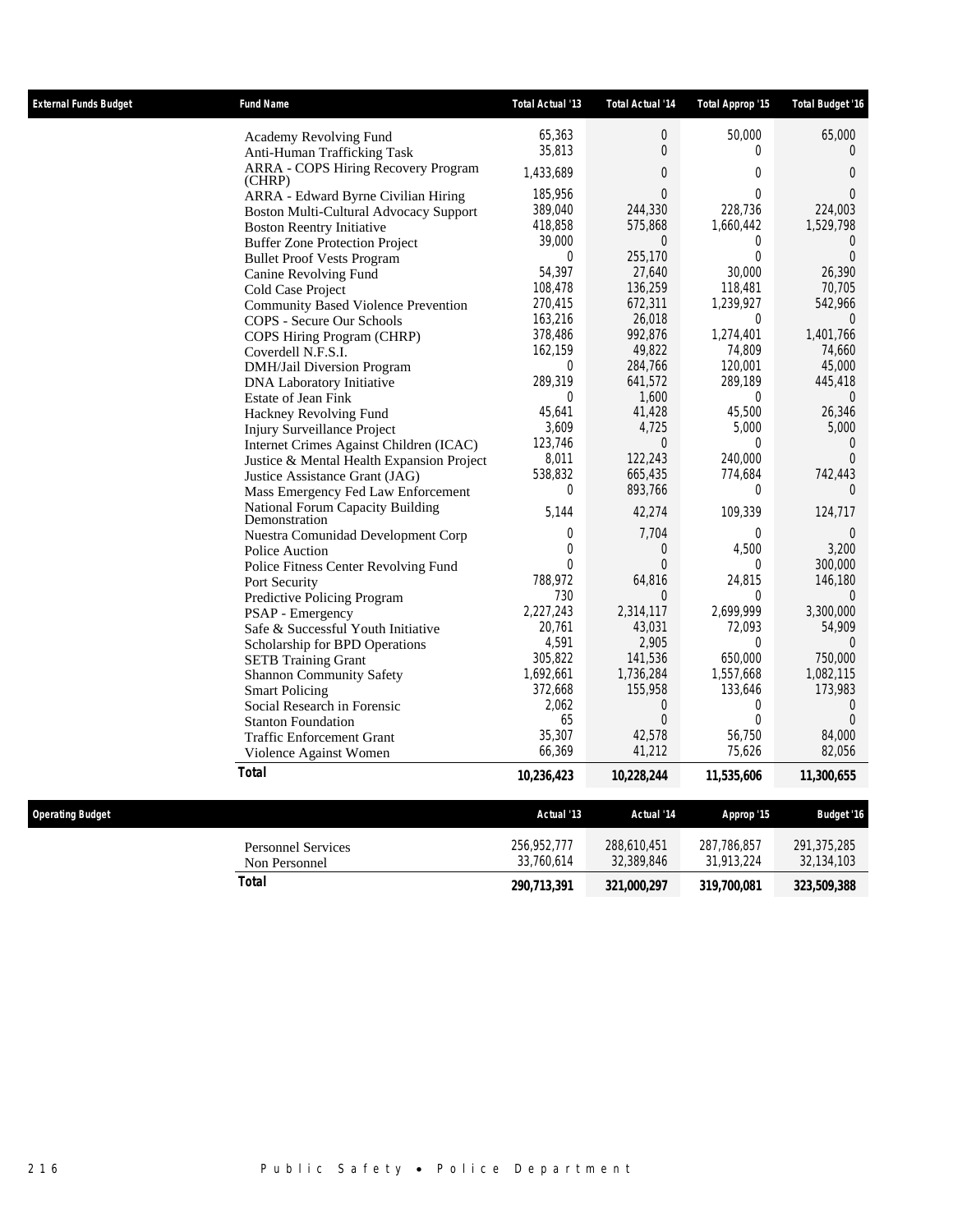# Police Department Operating Budget



# *Authorizing Statutes*

- Police Commissioner, CBC St. 11 § 1; 1962 Mass. Acts ch. 322.
- Appointment, Removal and Compensation of the Police and Complaints, CBC St. 11 § 4.
- Powers and Duties of the Police, CBC St. 11 § 5; M.G.L.A. c. 41, § 98.
- Detective Bureau, CBC St. 11 § 6.
- Generally, CBC St.11 §§ 1-25; CBC Ord. §§ 11-1.1- 11-1.6.
- Common Nuisance/Voiding of Lease , M.G.L.A. c. 139, § 19.
- Hackney Carriage, 1930 Mass. Acts ch. 392; 1931 Mass. Acts ch. 408 § 7; 1933 Mass. Acts ch. 306; 1934 Mass. Acts ch. 280.

## *Description of Services*

The Department provides many services to protect and serve residents of and visitors to the City of Boston. The Department provides: a well trained force of patrol officers to solve problems and reduce crime, victimization, and fear; a well trained force of detectives to investigate incidents of crime; a state-of-the-art Computer Aided Dispatch system; an administrative and management system to support the delivery of police services and an internal investigation function designed to ensure the integrity of all employees.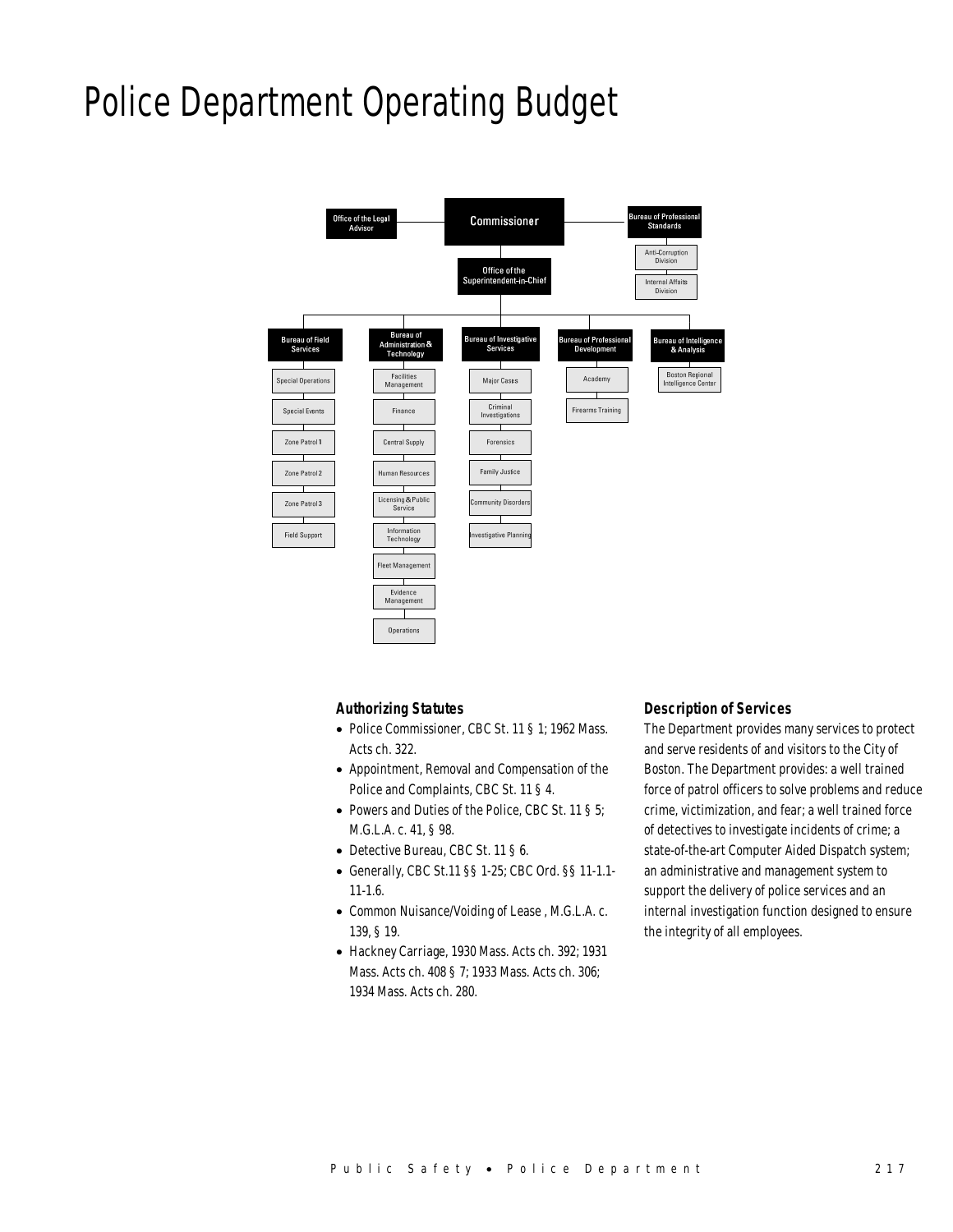# Department History

| <b>Personnel Services</b>                                                 |                                                                                                                                                                                                                                                                               | FY13 Expenditure                                                                                                | FY14 Expenditure                                                                                                | FY15 Appropriation                                                                                                 | FY16 Adopted                                                                                                     | Inc/Dec 15 vs 16                                                                                                  |
|---------------------------------------------------------------------------|-------------------------------------------------------------------------------------------------------------------------------------------------------------------------------------------------------------------------------------------------------------------------------|-----------------------------------------------------------------------------------------------------------------|-----------------------------------------------------------------------------------------------------------------|--------------------------------------------------------------------------------------------------------------------|------------------------------------------------------------------------------------------------------------------|-------------------------------------------------------------------------------------------------------------------|
| 51200 Overtime                                                            | 51000 Permanent Employees<br>51100 Emergency Employees<br>51600 Unemployment Compensation<br>51700 Workers' Compensation<br><b>Total Personnel Services</b>                                                                                                                   | 210,269,914<br>0<br>46,124,093<br>375,293<br>183,477<br>256,952,777                                             | 231,450,163<br>$\mathbf 0$<br>56,684,183<br>223,160<br>252,945<br>288,610,451                                   | 252,196,827<br>0<br>35,028,750<br>336,280<br>225,000<br>287,786,857                                                | 255,785,255<br>$\mathbf 0$<br>35,028,750<br>336.280<br>225,000<br>291,375,285                                    | 3,588,428<br>$\mathbf{0}$<br>$\overline{0}$<br>$\mathbf 0$<br>$\Omega$<br>3,588,428                               |
| <b>Contractual Services</b>                                               |                                                                                                                                                                                                                                                                               | FY13 Expenditure                                                                                                | FY14 Expenditure                                                                                                | FY15 Appropriation                                                                                                 | FY16 Adopted                                                                                                     | Inc/Dec 15 vs 16                                                                                                  |
| 52200 Utilities<br>52400 Snow Removal                                     | 52100 Communications<br>52500 Garbage/Waste Removal<br>52600 Repairs Buildings & Structures<br>52700 Repairs & Service of Equipment<br>52800 Transportation of Persons<br>52900 Contracted Services<br><b>Total Contractual Services</b>                                      | 2,919,975<br>2,342,403<br>0<br>83,473<br>1,967,015<br>1,651,753<br>104,228<br>3,612,515<br>12,681,362           | 2,768,877<br>2,569,048<br>$\mathbf{0}$<br>95,128<br>1,425,095<br>1,761,249<br>72,469<br>3,173,912<br>11,865,778 | 2,930,254<br>2,742,697<br>$\mathbf{0}$<br>122,378<br>1,188,176<br>2,218,127<br>102,070<br>2,897,431<br>12,201,133  | 2,930,254<br>2,758,792<br>0<br>123,853<br>1,188,176<br>2,243,137<br>98,470<br>3,324,274<br>12,666,956            | $\mathbf 0$<br>16,095<br>$\mathbf{0}$<br>1,475<br>$\Omega$<br>25,010<br>$-3,600$<br>426,843<br>465,823            |
| <b>Supplies &amp; Materials</b>                                           |                                                                                                                                                                                                                                                                               | FY13 Expenditure                                                                                                | FY14 Expenditure                                                                                                | FY15 Appropriation                                                                                                 | FY16 Adopted                                                                                                     | Inc/Dec 15 vs 16                                                                                                  |
| 53200 Food Supplies                                                       | 53000 Auto Energy Supplies<br>53400 Custodial Supplies<br>53500 Med, Dental, & Hosp Supply<br>53600 Office Supplies and Materials<br>53700 Clothing Allowance<br>53800 Educational Supplies & Mat<br>53900 Misc Supplies & Materials<br><b>Total Supplies &amp; Materials</b> | 3,143,325<br>124,941<br>120,946<br>$\mathbf 0$<br>418.151<br>1,833,394<br>$\mathbf 0$<br>3,820,504<br>9,461,261 | 3,473,028<br>121,882<br>84,311<br>$\mathbf 0$<br>235,211<br>1,880,092<br>$\mathbf 0$<br>3,075,157<br>8,869,681  | 3,329,009<br>150,000<br>110,432<br>$\mathbf 0$<br>299,000<br>1,848,961<br>$\overline{0}$<br>2,905,644<br>8,643,046 | 2,828,556<br>149,000<br>110,932<br>$\mathbf 0$<br>299.000<br>1,860,961<br>$\mathbf{0}$<br>3,397,595<br>8,646,044 | $-500,453$<br>$-1,000$<br>500<br>$\overline{0}$<br>$\overline{0}$<br>12,000<br>$\overline{0}$<br>491,951<br>2,998 |
| <b>Current Chgs &amp; Oblig</b>                                           |                                                                                                                                                                                                                                                                               | FY13 Expenditure                                                                                                | FY14 Expenditure                                                                                                | FY15 Appropriation                                                                                                 | FY16 Adopted                                                                                                     | Inc/Dec 15 vs 16                                                                                                  |
| 54400 Legal Liabilities<br>54500 Aid To Veterans<br>54700 Indemnification | 54300 Workers' Comp Medical<br>54600 Current Charges H&I<br>54900 Other Current Charges<br>Total Current Chgs & Oblig                                                                                                                                                         | 111,624<br>807,575<br>$\mathbf 0$<br>$\overline{0}$<br>2,114,381<br>1,190,334<br>4,223,914                      | 137,054<br>1,663,119<br>$\mathbf 0$<br>$\mathbf{0}$<br>2,482,746<br>684,442<br>4,967,361                        | 185,000<br>1,500,000<br>0<br>$\mathbf{0}$<br>1,850,000<br>769,625<br>4,304,625                                     | 185,000<br>1,200,000<br>0<br>$\Omega$<br>1,850,000<br>900,957<br>4,135,957                                       | $\mathbf{0}$<br>$-300,000$<br>$\mathbf{0}$<br>$\Omega$<br>131,332<br>$-168,668$                                   |
| Equipment                                                                 |                                                                                                                                                                                                                                                                               | FY13 Expenditure                                                                                                | FY14 Expenditure                                                                                                | FY15 Appropriation                                                                                                 | FY16 Adopted                                                                                                     | Inc/Dec 15 vs 16                                                                                                  |
| 55400 Lease/Purchase<br>55900 Misc Equipment<br><b>Total Equipment</b>    | 55000 Automotive Equipment<br>55600 Office Furniture & Equipment                                                                                                                                                                                                              | $\boldsymbol{0}$<br>4.002.136<br>220,195<br>3,171,746<br>7,394,077                                              | $\boldsymbol{0}$<br>4,119,672<br>32,767<br>1,769,206<br>5,921,645                                               | $\mathbf 0$<br>4,492,588<br>30,000<br>1,026,635<br>5,549,223                                                       | 0<br>5,599,479<br>30,000<br>1,055,667<br>6,685,146                                                               | 0<br>1,106,891<br>$\mathbf 0$<br>29,032<br>1,135,923                                                              |
| Other                                                                     |                                                                                                                                                                                                                                                                               | FY13 Expenditure                                                                                                | FY14 Expenditure                                                                                                | FY15 Appropriation                                                                                                 | FY16 Adopted                                                                                                     | Inc/Dec 15 vs 16                                                                                                  |
| <b>Total Other</b>                                                        | 56200 Special Appropriation<br>57200 Structures & Improvements<br>58000 Land & Non-Structure                                                                                                                                                                                  | $\pmb{0}$<br>0<br>$\mathbf 0$<br>0                                                                              | 765,381<br>0<br>$\boldsymbol{0}$<br>765,381                                                                     | 1,215,197<br>0<br>$\boldsymbol{0}$<br>1,215,197                                                                    | 0<br>0<br>0<br>0                                                                                                 | $-1,215,197$<br>$\theta$<br>$\mathbf 0$<br>$-1,215,197$                                                           |
| <b>Grand Total</b>                                                        |                                                                                                                                                                                                                                                                               | 290,713,391                                                                                                     | 321,000,297                                                                                                     | 319,700,081                                                                                                        | 323,509,388                                                                                                      | 3,809,307                                                                                                         |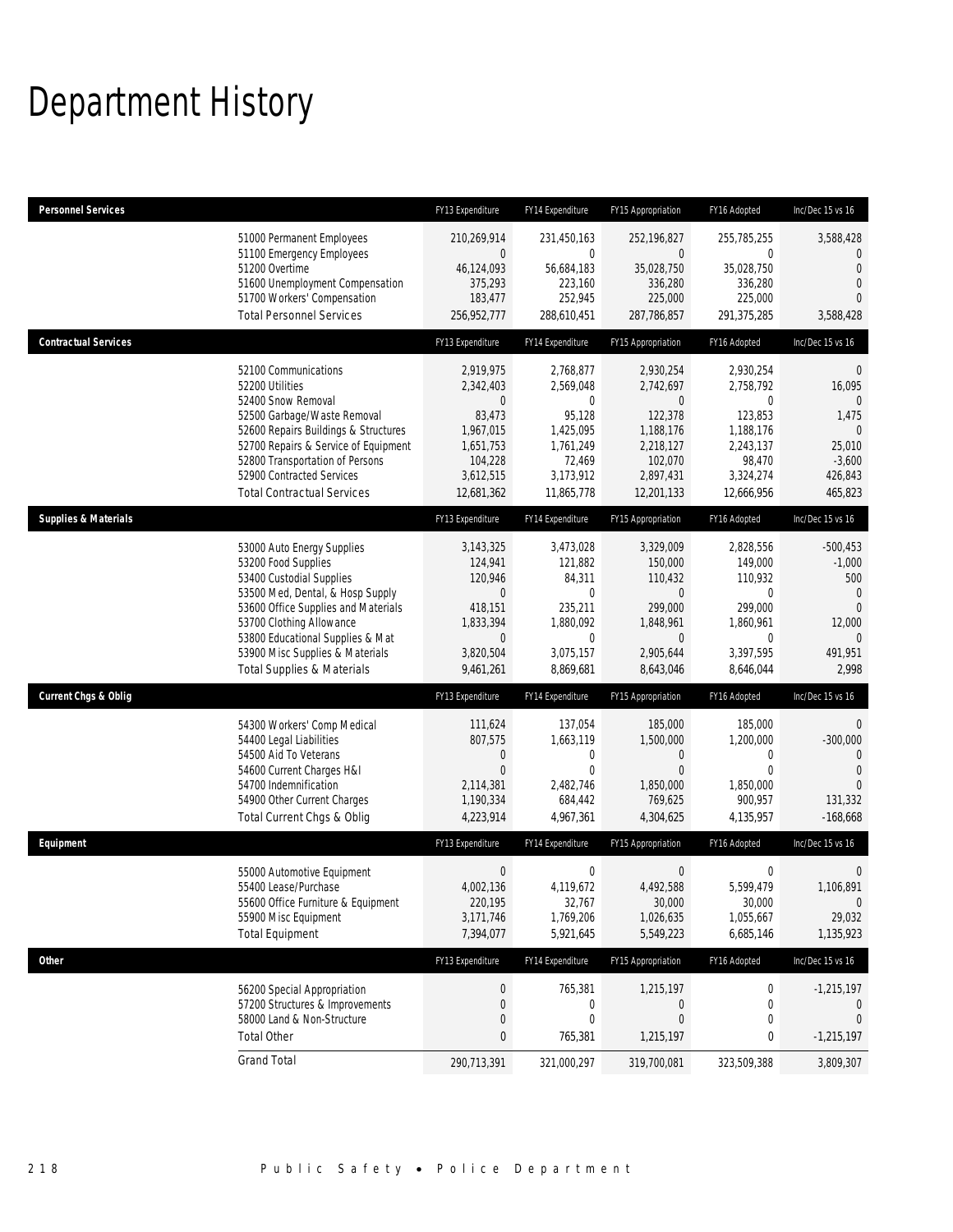# Department Personnel

| Title                             | Union<br>Code   | Grade     | Position     | FY16 Salary | Title                             | Union<br>Code                      | Grade    | Position | FY16 Salary           |
|-----------------------------------|-----------------|-----------|--------------|-------------|-----------------------------------|------------------------------------|----------|----------|-----------------------|
| <b>ACC</b> - Attorney             | EXM             | <b>NG</b> | 3.00         | 209,735     | Police Officer Ballistician       | <b>BPP</b>                         | 04       | 6.00     | 535,569               |
| ACC - Management                  | EXM             | <b>NG</b> | 1.00         | 117,034     | Police Officer Bomb Squad         | <b>BPP</b>                         | 07       | 6.00     | 591,147               |
| <b>ACC - Sen Attorney</b>         | <b>EXM</b>      | <b>NG</b> | 1.00         | 88,744      | Police Officer Breath             | <b>BPP</b>                         | 05       | 2.00     | 181,788               |
| Admin Analyst                     | SU4             | 14        | 1.00         | 56,247      | Police Officer Canine2\$6         | <b>BPP</b>                         | 02       | 18.00    | 1,582,503             |
| Admin Assistant                   | SE <sub>1</sub> | 04        | 1.00         | 67,006      | Police Officer Hdq Dispatch       | <b>BPP</b>                         | 07       | 13.00    | 1,218,278             |
| Admin Assistant                   | SU <sub>4</sub> | 15        | 3.00         | 176,029     | Police Officer/BombSquad          | <b>BPP</b>                         | 07       | 9.00     | 844,139               |
| Admin Assistant                   | SU <sub>4</sub> | 18        | 1.00         | 83,176      | Police Officer/Comm Serv Officer  | <b>BPP</b>                         | 03       | 54.00    | 4,935,871             |
| <b>Admin Secretary</b>            | SU <sub>4</sub> | 14        | 2.00         | 112,494     | Police Officer-Canine Officer2\$6 | <b>BPP</b>                         | 02       | 8.00     | 747,650               |
| <b>Admin Secretary</b>            |                 | 17        |              |             |                                   |                                    |          |          |                       |
|                                   | SU4             |           | 1.00<br>1.00 | 73,963      | Police Sargeant/FET               | PS <sub>0</sub><br>PS <sub>O</sub> | 02<br>02 | 6.00     | 700,924<br>14,803,150 |
| Asst Corp Counsel I               | <b>EXM</b>      | 06        |              | 58,431      | Police Sergeant                   |                                    |          | 132.00   |                       |
| Asst Payroll Supervisor           | SE1             | 06        | 1.00         | 80,220      | Police Sergeant (Det)             | PDS                                | 02       | 71.00    | 8,693,523             |
| Asst Prin Accountant              | SU <sub>4</sub> | 14        | 3.00         | 132,941     | Police Sergeant Det               | PDS                                | 02       | 39.00    | 4,773,892             |
| Audio-Visual Tech & Photograph    | SU <sub>4</sub> | 11        | 1.00         | 49,846      | PoliceCaptain/DDC                 | PS <sub>O</sub>                    | 05       | 16.00    | 2,601,312             |
| <b>Bldg Maint Supervisor</b>      | AFG             | 18        | 1.00         | 80,814      | PoliceLieutenant/Acad Instruct    | PS <sub>0</sub>                    | 03       | 2.00     | 267,685               |
| <b>Building Systems Engineer</b>  | SE <sub>1</sub> | 11        | 1.00         | 118,800     | PoliceOff/JuvenileOffc            | <b>BPP</b>                         | 04       | 16.00    | 1,375,836             |
| <b>Buyer</b>                      | SU <sub>4</sub> | 15        | 2.00         | 126,497     | PoliceOffHarborboat               | <b>BPP</b>                         | 03       | 11.00    | 982,885               |
| Cadet                             | <b>BPC</b>      | 01        | 40.00        | 242,131     | PoliceOfficer/AutoInv             | <b>BPP</b>                         | 04       | 1.00     | 96,077                |
| Cap.D.D.C-pdDetailsSection        | PS <sub>O</sub> | $05\,$    | 1.00         | 164,123     | PoliceOfficer/AutoInvest          | <b>BPP</b>                         | 04       | 12.00    | 1,084,946             |
| Ch Comm Equip Oper I              | SU4             | 14        | 14.00        | 787,155     | PoliceOfficer/FgrPrtEvTch         | <b>BPP</b>                         | 04       | 5.00     | 446,558               |
| Chaplain                          | EX <sub>O</sub> | NG        | 4.00         | 67,786      | PoliceOfficer/FgrPrtEvTech        | <b>BPP</b>                         | 04       | 19.00    | 1,716,992             |
| Claims Investigator               | SU4             | 10        | 1.00         | 45,090      | PoliceOfficer/HospLiaison         | <b>BPP</b>                         | 04       | 3.00     | 291,325               |
| <b>Collection Agent</b>           | SU4             | 15        | 1.00         | 56,416      | PoliceOfficer/JuvenileOffc        | <b>BPP</b>                         | 04       | 1.00     | 92,129                |
| Collection Agent I                | SU <sub>4</sub> | 17        | 2.00         | 136,391     | PoliceOfficerAcadInst2\$6         | <b>BPP</b>                         | 02       | 1.00     | 94,675                |
| Commissioner                      | CDH             | <b>NG</b> | 1.00         | 200,549     | PoliceOfficerAcadInstr2\$6        | <b>BPP</b>                         | 02       | 24.00    | 2,181,558             |
| Commun Equip Op III, R-13 (CT)    | SU <sub>4</sub> | 13        | 62.00        | 3,060,834   | PoliceOfficerHackneyInves         | <b>BPP</b>                         | 03       | 2.00     | 185,320               |
| Communic. EquipOp II 9II(SS)      | SU <sub>4</sub> | 12        | 38.00        | 1,857,207   | PoliceOfficerHackneyInvest        | <b>BPP</b>                         | 03       | 7.00     | 650,838               |
| Community Rel Specialist          | SE1             | $08\,$    | 1.00         | 96,340      | PoliceOfficerHarborboat           | <b>BPP</b>                         | 03       | 4.00     | 363,271               |
| <b>Community Services Officer</b> | SE1             | $05\,$    | 10.00        | 694,256     | PoliceOfficerMobileOfficer2\$6    | <b>BPP</b>                         | 02       | 45.00    | 3,894,682             |
| Criminalist I                     | PDF             | 01        | 4.00         | 213,011     | PoliceOfficerMobileOper2\$6       | <b>BPP</b>                         | 02       | 2.00     | 188,510               |
| Criminalist II                    | PDF             | 02        | 16.00        | 1,125,683   | PoliceOfficerRadioTech            | <b>BPP</b>                         | 05       | 1.00     | 92,323                |
| Criminalist III                   | PDF             | 03        | 4.00         | 312,119     | PoliceSargeant/BombSquad          | PS <sub>0</sub>                    | 02       | 2.00     | 244,277               |
| Criminalist IV                    | PDF             | 04        | 6.00         | 558,185     | PoliceSargeant/CHFRADIODISP       | PS <sub>O</sub>                    | 02       | 7.00     | 794,884               |
| Data Proc Coordinator             | SE1             | 04        | 1.00         | 67,006      | PoliceSargeant/CommServOffc       | PS <sub>O</sub>                    | 02       | 8.00     | 933,726               |
| Data Proc Equip Tech              | SU4             | 17        | 4.00         | 292,562     | PoliceSargeant/HackneyInvest      | PS <sub>0</sub>                    | 02       | 2.00     | 241,853               |
| Data Proc Svcs Director           | SE1             | 12        | 1.00         | 123,292     | PoliceSargeant/HdqDispatcher      | PS <sub>O</sub>                    | 02       | 1.00     | 125,736               |
| Dep Supn                          | <b>EXM</b>      | 02        | 13.00        | 1,913,627   | PoliceSargeant/MobileOper         | PS <sub>O</sub>                    | 02       | 6.00     | 704,059               |
| Dir Forensic Quality Control      | SE1             | 10        | 1.00         | 111,933     | PoliceSargeant/PdDetServ          | PS <sub>O</sub>                    | 02       | 2.00     | 242,473               |
| Dir-Crimalistic Services          | EXM             | 12        | 1.00         | 123,292     | PoliceSargeant/SupvCourtCases     | PS <sub>O</sub>                    | 02       | 6.00     | 701,906               |
| Director of Transportation        | SE <sub>1</sub> | 11        | 1.00         | 118,800     | PoliceSergeant/AcadInstructor     | PS <sub>O</sub>                    | 02       | 4.00     | 473,934               |
| Dir-Public Info                   | EXM             | 11        | 1.00         | 113,832     | Policy Analyst                    | EXM                                | 06       | 1.00     | 69,081                |
|                                   |                 |           |              |             | Prin Accountant                   |                                    |          |          |                       |
| Dir-Signal Service                | SE1             | 10        | 1.00         | 111,933     |                                   | SU4                                | 16       | 2.00     | 116,897               |
| Distance Learning Coordinator     | EXM             | 06        | 1.00         | 70,630      | Prin Admin Assistant              | EXM                                | 08       | 2.00     | 148,575               |
| DP Sys Analyst                    | SE <sub>1</sub> | 06        | $5.00$       | 375,984     | Prin Admin Assistant              | EXM                                | 09       | 1.00     | 87,653                |
| Employee Development Asst(Ems)    | SU4             | 16        | 1.00         | 58,665      | Prin Admin Assistant              | EXM                                | 10       | 1.00     | 83,741                |
| Employee Development Coor         | SE <sub>1</sub> | 06        | 1.00         | 80,220      | Prin Admin Assistant              | SE <sub>1</sub>                    | 07       | 1.00     | 88,147                |
| Exec Assistant                    | SE1             | 11        | 2.00         | 237,600     | Prin Admin Assistant              | SE <sub>1</sub>                    | 08       | 10.00    | 921,534               |
| Exec Asst                         | <b>EXM</b>      | 11        | 2.00         | 232,632     | Prin Admin Assistant              | SE <sub>1</sub>                    | 09       | 2.00     | 187,546               |
| Exec Asst                         | EXM             | 12        | 4.00         | 463,427     | Prin Admin Asst                   | SE <sub>1</sub>                    | 10       | 2.00     | 223,866               |
| Exec Sec                          | SE <sub>1</sub> | 03        | 2.00         | 121,856     | Prin Data Proc Systems Analyst    | SE <sub>1</sub>                    | 10       | 1.00     | 80,077                |
| Exec Sec                          | SE <sub>1</sub> | 04        | 1.00         | 44,892      | Prin Dp Sys Anl-DP                | SE <sub>1</sub>                    | 11       | 1.00     | 118,800               |
| Exec Sec                          | SE1             | 06        | 2.00         | 160,439     | Prin Personnnel Officer           | SE <sub>1</sub>                    | 04       | 2.00     | 125,347               |
| Exec Sec                          | SU4             | 15        | 13.00        | 763,123     | Prin Research Analyst             | SE <sub>1</sub>                    | 06       | 5.00     | 361,238               |
| Head Administrative Clerk         | SU4             | 14        | 2.00         | 112,667     | Prin/Storekeeper                  | SU4                                | 11       | 4.00     | 185,867               |
| <b>Head Clerk</b>                 | SU4             | 12        | 3.00         | 151,129     | Public Relations Rep (BPD)        | SU4                                | 10       | 1.00     | 46,263                |
|                                   |                 |           |              |             |                                   |                                    |          |          |                       |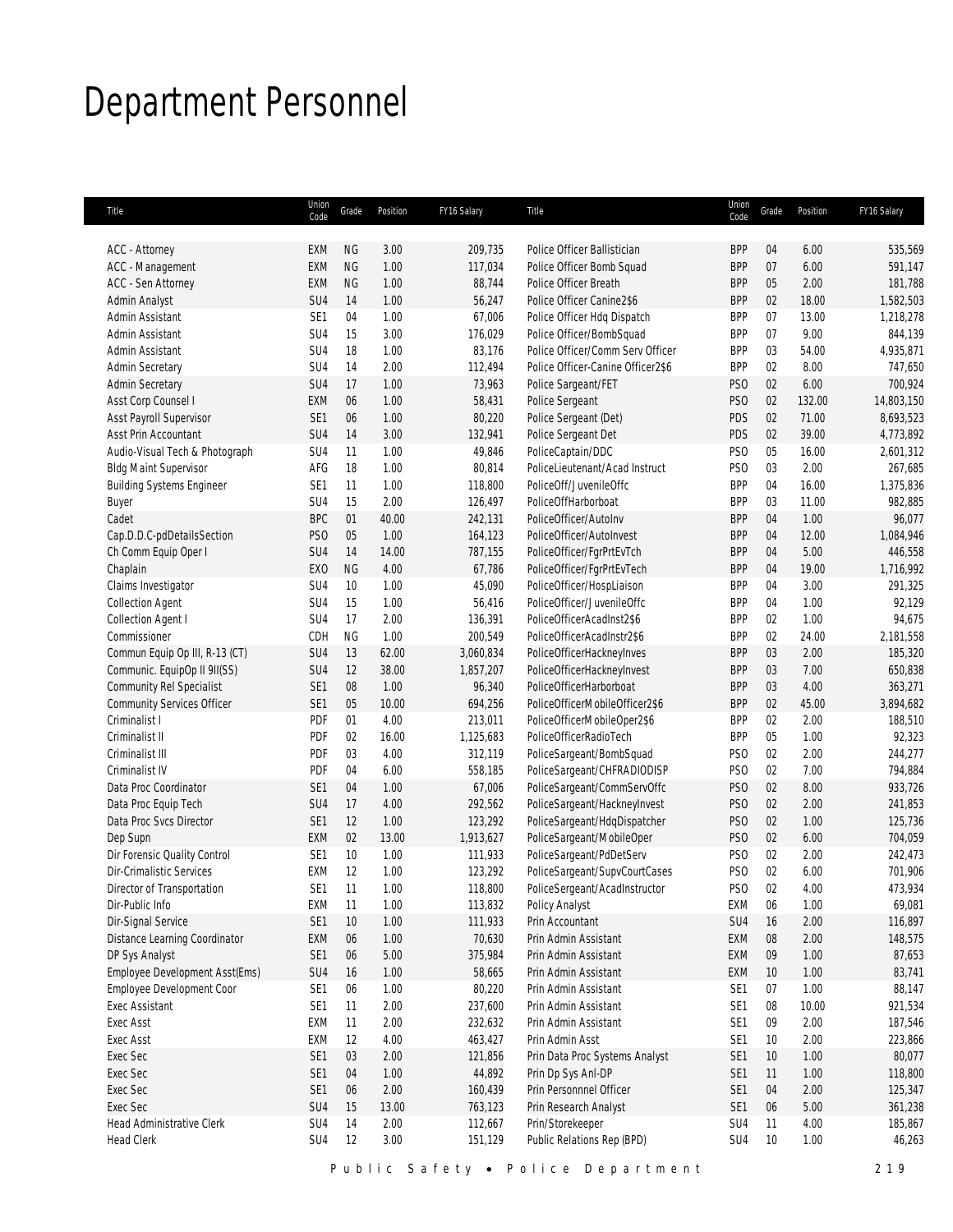| Title                               | Union<br>Code   | Grade     | Position | FY16 Salary | Title                          | Union<br>Code   | Grade | Position | FY16 Salary |
|-------------------------------------|-----------------|-----------|----------|-------------|--------------------------------|-----------------|-------|----------|-------------|
| Head Clerk & Secretary              | SU <sub>4</sub> | 13        | 30.00    | 1,506,205   | Radio Supv (BPD)               | SE1             | 11    | 1.00     | 118,800     |
| Head Clerk & Secretary.             | <b>EXM</b>      | 13        | 1.00     | 46,245      | Research Analyst               | SU <sub>4</sub> | 11    | 6.00     | 269,988     |
| <b>Head Trainer</b>                 | SU <sub>4</sub> | 18        | 1.00     | 83,176      | Research Assistant             | SU <sub>4</sub> | 14    | 1.00     | 56,247      |
| IAPRO Systems Coordinator           | SU <sub>4</sub> | 17        | 1.00     | 73,963      | School Traffic Supervisor      | <b>STS</b>      | 01    | 204.00   | 2,773,180   |
| <b>IBIS Support Technician</b>      | SE1             | 06        | 2.00     | 160,439     | Senior Admin Asst              | SE <sub>1</sub> | 07    | 1.00     | 88,147      |
| Interpreter                         | SU <sub>4</sub> | 09        | 2.00     | 88,981      | Sergeant/HarborPatrol          | PS <sub>O</sub> | 02    | 2.00     | 238,596     |
| Jr Building Custodian               | AFI             | 09L       | 38.00    | 1,576,291   | Signalperson-Elec              | SU <sub>4</sub> | 19    | 3.00     | 269,848     |
| Legal Assistant                     | SU <sub>4</sub> | 15        | 1.00     | 53,899      | Sr Accountant                  | SU <sub>4</sub> | 13    | 10.00    | 457,436     |
| Legal Secretary                     | SU <sub>4</sub> | 12        | 1.00     | 50,024      | Sr Adm Analyst                 | SE <sub>1</sub> | 06    | 4.00     | 306,515     |
| Liaison Agent (BPD)                 | SU <sub>4</sub> | 11        | 10.00    | 427,092     | Sr Admin Asst                  | SE <sub>1</sub> | 05    | 2.00     | 147,226     |
| Liaison Agent II                    | SU <sub>4</sub> | 12        | 2.00     | 90,113      | Sr Bldg Cust                   | AFI             | 10L   | 5.00     | 222,142     |
| Lieut Supv of Court Cases           | PS <sub>O</sub> | 03        | 1.00     | 100,059     | Sr Budget Analyst              | SU <sub>4</sub> | 15    | 4.00     | 227,359     |
| Maint Mech - HVAC Technician        | AFI             | 14        | 1.00     | 43,421      | Sr Data Proc Sys Analyst       | SE <sub>1</sub> | 08    | 4.00     | 354,950     |
| Maint Mech (Painter-Bpd)            | AFI             | 14        | 1.00     | 54,055      | Sr Data Proc Sys Analyst       | SE <sub>1</sub> | 10    | 2.00     | 223,866     |
| Management Analyst (Bpd)(Asse)      | SE1             | 05        | 5.00     | 368,065     | Sr Employee Development Asst   | SE <sub>1</sub> | 08    | 1.00     | 96,340      |
| Mobile Technology Specialist        | SU <sub>4</sub> | 17        | 1.00     | 60,417      | Sr Homeland Security Analyst   | EXM             | 06    | 1.00     | 65,074      |
| Motor Equ RpprclassI(Bpdfleet)      | AFI             | 18        | 20.00    | 1,579,864   | Sr Personnel Analyst           | SE <sub>1</sub> | 07    | 1.00     | 88,147      |
| Motor Equip Rppr ClassII (Bpdfleet) | AFI             | 16        | 7.00     | 447,429     | Sr Personnel Officer II        | SU <sub>4</sub> | 16    | 2.00     | 121,268     |
| Office Manager                      | SU4             | 14        | 3.00     | 168,740     | Sr Programmer                  | SU4             | 15    | 4.00     | 245,970     |
| Offset Compositor                   | <b>TGU</b>      | <b>NG</b> | 3.00     | 192,530     | Sr Radio Communications Tech   | SU <sub>4</sub> | 18    | 10.00    | 791,703     |
| Personnel Asst                      | SU4             | 11        | 1.00     | 48,107      | Staff Asst (Administration)    | EXM             | 09    | 1.00     | 103,474     |
| Personnel Officer                   | SU4             | 12        | 1.00     | 48,593      | Staff Asst/Chf Bureau Adm Serv | EXM             | NG    | 1.00     | 131,305     |
| Police Capt/DDC-Hackney Inves       | PS <sub>O</sub> | 04        | 1.00     | 154,034     | <b>Statistical Analyst</b>     | SU4             | 14    | 4.00     | 185,267     |
| Police Captain                      | PS <sub>O</sub> | 04        | 2.00     | 323,668     | Store Control Supv(Bpd Fleet)  | AFG             | 21    | 1.00     | 101,245     |
| Police Captain(Det)                 | PDS             | 04        | 3.00     | 495,744     | SupervisorContract-OrdersRpBpd | SE <sub>1</sub> | 07    | 1.00     | 88,147      |
| Police Captain-DDC/HRCD             | PS <sub>O</sub> | 05        | 1.00     | 166,097     | Supn Auto Maint(Bpdfleet)      | AFG             | 21    | 1.00     | 101,245     |
| Police Clerk And Typist             | SU <sub>4</sub> | 10        | 54.00    | 2,354,909   | Supn BPD                       | EXM             | 01    | 7.00     | 1,166,680   |
| Police Detective                    | PDB             | 01        | 280.00   | 21,391,051  | Supn Cemeteries                | SU <sub>4</sub> | 18    | 1.00     | 83,176      |
| Police Dispatcher                   | SU <sub>4</sub> | 17        | 41.00    | 2,964,639   | Supn Police Buildings          | SE <sub>1</sub> | 07    | 1.00     | 88,146      |
| Police Lieut/Paid Detail Ser        | PS <sub>O</sub> | 03        | 1.00     | 100,059     | Supn-In-Chief                  | EXM             | 01    | 1.00     | 156,551     |
| Police Lieutenant                   | PS <sub>O</sub> | 03        | 43.00    | 5,759,592   | Support Desk Specialist        | SU <sub>4</sub> | 15    | 3.00     | 153,372     |
| Police Lieutenant (Det)             | PDS             | 03        | 24.00    | 3,421,444   | Supv Graph Arts Svc (BPD)      | SE <sub>1</sub> | 10    | 1.00     | 111,933     |
| Police Lieutenant Det               | PDS             | 03        | 1.00     | 101,941     | Supv Payrolls                  | SE <sub>1</sub> | 09    | 1.00     | 103,474     |
| Police Lieutenant-Hdqs Dispatcher   | PS <sub>O</sub> | 03        | 4.00     | 519,453     | Supvmtrequprpprbpd             | AFG             | 19    | 1.00     | 87,612      |
| Police Lieutenat/Mobile Operations  | PS <sub>O</sub> | 03        | 2.00     | 237,999     | Tape Librarian                 | SU4             | 15    | 1.00     | 64,043      |
| Police Officer                      | <b>BPP</b>      | 01        | 1,214.00 | 104,062,618 | Tape Librarian I               | SU <sub>4</sub> | 16    | 1.00     | 69,189      |
| Police Officer                      | <b>BPP</b>      | 04        | 1.00     | 96,077      | Video Forensic Analyst         | SU4             | 18    | 1.00     | 81,603      |
|                                     |                 |           |          |             | <b>Total</b>                   |                 |       | 3,003    | 240,077,923 |

| <b>FY16 Total Request</b>    | 255,785,255  |
|------------------------------|--------------|
| <b>Salary Savings</b>        | $-3,840,336$ |
| Chargebacks                  | $-1,829,000$ |
| Other                        | 21,369,705   |
| <b>Differential Payments</b> | 6,963        |
| <b>Adjustments</b>           |              |
|                              |              |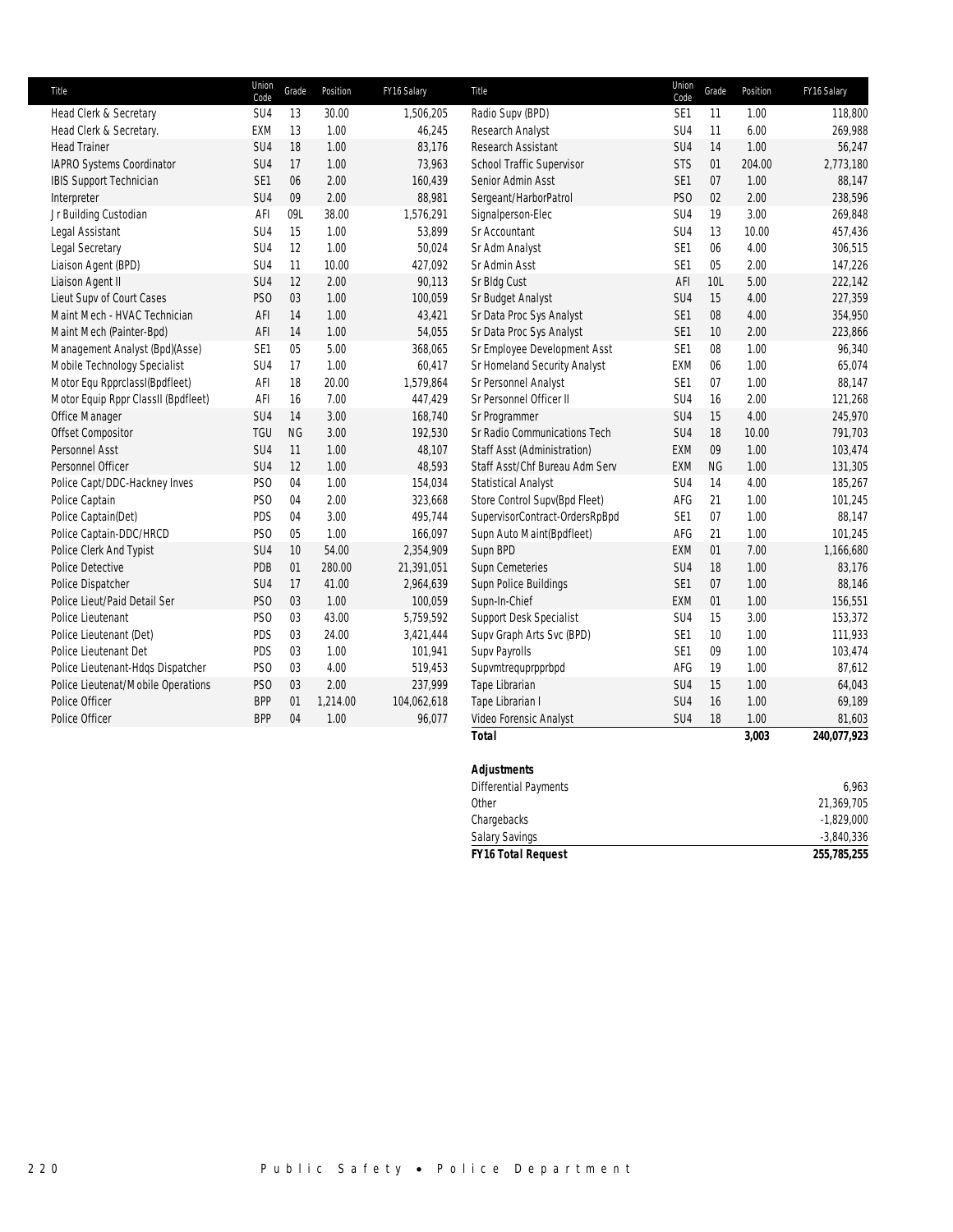# External Funds History

| <b>Personnel Services</b>       |                                                                                                                                                                                                                                                                                                            | FY13 Expenditure                                                                                                          | FY14 Expenditure                                                                                                                      | FY15 Appropriation                                                                                                                                  | FY16 Adopted                                                                                                                         | Inc/Dec 15 vs 16                                                                                                                        |
|---------------------------------|------------------------------------------------------------------------------------------------------------------------------------------------------------------------------------------------------------------------------------------------------------------------------------------------------------|---------------------------------------------------------------------------------------------------------------------------|---------------------------------------------------------------------------------------------------------------------------------------|-----------------------------------------------------------------------------------------------------------------------------------------------------|--------------------------------------------------------------------------------------------------------------------------------------|-----------------------------------------------------------------------------------------------------------------------------------------|
|                                 | 51000 Permanent Employees<br>51100 Emergency Employees<br>51200 Overtime<br>51300 Part Time Employees<br>51400 Health Insurance<br>51500 Pension & Annunity<br>51600 Unemployment Compensation<br>51700 Workers' Compensation<br>51800 Indirect Costs<br>51900 Medicare<br><b>Total Personnel Services</b> | 3,762,130<br>33,092<br>681,994<br>$\mathbf{0}$<br>373,513<br>257,387<br>0<br>$\mathbf 0$<br>77,456<br>44,477<br>5,230,049 | 3,627,940<br>48,254<br>704,438<br>$\mathbf{0}$<br>266,898<br>182,450<br>$\mathbf 0$<br>$\mathbf{0}$<br>167,723<br>31,884<br>5,029,587 | 3,964,060<br>$\overline{0}$<br>832,993<br>$\overline{0}$<br>298,430<br>219,130<br>$\mathbf 0$<br>$\boldsymbol{0}$<br>182,416<br>34,599<br>5,531,628 | 4,585,185<br>15,643<br>590,739<br>$\mathbf 0$<br>327,071<br>223,940<br>0<br>$\mathbf 0$<br>146,044<br>36,078<br>5,924,700            | 621,125<br>15,643<br>$-242,254$<br>$\overline{0}$<br>28,641<br>4,810<br>$\mathbf{0}$<br>$\overline{0}$<br>$-36,372$<br>1,479<br>393,072 |
| <b>Contractual Services</b>     |                                                                                                                                                                                                                                                                                                            | FY13 Expenditure                                                                                                          | FY14 Expenditure                                                                                                                      | FY15 Appropriation                                                                                                                                  | FY16 Adopted                                                                                                                         | Inc/Dec 15 vs 16                                                                                                                        |
|                                 | 52100 Communications<br>52200 Utilities<br>52400 Snow Removal<br>52500 Garbage/Waste Removal<br>52600 Repairs Buildings & Structures<br>52700 Repairs & Service of Equipment<br>52800 Transportation of Persons<br>52900 Contracted Services<br><b>Total Contractual Services</b>                          | $\boldsymbol{0}$<br>$\mathbf 0$<br>$\mathbf{0}$<br>$\mathbf 0$<br>81,330<br>350,393<br>42,093<br>2,586,649<br>3,060,465   | $\boldsymbol{0}$<br>$\mathbf 0$<br>$\theta$<br>$\overline{0}$<br>$\Omega$<br>207,355<br>37,333<br>3,587,823<br>3,832,511              | $\boldsymbol{0}$<br>$\overline{0}$<br>$\mathbf{0}$<br>$\overline{0}$<br>$\overline{0}$<br>446,087<br>47,516<br>4,754,985<br>5,248,588               | 2,457<br>$\mathbf 0$<br>$\mathbf{0}$<br>$\mathbf{0}$<br>$\mathbf{0}$<br>560,275<br>49,080<br>4,007,201<br>4,619,013                  | 2,457<br>0<br>$\mathbf{0}$<br>$\overline{0}$<br>$\overline{0}$<br>114.188<br>1,564<br>$-747,784$<br>$-629,575$                          |
| <b>Supplies &amp; Materials</b> |                                                                                                                                                                                                                                                                                                            | FY13 Expenditure                                                                                                          | FY14 Expenditure                                                                                                                      | FY15 Appropriation                                                                                                                                  | FY16 Adopted                                                                                                                         | Inc/Dec 15 vs 16                                                                                                                        |
|                                 | 53000 Auto Energy Supplies<br>53200 Food Supplies<br>53400 Custodial Supplies<br>53500 Med, Dental, & Hosp Supply<br>53600 Office Supplies and Materials<br>53700 Clothing Allowance<br>53800 Educational Supplies & Mat<br>53900 Misc Supplies & Materials<br><b>Total Supplies &amp; Materials</b>       | 0<br>0<br>$\mathbf{0}$<br>$\mathbf 0$<br>489<br>9,600<br>0<br>246,321<br>256,410                                          | $\mathbf 0$<br>3,114<br>0<br>$\overline{0}$<br>0<br>$\overline{0}$<br>$\overline{0}$<br>423,894<br>427,008                            | $\mathbf 0$<br>$\mathbf{0}$<br>$\Omega$<br>$\overline{0}$<br>$\overline{0}$<br>$\mathbf{0}$<br>$\mathbf{0}$<br>111,484<br>111,484                   | $\boldsymbol{0}$<br>$\mathbf 0$<br>$\mathbf{0}$<br>$\mathbf 0$<br>$\mathbf{0}$<br>$\mathbf{0}$<br>$\mathbf{0}$<br>142,765<br>142,765 | $\mathbf 0$<br>$\mathbf 0$<br>$\overline{0}$<br>$\overline{0}$<br>$\mathbf 0$<br>$\overline{0}$<br>$\overline{0}$<br>31,281<br>31,281   |
| <b>Current Chgs &amp; Oblig</b> |                                                                                                                                                                                                                                                                                                            | FY13 Expenditure                                                                                                          | FY14 Expenditure                                                                                                                      | FY15 Appropriation                                                                                                                                  | FY16 Adopted                                                                                                                         | Inc/Dec 15 vs 16                                                                                                                        |
|                                 | 54300 Workers' Comp Medical<br>54400 Legal Liabilities<br>54600 Current Charges H&I<br>54700 Indemnification<br>54900 Other Current Charges<br>Total Current Chgs & Oblig                                                                                                                                  | $\boldsymbol{0}$<br>$\mathbf 0$<br>$\mathbf{0}$<br>$\mathbf 0$<br>3,945<br>3,945                                          | $\boldsymbol{0}$<br>$\mathbf 0$<br>0<br>$\overline{0}$<br>5,399<br>5,399                                                              | $\boldsymbol{0}$<br>$\mathbf{0}$<br>$\mathbf{0}$<br>$\mathbf{0}$<br>9,099<br>9,099                                                                  | $\boldsymbol{0}$<br>$\mathbf 0$<br>$\mathbf{0}$<br>$\mathbf{0}$<br>2,249<br>2,249                                                    | $\mathbf 0$<br>$\mathbf{0}$<br>$\overline{0}$<br>$\Omega$<br>$-6,850$<br>$-6,850$                                                       |
| Equipment                       |                                                                                                                                                                                                                                                                                                            | FY13 Expenditure                                                                                                          | FY14 Expenditure                                                                                                                      | FY15 Appropriation                                                                                                                                  | FY16 Adopted                                                                                                                         | Inc/Dec 15 vs 16                                                                                                                        |
|                                 | 55000 Automotive Equipment<br>55400 Lease/Purchase<br>55600 Office Furniture & Equipment<br>55900 Misc Equipment<br><b>Total Equipment</b>                                                                                                                                                                 | $\boldsymbol{0}$<br>$\boldsymbol{0}$<br>113,613<br>1,571,941<br>1,685,554                                                 | $\boldsymbol{0}$<br>$\mathbf 0$<br>1,250<br>932,489<br>933,739                                                                        | $\boldsymbol{0}$<br>$\boldsymbol{0}$<br>$\overline{0}$<br>634,807<br>634,807                                                                        | $\boldsymbol{0}$<br>$\boldsymbol{0}$<br>$\mathbf{0}$<br>611,928<br>611,928                                                           | 0<br>$\mathbf 0$<br>$\mathbf 0$<br>$-22,879$<br>$-22,879$                                                                               |
| Other                           |                                                                                                                                                                                                                                                                                                            | FY13 Expenditure                                                                                                          | FY14 Expenditure                                                                                                                      | FY15 Appropriation                                                                                                                                  | FY16 Adopted                                                                                                                         | Inc/Dec 15 vs 16                                                                                                                        |
|                                 | 56200 Special Appropriation<br>57200 Structures & Improvements<br>58000 Land & Non-Structure<br><b>Total Other</b>                                                                                                                                                                                         | $\boldsymbol{0}$<br>$\mathbf 0$<br>0<br>$\bf{0}$                                                                          | $\boldsymbol{0}$<br>$\mathbf 0$<br>0<br>$\bf{0}$                                                                                      | $\boldsymbol{0}$<br>$\boldsymbol{0}$<br>$\boldsymbol{0}$<br>$\bf{0}$                                                                                | $\boldsymbol{0}$<br>$\mathbf 0$<br>$\boldsymbol{0}$<br>$\bf{0}$                                                                      | 0<br>$\boldsymbol{0}$<br>$\mathbf{0}$<br>0                                                                                              |
|                                 | <b>Grand Total</b>                                                                                                                                                                                                                                                                                         | 10,236,423                                                                                                                | 10,228,244                                                                                                                            | 11,535,606                                                                                                                                          | 11,300,655                                                                                                                           | $-234,951$                                                                                                                              |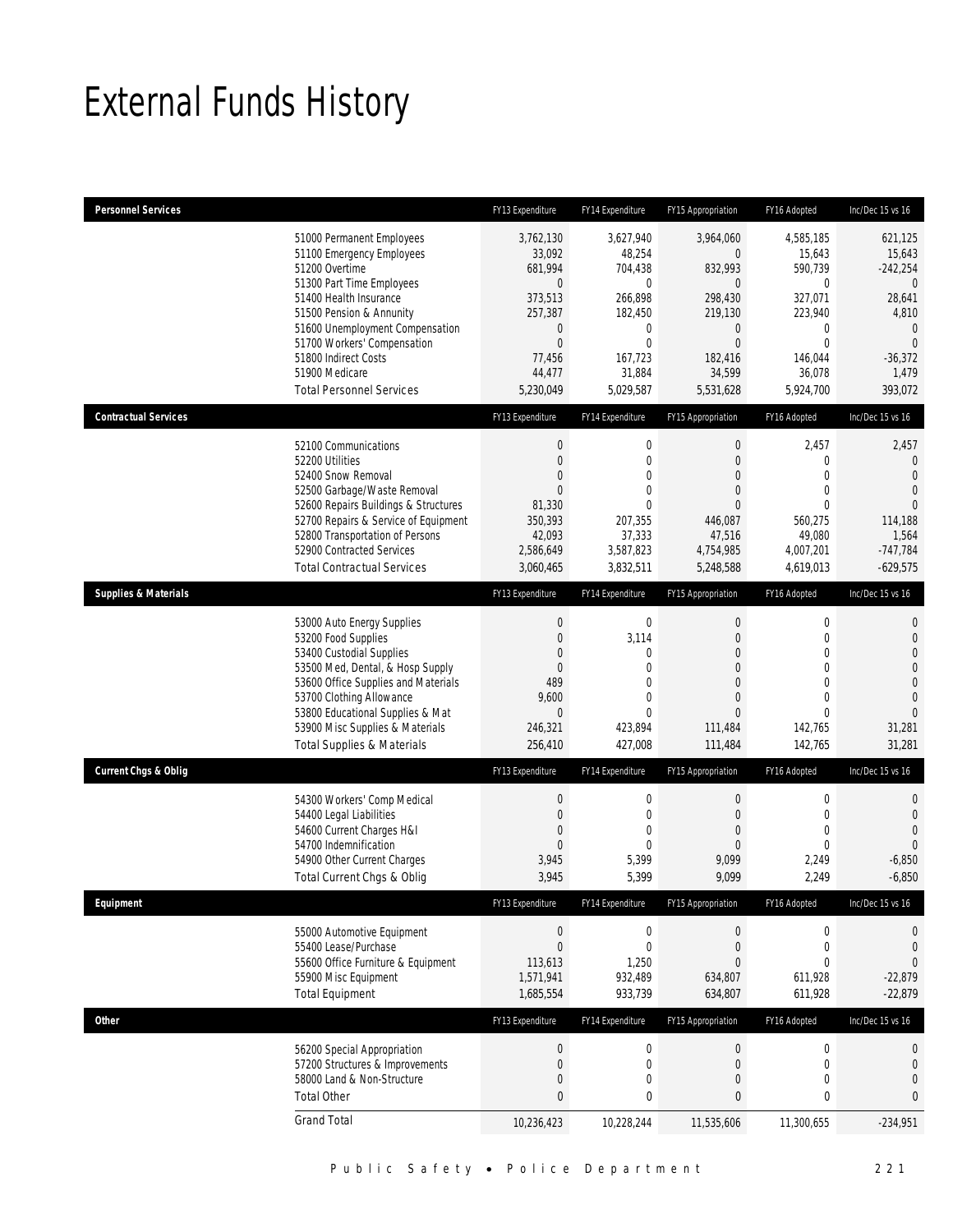# External Funds Personnel

| Title                         | Union<br>Code   | Grade | Position | FY16 Salary | Title                        | Union<br>Code   | Grade | Position | FY16 Salary  |
|-------------------------------|-----------------|-------|----------|-------------|------------------------------|-----------------|-------|----------|--------------|
|                               |                 |       |          |             |                              |                 |       |          |              |
| Criminalist I                 | <b>EXM</b>      | 01    | 3.00     | 172,951     | Prin Admin Assistant         | SE <sub>1</sub> | 08    | 1.00     | 96,340       |
| Criminalist II                | <b>EXM</b>      | 02    | 2.00     | 136,090     | Prin Research Analyst        | SE <sub>1</sub> | 06    | 1.00     | 80,220       |
| Director of Health & Wellness | SE <sub>1</sub> | 07    | 1.00     | 88,147      | Program Assistant            | <b>EXM</b>      | 04    | 1.00     | 44,892       |
| Management Analyst (Bpd)      | SE <sub>1</sub> | 05    | 2.00     | 123,146     | Project Coordinator          | EXM             | 05    | 1.00     | 54,909       |
| Management Analyst            | <b>EXM</b>      | 05    | 1.00     | 57,598      | Research Analyst             | EX <sub>0</sub> | 16    | 1.00     | 51,997       |
| Police Officer                | <b>BPP</b>      | 01    | 15.00    | 1,132,746   | Social Worker                | SU4             | 16    | 7.00     | 460,373      |
| Policy Analyst                | EXM             | 06    | 3.00     | 173,280     | Sr Admin Anl                 | <b>EXM</b>      | 06    | 1.00     | 54,909       |
|                               |                 |       |          |             | <b>Statistical Analyst</b>   | SU <sub>4</sub> | 14    | 1.00     | 41,131       |
|                               |                 |       |          |             | Total                        |                 |       | 41       | 2,768,728    |
|                               |                 |       |          |             | <b>Adjustments</b>           |                 |       |          |              |
|                               |                 |       |          |             | <b>Differential Payments</b> |                 |       |          | $\mathbf{0}$ |
|                               |                 |       |          |             | Other                        |                 |       |          | 116,456      |
|                               |                 |       |          |             | Chargebacks                  |                 |       |          | 1,700,000    |
|                               |                 |       |          |             | <b>Salary Savings</b>        |                 |       |          | $\mathbf{0}$ |
|                               |                 |       |          |             | <b>FY16 Total Request</b>    |                 |       |          | 4,585,184    |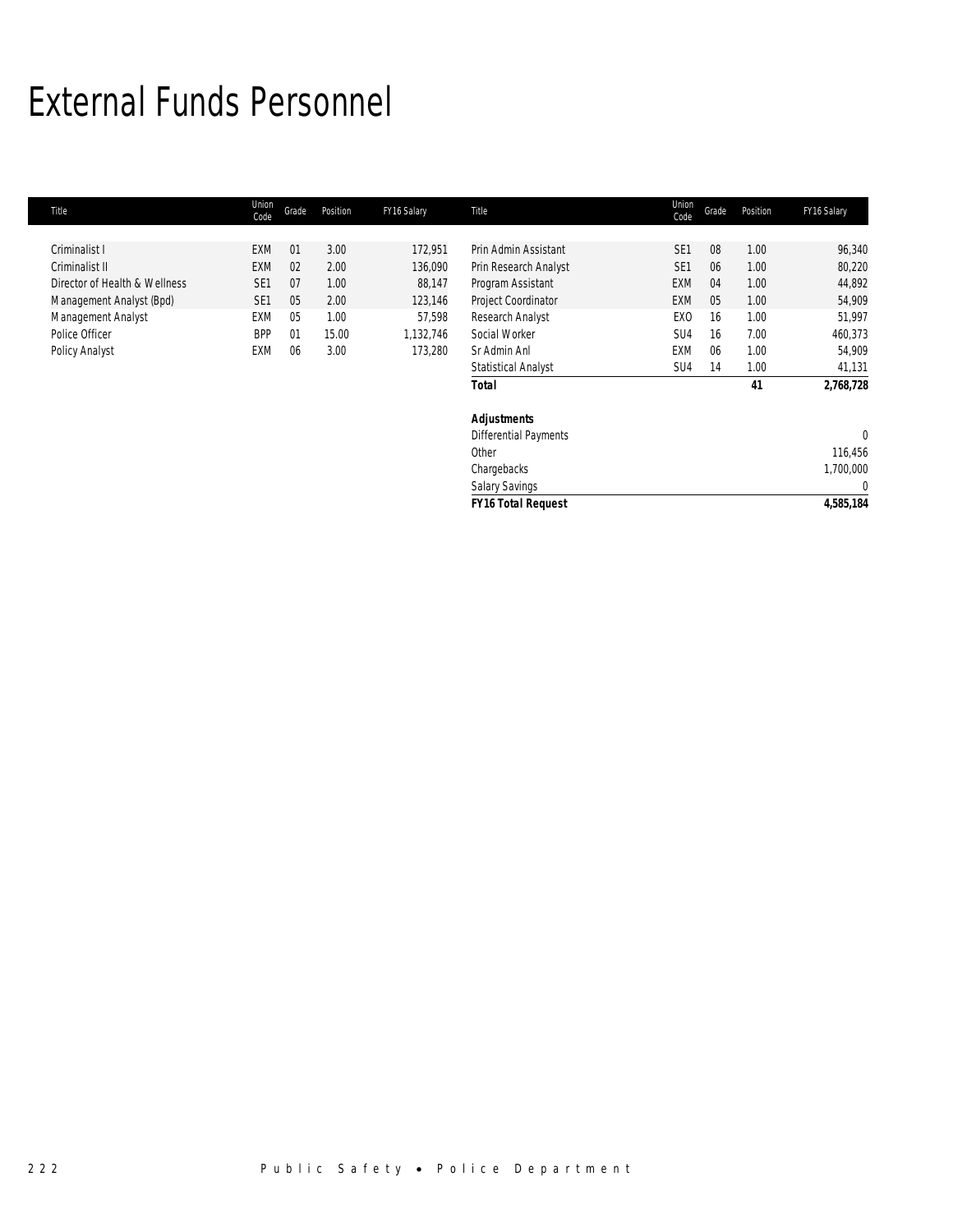# Program 1. Police Commissioner's Office

# *William B. Evans, Manager, Organization 211100*

## *Program Description*

The Office of the Police Commissioner sets the priorities and direction of the Police Department. Units located under the Commissioner are responsible for monitoring the performance of the department and its personnel, planning for its future, and providing information to the public and other law enforcement agencies. Included in this program are the Office of Administrative Hearings, Office of the Legal Advisor, Office of Labor Relations, and the Office of Strategic Planning and Research.

| <b>Operating Budget</b>                    | Actual '13           | Actual '14           | Approp '15           | <b>Budget '16</b>    |
|--------------------------------------------|----------------------|----------------------|----------------------|----------------------|
| <b>Personnel Services</b><br>Non Personnel | 7,622,751<br>786.809 | 7,560,826<br>775,003 | 6.784.968<br>658.696 | 6,390,653<br>587,486 |
| Total                                      | 8,409,560            | 8,335,829            | 7.443.664            | 6,978,139            |
|                                            |                      |                      |                      |                      |

*Performance* 

### **Strategy:** To enhance use of social media for communication.

| <b>Performance Measures</b>                                                                   | Actual '13         | Actual '14        | Projected '15                 | Target '16                    |
|-----------------------------------------------------------------------------------------------|--------------------|-------------------|-------------------------------|-------------------------------|
| Number of Facebook followers<br>Number of hits on BPD news.com<br>Number of Twitter followers | 103,875<br>110.134 | 81.613<br>270.175 | 129,608<br>111,235<br>302.769 | 125,000<br>110,000<br>300,000 |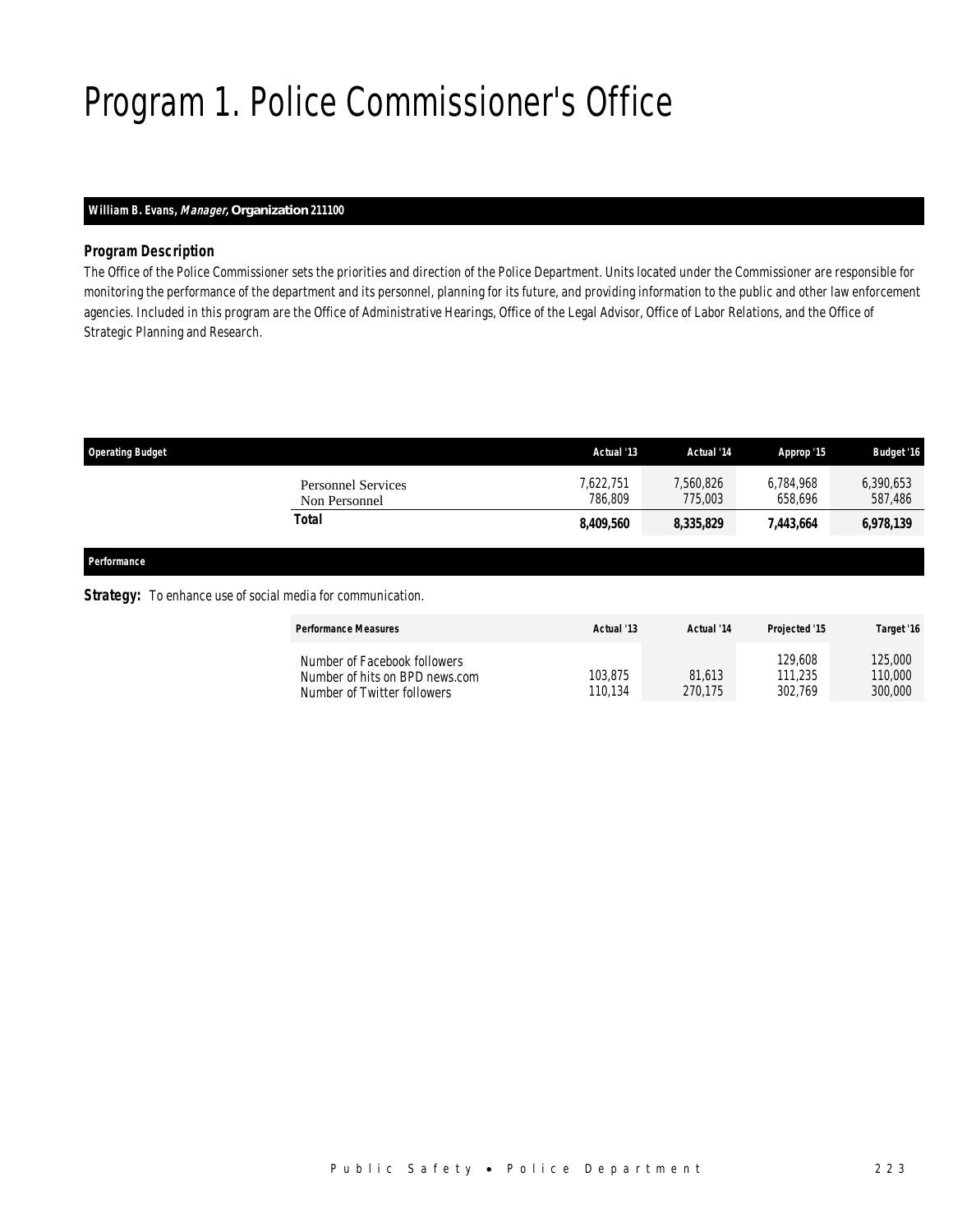# Program 2. BAT-Operations

# *Edward Callahan, Manager, Organization 211200*

# *Program Description*

The Bureau of Administration and Technology Operations Program provides logistic support and maintenance in the areas of fleet management, communications and building maintenance.

| <b>Operating Budget</b> |                                                                 | Actual '13              | Actual '14              | Approp '15              | <b>Budget '16</b>       |
|-------------------------|-----------------------------------------------------------------|-------------------------|-------------------------|-------------------------|-------------------------|
|                         | Personnel Services<br>Non Personnel                             | 6,835,378<br>13,785,960 | 7.473.681<br>13,606,750 | 6.950.535<br>12,422,397 | 7,172,651<br>13,210,781 |
|                         | Total                                                           | 20,621,338              | 21,080,431              | 19,372,932              | 20,383,432              |
| Performance             |                                                                 |                         |                         |                         |                         |
|                         | <b>Strategy:</b> To maximize the number of vehicles in service. |                         |                         |                         |                         |
|                         | <b>Performance Measures</b>                                     | Actual '13              | Actual '14              | <b>Projected '15</b>    | Target '16              |

| Total number of police vehicles | 845 | 84 | 882 | 882 |
|---------------------------------|-----|----|-----|-----|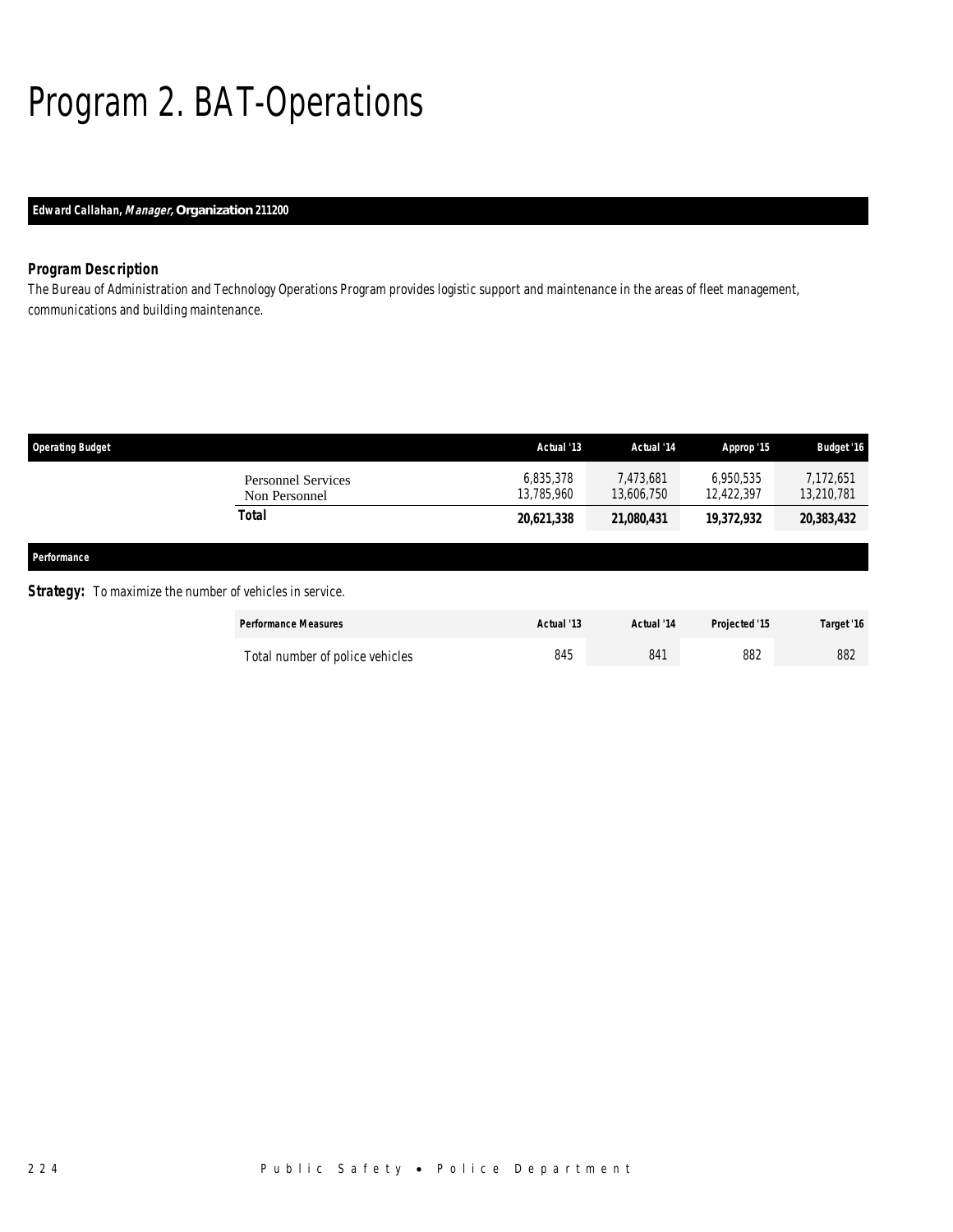# Program 3. BAT-Admin & Technology

# *Edward Callahan, Manager, Organization 211300*

## *Program Description*

The Bureau of Administration and Technology Program is responsible for the effective utilization of departmental funds, equipment and informational systems in support of department operations. Division sections include Human Resources, Finance, Central Supply, Licensing, Support Services, Information Technology, and the Operations Division.

| <b>Operating Budget</b>                    | Actual '13               | Actual '14               | Approp '15               | <b>Budget '16</b>        |
|--------------------------------------------|--------------------------|--------------------------|--------------------------|--------------------------|
| <b>Personnel Services</b><br>Non Personnel | 31,259,165<br>13.654.795 | 32.800.307<br>14,180,006 | 32.930.745<br>14.830.249 | 32.797.808<br>13,880,753 |
| Total                                      | 44,913,960               | 46,980,313               | 47.760.994               | 46,678,561               |
|                                            |                          |                          |                          |                          |

*Performance* 

## Strategy: To make fair, effective and efficient use of resources.

|                                                                                   | <b>Performance Measures</b>                                                                                                                                                                                                                    | Actual '13                 | Actual '14                   | Projected '15         | Target '16          |  |  |
|-----------------------------------------------------------------------------------|------------------------------------------------------------------------------------------------------------------------------------------------------------------------------------------------------------------------------------------------|----------------------------|------------------------------|-----------------------|---------------------|--|--|
|                                                                                   | Calls for service<br>Median Response Time Priority One Calls:<br>Dispatch to arrival (mins)<br>Median Response Time Priority One Calls:<br>Receipt to arrival (mins)<br>Median Response Time Priority One Calls:<br>Receipt to dispatch (mins) | 572.780<br>b<br>7.5<br>1.5 | 557.925<br>5.4<br>7.9<br>1.5 | 424.042<br>5.7<br>8.4 | 500,000<br>8<br>1.5 |  |  |
| <b>Strategy:</b> To return sworn personnel to active duty as quickly as possible. |                                                                                                                                                                                                                                                |                            |                              |                       |                     |  |  |
|                                                                                   | <b>Performance Measures</b>                                                                                                                                                                                                                    | Actual '13                 | Actual '14                   | Projected '15         | Target '16          |  |  |

| % of sworn personnel available for duty | 92% | 92% | 91% | 92% |
|-----------------------------------------|-----|-----|-----|-----|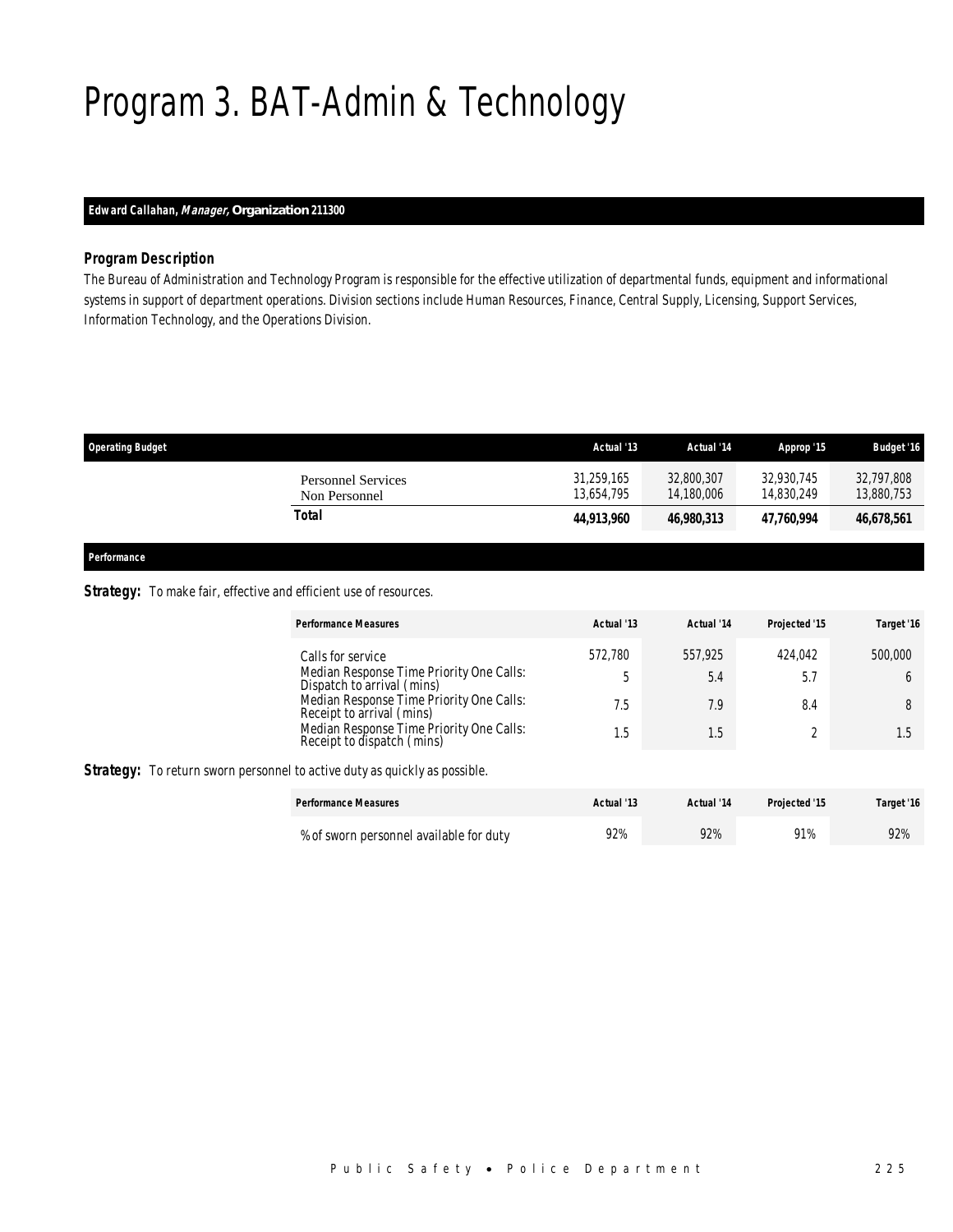# Program 4. Bureau of Professional Development

# *Lisa R. Holmes, Manager, Organization 211400*

# *Program Description*

The Bureau of Professional Development is responsible for providing professional development courses for departmental employees. The Bureau of Professional Development is comprised of 2 units, the Academy and Range. The program delivers training courses for all levels of the department ranging from entry-level training to Executive Development training. The training offered at each level will support the overall priorities of the Boston Police Department.

| <b>Operating Budget</b>                                   |                                            | Actual '13           | Actual '14           | Approp '15           | <b>Budget '16</b>    |
|-----------------------------------------------------------|--------------------------------------------|----------------------|----------------------|----------------------|----------------------|
|                                                           | <b>Personnel Services</b><br>Non Personnel | 5,670,899<br>867.623 | 7,310,652<br>447.949 | 6,513,539<br>526.199 | 6,581,973<br>499,889 |
|                                                           | Total                                      | 6,538,522            | 7,758,601            | 7,039,738            | 7,081,862            |
| $\mathbf{a}$ . $\mathbf{b}$ . The same state $\mathbf{b}$ |                                            |                      |                      |                      |                      |

#### *Performance*

*Strategy:* To deliver a recruit academy program that supports the department's neighborhood policing philosophy.

|                                                   | <b>Performance Measures</b>                                  | Actual '13 | Actual '14 | Projected '15 | Target '16   |
|---------------------------------------------------|--------------------------------------------------------------|------------|------------|---------------|--------------|
|                                                   | Recruit officers in current Academy class                    | 55         | 56         | $4^{\circ}$   | 50           |
| <b>Strategy:</b> To increase officer performance. |                                                              |            |            |               |              |
|                                                   | <b>Performance Measures</b>                                  | Actual '13 | Actual '14 | Projected '15 | Target '16   |
|                                                   | In-service training sessions<br>Specialized training courses | 1,057      | 552        | 208<br>8,750  | 200<br>8,000 |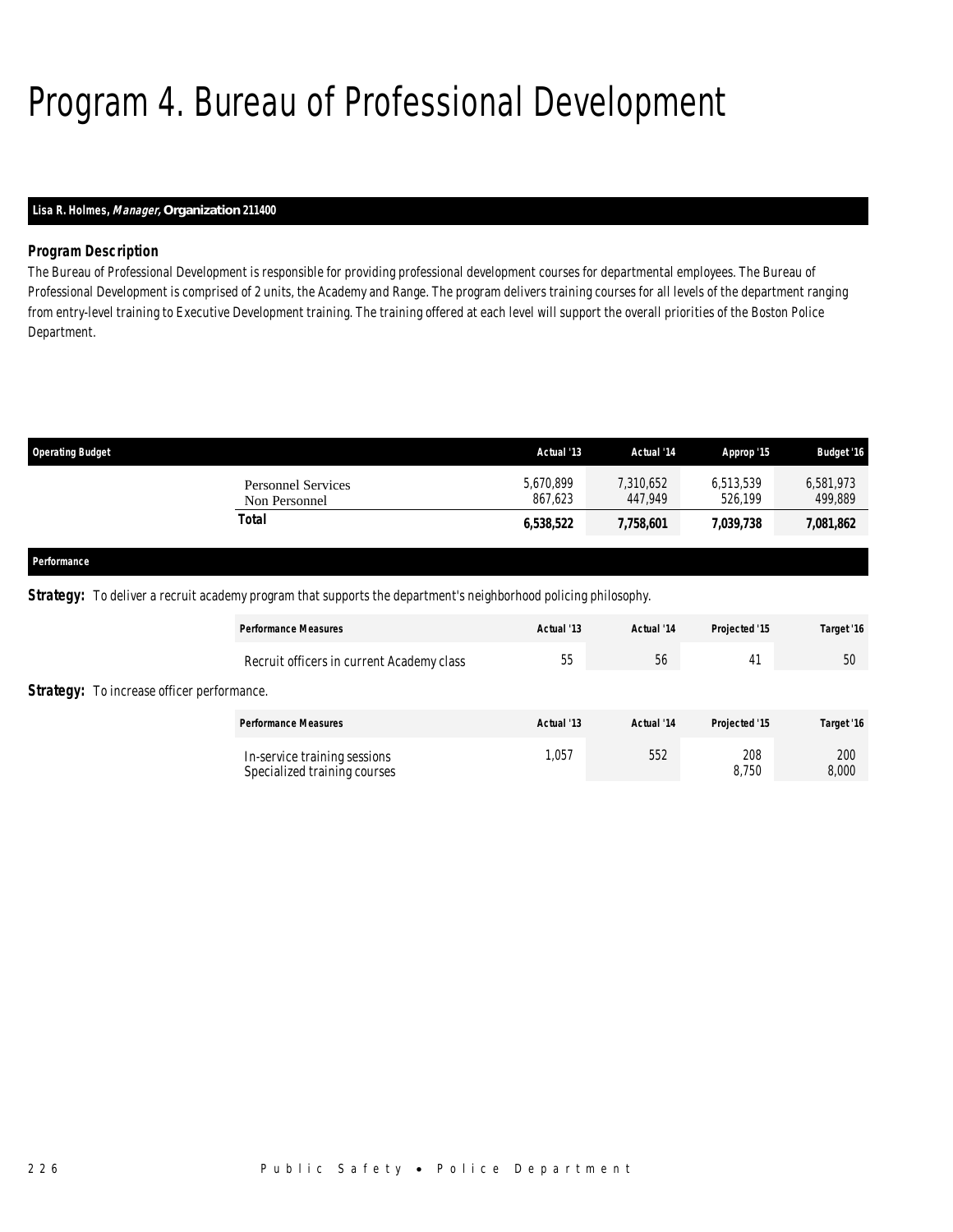# Program 5. Bureau of Field Services

# *Bernard P. O'Rourke, Manager, Organization 211500*

# *Program Description*

The Bureau of Field Services has primary responsibility for the delivery of police services throughout the City of Boston. The program includes all personnel assigned to the eleven police districts, Special Operations Division, Field Support Division, Special Events Management, and Emergency Preparedness. Also assigned to this program are the Neighborhood Crime Watch Program, Officer Friendly Program, Senior Service Officer, and the Paid Details Assignment Unit.

| <b>Operating Budget</b>                                            |                                                                                                         | Actual '13               | Actual '14               | Approp '15               | <b>Budget '16</b>        |
|--------------------------------------------------------------------|---------------------------------------------------------------------------------------------------------|--------------------------|--------------------------|--------------------------|--------------------------|
|                                                                    | <b>Personnel Services</b><br>Non Personnel                                                              | 141,732,691<br>3,010,880 | 165,465,136<br>2,210,356 | 173,538,892<br>2,669,587 | 176,514,079<br>2,832,527 |
|                                                                    | <b>Total</b>                                                                                            | 144,743,571              | 167,675,492              | 176,208,479              | 179,346,606              |
| Performance                                                        |                                                                                                         |                          |                          |                          |                          |
| <b>Strategy:</b> To focus on and address quality of life concerns. |                                                                                                         |                          |                          |                          |                          |
|                                                                    | <b>Performance Measures</b>                                                                             | Actual '13               | Actual '14               | Projected '15            | Target '16               |
|                                                                    | Calls for service - Loud parties<br>Calls for service - Panhandling<br>Calls for service - Prostitution | 6,823<br>836<br>258      | 6,114<br>808<br>222      | 6,501<br>1,184<br>220    | 6,500<br>1,200<br>220    |
|                                                                    | Strategy: To increase the number of Neighborhood Watch Groups citywide.                                 |                          |                          |                          |                          |
|                                                                    | <b>Performance Measures</b>                                                                             | Actual '13               | Actual '14               | Projected '15            | Target '16               |
|                                                                    | Number of business Neighborhood Watch<br>Groups                                                         | 14                       | 15                       | 15                       | 15                       |
|                                                                    | Number of residential Neighborhood Watch<br>Groups                                                      | 289                      | 323                      | 328                      | 330                      |
| <b>Strategy:</b> To prevent and reduce violence and crime.         |                                                                                                         |                          |                          |                          |                          |
|                                                                    | <b>Performance Measures</b>                                                                             | Actual '13               | Actual '14               | Projected '15            | Target '16               |
|                                                                    | Homicides<br><b>Total arrests</b>                                                                       | 60<br>14,495             | 41<br>15,478             | 32<br>14,958             | <b>TBR</b><br>15,000     |
| <b>Strategy:</b> To promote pedestrian and vehicular safety.       |                                                                                                         |                          |                          |                          |                          |
|                                                                    | <b>Performance Measures</b>                                                                             | Actual '13               | Actual '14               | Projected '15            | Target '16               |
|                                                                    | Motor vehicle accidents<br>Number of walking and bicycle beat patrols                                   | 10.935<br>173,339        | 10,385<br>161,528        | 11.259<br>113,378        | 11,000<br>110,000        |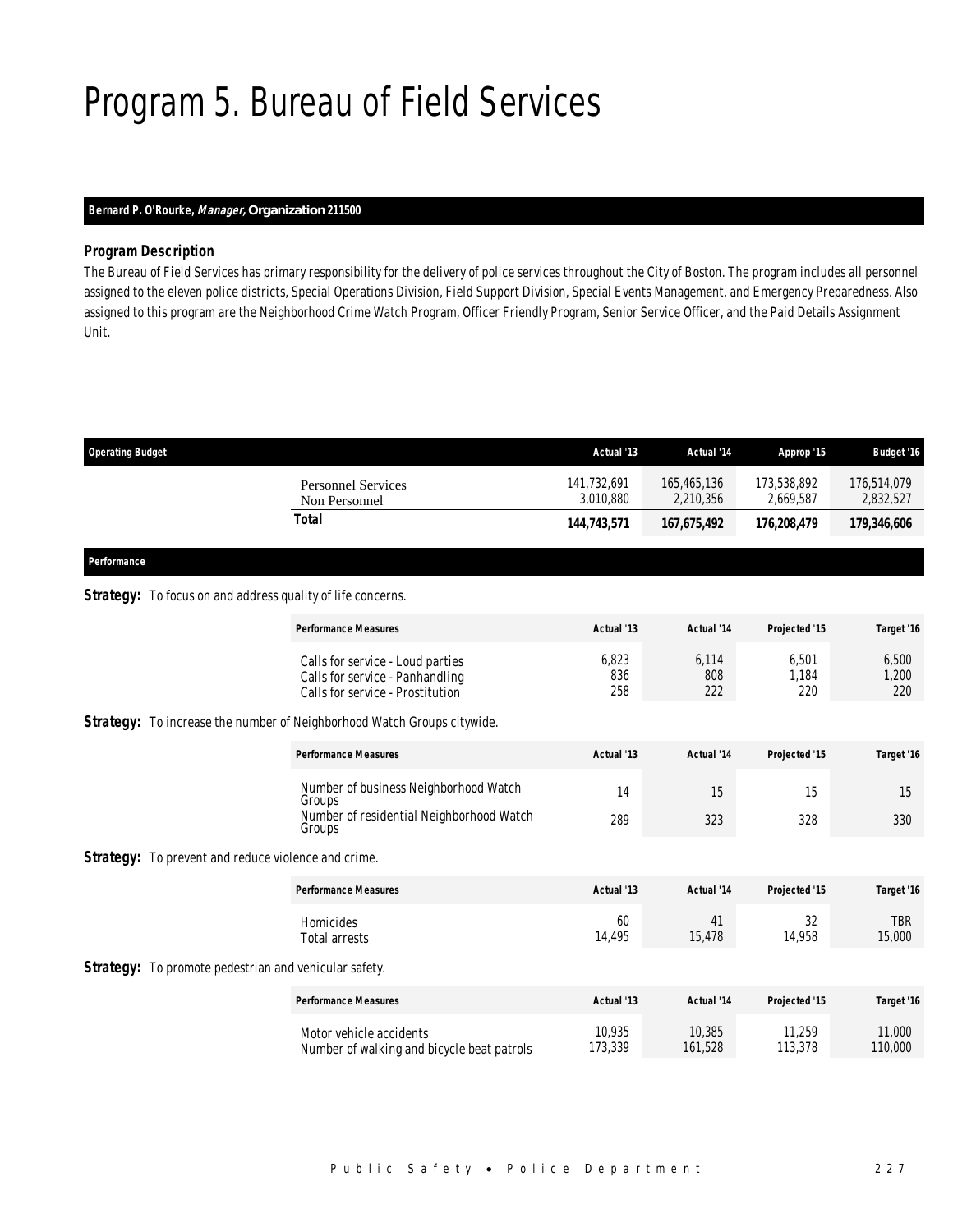# Program 6. Bureau of Professional Standards

# *Frank A. Mancini, Manager, Organization 211600*

# *Program Description*

The Bureau of Professional Standards is responsible for the administrative investigation of all police misconduct, including violations of law, additionally completing background investigations on all new employees to the department, and internally auditing the various units and departments within the Boston Police. The Bureau is also responsible for handling corruption prevention programs within the City of Boston as well as proactive and reactive investigations. The Bureau of Professional Standards is comprised of the Internal Affairs Division and the Anti-Corruption Division. The Internal Affairs Division houses the Internal Investigations Unit, the Audit and Review Unit and the Recruit Investigations Unit.

| <b>Operating Budget</b>             | Actual '13           | Actual '14           | Approp '15           | <b>Budget '16</b>    |
|-------------------------------------|----------------------|----------------------|----------------------|----------------------|
| Personnel Services<br>Non Personnel | 6,821,016<br>164.021 | 7.446.823<br>166,274 | 6.895.786<br>125,465 | 6,725,731<br>118,907 |
| Total                               | 6,985,037            | 7,613,097            | 7,021,251            | 6,844,638            |
|                                     |                      |                      |                      |                      |

*Performance* 

**Strategy:** To improve levels of community trust in police services through thorough investigations into allegations of police misconduct.

| <b>Performance Measures</b>     | Actual '13 | Actual '14 | Projected '15 | Target '16 |
|---------------------------------|------------|------------|---------------|------------|
| Externally generated complaints | 357        | 303        | วธว<br>ل ل ک  | 250        |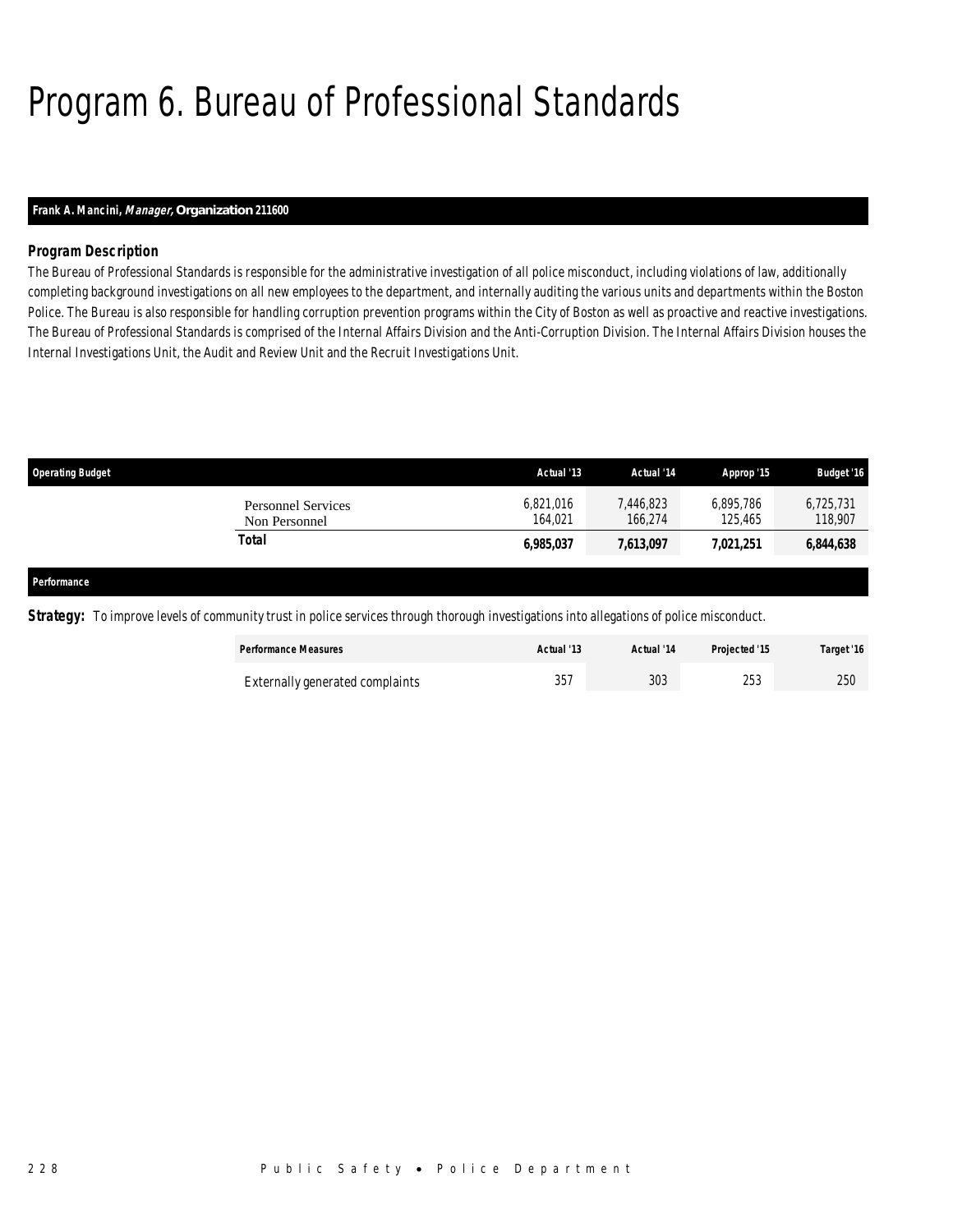# Program 7. Bureau of Investigative Services

## *Gregory Long, Manager, Organization 211700*

## *Program Description*

The Bureau of Investigative Services is responsible for providing investigative and forensic technical support to all victims, witnesses and crime prevention units of the department. The Bureau of Investigative Services will be comprised of the Major Case Division and the Criminal Investigative Division. The program coordinates all specialized units (e.g. homicide, sexual assault, drug control, domestic violence district detectives), and the general investigative units (e.g. auto theft, fugitive, fraud and missing person/exploited children and also includes the Community Disorders Unit).

| <b>Operating Budget</b>                                       |                                            | Actual '13              | Actual '14            | Approp '15            | <b>Budget '16</b>       |  |
|---------------------------------------------------------------|--------------------------------------------|-------------------------|-----------------------|-----------------------|-------------------------|--|
|                                                               | <b>Personnel Services</b><br>Non Personnel | 54,035,081<br>1,471,193 | 57,403,576<br>985,708 | 51,134,848<br>680,631 | 52,211,244<br>1,003,460 |  |
|                                                               | <b>Total</b>                               | 55,506,274              | 58,389,284            | 51,815,479            | 53,214,704              |  |
| Performance                                                   |                                            |                         |                       |                       |                         |  |
| <b>Strategy:</b> To maximize the number of incidents cleared. |                                            |                         |                       |                       |                         |  |
|                                                               | <b>Performance Measures</b>                | Actual '13              | Actual '14            | Projected '15         | Target '16              |  |
|                                                               |                                            |                         |                       |                       |                         |  |

Strategy: To provide investigative expertise, support, and technical assistance in responding to and conducting investigations which contribute to the identification, apprehension, and prosecution of criminal offenders.

| <b>Performance Measures</b> | Actual '13 | Actual '14 | Projected '15 | Target '16 |
|-----------------------------|------------|------------|---------------|------------|
| Part 1 Crimes - Property    | 17.206     | 16,006     | 13.971        | 15,000     |
| Part 1 Crimes - Total       | 22,156     | 20,285     | 18.064        | 19,500     |
| Part 2 Crimes               | 36,142     | 36,525     | 34,800        | 35,000     |

UCR Part 1 Crime Clearance Rate % 15% 16% 16% 16% 16% 16% 16%

### **Strategy:** To reduce firearm violence.

| <b>Performance Measures</b>                                           | Actual '13         | Actual '14         | Projected '15             | Target '16         |
|-----------------------------------------------------------------------|--------------------|--------------------|---------------------------|--------------------|
| Part 1 Crimes - Violent<br>Shootings - Fatal<br>Shootings - Non fatal | 4,950<br>49<br>220 | 4,279<br>35<br>176 | 4.093<br>ົາາ<br>∠∠<br>208 | 4,500<br>25<br>200 |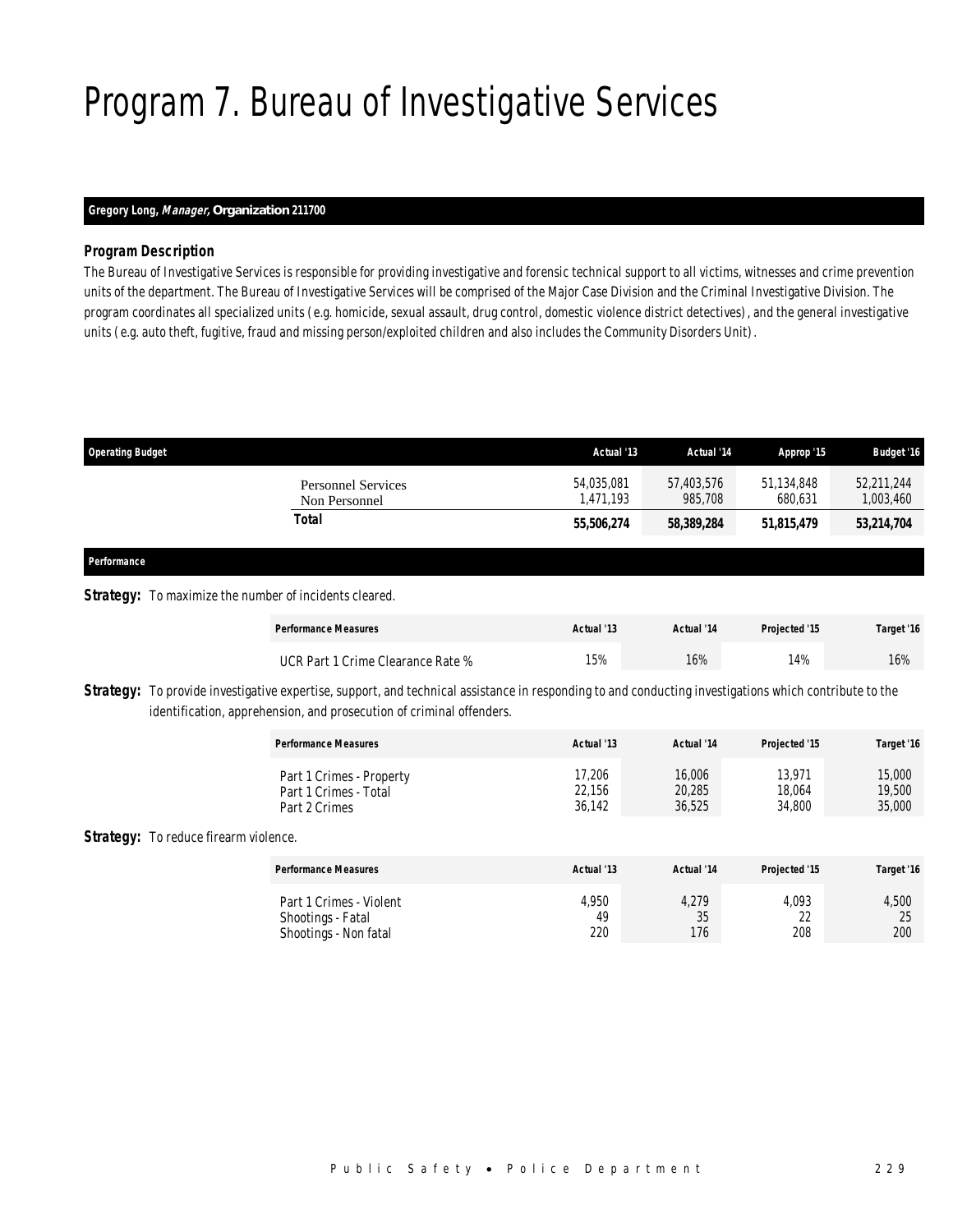# Program 8. Bureau of Intelligence & Analysis

# *Paul A. Fitzgerald, Manager, Organization 211900*

# *Program Description*

It is the mission of the Bureau of Intelligence and Analysis, through the Boston Regional Intelligence Center, to gather information from all sources in a manner consistent with the law and to analyze that information to provide tactical and/or strategic intelligence on the existence, identities, and capabilities of criminal suspects and enterprises generally and, in particular, to further crime prevention and enforcement objectives/priorities identified by the Boston Police Department as well as the communities comprising the Urban Area Security Initiative (UASI): Brookline, Somerville, Quincy, Revere, Chelsea, Winthrop, Cambridge, and Everett. The Bureau of Intelligence and Analysis is comprised of two Divisions, the Homeland Security Division and the Criminal Intelligence and Analysis Division; with an overarching coordination responsibility of being the Boston Regional Intelligence Center and the Department of Homeland Security designated urban fusion center for the Boston UASI region.

| <b>Operating Budget</b>             | Actual '13          | Actual '14          | Approp '15 | <b>Budget '16</b> |
|-------------------------------------|---------------------|---------------------|------------|-------------------|
| Personnel Services<br>Non Personnel | 2.975.796<br>19,333 | 3.149.450<br>17,800 | 3.037.544  | 2.981.146<br>300  |
| Total                               | 2,995,129           | 3,167,250           | 3,037,544  | 2,981,446         |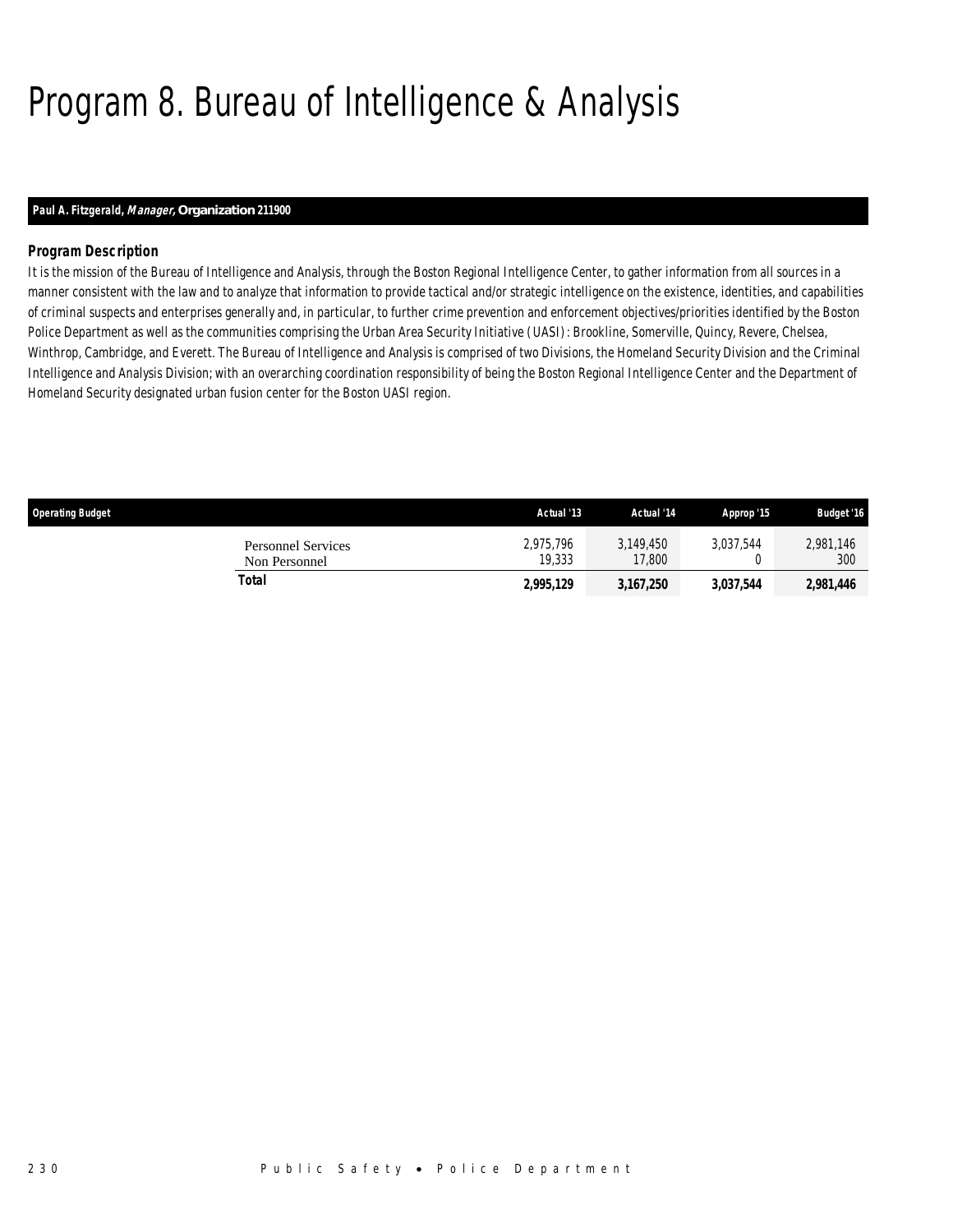# External Funds Projects

### *ARRA - COPS Hiring Recovery Program (CHRP)*

#### *Project Mission*

The CHRP, totaling \$11,843,200, retained 50 sworn officer positions for 3 years which were otherwise scheduled for lay off as a result of economic conditions. Officers funded under the CHRP allowed the department to continue, as well as expand, its data driven and collaborative community oriented initiatives on a citywide basis. The City of Boston was responsible for maintaining CHRP funded positions for at least one additional year beyond the award period (year four). The grant expired in FY13.

### *ARRA - Edward Byrne Memorial Competitive Civilian Hiring Grant*

#### *Project Mission*

These American Recovery and Reinvestment Act (ARRA) grants (2) from the U.S. Department of Justice allowed the department to hire and retain 9 critical civilian positions. In response to the critical gaps in service, the BPD is utilized funds to fill intelligence analysis needs at the Boston Regional Intelligence Center (BRIC), needs related to data-driven program development, and district-based crime analysis and performance measurement needs in the Office of Research and Development. Additionally, funds allowed for strengthening of investigative support, patrol outreach, and training through the retention of two compositors in the Multi-Media Unit and the hiring of one Distance Learning Director at the Police Academy. The last grant expired in FY13.

*Academy Revolving Fund* 

#### *Project Mission*

The purpose of the fund authorized by (Chapter 44, Section 53E ½) was for purchasing training equipment, certifying instructors, updating facilities, and providing funds for other training needs not otherwise budgeted for. This revolving fund is funded by receipts of tuition and other fees paid by outside law enforcement agencies for training at the Boston Police Academy.

*Anti-Human Trafficking* 

#### *Project Mission*

Funding from the U.S. Department of Justice, Bureau of Justice Assistance is provided to implement a multijurisdictional and multi-disciplinary task force on human trafficking that worked to improve identification, investigation, rescue and services in cases of human trafficking in the Boston area.

#### *Boston Multi-cultural Advocacy Support Project (BMASP)*

#### *Project Mission*

Funded by the U.S. Department of Justice, Office of Violence Against Women, under the Grants to Encourage Arrest Policies and Enforcement of Protection Orders Program, these funds support civilian advocates at the Family Justice Center and in three districts who provide crisis intervention, referrals, and safety plans for victims of domestic violence.

*Boston Reentry Initiative* 

#### *Project Mission*

Funded by the U.S. Department of Justice, Bureau of Justice Assistance, this award supports the continuation and enhancement of services delivered through the Boston Reentry Initiative, through the provision of Case Manager-Mentor support, subsidized employment and vocational training, transitional housing, and other services.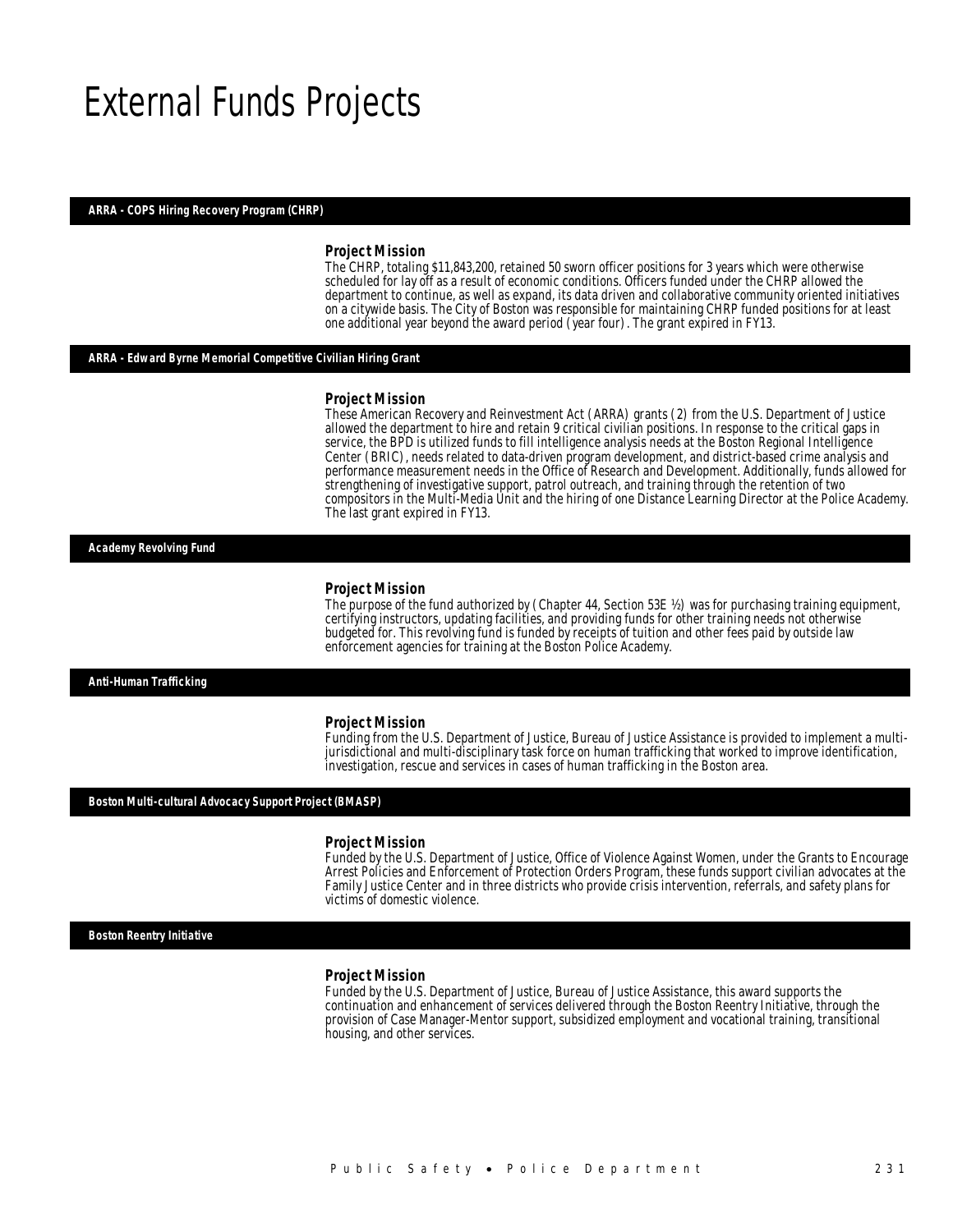Funded by the U.S. Department of Homeland Security (DHS) and passed through the Executive Office of Public Safety and Security, these funds, totaling were for the purpose of developing Vulnerability Reduction Purchasing Plans to reduce Boston's vulnerability to terrorism by increasing the security of communities surrounding high-priority critical infrastructure and key resource (CIKR) assets.

#### *Canine Revolving Fund*

#### *Project Mission*

The purpose of the fund authorized by (Chapter 44, Section 53E ½) is for purchasing training equipment, certifying instructors, updating facilities to support its Canine Unit training programs for officers and police dogs for non-City of Boston law enforcement agencies, and providing funds for other training needs. This revolving fund is funded by receipts of tuition and other fees paid by outside law enforcement agencies for training with the Canine Unit at the Boston Police Department Special Operations Division.

#### *Cold Case Project*

#### *Project Mission*

Funds are provided by the U.S. Department of Justice, National Institute of Justice. This funding will allow the department to significantly increase the number of unsolved cold homicide cases identified and reviewed for DNA evidence, enhance the Crime Lab's capacity to analyze cold case evidence through a cold case analyst, and will improve the department's ability to pursue cold case investigations to prosecution.

# *Community Based Violence Prevention Demonstration Program*

#### *Project Mission*

Funded by the Office of Juvenile Justice and Delinquency Prevention (OJJDP). The goal of this funding is to reduce youth homicides and shootings in Mattapan by increasing enforcement and accountability; providing violence interruption, conflict resolution, and opportunities to our 'shooters' and their families; and mobilizing the community through a saturated social norms and consequences campaign.

#### *COPS Hiring Program (CHRP)*

#### *Project Mission*

Funded by US Department of Justice, Office of Community Oriented Policing Services to supplement the cost of hiring 15 military veteran sworn officer positions for a period of 3 years. The City of Boston is responsible for maintaining CHRP funded positions for at least one additional year beyond the award period (year four).

### *COPS –Secure Our Schools*

#### *Project Mission*

Funded by the U.S. Department of Justice, Office of Community Oriented Policing. This \$500,000 in funding supported a partnership between Boston Police Department (BPD) and Boston Public Schools (BPS) for a comprehensive school safety and security program that emphasizes the coordinated assessment of needs and joint responsibility for the well-being of students and faculty in and around school grounds. This grant expired in FY13.

#### *Creating A Culture of Integrity*

#### *Project Mission*

Funding was provided by the U.S. Department of Justice, Office of Community Oriented Policing Services (COPS). This grant was intended to create an innovative and comprehensive training curriculum for police officers in the department's Use of Force policy. Funds were used for development of the curriculum based on best practices nationally.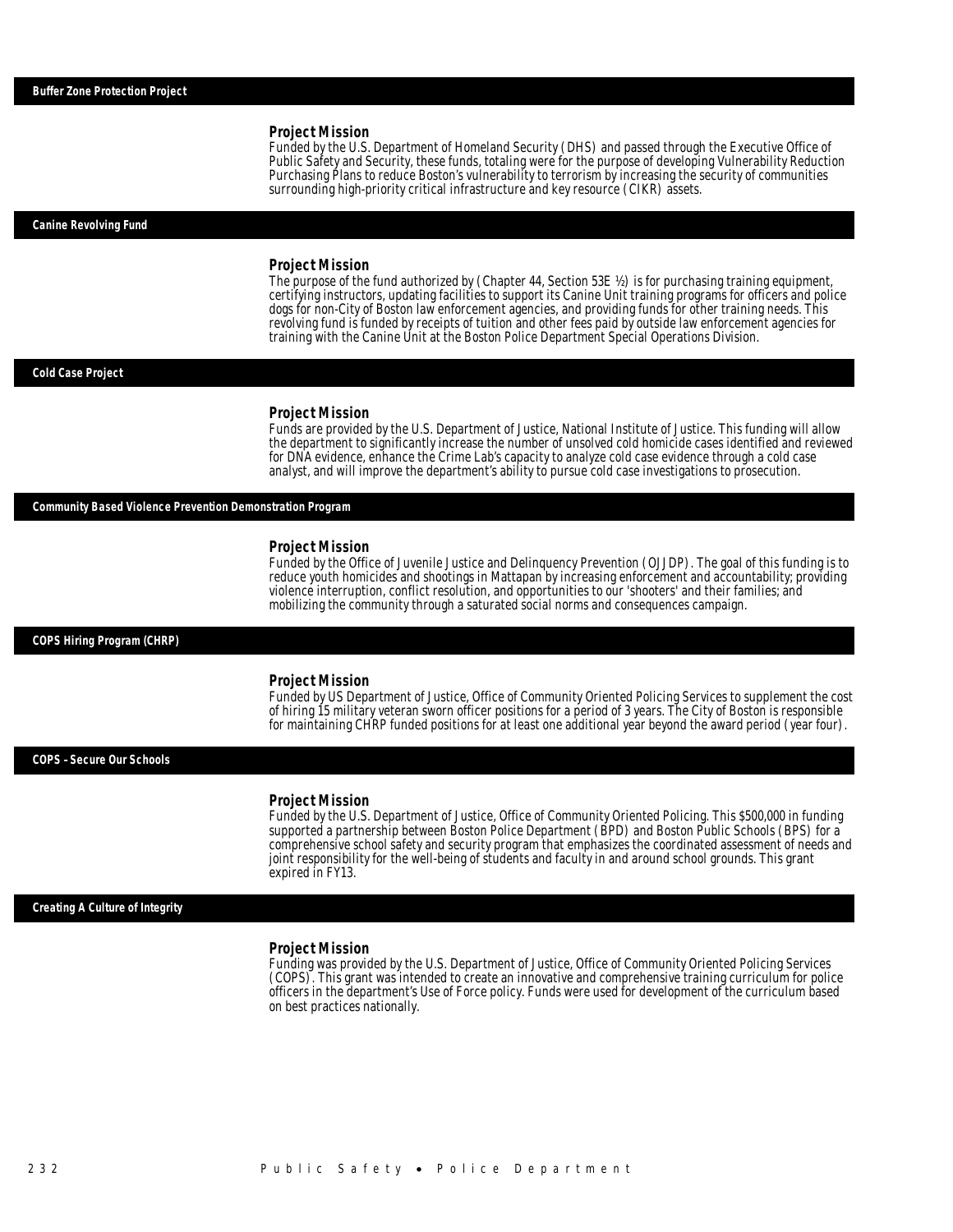Funded by the MA Department of Mental Health, this grant allows for a Boston Emergency Services Team (BEST) clinician to be housed in the BPD District B-2 station. This position gives B2 officers and the BPD Street Outreach Team direct clinician access for assistance with emotionally disturbed individuals, ideally decreasing the likelihood of these individuals being arrested.

#### *DNA Laboratory Initiative*

#### *Project Mission*

The project is funded by the U.S. Department of Justice, National Institute of Justice. This grant is intended to focus resources on solving old homicide and sexual assault cases where there is no suspect identified - "cold cases". Funds are being used for overtime for detectives to further investigate these cases, and for criminalists to process evidence (DNA testing, etc.). Funds are also used to purchase supplies necessary for DNA testing of evidence in these cases.

#### *Estate of Jean Fink*

#### *Project Mission*

Mrs. Jean Fink has bequeathed to the Boston Police Department funding for the purchase of bicycles for 100 new recruits and for a contract to provide maintenance on the purchased bicycles.

*Hackney Revolving Fund* 

#### *Project Mission*

The purpose of the fund authorized by (Chapter 44, Section 53E ½) is for purchasing, leasing, or renting space, materials and equipment to be partially or wholly used for instructional purposes for new hackney carriage driver applicants and provide funds for other educational needs. The fund is funded from a one-time \$75 new applicant fee that drivers pay for Hackney Carriage Driver Training Class.

*Internet Crimes Against Children Program* 

#### *Project Mission*

Funded by the U.S. Department of Justice, Office of Juvenile Justice Delinquency Prevention, this program improves local capacity to identify child victims of commercial sexual exploitation and youth at risk for such exploitation, and also provides services and support to them.

*Justice and Mental Health Expansion Project* 

#### *Project Mission*

Funded by the U.S. Department of Justice, Bureau of Justice Assistance, these funds allow the BPD to expand on its collaborative partnership with the Boston Emergency Services Team through increased services for persons in need of mental health assistance and training for police officers in the event of an encounter with such persons.

*Justice Assistance Grant (JAG)* 

#### *Project Mission*

The grant was awarded by the U.S. Department of Justice, Bureau of Justice Assistance. These funds provide for the continuation of several successful initiatives, including: Domestic Violence Advocacy at the District Level, the Youth Service Providers Network, Crime and Intelligence Analysis, Research and Analysis Capacity at the Youth Violence Strike Force, Strategic Planning and Policy Analysis, and Improving Crime Reporting Capabilities.

*National Forum Capacity Building demonstration* 

#### *Project Mission*

Funding by the U.S. Department of Justice, Office of Juvenile Justice Delinquency Prevention. This funding will be used for the enhancement and implementation of Boston's Youth Violence Prevention Forum and the Boston Public Schools PBIS.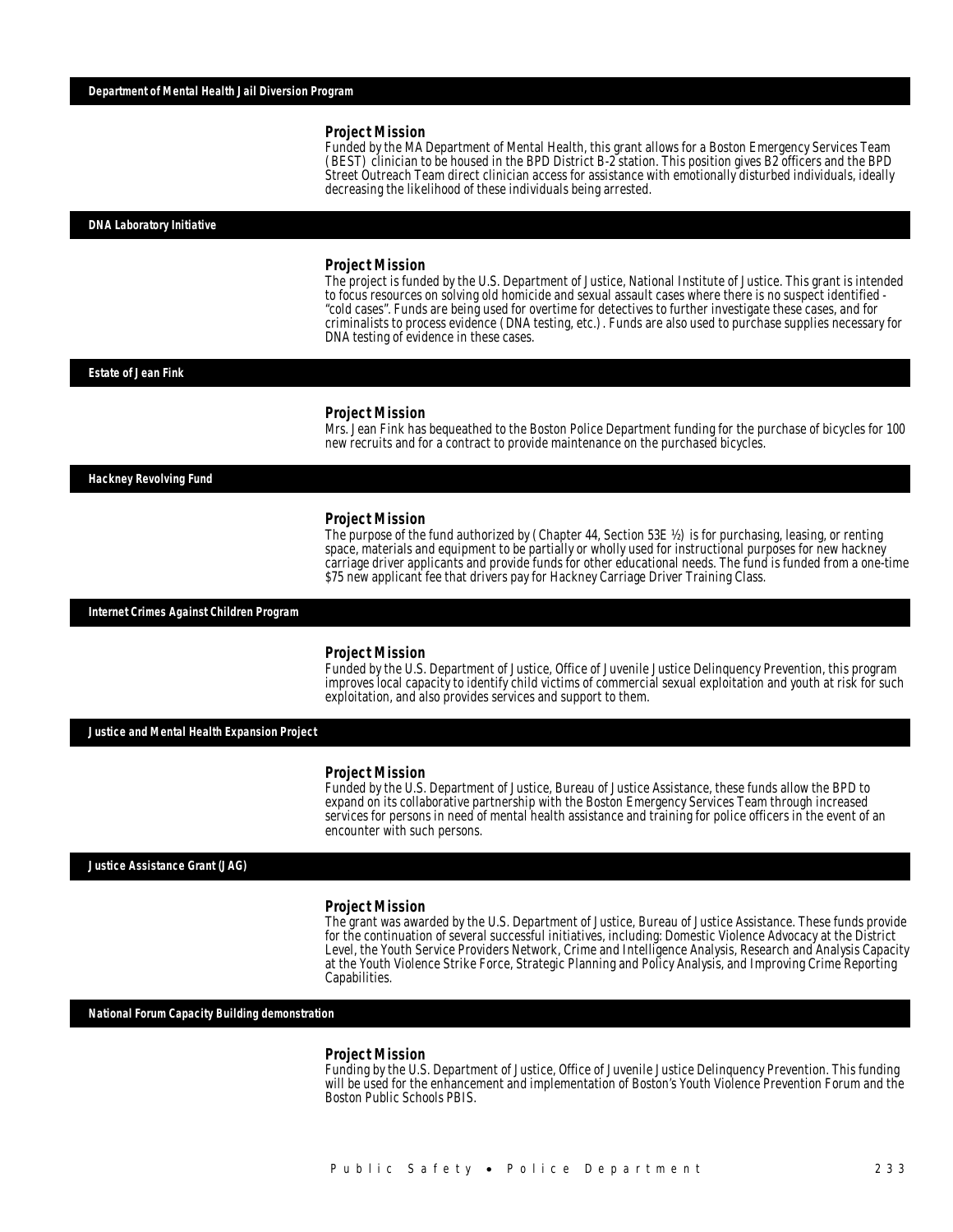Funded by the Department of Public Health, this grant funds BPD staff to pull data on violent death cases (defined as all homicides, suicides, deaths of undetermined intent and firearm deaths of any intent) and transfer this information to the Injury Surveillance Program.

#### *Nuestra Comunidad Development Corporation*

#### *Project Mission*

Funds will be utilized to purchase 2 bicycles for area B-2 Safe Street Team Officers and for youth events in the Blue Hill Avenue Corridor Area.

### *Office of Violence Against Women*

#### *Project Mission*

Funding is provided by the U.S. Department of Justice, Office of Violence Against Women. These funds are used to coordinate and more broadly utilize domestic violence advocacy resources to provide culturally responsive advocacy services to victims presenting at Dorchester Municipal Court, the Suffolk County Family Justice Center (SCFJC), four Boston Police district stations, the Asian Task Force Against Domestic Violence (ATASK) and/or the Association of Haitian Women in Boston (AFAB). Funding is provided by the U.S. Department of Justice, Office of Violence Against Women. These funds are used to coordinate and more broadly utilize domestic violence advocacy resources to provide culturally responsive advocacy services to victims presenting at Dorchester Municipal Court, the Suffolk County Family Justice Center (SCFJC), four Boston Police district stations, the Asian Task Force Against Domestic Violence (ATASK) and/or the Association of Haitian Women in Boston (AFAB). Funding is provided by the U.S. Department of Justice, Office of Violence Against Women. These funds are used to coordinate and more broadly utilize domestic violence advocacy resources to provide culturally responsive advocacy services to victims presenting at Dorchester Municipal Court, the Suffolk County Family Justice Center (SCFJC), four Boston Police district stations, the Asian Task Force Against Domestic Violence (ATASK) and/or the Association of Haitian Women in Boston (AFAB).

#### *OJJDP- Opportunities to Reduce Recidivism*

#### *Project Mission*

Funded by the U.S. Department of Justice, Office of Juvenile Justice Delinquency Prevention, earmarked funds provided for YSPN social worker support through a subcontract with Boys & Girls Clubs of Boston and additional support services for the Human Trafficking Unit, Operation Homefront and Operation NightLight Initiatives.

*Police Fitness Center Revolving Fund* 

#### *Project Mission*

The purpose of the fund authorized by (Chapter 44, Section 53E 1/2 is to pay salaries and benefits of employees and to purchase supplies and equipment necessary to operate the Police Department Fitness Center. The revolving fund is funded from monthly membership fees.

#### *Paul Coverdell National Forensic Grant*

#### *Project Mission*

This grant was awarded by the U.S. Department of Justice, National Institute of Justice programs. Funds are utilized to hire a vendor who provides LIMS services and items based on a comprehensive assessment and best suited to the Boston Police Department.

#### *Port Security Grant*

### *Project Mission*

Funded by the U.S. Department of Homeland Security, this grant supports the security of Boston's waterfront through the acquisition of new engines for two Boston Police Department Harbor Patrol vessels (the Guardian and the Protector) and ensure proper maintenance of these new engines as well as the Harbor Patrol's SAFE boat over the course of the grant period.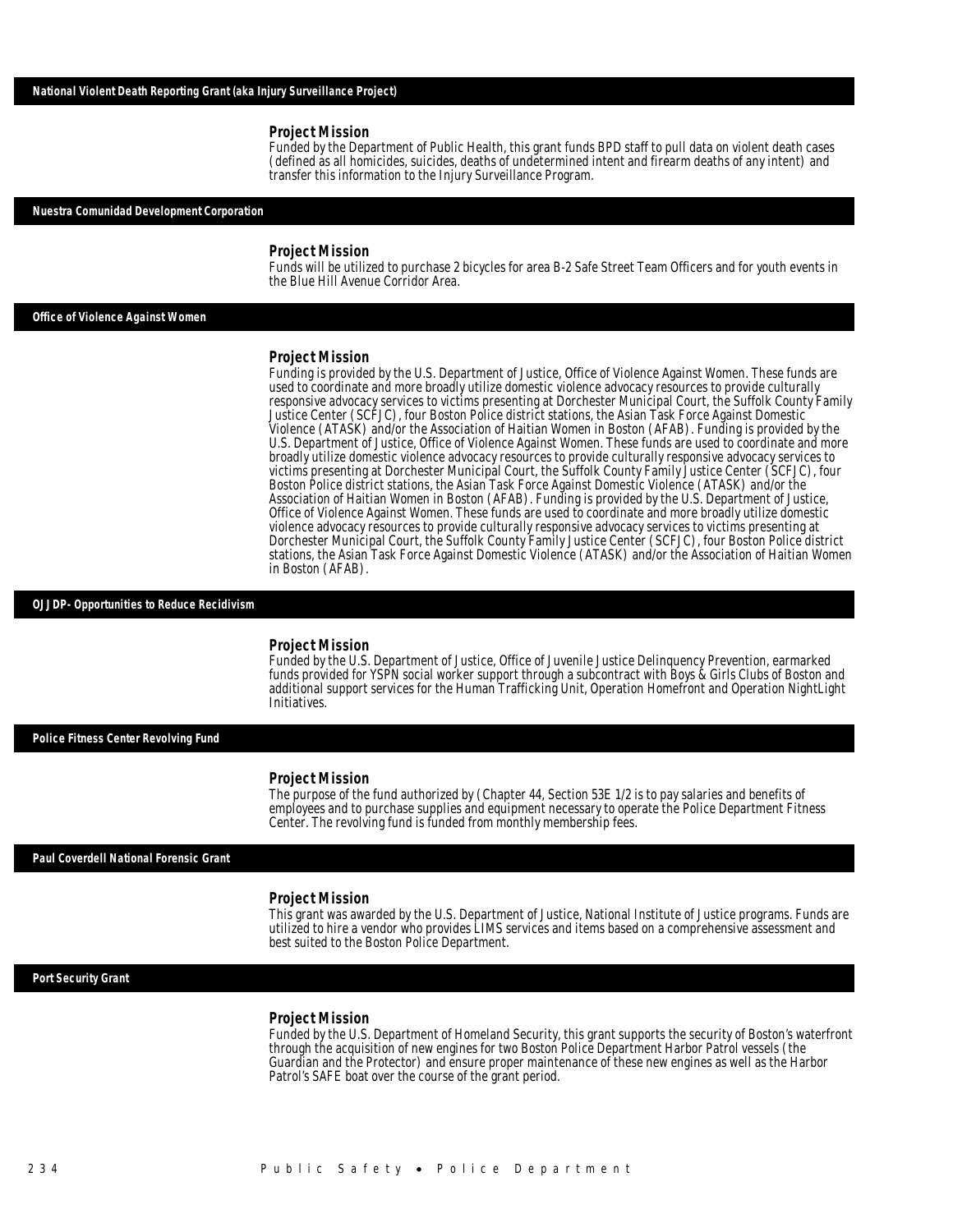Funded by the U.S. Department of Justice, Bureau of Justice Assistance, in partnership with University of Massachusetts at Boston (UMB), funds will be utilized to support competent analytical and evaluation research support capability to design and monitor the predictive policing models as they are developed and implemented.

#### *Public Safety Answering Point (PSAP)-Emergency*

#### *Project Mission*

Funded by the Executive Office of Public Safety and Security-State 911 Department funds will provide upgrade support to the Boston Police Department 911 Center.

*Safe and Successful Youth Initiative Grant* 

#### *Project Mission*

With funds passed on by the Boston Public Health Commission, the Safe and Successful Youth Initiative funding will support a full time PACT Crime Analyst who will work hand-in-hand with the BPHC Project Coordinator and other partners to ensure that timely information about PACT youth will be used to ensure the public's safety. The Crime Analyst will conduct extensive analyses of crime and intelligence data related to youth violence.

*SETB Training Grant* 

#### *Project Mission*

Funded by the Executive Office of Public Safety and Security-State 911 Department for the continuation of training support services for the Boston Police Department 911 Center staff, Boston Fire Department and Emergency Medical Services.

*Shannon Community Safety Initiative award* 

#### *Project Mission*

Funded by the Executive Office of Public Safety and Security in partnership with proven successful faith and community based organizations and city agencies for focused Prevention, Intervention and Suppression support services to youth at risk or involved in gang related activity in hopes of reducing gun and gang related violence in hot spot areas of city.

*Smart Policing Evidence-Based Law Enforcement Program* 

#### *Project Mission*

Funded by the U.S. Department of Justice, Bureau of Justice Assistance for the purpose of the evaluation and invigoration of people and place based initiatives through data-driven evidence-based approach to a crime problem or criminogenic circumstance in their jurisdiction.

*Social Sciences Research in Forensic Science* 

#### *Project Mission*

Funded by the University of Illinois, the BPD will support the research project on forensic evidence in sexual assault case. BPD will contribute to the proposed research by supplying information from police incident data files. This data will be combined with data from the Provider Sexual Crime Report Database and data from the BPD Crime Laboratory to analyze the relationship of forensic evident to criminal justice evidence.

### *Stanton Foundation*

#### *Project Mission*

The Stanton Foundation award funded walking beat officers to patrol the Ronan Dog Park providing a secure environment during the Animal Rescue League events while also addressing quality of life and crime issues while engaging in the development of relationships and interaction with residents.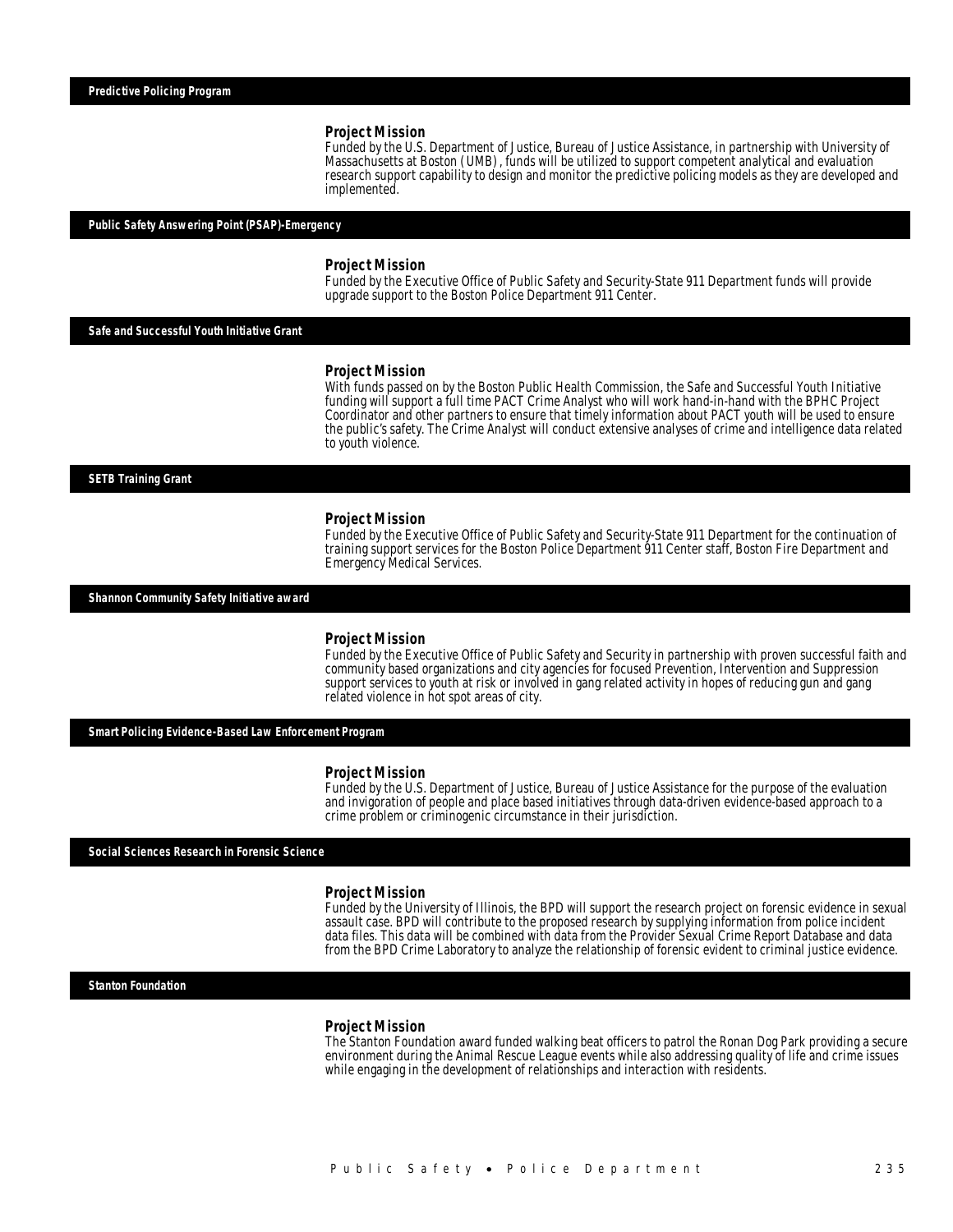Funded by the Executive Office of Public Safety and Security's Highway Safety Division. This funding allows law enforcement agencies the ability to conduct high visibility safety enforcement mobilizations and is used for the purchase of traffic enforcement-related equipment and materials.

# *VAWA STOP Project*

# *Project Mission*

Funded by the Office of Violence Against Women, pass thru the Executive Office of Public Safety and Security. Funds will support a Civilian Domestic Violence Advocate who will provide referrals to shelters and assistance with obtaining restraining orders, safety planning, service referral, and assistance in navigating the criminal justice process, and advocacy for victims of domestic violence.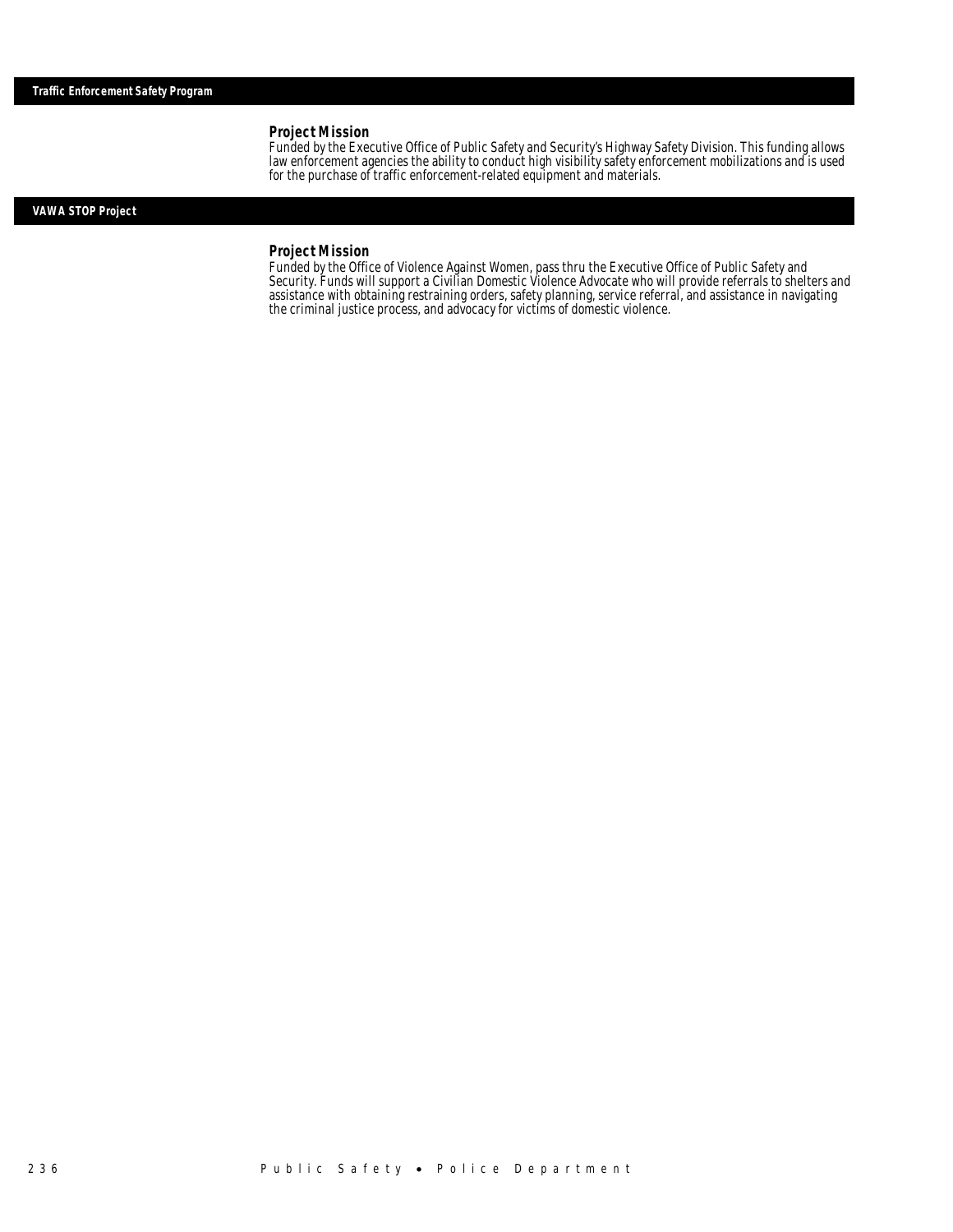# Police Department Capital Budget

# *Overview*

Capital investment in modern police facilities and information technology systems remain a priority in FY16 in order to continually enhance the Police Department's capacity to protect and serve the communities of Boston.

# *FY16 Major Initiatives*

- A major project will begin to upgrade the police department's communications infrastructure.
- Several studies will help evaluate needs at both central facilities and district stations.

| <b>Capital Budget Expenditures</b> | Total Actual '13 | Total Actual '14 | <b>Estimated '15</b> | Total Projected '16 |
|------------------------------------|------------------|------------------|----------------------|---------------------|
| Total Department                   | 5.018.519        | 748.832          | 2,780,000            | 11.460,000          |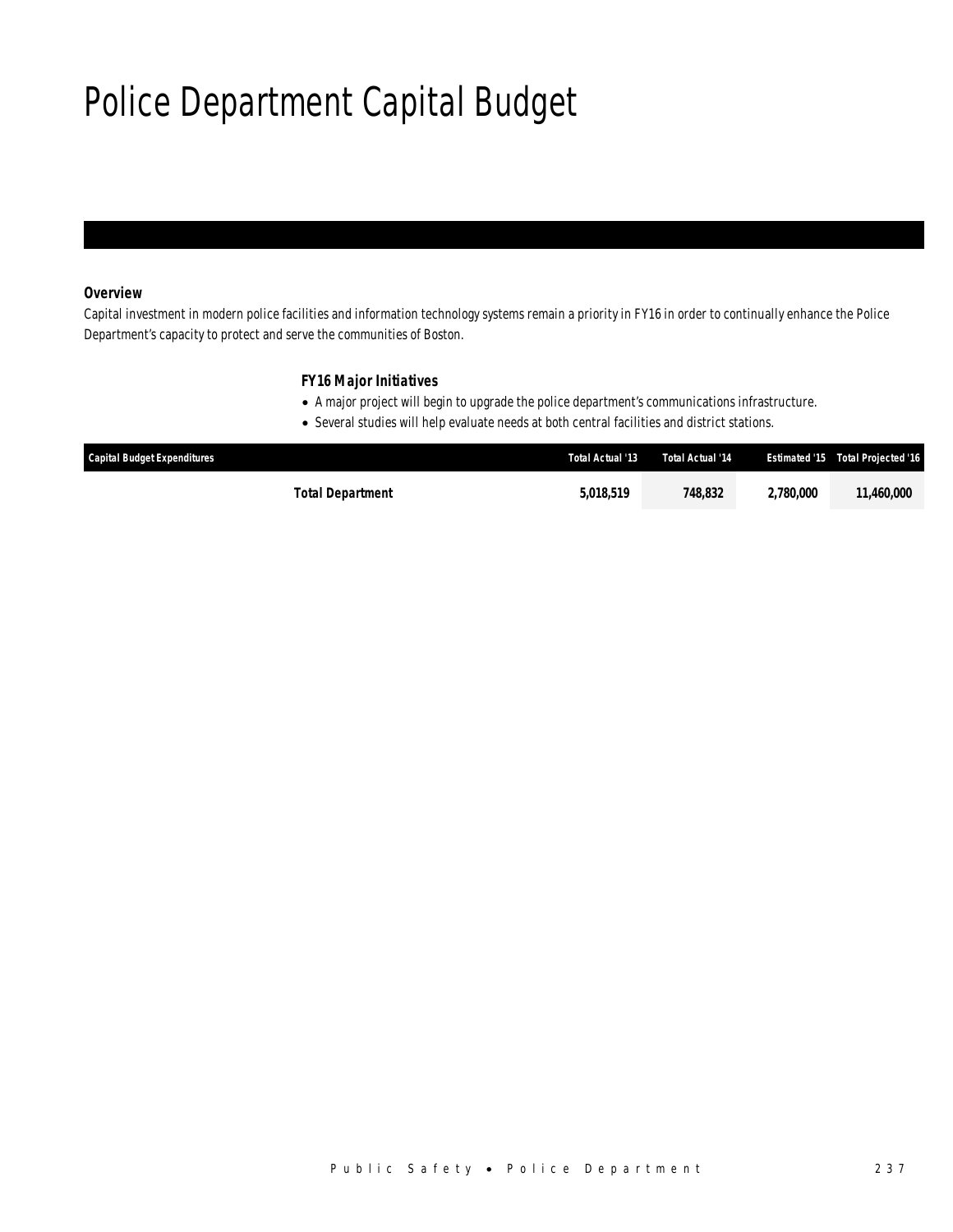## *AREA A-1 AND AREA D-4 STATIONS*

# *Project Mission*

Install new roofs at two police stations. Replace windows at Area A-1 Station. *Managing Department,* Capital Construction *Status,* To Be Scheduled*Location,* Various neighborhoods *Operating Impact,* No

| <b>Authorizations</b>                    |          |                  |             |                |           |
|------------------------------------------|----------|------------------|-------------|----------------|-----------|
|                                          |          |                  |             | Non Capital    |           |
| Source                                   | Existing | FY <sub>16</sub> | Future      | Fund           | Total     |
| City Capital                             | 300,000  | 2,200,000        | 0           | $\overline{0}$ | 2.500.000 |
| Grants/Other                             | 0        | $\left( \right)$ | 0           |                | U         |
| Total                                    | 300,000  | 2,200,000        | $\mathbf 0$ | 0              | 2,500,000 |
| <b>Expenditures (Actual and Planned)</b> |          |                  |             |                |           |
|                                          | Thru     |                  |             |                |           |
| Source                                   | 6/30/14  | <b>FY15</b>      | <b>FY16</b> | FY17-20        | Total     |
| City Capital                             | 0        | 0                | 115,000     | 2.385.000      | 2.500.000 |
| Grants/Other                             | 0        | 0                |             |                | 0         |
| Total                                    | 0        | 0                | 115,000     | 2,385,000      | 2,500,000 |

# *AREA C-6 STATION ROOF REPLACEMENT*

 *Project Mission* Replace roof, exterior wall and window sealants. *Managing Department,* Capital Construction *Status,* In Design*Location,* South Boston *Operating Impact,* No

| <b>Authorizations</b>                    |          |             |             |             |         |
|------------------------------------------|----------|-------------|-------------|-------------|---------|
|                                          |          |             |             | Non Capital |         |
| Source                                   | Existing | <b>FY16</b> | Future      | Fund        | Total   |
| City Capital                             | 360,000  | 0           | 0           | 0           | 360,000 |
| Grants/Other                             |          | 0           | 0           | 0           |         |
| Total                                    | 360,000  | 0           | 0           | 0           | 360,000 |
| <b>Expenditures (Actual and Planned)</b> |          |             |             |             |         |
|                                          | Thru     |             |             |             |         |
| Source                                   | 6/30/14  | <b>FY15</b> | <b>FY16</b> | FY17-20     | Total   |
| City Capital                             | 0        | 30,000      | 330,000     | $\Omega$    | 360,000 |
| Grants/Other                             | 0        | 0           | 0           | 0           |         |
| Total                                    | $\theta$ | 30,000      | 330,000     | 0           | 360,000 |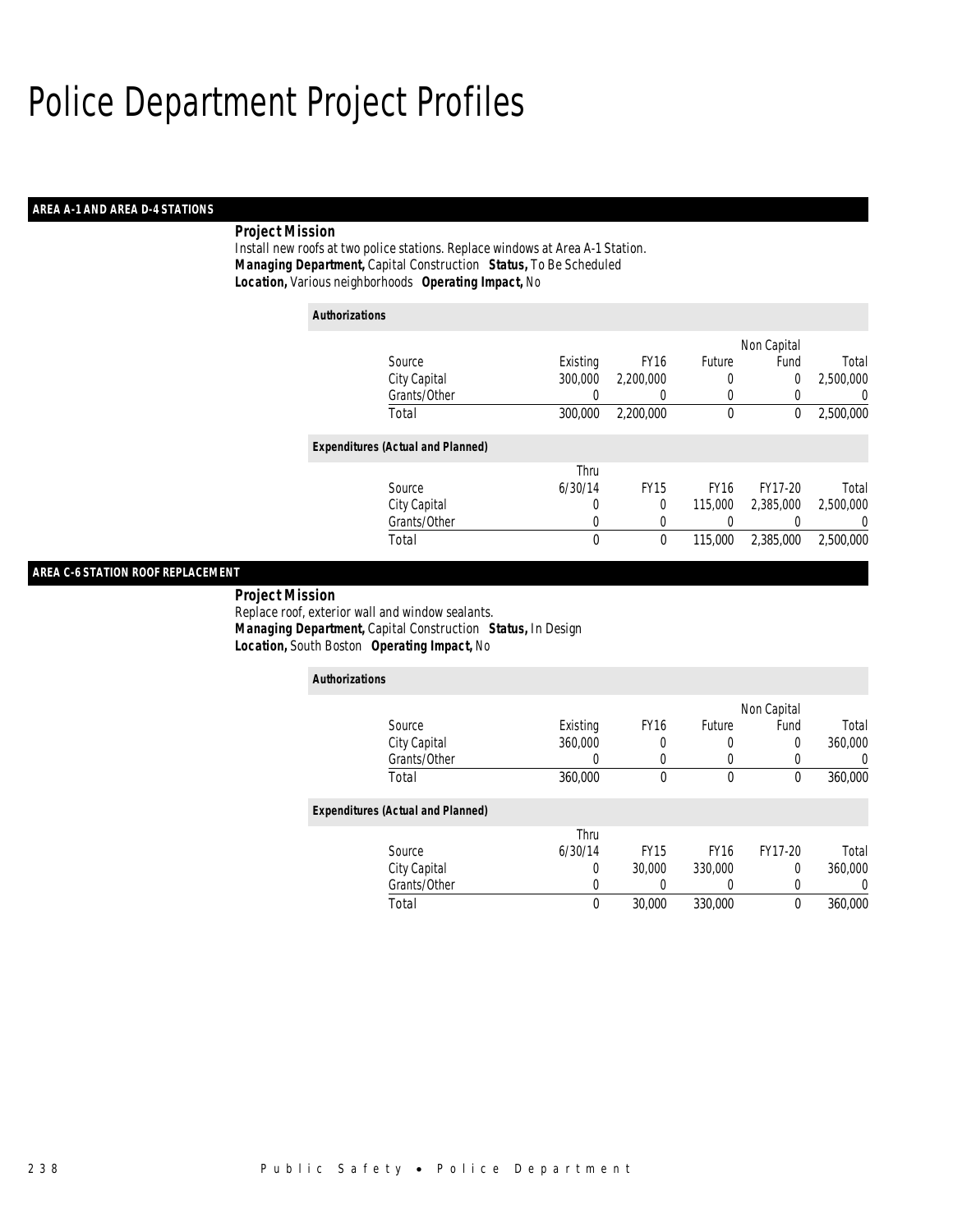# *AREA D-14 STATION*

# *Project Mission*

 Install new windows on the second floor. *Managing Department,* Capital Construction *Status,* To Be Scheduled*Location,* Allston/Brighton *Operating Impact,* No

| Authorizations |                                          |          |             |             |             |         |
|----------------|------------------------------------------|----------|-------------|-------------|-------------|---------|
|                |                                          |          |             |             | Non Capital |         |
|                | Source                                   | Existing | <b>FY16</b> | Future      | Fund        | Total   |
|                | City Capital                             | 360,000  | 0           |             | 0           | 360,000 |
|                | Grants/Other                             | 0        | 0           | $\left($    |             | 0       |
|                | Total                                    | 360,000  | $\theta$    | $\theta$    | $\theta$    | 360,000 |
|                | <b>Expenditures (Actual and Planned)</b> |          |             |             |             |         |
|                |                                          | Thru     |             |             |             |         |
|                | Source                                   | 6/30/14  | <b>FY15</b> | <b>FY16</b> | FY17-20     | Total   |
|                | City Capital                             | 0        | $\theta$    | 60,000      | 300,000     | 360,000 |
|                | Grants/Other                             | 0        | 0           | $\left($    |             | 0       |
|                | Total                                    | 0        | 0           | 60,000      | 300,000     | 360,000 |

# *AREA E-5 STATION*

 *Project Mission* Replace exterior siding. *Managing Department,* Capital Construction *Status,* To Be Scheduled*Location,* West Roxbury *Operating Impact,* No

| <b>Authorizations</b>                    |          |             |             |             |         |
|------------------------------------------|----------|-------------|-------------|-------------|---------|
|                                          |          |             |             | Non Capital |         |
| Source                                   | Existing | <b>FY16</b> | Future      | Fund        | Total   |
| City Capital                             | 150,000  | 564.000     | 0           | $\Omega$    | 714,000 |
| Grants/Other                             | 0        | 0           | 0           | 0           | 0       |
| Total                                    | 150,000  | 564.000     | 0           | 0           | 714,000 |
| <b>Expenditures (Actual and Planned)</b> |          |             |             |             |         |
|                                          | Thru     |             |             |             |         |
| Source                                   | 6/30/14  | <b>FY15</b> | <b>FY16</b> | FY17-20     | Total   |
| City Capital                             | 0        | $\Omega$    | 50,000      | 664.000     | 714.000 |
| Grants/Other                             | 0        | 0           |             | 0           | 0       |
| Total                                    | 0        | $\theta$    | 50,000      | 664.000     | 714.000 |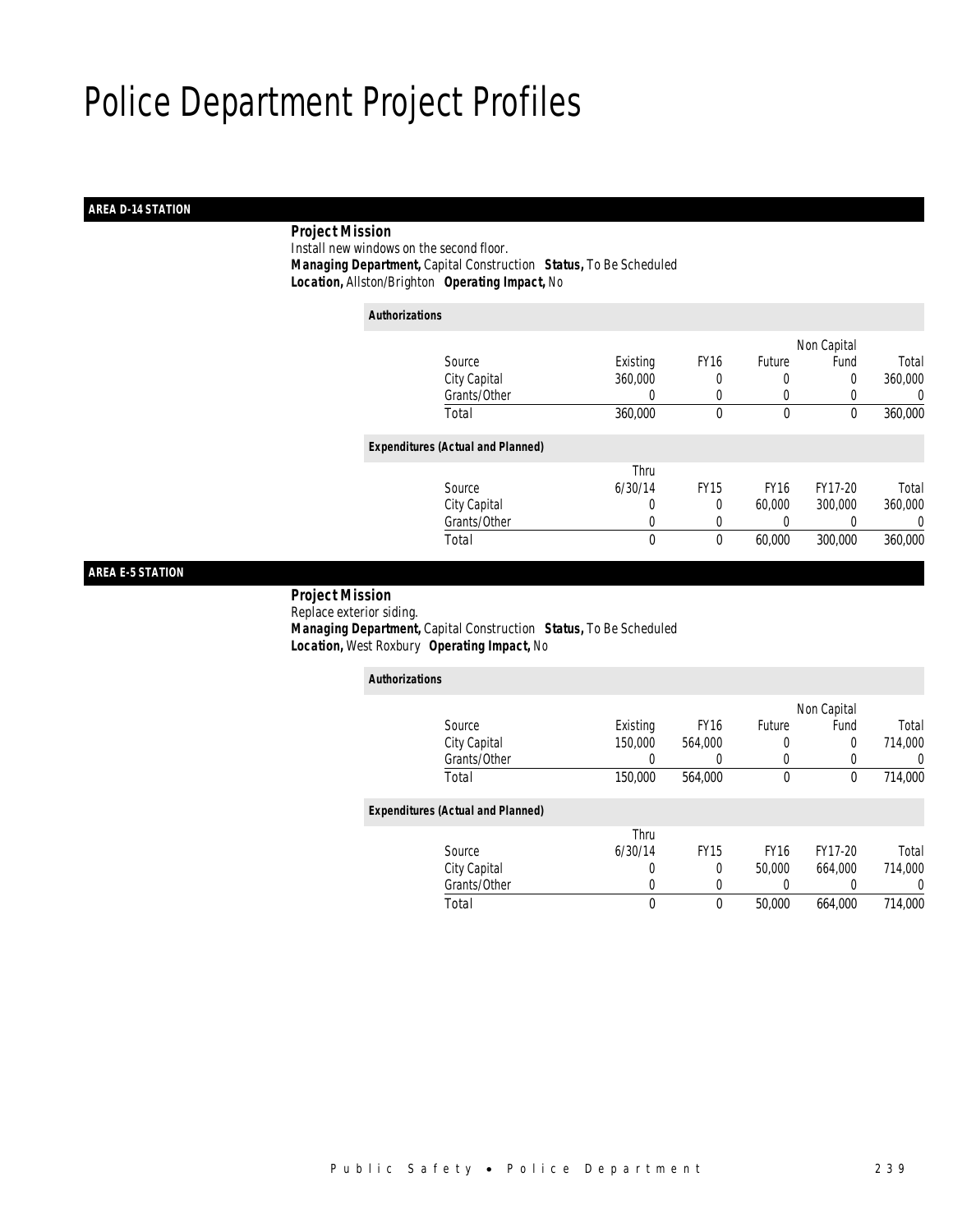## *COMMUNICATIONS INFRASTRUCTURE UPGRADES*

## *Project Mission*

Design and implementation of upgrades to the Police radio system. *Managing Department,* Police Department *Status,* New Project*Location,* Citywide *Operating Impact,* No

| <b>Authorizations</b>                    |          |             |             |             |            |
|------------------------------------------|----------|-------------|-------------|-------------|------------|
|                                          |          |             |             | Non Capital |            |
| Source                                   | Existing | <b>FY16</b> | Future      | Fund        | Total      |
| City Capital                             | 0        | 10,000,000  | 0           | 0           | 10,000,000 |
| Grants/Other                             | 0        | 0           | 0           | 0           | 0          |
| Total                                    | 0        | 10,000,000  | 0           | 0           | 10,000,000 |
| <b>Expenditures (Actual and Planned)</b> |          |             |             |             |            |
|                                          | Thru     |             |             |             |            |
| Source                                   | 6/30/14  | <b>FY15</b> | <b>FY16</b> | FY17-20     | Total      |
| City Capital                             | 0        | 0           | 8,000,000   | 2,000,000   | 10,000,000 |
| Grants/Other                             | 0        | 0           |             |             | 0          |
| Total                                    | 0        | 0           | 8,000,000   | 2,000,000   | 10,000,000 |

# *COMMUNITY POLICING FACILITIES STUDY*

*Project Mission* 

Study of various stations (B-3, C-6, D-14, E-13 and E-18) to determine if the minimum criteria for BPD's operational and community policing needs are being met.

*Managing Department,* Capital Construction *Status,* New Project*Location,* Various neighborhoods *Operating Impact,* No

| <b>Authorizations</b>                    |          |                  |             |             |                  |
|------------------------------------------|----------|------------------|-------------|-------------|------------------|
|                                          |          |                  |             | Non Capital |                  |
| Source                                   | Existing | FY <sub>16</sub> | Future      | Fund        | Total            |
| City Capital                             | 0        | 225,000          |             | 0           | 225,000          |
| Grants/Other                             |          |                  |             |             | 0                |
| Total                                    | 0        | 225,000          | $\theta$    | 0           | 225,000          |
| <b>Expenditures (Actual and Planned)</b> |          |                  |             |             |                  |
|                                          | Thru     |                  |             |             |                  |
| Source                                   | 6/30/14  | <b>FY15</b>      | <b>FY16</b> | FY17-20     | Total            |
| City Capital                             | 0        | 0                | 225,000     | 0           | 225,000          |
| Grants/Other                             | 0        |                  |             | 0           | $\left( \right)$ |
| Total                                    | 0        | 0                | 225,000     | 0           | 225,000          |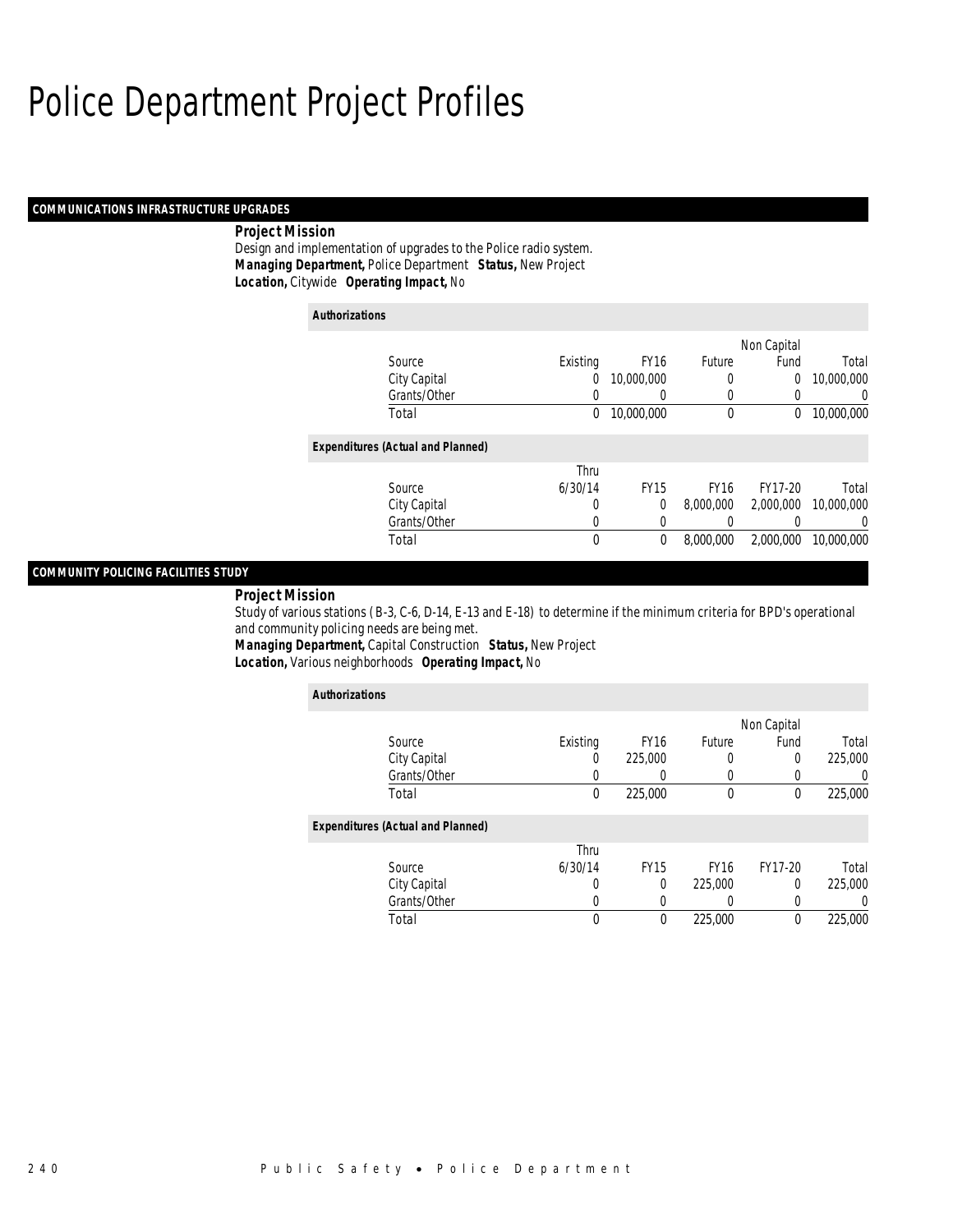## *CRITICAL FACILITY REPAIRS*

## *Project Mission*

 A critical repair fund to be used for emergency repairs to police facilities including roofs, windows, masonry, electrical and HVAC systems. *Managing Department,* Police Department *Status,* Annual Program

*Location,* Citywide *Operating Impact,* No

### *Authorizations*

|                                          |          |             |               | Non Capital |         |
|------------------------------------------|----------|-------------|---------------|-------------|---------|
| Source                                   | Existing | <b>FY16</b> | <b>Future</b> | Fund        | Total   |
| City Capital                             | 665,000  | 135,000     |               | 0           | 800,000 |
| Grants/Other                             |          |             |               |             | 0       |
| Total                                    | 665,000  | 135,000     | $\mathbf 0$   | $\theta$    | 800,000 |
| <b>Expenditures (Actual and Planned)</b> |          |             |               |             |         |
|                                          | Thru     |             |               |             |         |
| Source                                   | 6/30/14  | <b>FY15</b> | <b>FY16</b>   | FY17-20     | Total   |
| City Capital                             | 522,057  | 100,000     | 100,000       | 77.943      | 800,000 |
| Grants/Other                             |          |             |               |             | 0       |
| Total                                    | 522,057  | 100,000     | 100,000       | 77,943      | 800,000 |
|                                          |          |             |               |             |         |

# *EAST BOSTON POLICE STATION DESIGN*

 *Project Mission* Design and construct a new police station. *Managing Department,* Capital Construction *Status,* New Project*Location,* East Boston *Operating Impact,* No

| <b>Authorizations</b> |                                          |          |             |             |             |           |
|-----------------------|------------------------------------------|----------|-------------|-------------|-------------|-----------|
|                       |                                          |          |             |             | Non Capital |           |
|                       | Source                                   | Existing | <b>FY16</b> | Future      | Fund        | Total     |
|                       | City Capital                             | 0        | 2,000,000   | $\left($    | 0           | 2,000,000 |
|                       | Grants/Other                             |          |             | $\left($    |             | 0         |
|                       | Total                                    | 0        | 2,000,000   | $\mathbf 0$ | 0           | 2,000,000 |
|                       | <b>Expenditures (Actual and Planned)</b> |          |             |             |             |           |
|                       |                                          | Thru     |             |             |             |           |
|                       | Source                                   | 6/30/14  | <b>FY15</b> | <b>FY16</b> | FY17-20     | Total     |
|                       | City Capital                             | 0        | 0           | 0           | 2.000.000   | 2,000,000 |
|                       | Grants/Other                             | 0        | 0           | 0           |             | 0         |
|                       | Total                                    | 0        | $\theta$    | 0           | 2.000.000   | 2.000.000 |
|                       |                                          |          |             |             |             |           |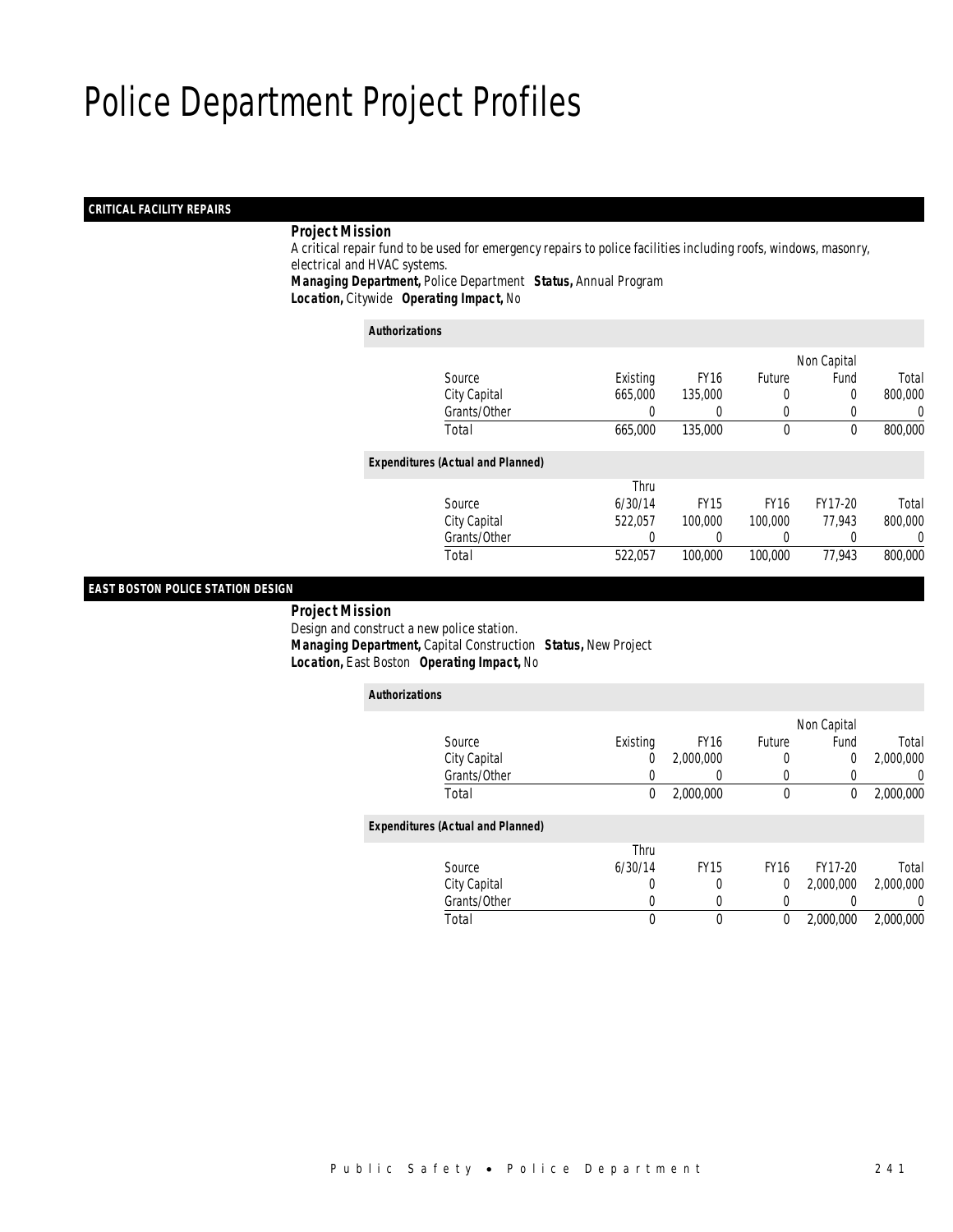## *EAST BOSTON POLICE STATION STUDY*

# *Project Mission*

Develop building program and assess siting options in conjunction with the possible development of a City-owned property on East Eagle Street.

*Managing Department,* Capital Construction *Status,* Study Underway

*Location,* East Boston *Operating Impact,* No

| <b>Authorizations</b>                    |          |             |             |             |                  |
|------------------------------------------|----------|-------------|-------------|-------------|------------------|
|                                          |          |             |             | Non Capital |                  |
| Source                                   | Existing | <b>FY16</b> | Future      | Fund        | Total            |
| City Capital                             | 75,000   | 0           | 0           | 0           | 75,000           |
| Grants/Other                             | O        |             |             | $\theta$    | $\left( \right)$ |
| Total                                    | 75,000   | $\theta$    | 0           | 0           | 75,000           |
| <b>Expenditures (Actual and Planned)</b> |          |             |             |             |                  |
|                                          | Thru     |             |             |             |                  |
| Source                                   | 6/30/14  | <b>FY15</b> | <b>FY16</b> | FY17-20     | Total            |
| City Capital                             | 0        | 20,000      | 55,000      | 0           | 75,000           |
| Grants/Other                             | 0        | 0           | 0           | 0           |                  |
| Total                                    | 0        | 20,000      | 55,000      | 0           | 75,000           |

## *EMERGENCY 9-1-1 BACKUP STUDY*

#### *Project Mission*

Develop program for a new backup facility for E-9-1-1 call takers and police dispatch. *Managing Department,* Capital Construction *Status,* New Project*Location,* Various neighborhoods *Operating Impact,* No

| <b>Authorizations</b>                    |          |             |             |             |        |
|------------------------------------------|----------|-------------|-------------|-------------|--------|
|                                          |          |             |             | Non Capital |        |
| Source                                   | Existing | <b>FY16</b> | Future      | Fund        | Total  |
| City Capital                             | O        | 50,000      |             | 0           | 50,000 |
| Grants/Other                             |          |             |             |             | 0      |
| Total                                    | 0        | 50,000      | $\mathbf 0$ | $\theta$    | 50,000 |
| <b>Expenditures (Actual and Planned)</b> |          |             |             |             |        |
|                                          | Thru     |             |             |             |        |
| Source                                   | 6/30/14  | <b>FY15</b> | <b>FY16</b> | FY17-20     | Total  |
| City Capital                             | 0        | 0           | 50,000      | 0           | 50,000 |
| Grants/Other                             |          |             |             |             |        |
| Total                                    | 0        | $\mathbf 0$ | 50,000      | 0           | 50,000 |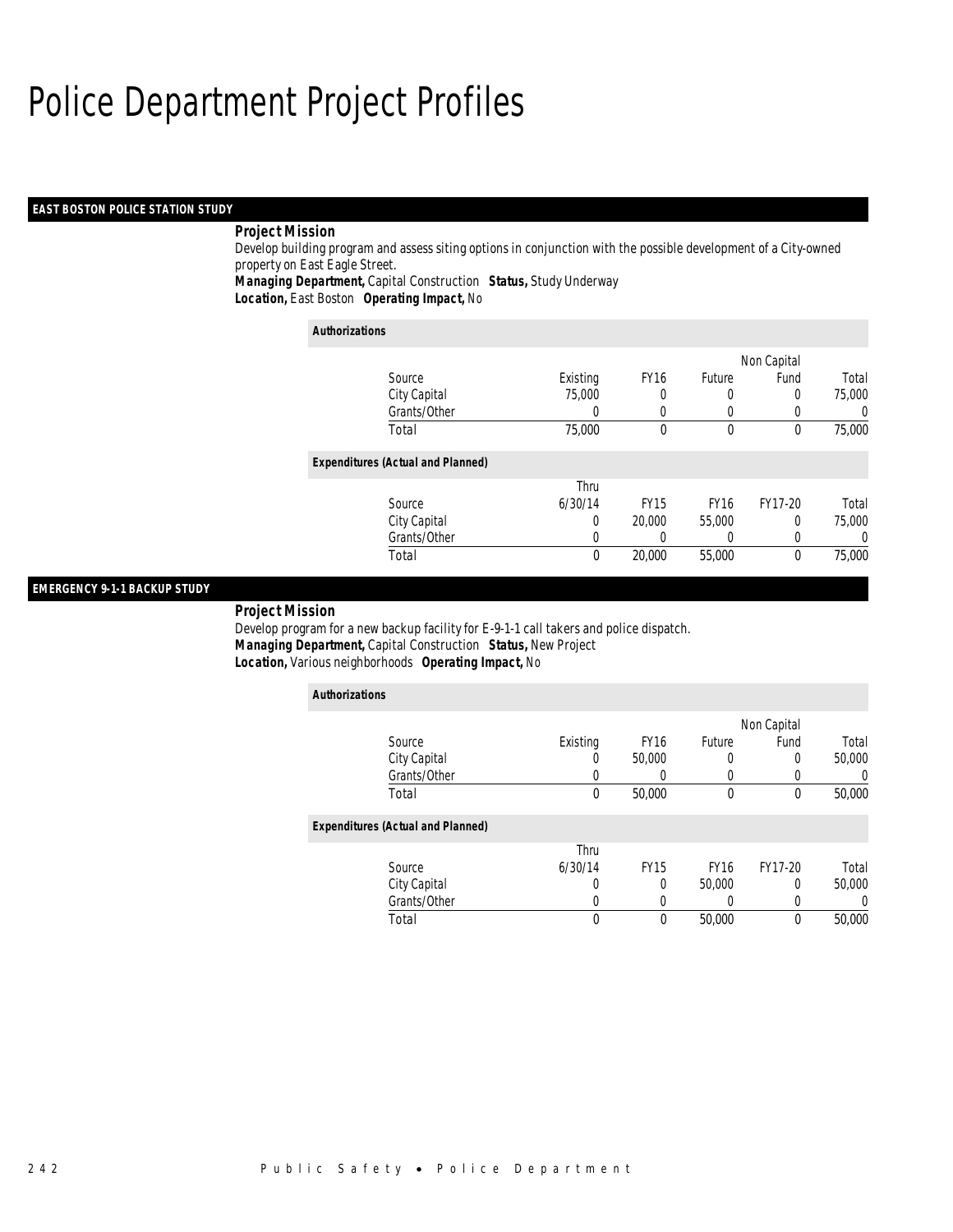### *GARAGE FOR SPECIALIZED VEHICLES*

## *Project Mission*

*Authorizations*

 Study options for construction of a centrally located garage for specialized vehicles. *Managing Department,* Capital Construction *Status,* Study Underway*Location,* Various neighborhoods *Operating Impact,* No

| <b>Authorizations</b>                    |              |             |             |              |         |
|------------------------------------------|--------------|-------------|-------------|--------------|---------|
|                                          |              |             |             | Non Capital  |         |
| Source                                   | Existing     | <b>FY16</b> | Future      | Fund         | Total   |
| City Capital                             | 100,000      | $\left($    | $\left($    | 0            | 100,000 |
| Grants/Other                             | 0            |             | $\left($    |              | 0       |
| Total                                    | 100,000      | $\theta$    | $\theta$    | $\theta$     | 100,000 |
| <b>Expenditures (Actual and Planned)</b> |              |             |             |              |         |
|                                          | Thru         |             |             |              |         |
| Source                                   | 6/30/14      | <b>FY15</b> | <b>FY16</b> | FY17-20      | Total   |
| City Capital                             | 0            | $\Omega$    | 100,000     | $\Omega$     | 100,000 |
| Grants/Other                             | 0            |             |             |              | 0       |
| Total                                    | $\mathbf{0}$ | $\mathbf 0$ | 100,000     | $\mathbf{0}$ | 100,000 |
|                                          |              |             |             |              |         |

# *GUN RANGE AT MOON ISLAND*

## *Project Mission*

 Design and construct a facility to support administrative and training requirements including appropriate environmental mitigation. *Managing Department,* Capital Construction *Status,* In Design

*Location,* Harbor Islands *Operating Impact,* No

| <b>Authorizations</b> |                                          |           |             |             |             |           |
|-----------------------|------------------------------------------|-----------|-------------|-------------|-------------|-----------|
|                       |                                          |           |             |             | Non Capital |           |
|                       | Source                                   | Existing  | <b>FY16</b> | Future      | Fund        | Total     |
|                       | City Capital                             | 2,800,000 | 0           | 0           | 0           | 2,800,000 |
|                       | Grants/Other                             | 0         | $\left($    | 0           | $\Omega$    | 0         |
|                       | Total                                    | 2,800,000 | 0           | $\mathbf 0$ | 0           | 2,800,000 |
|                       | <b>Expenditures (Actual and Planned)</b> |           |             |             |             |           |
|                       |                                          | Thru      |             |             |             |           |
|                       | Source                                   | 6/30/14   | <b>FY15</b> | <b>FY16</b> | FY17-20     | Total     |
|                       | City Capital                             | 65.314    | 150,000     | 1.000.000   | 1.584.686   | 2,800,000 |
|                       | Grants/Other                             | 0         |             |             |             | 0         |
|                       | Total                                    | 65.314    | 150,000     | 1.000.000   | 1.584.686   | 2,800,000 |
|                       |                                          |           |             |             |             |           |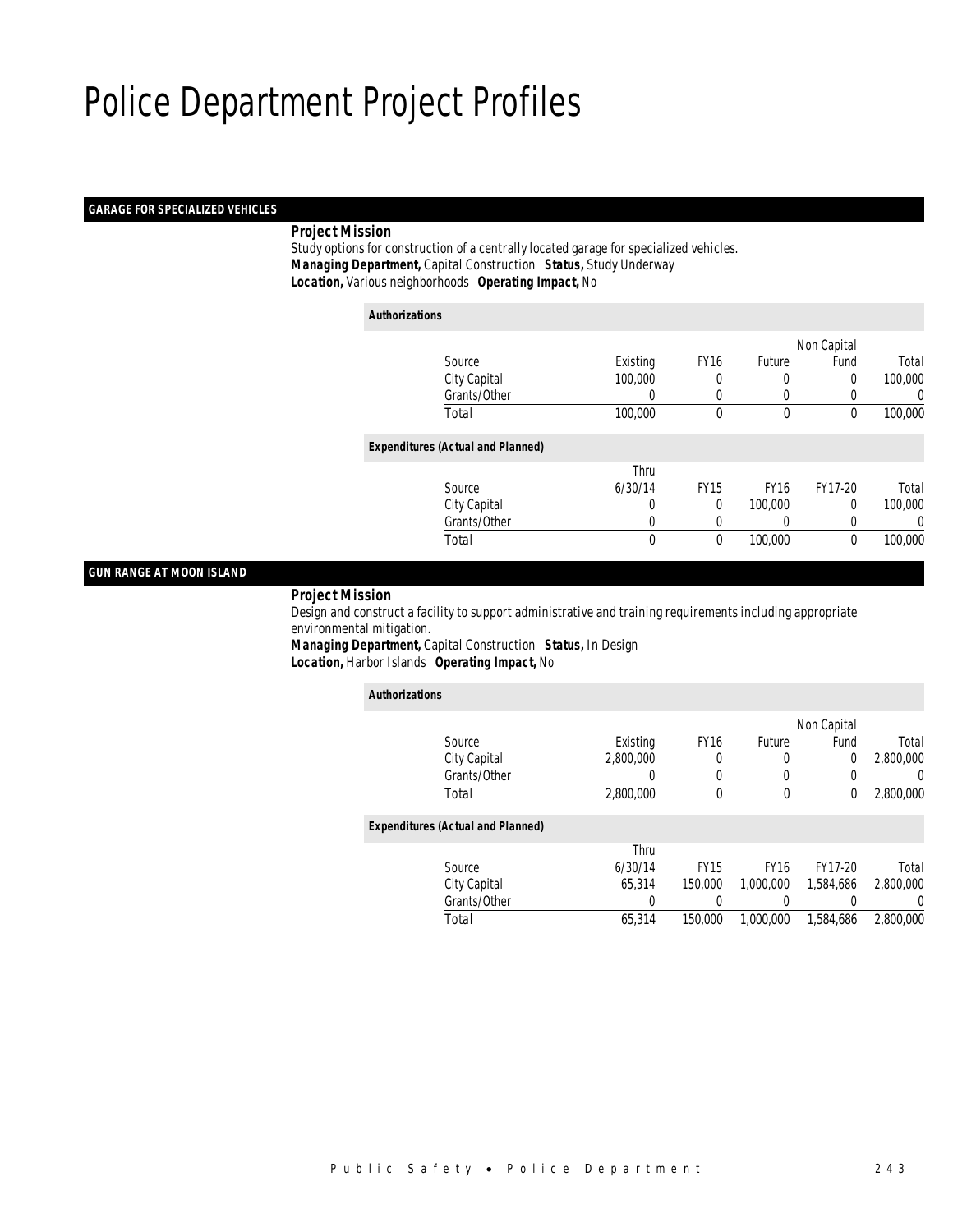## *POLICE HEADQUARTERS EXTERIOR WORK*

## *Project Mission*

Improve the plinth associated with the parking lot knee wall, strengthen weakened security elements and address the deteriorating condition of the rotunda.

*Managing Department,* Capital Construction *Status,* In Design

*Location,* Roxbury *Operating Impact,* No

| <b>Authorizations</b>                    |          |             |             |         |         |  |
|------------------------------------------|----------|-------------|-------------|---------|---------|--|
|                                          |          |             |             |         |         |  |
| Source                                   | Existing | <b>FY16</b> | Future      | Fund    | Total   |  |
| City Capital                             | 750,000  | 0           | 0           | 0       | 750,000 |  |
| Grants/Other                             | O        | 0           |             | 0       | 0       |  |
| Total                                    | 750,000  | $\theta$    | $\theta$    | 0       | 750,000 |  |
| <b>Expenditures (Actual and Planned)</b> |          |             |             |         |         |  |
|                                          | Thru     |             |             |         |         |  |
| Source                                   | 6/30/14  | <b>FY15</b> | <b>FY16</b> | FY17-20 | Total   |  |
| City Capital                             | 0        | 50,000      | 700,000     | 0       | 750,000 |  |
| Grants/Other                             | 0        |             |             | 0       | 0       |  |
| Total                                    | 0        | 50,000      | 700,000     | 0       | 750,000 |  |

# *POLICE HEADQUARTERS HVAC IMPROVEMENTS*

## *Project Mission*

Replace two cooling towers. Update HVAC air handling units and fire protection systems supporting the 9-1-1 Operations Center.

*Managing Department,* Capital Construction *Status,* In Construction*Location,* Roxbury *Operating Impact,* Yes

| <b>Authorizations</b>                    |           |             |             |                |           |  |
|------------------------------------------|-----------|-------------|-------------|----------------|-----------|--|
|                                          |           |             |             | Non Capital    |           |  |
| Source                                   | Existing  | <b>FY16</b> | Future      | Fund           | Total     |  |
| City Capital                             | 1,775,000 | 0           | 0           | $\overline{0}$ | 1,775,000 |  |
| Grants/Other                             |           | 0           | 0           | 0              |           |  |
| Total                                    | 1,775,000 | $\theta$    | 0           | 0              | 1,775,000 |  |
| <b>Expenditures (Actual and Planned)</b> |           |             |             |                |           |  |
|                                          | Thru      |             |             |                |           |  |
| Source                                   | 6/30/14   | <b>FY15</b> | <b>FY16</b> | FY17-20        | Total     |  |
| City Capital                             | 259.046   | 950,000     | 525,000     | 40.954         | 1.775.000 |  |
| Grants/Other                             | 0         |             | 0           | 0              |           |  |
| Total                                    | 259.046   | 950.000     | 525,000     | 40.954         | 1.775.000 |  |